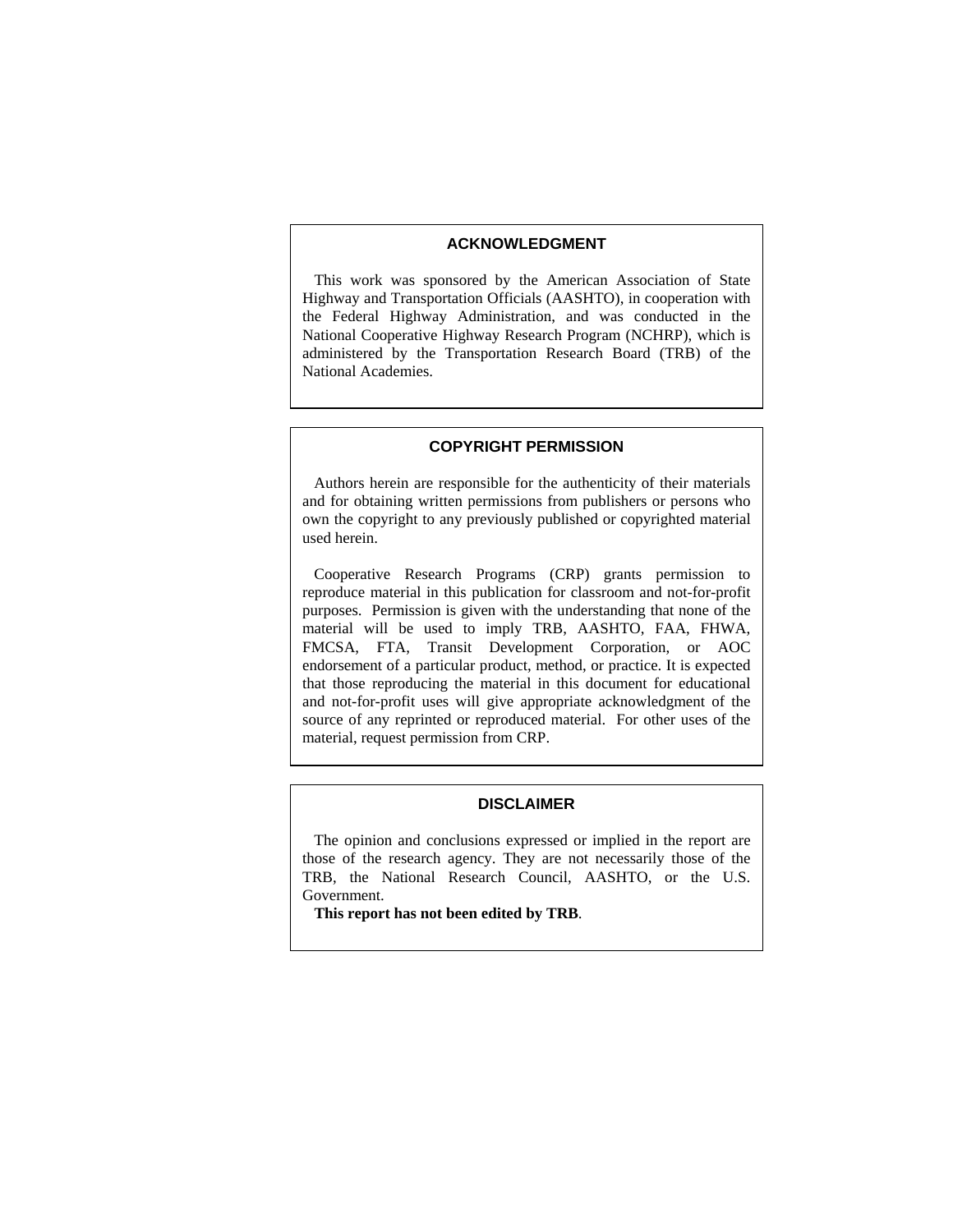# **THE NATIONAL ACADEMIES**

Advisers to the Nation on Science, Engineering, and Medicine

The National Academy of Sciences is a private, nonprofit, self-perpetuating society of distinguished scholars engaged in scientific and engineering research, dedicated to the furtherance of science and technology and to their use for the general welfare. On the authority of the charter granted to it by the Congress in 1863, the Academy has a mandate that requires it to advise the federal government on scientific and technical matters. Dr. Ralph J. Cicerone is president of the National Academy of Sciences.

The National Academy of Engineering was established in 1964, under the charter of the National Academy of Sciences, as a parallel organization of outstanding engineers. It is autonomous in its administration and in the selection of its members, sharing with the National Academy of Sciences the responsibility for advising the federal government. The National Academy of Engineering also sponsors engineering programs aimed at meeting national needs, encourages education and research, and recognizes the superior achievements of engineers. Dr. Charles M. Vest is president of the National Academy of Engineering.

The Institute of Medicine was established in 1970 by the National Academy of Sciences to secure the services of eminent members of appropriate professions in the examination of policy matters pertaining to the health of the public. The Institute acts under the responsibility given to the National Academy of Sciences by its congressional charter to be an adviser to the federal government and, on its own initiative, to identify issues of medical care, research, and education. Dr. Harvey V. Fineberg is president of the Institute of Medicine.

The National Research Council was organized by the National Academy of Sciences in 1916 to associate the broad community of science and technology with the Academy's purposes of furthering knowledge and advising the federal government. Functioning in accordance with general policies determined by the Academy, the Council has become the principal operating agency of both the National Academy of Sciences and the National Academy of Engineering in providing services to the government, the public, and the scientific and engineering communities. The Council is administered jointly by both the Academies and the Institute of Medicine. Dr. Ralph J. Cicerone and Dr. Charles M. Vest are chair and vice chair, respectively, of the National Research Council.

The Transportation Research Board is one of six major divisions of the National Research Council. The mission of the Transportation Research Board is to provide leadership in transportation innovation and progress through research and information exchange, conducted within a setting that is objective, interdisciplinary, and multimodal. The Board's varied activities annually engage about 7,000 engineers, scientists, and other transportation researchers and practitioners from the public and private sectors and academia, all of whom contribute their expertise in the public interest. The program is supported by state transportation departments, federal agencies including the component administrations of the U.S. Department of Transportation, and other organizations and individuals interested in the development of transportation. www.TRB.org

#### www.national-academies.org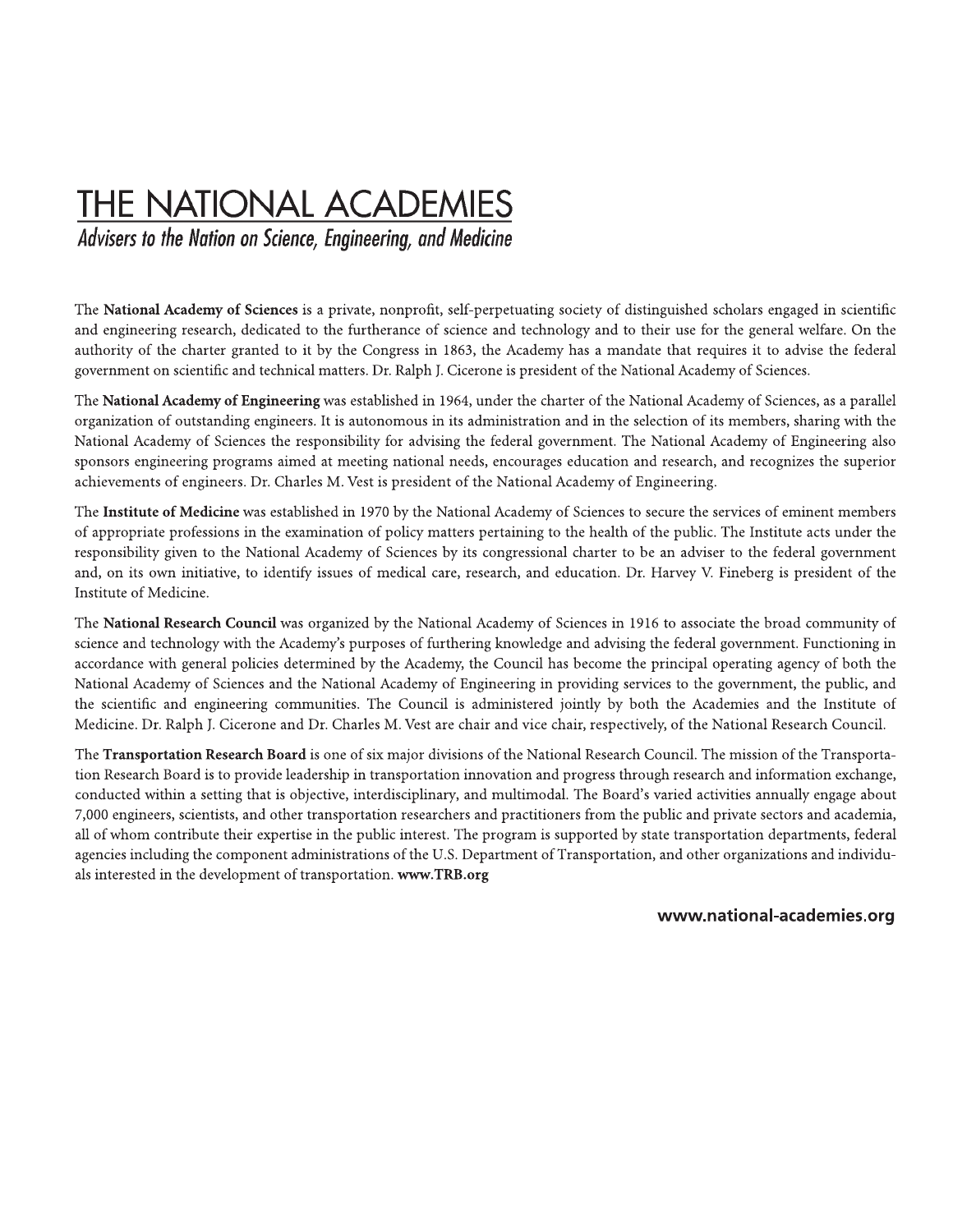# **CONTENTS**

| 1.4. Putting Winter Maintenance Performance Measurement into Context5<br>1.5. Summary of Synthesis Findings and Assessment of Performance Measures5 |  |
|-----------------------------------------------------------------------------------------------------------------------------------------------------|--|
|                                                                                                                                                     |  |
|                                                                                                                                                     |  |
| CHAPTER 3. WINTER MAINTENANCE MEASURES USED BY HIGHWAY AGENCIES .24                                                                                 |  |
|                                                                                                                                                     |  |
| CHAPTER 4. SELECTED PRACTICES FOR PERFORMANCE MEASUREMENT 44                                                                                        |  |
|                                                                                                                                                     |  |
| CHAPTER 5. SYNTHESIS AND ASSESSMENT OF PERFORMANCE MEASURES 63                                                                                      |  |
|                                                                                                                                                     |  |
| CHAPTER 6. CREATING PERFORMANCE MEASURES TOOLBOX FOR SNOW AND ICE                                                                                   |  |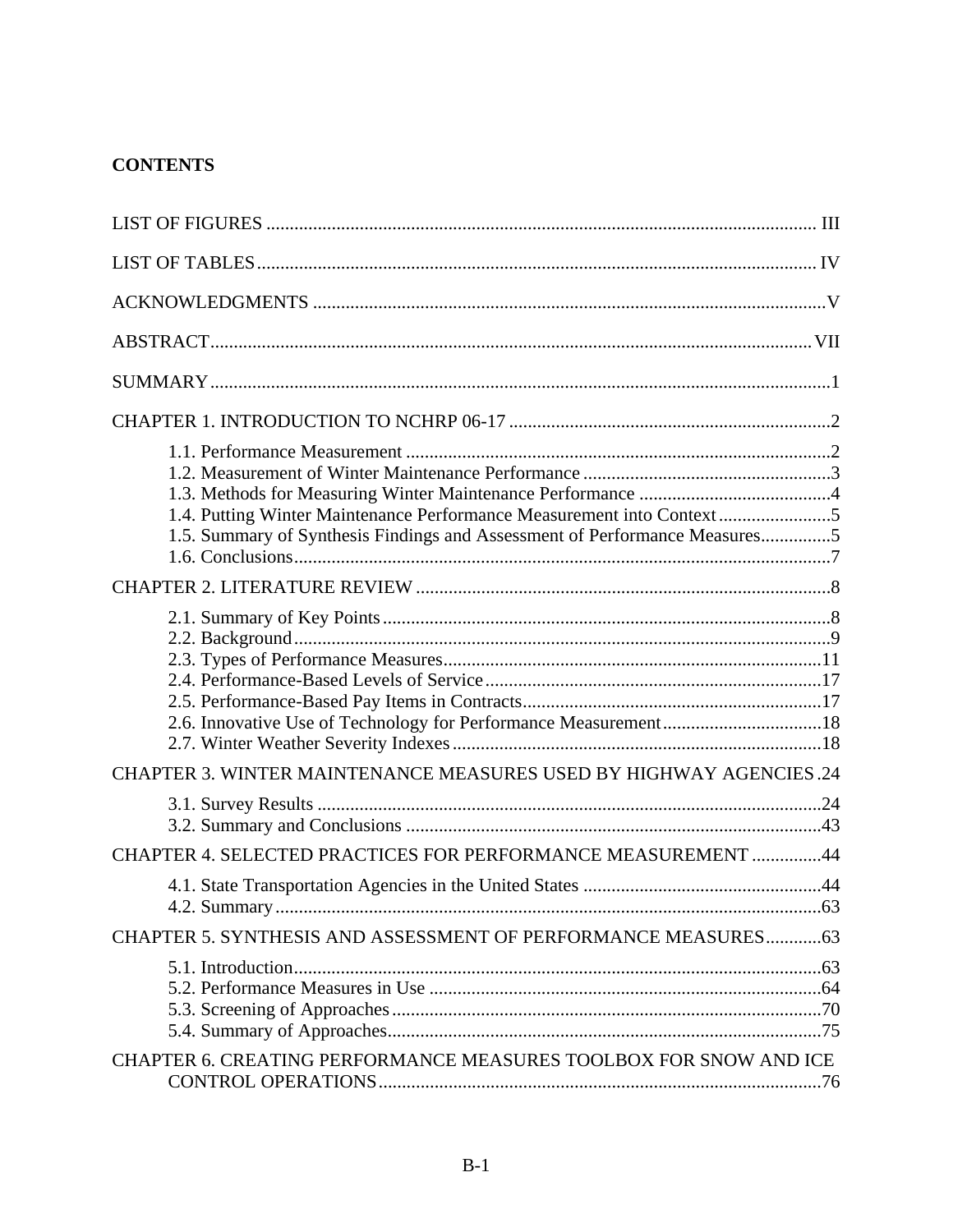| APPENDIX A. WINTER MAINTENANCE OPERATIONS PERSONNEL SURVEY |  |
|------------------------------------------------------------|--|
|                                                            |  |
| APPENDIX C. AGENCIES USING PUBLIC SATISFACTION SURVEYS C-1 |  |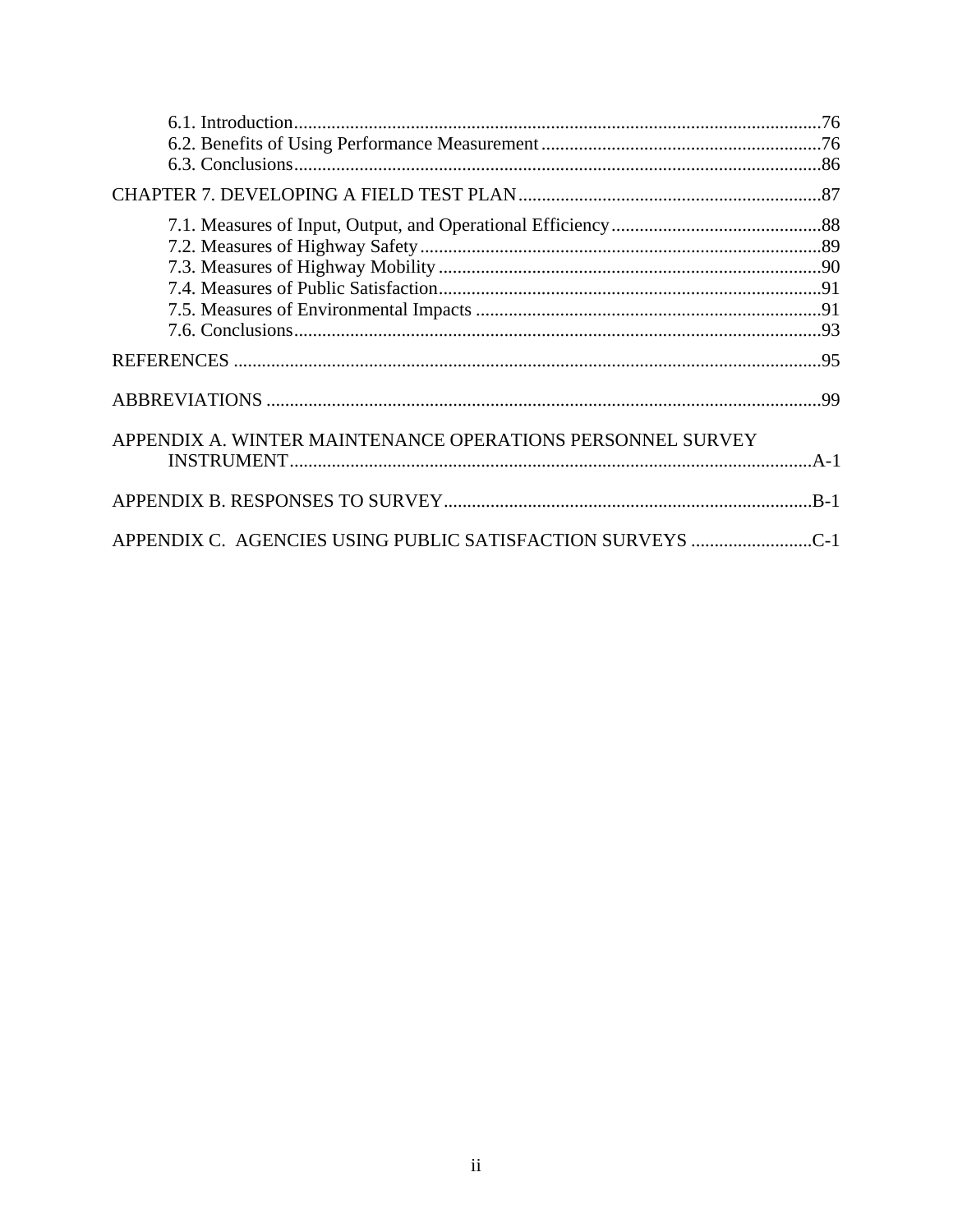# <span id="page-4-1"></span><span id="page-4-0"></span>**LIST OF FIGURES**

| Figure 11. Agencies using performance measurement used for non-storm events 37 |  |
|--------------------------------------------------------------------------------|--|
|                                                                                |  |
|                                                                                |  |
|                                                                                |  |
|                                                                                |  |
|                                                                                |  |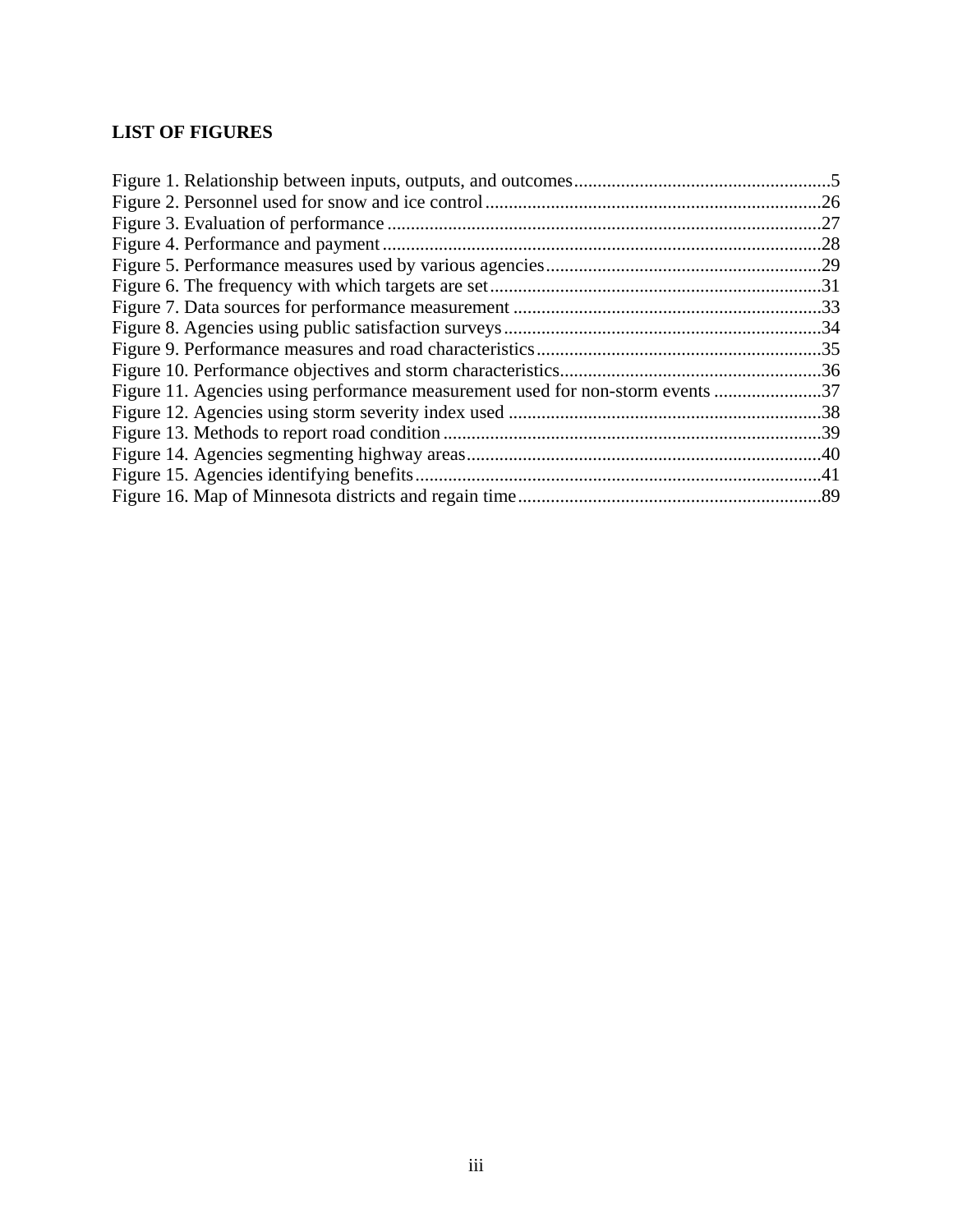# <span id="page-5-1"></span><span id="page-5-0"></span>**LIST OF TABLES**

| Table 6. Quality standards and friction indicators (Finnish Road Maintenance 2001)57    |  |
|-----------------------------------------------------------------------------------------|--|
| Table 7. Friction indicators and driving conditions (Finnish Road Maintenance 2001)57   |  |
| Table 8. Quality standards for snow removal (Finnish Road Maintenance 2001) 58          |  |
|                                                                                         |  |
|                                                                                         |  |
|                                                                                         |  |
| Table 12. Summary of snow and ice control performance measures by category              |  |
|                                                                                         |  |
|                                                                                         |  |
|                                                                                         |  |
|                                                                                         |  |
| Table 17. Identifying key snow and ice control issues and affected stakeholder groups80 |  |
| Table 18. Defining results                                                              |  |
|                                                                                         |  |
|                                                                                         |  |
|                                                                                         |  |
|                                                                                         |  |
|                                                                                         |  |
|                                                                                         |  |
|                                                                                         |  |
|                                                                                         |  |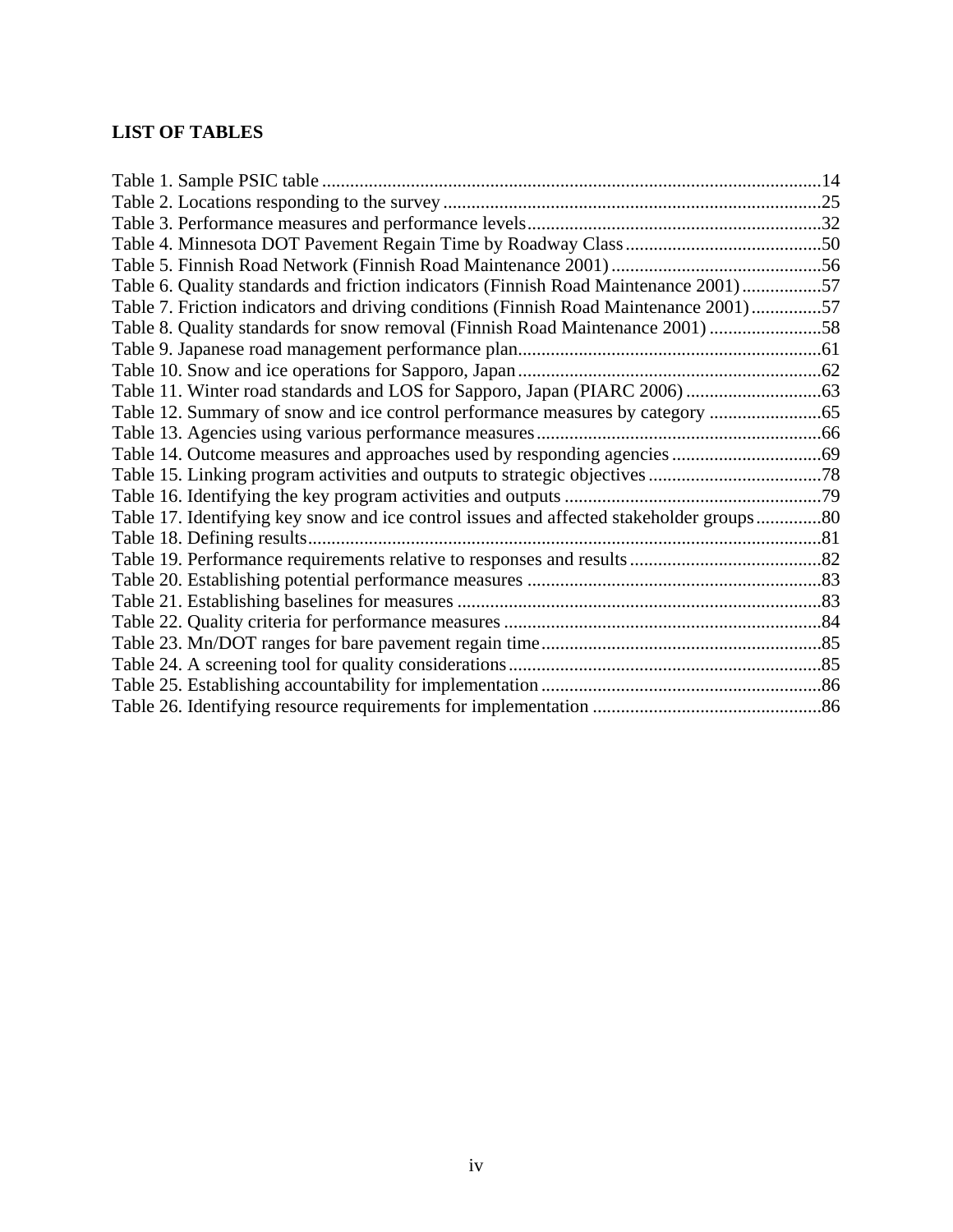## <span id="page-6-1"></span><span id="page-6-0"></span>**ACKNOWLEDGMENTS**

T.H. Maze is a professor of Civil, Construction, and Environmental Engineering at Iowa State University.

Chris Albrecht is an Assistant Scientist at the Center for Transportation Research and Education at Iowa State University.

Dennis Kroeger is an Assistant Scientist at the Center for Transportation Research and Education at Iowa State University.

Jonathan Wiegand is a graduate research assistant in the Department of Civil, Construction, and Environmental Engineering at Iowa State University.

The authors would like to thank Wilfrid Nixon, professor of Civil and Environmental Engineering at the University of Iowa, for his contributions to this project, especially in the areas of snow and ice control procedures and winter weather indices.

The authors would also like to thank Stephen Andrle, former director of the Center for Transportation Research and Education at Iowa State University, for his contributions to this project.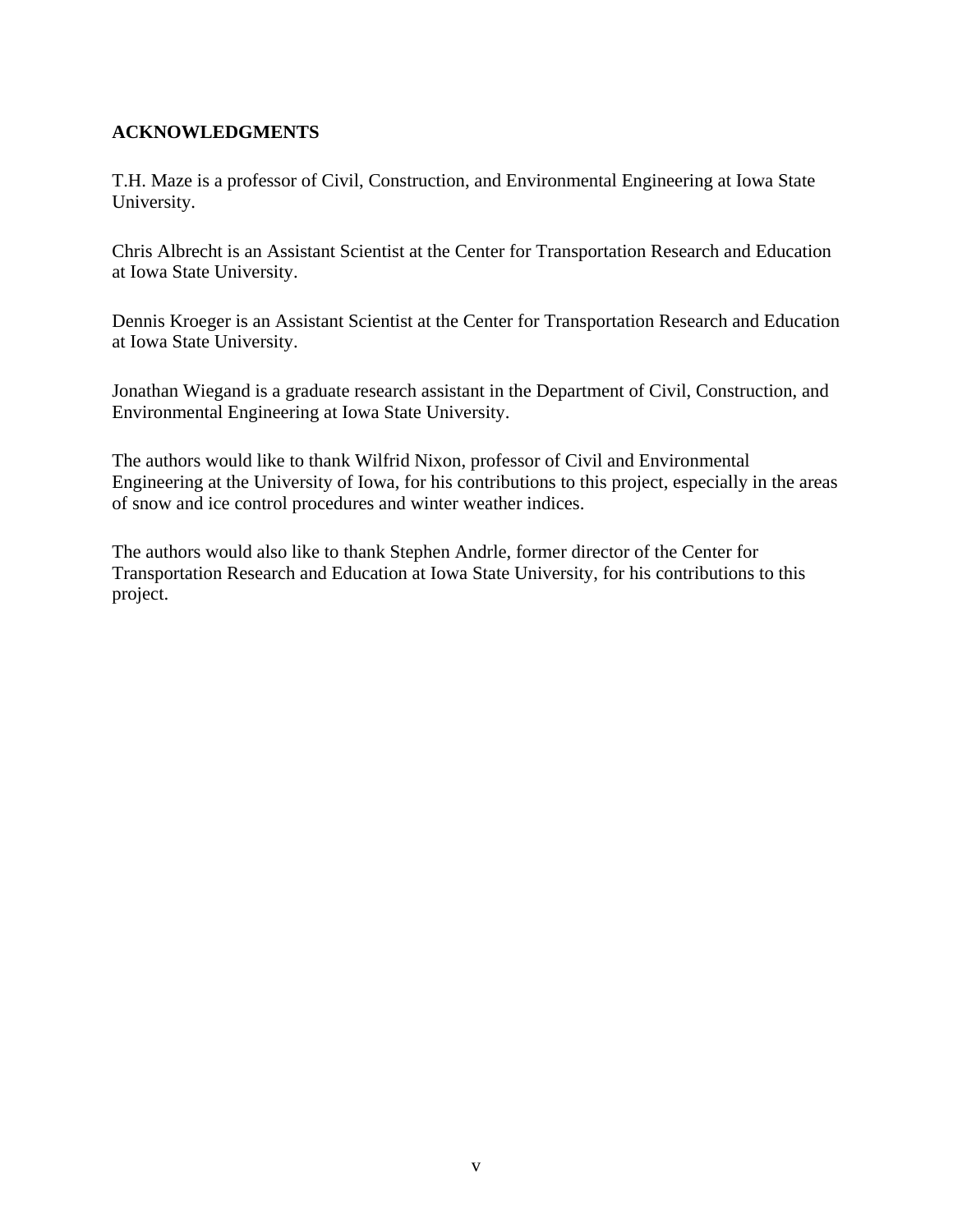## <span id="page-7-1"></span><span id="page-7-0"></span>**ABSTRACT**

Under the NCHRP 06-17 project, the research team surveyed snow and ice control organizations in the United States, Canada, Europe, and Asia to determine the current trends in performance measurement. The team also inquired about the methods used in developing these programs in order to determine a practical, user friendly method to assist snow and ice control managers in developing a performance measurement system that uses traditional and nontraditional performance indicators and measurement issues. To achieve the project objectives, the researchers issued a survey to snow and ice control agencies throughout North America, Europe, and Asia to obtain data of the performance indicators and measures used, if any, by these agencies. The identified performance indicators and measures were then categorized, defined, and assessed for their usefulness. A process was then developed to assist snow and ice control operations managers in preparing a customer-focused, environmentally friendly performance measurement program.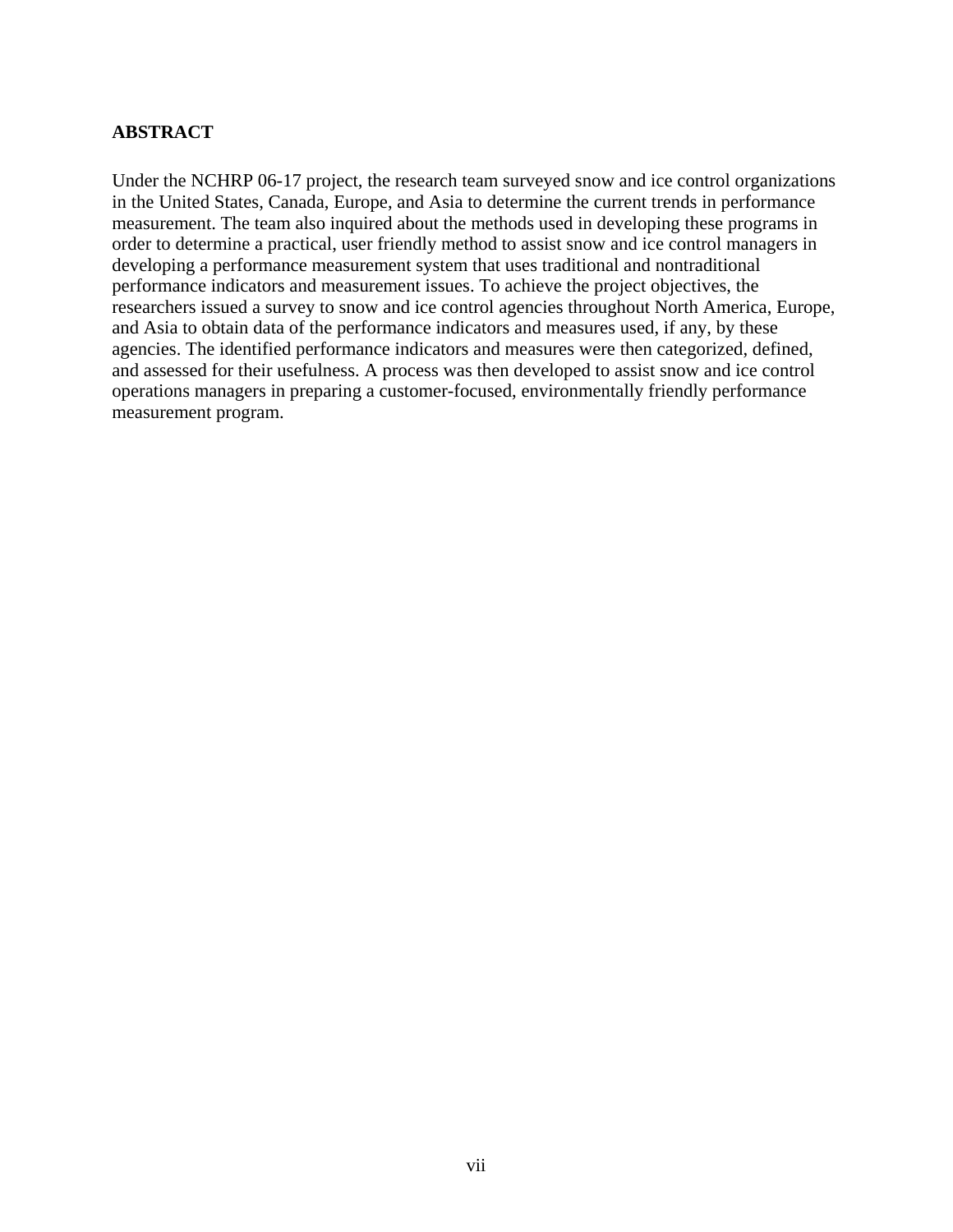## <span id="page-8-1"></span><span id="page-8-0"></span>**SUMMARY**

The issue of performance measurement for snow and ice control has been a topic of much interest. Developing meaningful data for snow and ice control has produced a variety of responses and differing goals and objectives. However, a rigorous process that the snow and ice control industry can use to determine the most appropriate performance measures and indicators has been lacking.

Research was needed to examine current trends and issues and develop a process that can be used by snow and ice control agencies to prepare a performance measurement system that is sensitive to organizational and public needs as well as environmental concerns. This process would provide a context, or framework, to select and apply appropriate performance indicators and measures that are integral to snow and ice control decision-making. The research would also analyze the different dimensions along which an agency's performance could be defined, measured, and interpreted based on an agency's goals and objectives.

Under the NCHRP 6-17 project, the research team surveyed snow and ice control organization in the United States, Canada, Europe, and Asia, to determine the current trends in performance measurement. The team also inquired about the methods used in developing these programs in order to determine a practical, user-friendly method to assist snow and ice control managers in developing a performance measurement system that uses traditional and nontraditional performance indicators. The plan provides a list of options of performance indicators and measures, and explains how to incorporate the indicators and measures in the decision making process to monitor and improve snow and ice control operations.

One method to incorporate the use of performance measures for snow and ice control operations is a "toolbox" developed by the research team. This toolbox was designed for managers to use to evaluate relevant performance measures for snow and ice control operations and assist them in their decision making process.

To achieve the project objectives, the researchers first reviewed pertinent literature and research findings in the area of performance measurement systems. Next, a survey was issued to snow and ice control agencies throughout North America, Asia, and Europe to obtain data of the performance indicators and measures used, if any, by these agencies. These performance indicators and measures were then categorized by functional type and were fully defined. An assessment of the usefulness of each was prepared. The research team then summarized the theory and practice of the performance measurement. The performance measures were then identified by their key aspects and identifying performance indicators and measures that may have applicability in snow and ice control operations. A process was then developed to assist snow and ice control operations managers in preparing a customer focused, environmental friendly performance measurement program.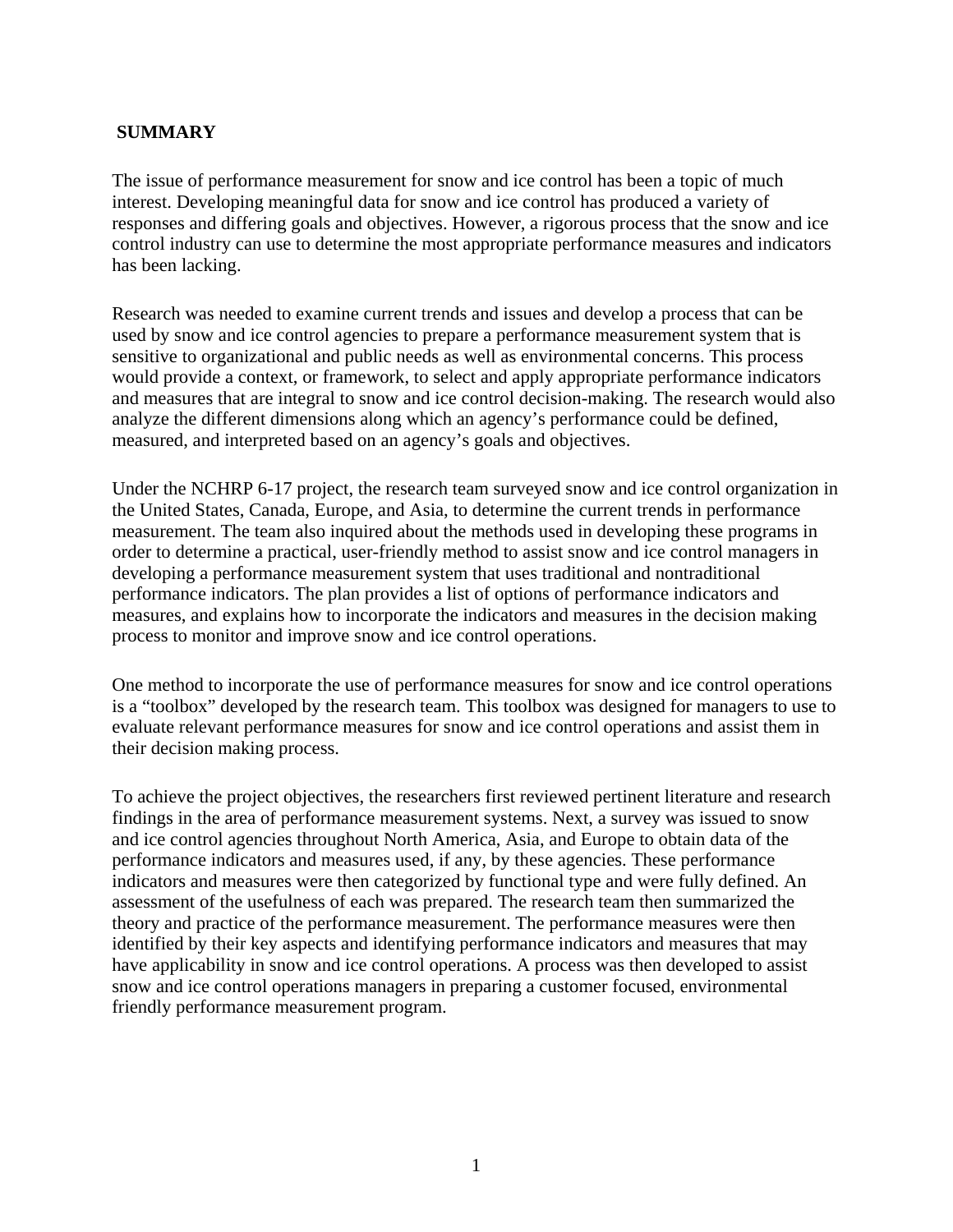## <span id="page-9-1"></span><span id="page-9-0"></span>**CHAPTER 1. INTRODUCTION TO NCHRP 06-17**

The purpose of this research is to identify and assess the measures used to evaluate the performance of winter maintenance activities (snow and ice removal from roadways) and to recommend the most promising measures for further development. The research was conducted in two parts. The first part entailed a comprehensive review of performance measures that have been and are currently being used by transportation agencies. This work was accomplished through a thorough review of the literature and a survey of dozens of agencies with winter maintenance responsibilities. In the second part, the performance measures that offered the most promise were identified. In other words, these were measures with the most potential to be applied economically to a roadway network and provide reliable, repeatable, and comparable measures of performance. These most promising measures were then recommended for further development and use by highway agencies.

#### <span id="page-9-2"></span>**1.1. Performance Measurement**

For many transportation agencies, performance measurement has become a critical issue in the last five to ten years. Such that transportation agencies often attempt to tie strategic direction and agency mission to performance measures. As Osborne and Gaebler, 1992, state in their popular book *Reinventing Government*, "If you don't measure results, you can't tell success from failure. If you can't see success, you can't reward it. If you can't reward success you are probably rewarding failure. If you can't see success, you can't learn from it. If you can't recognize failure, you can't correct it. If you can demonstrate results, you can win public support."

Performance measurement is one component of a larger "quality in government services" movement. The growing emphasis on performance measurement by transportation agencies has not been sufficiently considered because there was no such need to measure performance but also due to two factors:

- 1. Transportation agencies have historically focused on standards and specification for physical conditions or level of service (LOS). Generally, transportation agencies have defined the LOS or conditions of a facility based on static standards. Only recently, through asset management application, have these agencies begun to treat LOS and conditions as a variable against which other financial and condition considerations can be balanced.
- 2. The recent expansion of information technology and the ability to collect information that would have been too costly or impossible to collect in the past has made the collection of performance-related data possible. In addition, the public and public policy makers' expectation for performance information has grown as they become accustom to having information at their fingertips. Thus, the growing ability to provide more performance information has driven the demand for collecting and reporting more performance information.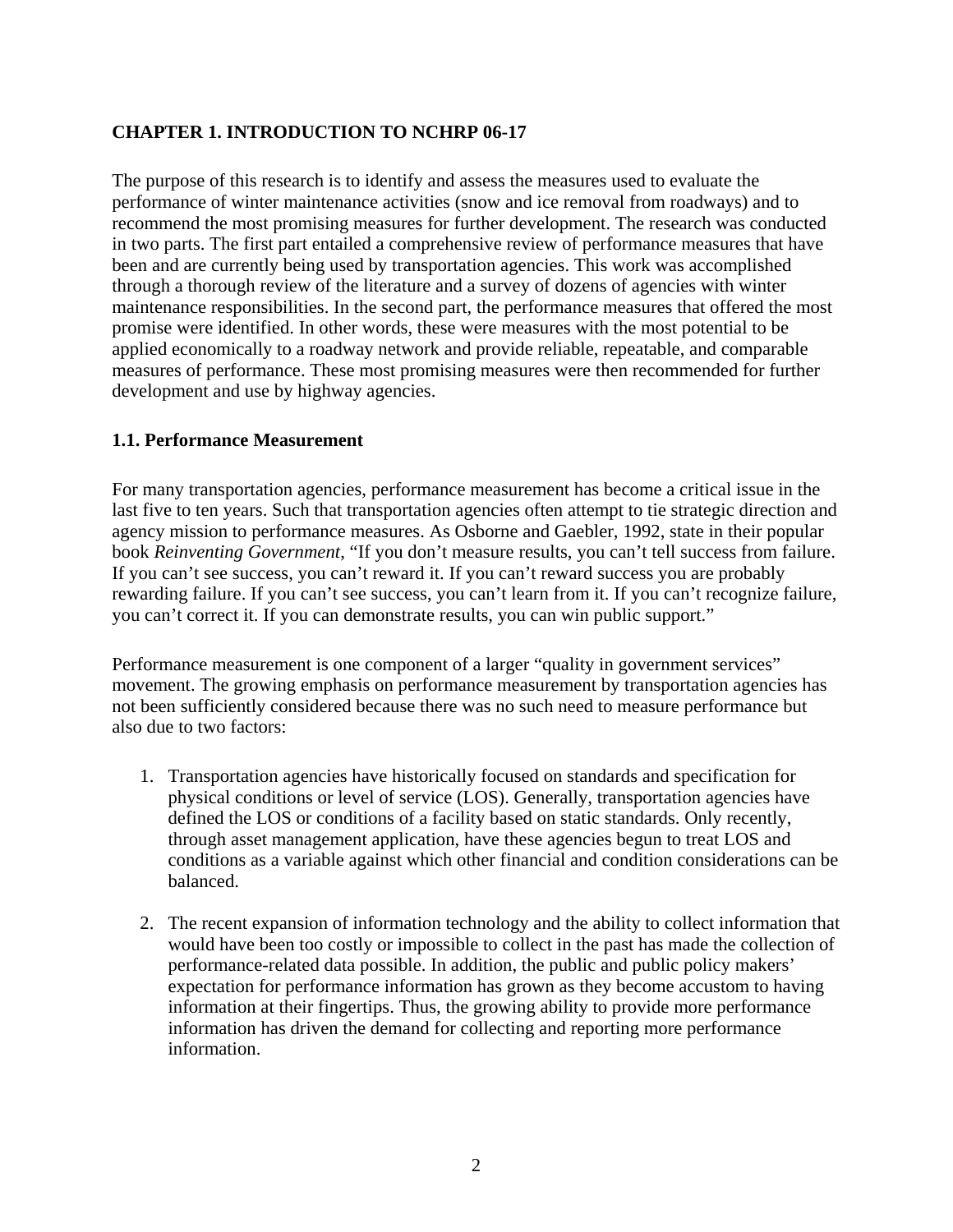<span id="page-10-0"></span>Winter maintenance of roadways is a core and critical business element of many state transportation agencies, and because it is a core business, it needs to be managed. For such management, the performance of winter maintenance must be measured.

## <span id="page-10-1"></span>**1.2. Measurement of Winter Maintenance Performance**

Although winter maintenance is a critical activity, there are no standard methods for measuring performance for either agency programs or those performed by contractors. The lack of standard measures also makes it difficult to effectively manage and control winter maintenance activities and subsequently impossible to benchmark and make comparisons both between and within maintenance programs. Measuring the performance of winter maintenance makes it possible to make intelligent management trade-offs between agency costs and user costs.

The agency costs of winter maintenance are quite significant. The direct costs have been estimated to be at least \$1.5 billion per year in the United States alone (NCHRP 5-26). On the user cost side, it is difficult to determine the safety and mobility problems as a result of either not performing winter maintenance or not performing winter maintenance effectively. However, it has been shown that during snow storms of 0.2 inches of snowfall per hour or more that crash rates (crashes per million vehicle miles) on the Iowa rural freeway system increase by 13 times and increase even more during severe storm (low visibility and high winds) events. Failure to remove snow and ice would only continue to extend these high crash rates beyond the end the storm. Through performance measurement, a winter maintenance manager can control and direct winter maintenance to make the best use of available resources and to reduce potential user costs of travel.

Agencies currently measure winter maintenance performance from one or more of three basic perspectives:

- **Inputs.** Input measures represent the resources spent or utilized to perform snow and ice control operations. These resources include fuel usage, labor hours, machinery or equipment hours, and units of anti-icing materials or abrasives. The level of inputs is directly proportional to agency costs and, therefore, they most easily and most commonly are measured by transportation agencies. Because inputs are applied at the beginning of the winter maintenance process, they are unable to help management assess the efficiency, quality, and effectiveness of winter maintenance.
- **Outputs.** Outputs quantify the resulting physical accomplishment of work performed using resources in winter maintenance. Outputs might include the lane-miles plowed or sanded, the number of lane-miles to which deicing materials were applied, lanemiles of anti-icing brine applied, and other accomplishments of the maintenance process in units of work. Outputs are generally more useful than inputs alone because inputs and output together can help to define the efficiency of winter maintenance operations by determining what level of input was or will be required to achieve a level of output. These measures may also be based on time and storm event.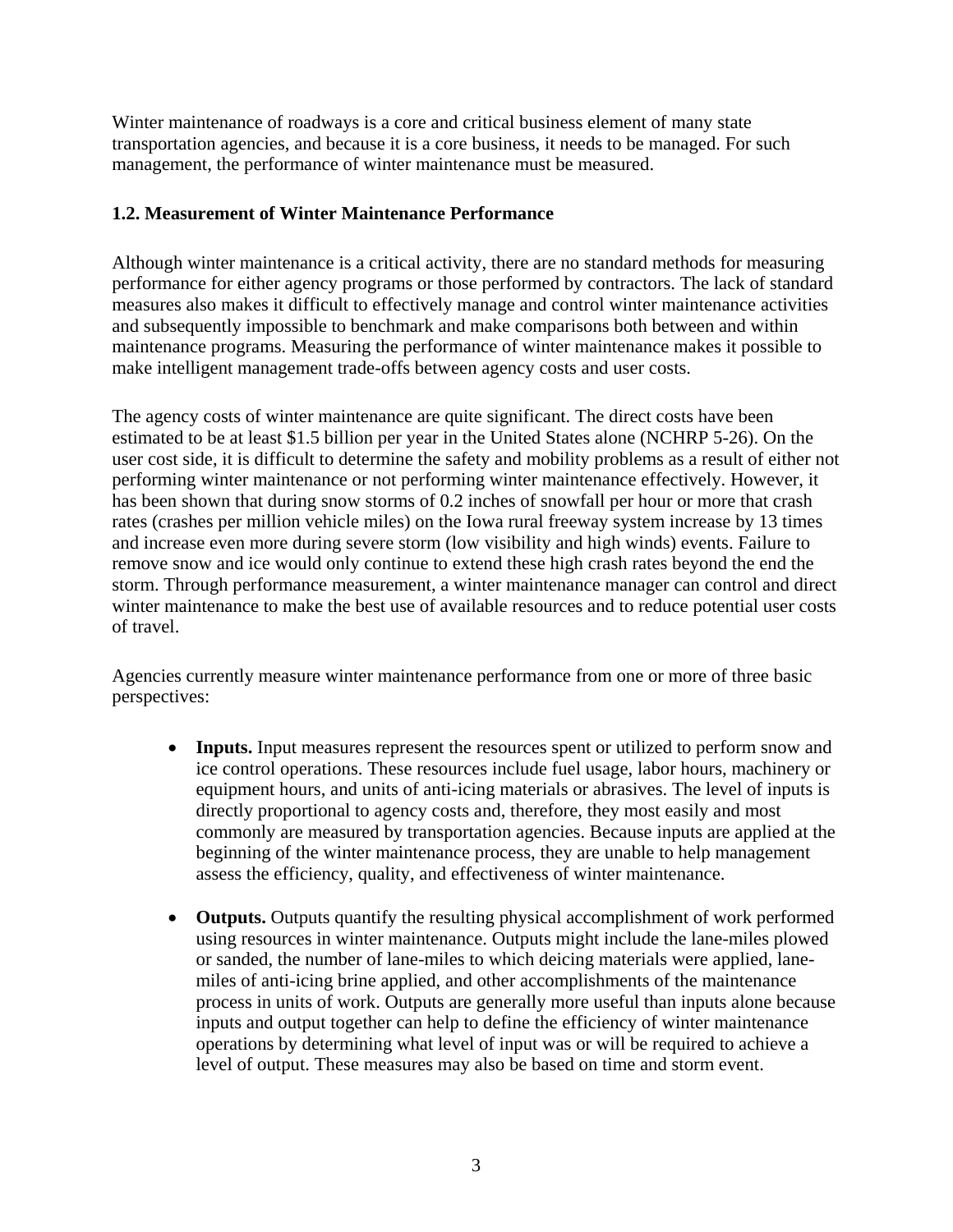<span id="page-11-0"></span>• **Outcomes.** Outcomes generally attempt to assess the effectiveness of the winter maintenance activity, very often from the perspective of the user or customer. Outcomes are inherently more difficult to measure. A desired outcome of winter maintenance might include the improvement of safety, mobility, and/or user satisfaction. Safety, mobility, and user satisfaction are abstract concepts and, therefore, are measured through indicators known to be related to the desired outcome. For example, safety might be measured through pavement friction or through the reduction in number of crashes.

Other known outcome measures include bare pavement regain time, duration and frequency of closures, advanced warning time to customers, and customer satisfaction indicated by customer satisfaction surveys. Although conceptually it may appear simple to measure outcomes, the measurement methods are generally complex. For example, while the number of crashes during and following a storm can be quickly (within a week) identified through a centralized crash record data base, crashes alone do not indicate the relative risk of having a crash. Crash risk is measure by crashes per vehicle miles traveled (VMT), a measure of exposure. Estimating VMT during and immediately following a winter storm may be possible for managed urban freeway systems but difficult to measure reliably for rural network of highways.

#### <span id="page-11-1"></span>**1.3. Methods for Measuring Winter Maintenance Performance**

Friction has become a very attractive performance measure for snow and ice removal. Sweden and Finland have been measuring friction for over 10 years. Japan also correlates friction with crashes and traffic speed and volumes (PIARC 2005). However, there are different methods for measuring friction. For example, several different types of friction measuring devices can be mounted under winter maintenance trucks or towed by a supervisor's vehicle. Once a technology has been selected, decisions have to be made regarding the number of friction reporting devices and the frequency of measures required to understand the snow and ice control performance across a network of roadways.

In the U.S., a common measure for performance of winter maintenance is time to bare pavement. The Minnesota Department of Transportation (Mn/DOT), for example, measures the time to reach bare pavement throughout the state's trunk highway system and has set different levels of satisfactory performance depending on the level of traffic on the route. These levels were set based on significant stakeholder input. In Minnesota, more heavily traveled routes have shorter time to bare pavement goals. Underlying Mn/DOT's performance measurement are standards for identifying when the pavement is bare, data collection and entry techniques, and quality assurance methodologies.

In general, to allow comparisons across jurisdictions or between jurisdictions, a common reliable, and repeatable performance measure must be identified together with a specific methodology for collecting compiling the relevant data, over the same time frames, and made comparable by normalizing their relative severity (e.g., it is meaningless to compare a performance when a blizzard takes placed in one jurisdiction while another only experiences light snow.).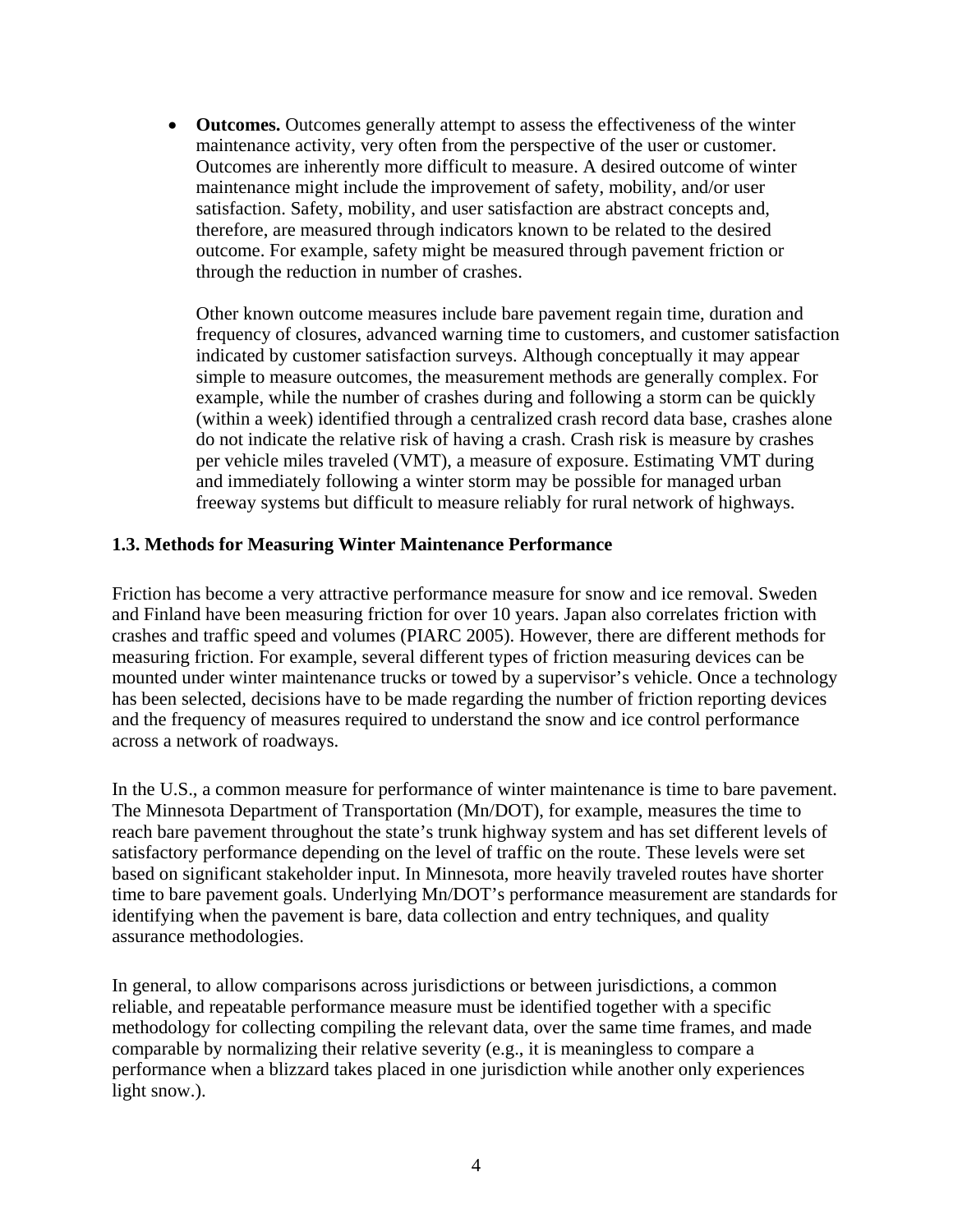## <span id="page-12-1"></span><span id="page-12-0"></span>**1.4. Putting Winter Maintenance Performance Measurement into Context**

When making comparisons between and among jurisdictions, differences in the severity of storms must also be taken into account, because the severity of a storm impacts the performance of winter maintenance. Figure 1 illustrates the relationship between inputs, outputs, outcomes, and the environment. As shown on the top of the figure, some of the environmental inputs. Labor, equipment, and materials inputs for removing snow and ice from the roadway network, are shown on the bottom. The results achieved from these inputs under these environmental conditions are also shown in the figure.



**Figure 1. Relationship between inputs, outputs, and outcomes** 

<span id="page-12-3"></span>In this case, satisfying the customer (the road users) was chosen as the desired outcome, and because shorter time to bare pavement reflects higher levels of satisfaction, time to bare pavement is the resulting performance measure. The measurement of time to bare pavement must be supported by a specific data collection methodology.

#### <span id="page-12-2"></span>**1.5. Summary of Synthesis Findings and Assessment of Performance Measures**

Although a significant amount of published materials deals with different types of performance measures, both in use and theoretical, a limited amount of literature documenting agencies' utilization of performance measures in day-to-day practice. Various instances of research and testing of proposed performance measures were described in literature, but often without implementation or field testing. It appeared that some European countries and Japan are more progressive in terms of developing and implementing winter maintenance performance measures, likely because more snow and ice control operations are contracted to private companies internationally than in the United States.

The survey of winter maintenance personnel was sent to 162 agencies covering the U.S. Snow Belt states, Canadian provinces, northern Europe, and Japan. In all, 43 agencies responded. The responses included agencies that did no snow and ice control performance measurement to those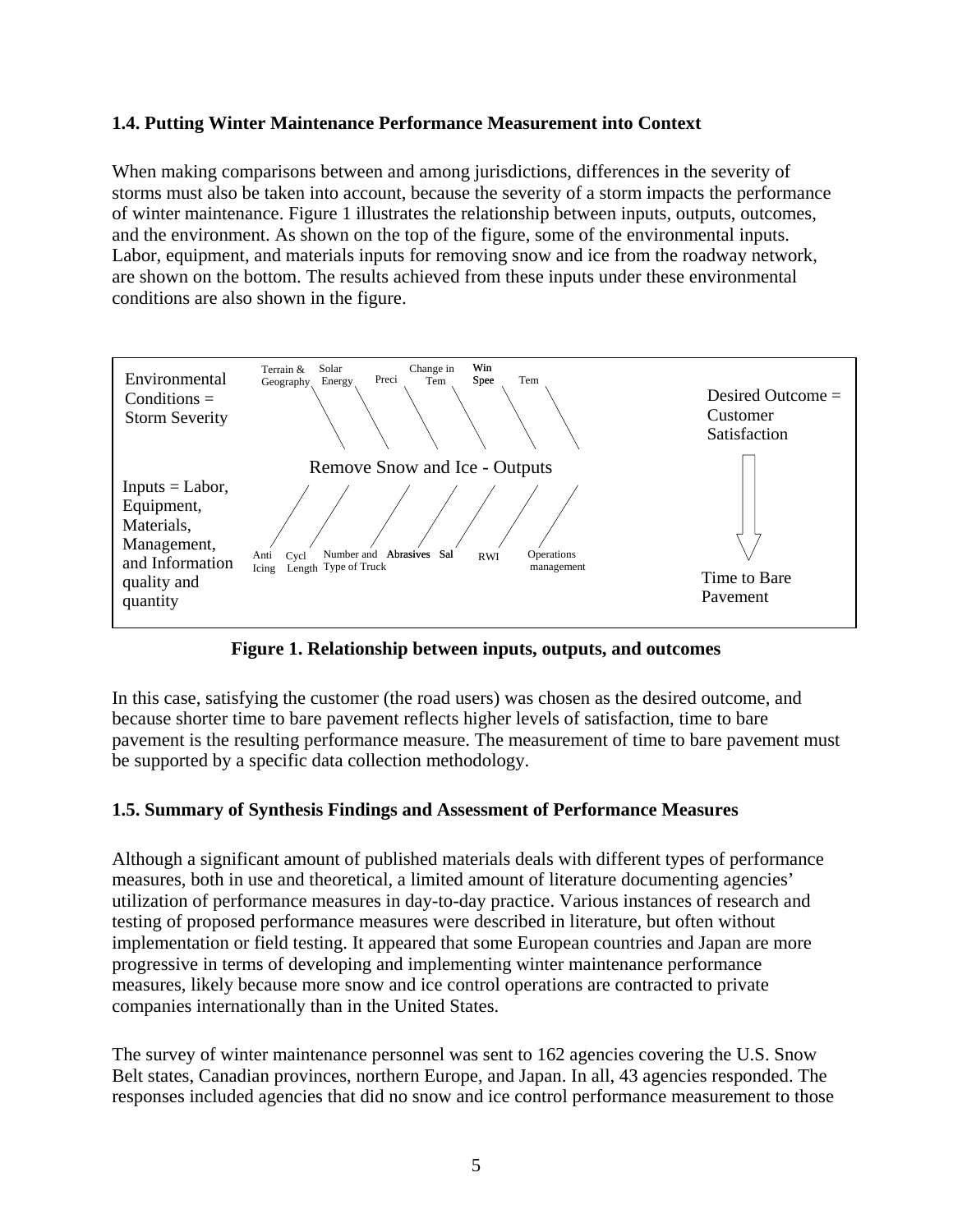that incorporated performance measures into their management plans. Most performance measures cited by the respondents are tied to their accounting and management systems. These measures include lane-miles plowed, personnel and/or overtime hours, tons of material used, amounts of equipment deployed, and cost of operations.

Other measures used by some of the respondents include time to bare pavement, time to return to a reasonably near-normal condition, length of road closures, and customer satisfaction. The majority of the measures critical to the respondents' snow and ice control operations focused on public safety and mobility. Obviously, these subjects are central to the role of all transportation agencies, so it makes sense that the measures would focus on them. By maintaining mobility and traffic flow, accidents are reduced and public safety is enhanced.

The survey also found that, while state and local agencies are generally interested in providing the best service to the public, budget and staffing constraints make it difficult for agencies to experiment with new methods or technologies. For example, measures such as friction were identified by only a few agencies and are generally farther from full-scale implementation, especially in the United States.

The survey analysis identified four input measures, five output measures, and 11 outcome measures used by public agencies to measure snow and ice control performance. A complete list of the performance measures identified is provided in Chapter 5. To identify measures and approaches that warrant further study, the following criteria were applied to the measures and approaches:

## *Measure Criteria*

- Does the measure directly measure safety, mobility, or public satisfaction?
- Does the measure improve snow and ice control?
- Is the measure mapped to roadway segments?
- Is the measure reported for garages or districts?
- Is the measure sensitive to storm characteristics?

#### *Approach Criteria*

- Is the approach quantitative?
- Is the approach stable across observers?
- Is the technology likely to improve?
- Is a major capital or operational investment required?
- Can the approach be piggybacked on another system to reduce installation costs?

The assessment presented in Chapter 5, determined that outcome measures should be pursued further, the measurement of snow and ice control is to have a role in improving safety and mobility. To help determine the measures and approaches to pursue further, the 11 outcome measures identified in this study were reduced to three basic categories, and two approaches were identified for each measure.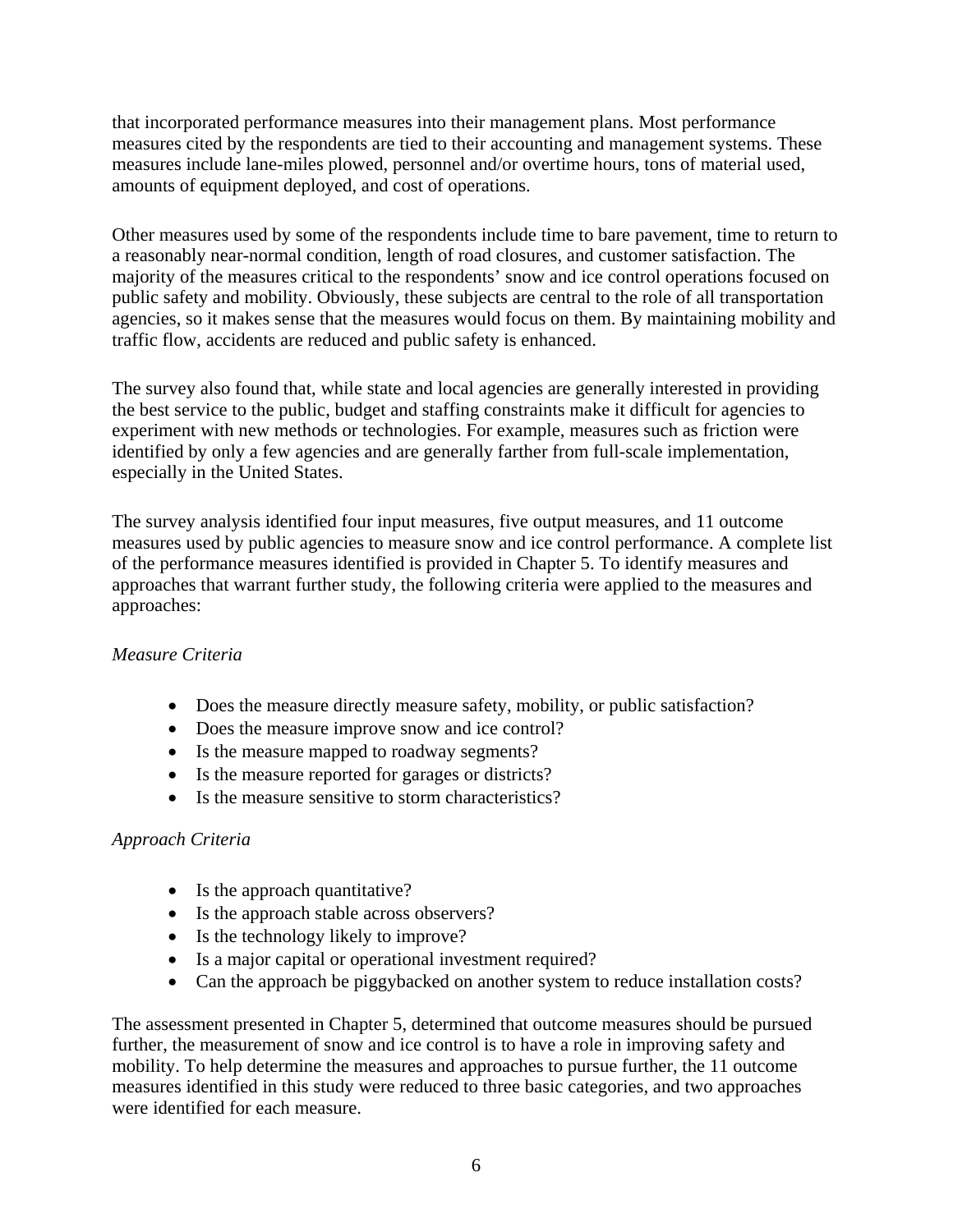#### <span id="page-14-0"></span>*Measure: Degree of clear pavement*

- Approach: Manual observation
- Approach: Camera-assisted observation

## *Measure: Traffic flow*

- Approach: Detectors speed, volume, and occupancy
- Approach: Road closure

## *Measure: Crash risk*

- Approach: Friction (or slipperiness)
- Approach: Reported crashes

Although 15 measures of winter storm severity were found in the literature, none of the responding agencies reported using a storm index to normalize the severity of each storm other than rate of snowfall. Pursuing an operational storm severity index that can be applied to normalize any other measure over time would be desirable. For example, some performance measures many be collect continuously through a storm (e.g., friction or traffic density and speed), while others maybe collected following each storm (e.g., time till bare pavement, crashes per storm), and others are calculated per season (e.g., all winter crashes, materials used per year, number of times and duration of road closures); however, winter weather severity indexes are seasonal, resulting in disparity in the time frames of each and, hence, the usefulness of performance measurement.

Seventeen agencies reported using customer satisfaction as a measure of performance.

Satisfaction sets the level of performance that the public expects. The performance measures that were reviewed measure how close winter road maintenance comes to meeting public expectations. Most agencies use a periodic survey to determine public expectations, and some track complaints and 511 calls. Best practices for determining customer satisfaction and linking operational performance to those expectations should be documented, as they are in Chapter 6.

## <span id="page-14-1"></span>**1.6. Conclusions**

It is expected that more winter maintenance agencies will adopt performance measurement practices and that the public will continue to expect clear roads and less harm to the environment from snow ice control operations. Technologies such as automated vehicle location (AVL), global positioning systems (GPS), friction meters, road weather information systems (RWIS), among others, will facilitate obtaining the additional data needed to enhance measuring performance. The expanded use of these technologies and their increased production and competition will lead to lower costs. However, both field personnel and management would have to focus more on outcomes when using these technologies.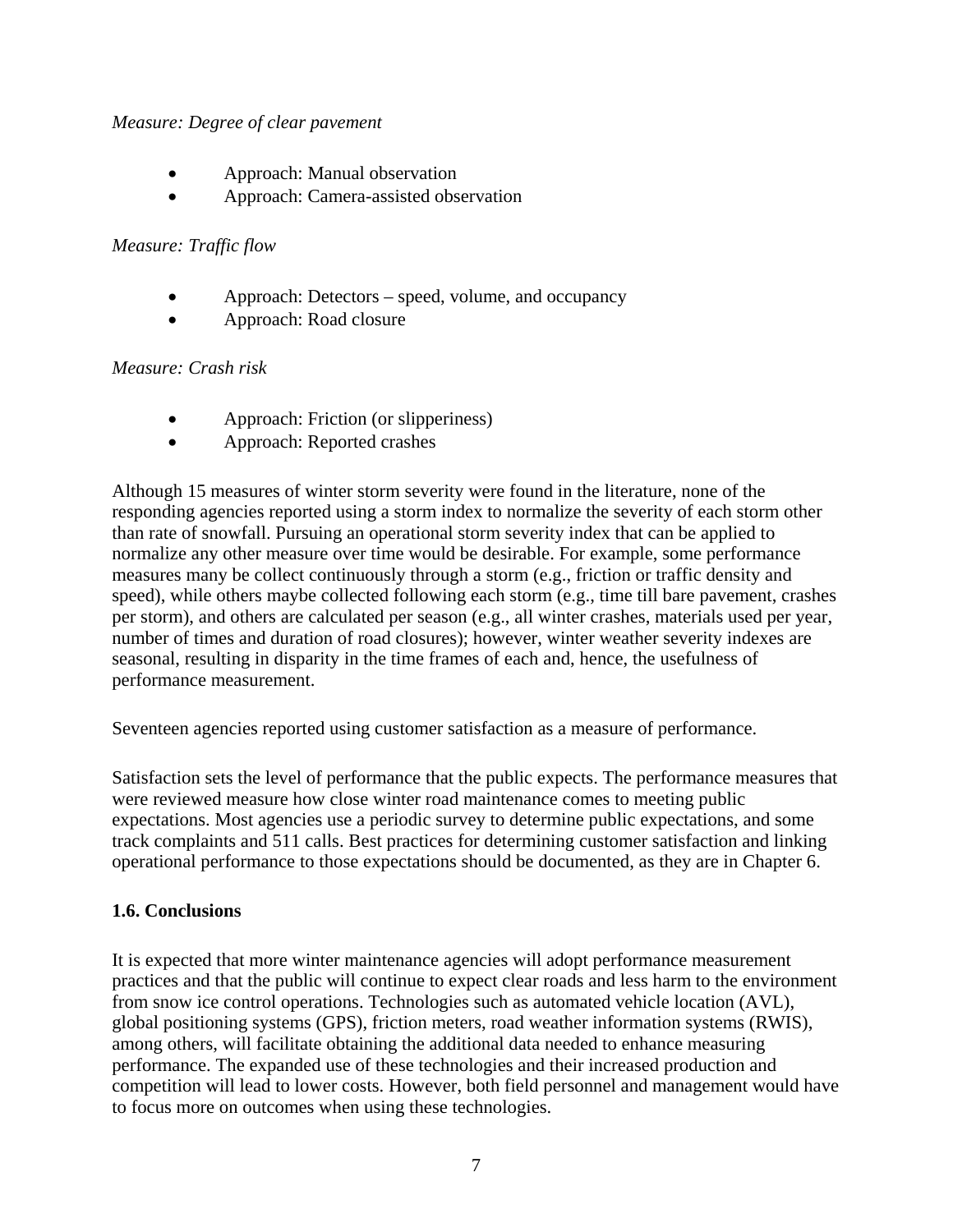<span id="page-15-0"></span>The objectives selected by each agency can also drive performance measurement by creating targets toward which activities can be directed. In addition to objectives, performance measures need to include a short-term result, an improvement strategy, and hold entities accountable. However, success with performance measurement will require responsive data systems capable of generating timely data.

Performance measurement offers a promise of improved management and improved outcomes. It builds on a long history and extensive experience in techniques to strengthen and improve winter maintenance operations. Developing performance measurement, will lead to more effective winter maintenance programs.

# <span id="page-15-1"></span>**CHAPTER 2. LITERATURE REVIEW**

An international literature review of published and in-progress materials related to snow and ice control performance measures was conducted as one of the initial tasks under this research effort. This review involved searches of the Transportation Libraries Catalog, TRIS online, Transportation Research Board in-progress research, and the Internet.

## <span id="page-15-2"></span>**2.1. Summary of Key Points**

The literature review revealed that a significant amount of published materials dealt with different types of performance measures, both in-use and theoretical but a limited amount of literature documents agencies' use of performance measures in day-to-day practice. Various instances of research and testing of proposed performance measures were described, but often without implementation or field testing by state or local agencies in the United States. It appeared that some European countries and Japan are more advanced in developing and implementing winter maintenance performance measures, possibly because more snow and ice control operations are contracted to private companies internationally than in the United States.

Also perplexing is the variety of measures that agencies use as winter maintenance performance measures. Measures such as friction are continuously measured, others are measured per storm, and still others are measured per season (e.g., number of road closures). Agencies consider each performance measure collected at varying time intervals and make management decisions based on each interval and have different expectations of their performance measures.

This review discovered the following:

- Three scanning review teams of U.S. officials visited Europe and Japan in 1994, 1998, and 2002, focusing on winter maintenance activities and advanced intelligent transportation systems (ITS) technologies.
- Performance measures can be divided into three general categories: input, output, and outcome measures
- Performance measurement can be collected over several time intervals but are generally measure continuously, storm-by-storm, and season by season, other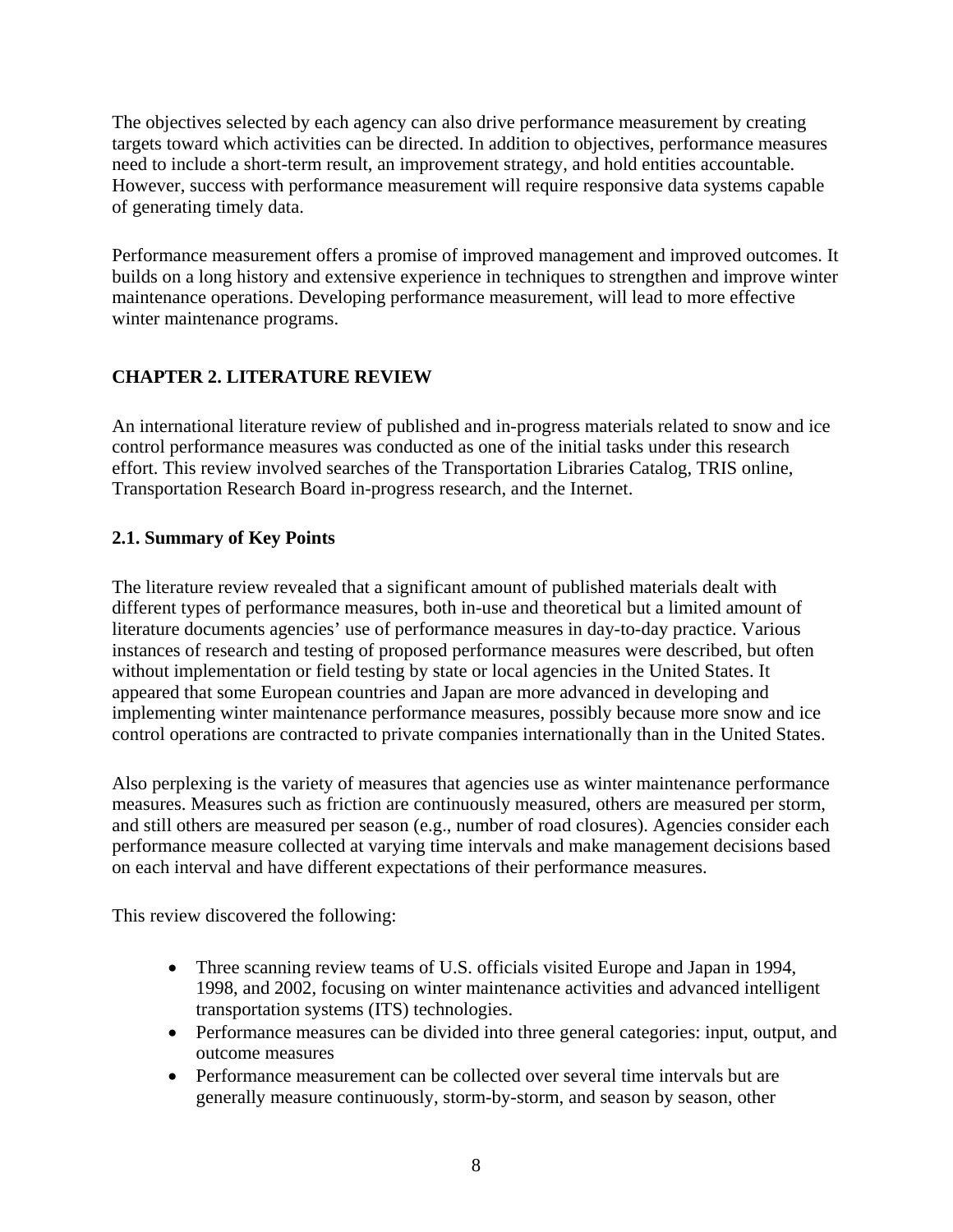intervals my include week-by-week or month-by-month.

- <span id="page-16-0"></span>• Known input measures include labor hours, equipment hours, various material units, and expenditures.
- Known output measures include cost determined by a unit of accomplishment of work performed (e.g., lane-miles plowed or sanded), material application rates, equipping and calibrating trucks, and route characteristics. These measures may also be based on time and storm event.
- Known outcome measures include bare pavement regain time, friction (skid resistance by coefficient of friction), reduction in crashes, duration and frequency of closures, advanced warning time to customers, and customer satisfaction (indicated by customer satisfaction surveys).
- A Pavement Snow and Ice Condition (PSIC) chart, as used by some agencies, assists with uniform pavement condition identification by combining traffic flow characteristics and visual observation. (Blackburn, et.al 2004)
- Various outcome measures can and, are often combined to form an overall Level of Service (LOS) rating for a roadway.
- Contracts with private sector operators are often written such that reimbursement is based on a combination of input (pay items) and output or outcome measures (with expectations).
- Innovative technologies installed on winter maintenance vehicles that aid in the collection of data applied to performance measures include AVL, GPS, friction meters, and various sensors of material, equipment, and temperature.
- Winter weather severity indices have been developed to help quantify the relationship between the severity of winter weather events and roadway condition or safety factors. However, these indexes are generally lacking because their duration of data collection is too long for the making of storm-to-storm decisions.

## <span id="page-16-1"></span>**2.2. Background**

## *Development of Performance Measures in the United States*

Several U.S. state transportation agencies are utilizing performance measures or standards for internal assessments or contract monitoring of winter maintenance activities. Performance measures reflect unique characteristics for each agency, such as the following (TransTech Management 2003):

- Agency goals, objectives, and strategies
- Organizational and legislative structures and responsibilities
- Project development processes
- Geography and climate
- Fiscal constraints
- Rural versus urban focus
- Stakeholder concerns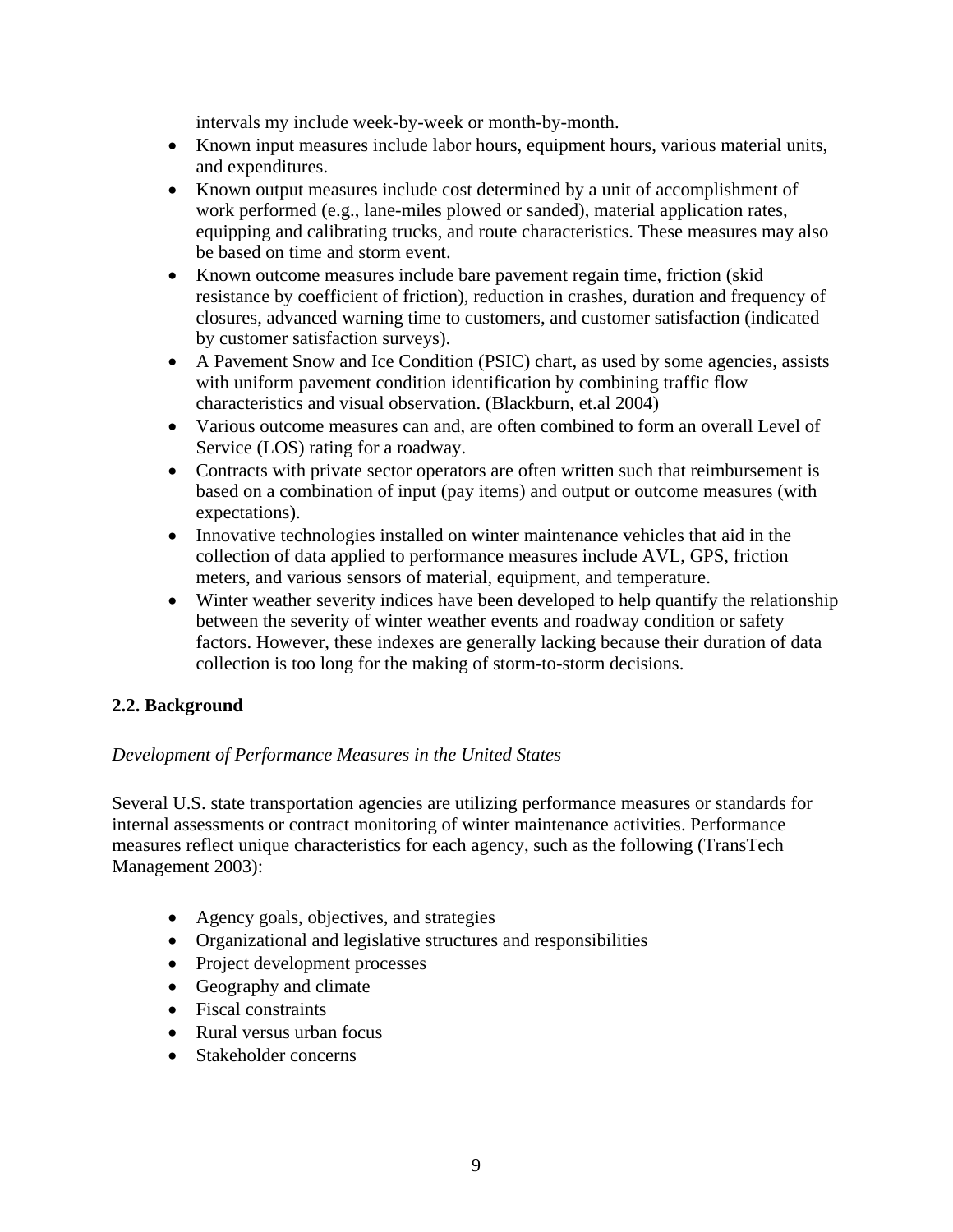The establishment of goals can lead to identifying potential performance measures specific to an agency's needs. Goals help relate system performance to reflect what a user perceives the system should be achieving. Possible goals for winter maintenance include mobility, quality of life, environmental and resource conservation, safety, operational efficiency, and system condition and performance (Adams et al. 2003). Adams et al. described a process for identifying and developing performance measures:

- 1. Identify the applications areas for the winter maintenance vehicle data.
- 2. Form working group of agency personnel responsible for winter maintenance.
- 3. Identify goals and objectives for each application.
- 4. Identify the performance measures for the objectives.
- 5. Formulate the performance measures using winter maintenance vehicle data.
- 6. Identify and develop analytical tools.

Adams et al. (2003) also described principles to guide selecting performance measures:

- Each measure should be meaningful and appropriate to the needs and concerns of decision makers.
- Each measure reflects specific goals or compliance with guidelines.
- The measures reflect current issues, such as environmental concerns.
- The measures facilitate comparisons among alternative equipment and operational strategies for providing the service.
- The measures facilitate the prediction of future performance trends for planning and budgeting.
- The measures facilitate the asset valuation and depreciation of equipment.
- The measures facilitate comparisons of performance across districts, counties, and patrol sections.

## *Scanning Review of International Practices*

Some international agencies have been using performance measures in winter maintenance operations for many years. In an effort for U.S. agencies to improve efficiency and customer satisfaction, scanning teams were sent abroad to document the process and operations of international winter maintenance agencies. In the past decade, three teams of U.S. transportation experts have traveled overseas to study how other countries handle winter maintenance operations. The first two scans, in 1994 and 1998, primarily focused on maintenance; the third, concluded in 2002, focused on advanced technologies (Pisano 2004).

The first two tours visited European countries and Japan. The scanning tour discovered that Japan and many European countries use a "systems concept" that addresses the vehicle, driver, and the equipment, along with the practices for managing roadway and bridge snow and ice control. The goals for a systems concept include sustaining or improving levels of winter maintenance service with the greatest benefit/cost improvements, increasing the safety of winter driving, and providing an improved level of environmental protection (Smithson 1998).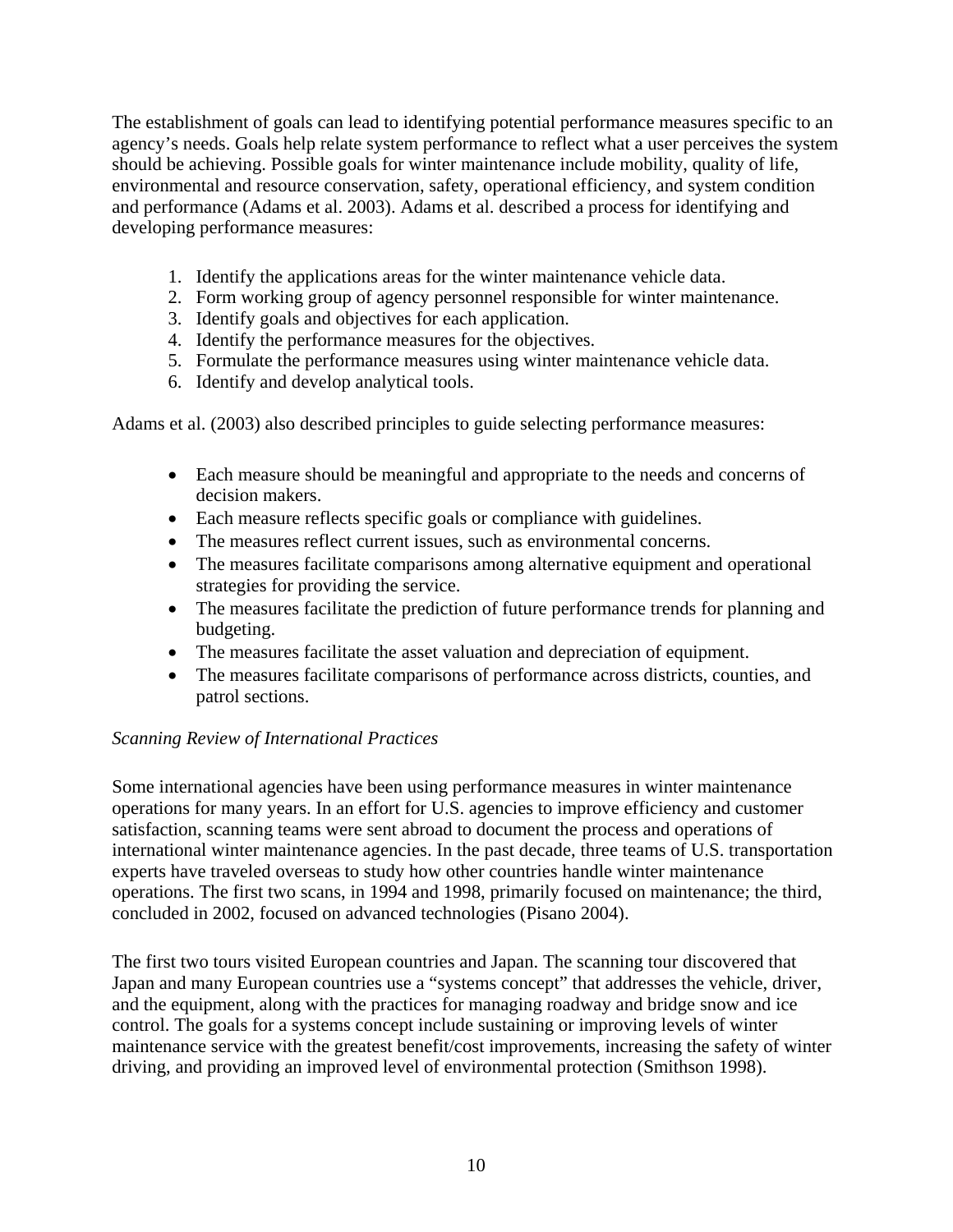<span id="page-18-0"></span>NCHRP Project 20-7, Task 71, utilized two phases in developing a winter maintenance program. Phase one concentrated on organizing a committee to develop a winter maintenance guide. The second phase established a Snow and Ice Cooperative Program. In 1997, committee members identified ten topics as being of high priority that fit into four broad categories: training, materials applications and specifications, technological advancements, and public relations/communications. The topics of relevance included the development and validation of test methods for anti-icing and deicing materials, the investigation of the use and application of GPS equipment and technology in winter maintenance operations, the measurement of friction on highway pavements during winter activities, and the investigation and evaluation of opportunities for using computerized controls and onboard interactive display services in snow and ice control.

Several European countries are moving toward privatizing winter maintenance operations. Because of the need to define the expected wintertime LOS, agencies are developing methods to evaluate the performance operations (Pisano, 2004). In the 1998 scanning tour which visited France, Switzerland, Norway and Sweden, found that these countries used a bare pavement policy (Smithson 1998). The performance measures are all measurable and are primarily outputbased. The policy involves the following features:

- 1. Maximum deterioration of road conditions tolerated before needed action
- 2. Minimum LOS conditions before action is ended
- 3. Time frames for achieving the LOS based on weather conditions

#### <span id="page-18-1"></span>**2.3. Types of Performance Measures**

A combination of various input, output, and outcome measures may be combined to determine a LOS of the winter maintenance operations. The three categories are discussed further in the following sections.

#### *Input Measures*

Input measurements are used to quantify the resources spent on snow and ice control or winter maintenance operations, typically applied to equipment, material, and labor used for winter operations. Quantifying this value is done in terms such as number of trucks, labor-hours, and volume or tonnage of material. During the operation, the number of equipment amounts and labor-hours may be documented. In contracts, the pay items are directly related to time and usage, based on the quantified measures desired (Bourdon 2001).

#### *Output Measures*

Output measures quantify physical outputs from the resources that are used in units of work of winter operations. Output specifications primarily deal with defining methods of performing the work and the associated accomplishments. In contract specifications, pay items may be based on route characteristics, storm events, truck operations, truck characteristics, and time (Bourdon, 2001). Cost is one of the most common measures used to establish a performance-based system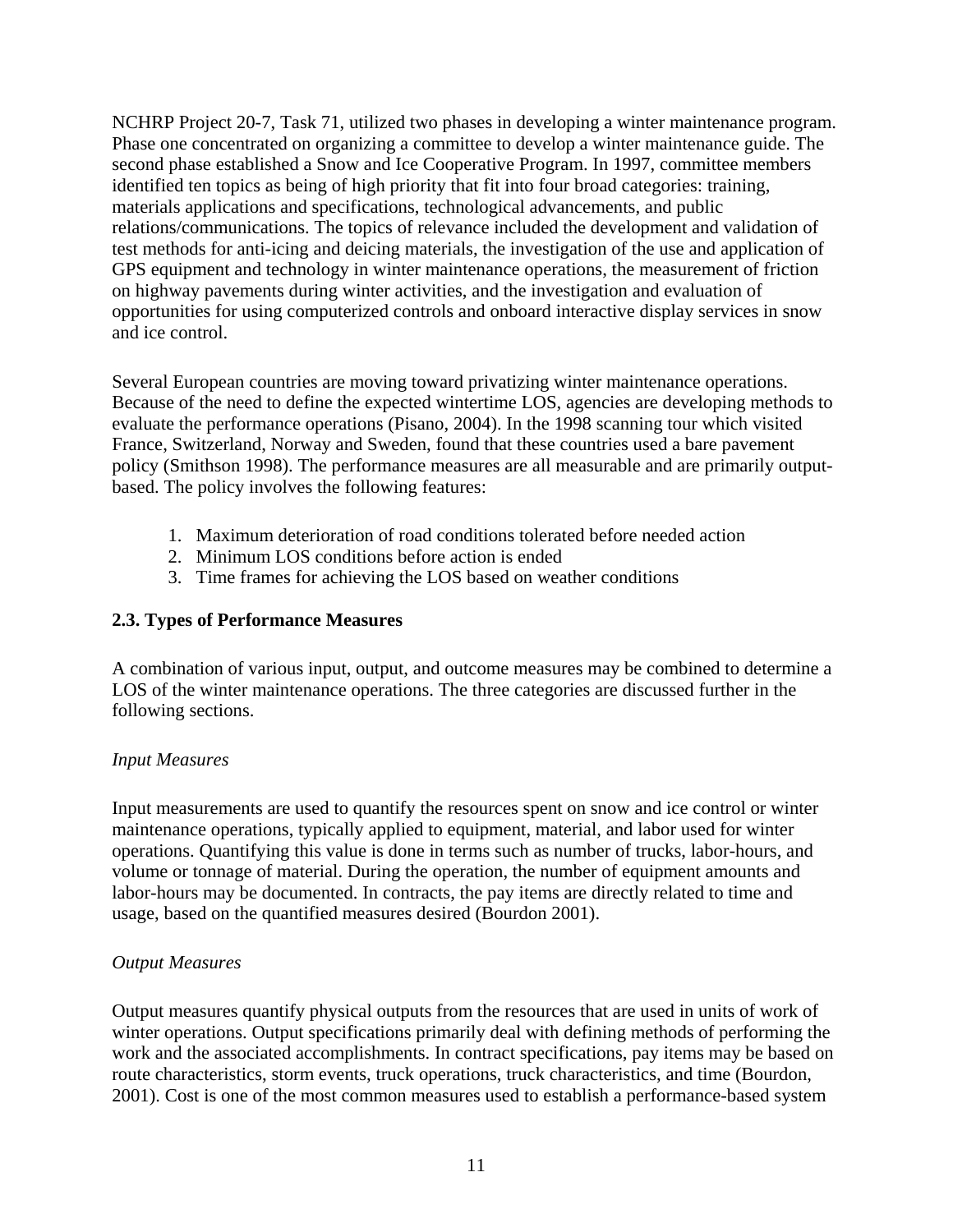established by a unit of accomplishment at the crew level (AASHTO, 1999). Examples of route characteristics include a specified order of plowing roads, development and performance within a plowing network, or number of rounds needed during an event. When compared to time, lanemiles per unit of time sanded or plowed are measured. Truck operations include plowing speed and material application rates. Payments for winterizing, calibrating, and equipping trucks specifically for winter operations are also examples of output-based pay measures.

#### *Outcome Measures*

Outcome measures reflect the end result of winter maintenance during and after a storm event, usually as perceived by the motorist. The user of a road typically has expectations on how a road should handle, thus relating the performance of the maintenance to what the motorist feels, sees, and expects in terms of recovery time (Bourdon 2001). The user also wants access and mobility for unrestricted and safe travel.

Outcome measures reflect an agency's success in meeting goals and objectives, typically from the customer's perspective. Common types of outcome measures are (Bourdon, 2001, Blackburn et al. 2004) include the following:

- Bare pavement regain time
- Friction (skid resistance)
- Reduction of crashes
- Duration and frequency of closures
- Advanced warning time to customers,
- Customer satisfaction surveys
- Visual characteristics

The most popular choices are bare pavement regain time, friction testing, and customer satisfaction surveys, which take into account a driver's visual and physical perception of the roadway surface (Blackburn et al. 2004). These outcome measures are discussed in the following subsections.

#### *Visual and Physical Perception of Roadway Surface Conditions*

Visual characteristics of road conditions are of greatest concern to the motorists. Road conditions can be assessed by different measurements, visual and physical. Unevenness, rutting, and slippery conditions are concerns of drivers during and after a storm event. Visual characteristics are easily identifiable without physical testing. Different visual roadway characteristics include (Blackburn et al. 2004) the following:

- Centerline bare
- Wheel path bare
- Loose snow covered (percent area and depth)
- Packed snow covered (percent area and depth)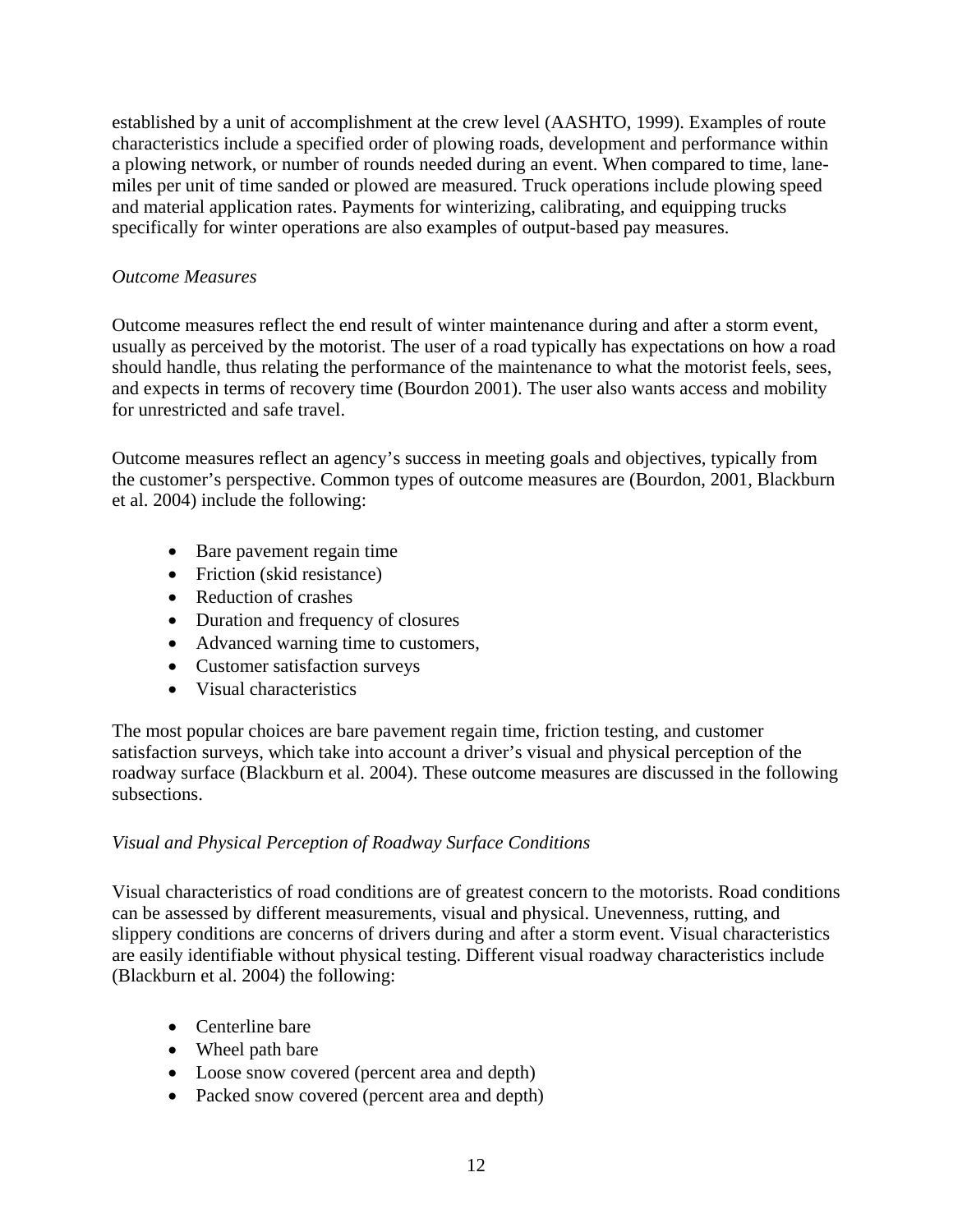- Bare (percent area)
- Thin ice covered (percent area)
- Thick ice covered (percent area)
- Dry
- Damp
- Slush (percent area and depth)
- Frost
- Wet

A Pavement Snow and Ice Condition (PSIC) table (Blackburn et al. 2004) is developed by using visual characterization of roadway surfaces together with traffic flow and other visual information to identify a level of service of the road. The PSIC table correlates what a driver would perceive the condition of a road to what the driver sees and how the driver feels while driving on the road. The PSIC allows for identifying a distinct condition of the roadway with relevant, useful information to the agency and motorist. The PSIC helps an agency determine what method of maintenance is desired for effective winter maintenance and the instantaneous visual status of measured outcomes. Table 2 shows a sample PSIC table.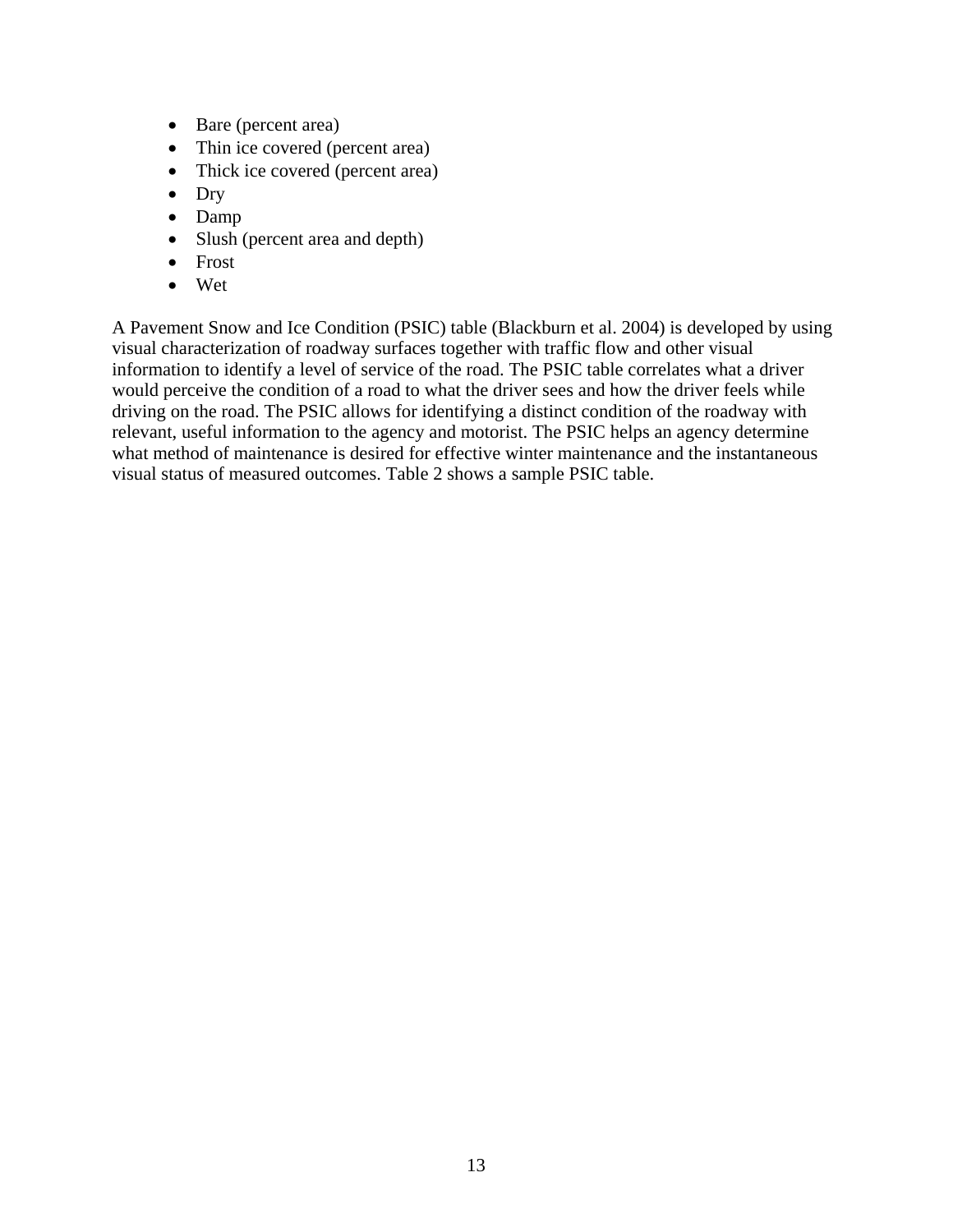<span id="page-21-0"></span>**Table 1. Sample PSIC table** 

<span id="page-21-1"></span>

| <b>Conditions</b> | <b>Description</b>                                                                                                                                                                                                                                                                                                                                                                                                                                                                                                                                                                                                                                                                                                                                                       |
|-------------------|--------------------------------------------------------------------------------------------------------------------------------------------------------------------------------------------------------------------------------------------------------------------------------------------------------------------------------------------------------------------------------------------------------------------------------------------------------------------------------------------------------------------------------------------------------------------------------------------------------------------------------------------------------------------------------------------------------------------------------------------------------------------------|
| Condition 1       | All snow and ice are prevented from bonding and accumulating on the road<br>surface. Bare/wet pavement surface is maintained at all times. Traffic does not<br>experience weather-related delays other than those associated with wet<br>pavement surfaces, reduced visibility, incidents, and "normal" congestion.                                                                                                                                                                                                                                                                                                                                                                                                                                                      |
| Condition 2       | Bare/wet pavement surface is the general condition. There are occasional areas<br>having snow or ice accumulations resulting from drifting, sheltering, cold spots,<br>frozen melt-water, etc. Prudent speed reduction and general minor delays are<br>associated with traversing those areas.                                                                                                                                                                                                                                                                                                                                                                                                                                                                           |
| Condition 3       | Accumulations of loose snow or slush ranging up to $(2 \text{ in.})$ are found on the<br>pavement surface. Packed and bonded snow and ice are not present. There are<br>some moderate delays due to a general speed reduction. However, the roads are<br>passable at all times.                                                                                                                                                                                                                                                                                                                                                                                                                                                                                          |
| Condition 4       | The pavement surface has continuous stretches of packed snow with or without<br>loose snow on top of the packed snow or ice. Wheel tracks may range from<br>bare/wet to having up to $(1.5 \text{ in.})$ of slush or unpacked snow. On multilane<br>highways, only one lane will exhibit these pavement surface conditions. The<br>use of snow tires is recommended to the public. There is a reduction in traveling<br>speed and moderate delays due to reduced capacity. However, the roads are<br>passable.                                                                                                                                                                                                                                                           |
| Condition 5       | The pavement surface is completely covered with packed snow and ice that has<br>been treated with abrasives or abrasive/chemical mixtures. There may be loose<br>snow of up to $(2 \text{ in.})$ on top of the packed surface. The use of snow tires is<br>required. Chains and/or four-wheel drive may also be required. Traveling speed<br>is significantly reduced and there are general moderate delays with some<br>incidental sever delays.                                                                                                                                                                                                                                                                                                                        |
| Condition 6       | The pavement surface is covered with a significant buildup of packed snow and<br>ice that has not been treated with abrasives or abrasives/chemical mixtures.<br>There may be $(2 \text{ in.})$ of loose or wind-transported snow on top of the packed<br>surface due to high snowfall rate and/or wind. There may be deep ruts in the<br>packed snow and ice that may have been treated with chemicals, abrasives, or<br>abrasives/chemical mixtures. The use of snow tires is the minimum<br>requirement. Chains and snow tire equipped four-wheel drive are required in<br>these circumstances. Travelers experience severe delays and low travel speeds<br>due to reduced visibility, unplowed loose, or wind-compacted snow, or ruts in<br>the packed snow and ice. |
| Condition 7       | The road is temporarily closed. This may be the result of severe weather (low<br>visibility, etc.) or road conditions (e.g., drifting, excessive unplowed snow,<br>avalanche potential or actuality, glare ice, accidents, vehicles stuck on the<br>road).                                                                                                                                                                                                                                                                                                                                                                                                                                                                                                               |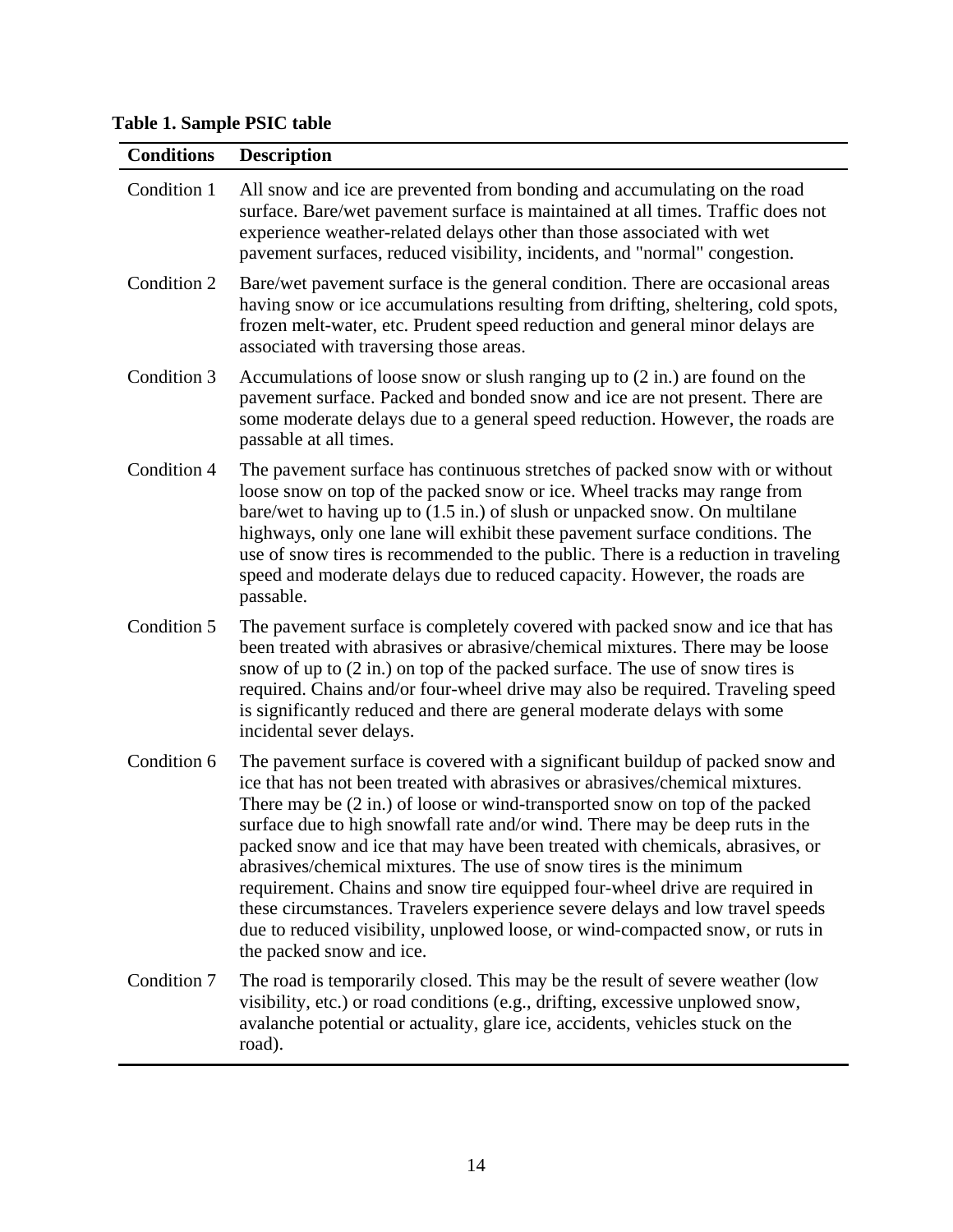A 2001 survey of business owners conducted in Sapporo, Japan, was used to evaluate traffic issues during winter travel. Three highly ranked problems, from a business owner's perspective, were risk of increased traffic accidents, decline in visits to clients for meetings/sale, and increase in time to deliver merchandise. Three relationships were developed based on the responses (Yamamoto et al. 2004):

- "Increased risk of winter accidents" is largely influenced by the skid resistance coefficient of the winter road surface.
- "Increase in time to deliver merchandise" is strongly influenced by reduced traffic capacity from narrowed road width.
- "Decline in visits to clients for meetings or sales" is strongly influenced by both the increased risk of accident and the increased time required traveling to clients. Addressing this issues means improving the coefficient of friction of winter road surface and maintaining the road width.

The five most important indicators of winter road maintenance are road surface conditions (i.e., unevenness, rutting, and slipperiness), road width, sight distance at intersections, pedestrian safety, and provision of traffic congestion information. The top ranked indicators were road width, followed by road surface conditions (Yamamoto et al. 2004).

In the study by Yamamoto et al., outcome indicators were designated as maintained road width and coefficient of friction. For these indicators, quantitative goals, targets of fulfillment rates, and the comparison of the target achievement rates to the actual achievement rates were set as measurements for the outcome.

# *Bare Pavement Regain Time*

Bareness of pavement is a performance measure for winter maintenance used during and after a storm event that is understood by users. Two definitions of bare pavement are acceptable by drivers (Bourdon 2001):

- Bare pavement. Driving lanes are bare with centerline and edge lines showing.
- Bare lanes. Driving lanes bare with centerline and edge lines covered.

Mn/DOT conducted market research in 1994, 1996, and 2000 to determine the pavement conditions at which the public was satisfied. The research indicated that the public felt that the time to obtain an adequate LOS is after a storm was also important. A high public satisfaction was reported at 90% bare lane (Keranen 2002).

The concept of "bare pavement regain time" was originally set by Mn/DOT at 95% of the roadway clear of ice and snow, but was changed to 90% clear of ice and snow in the following combinations (Keranen 2002):

- Ten 50-foot spots per mile
- Two 250-foot spots per mile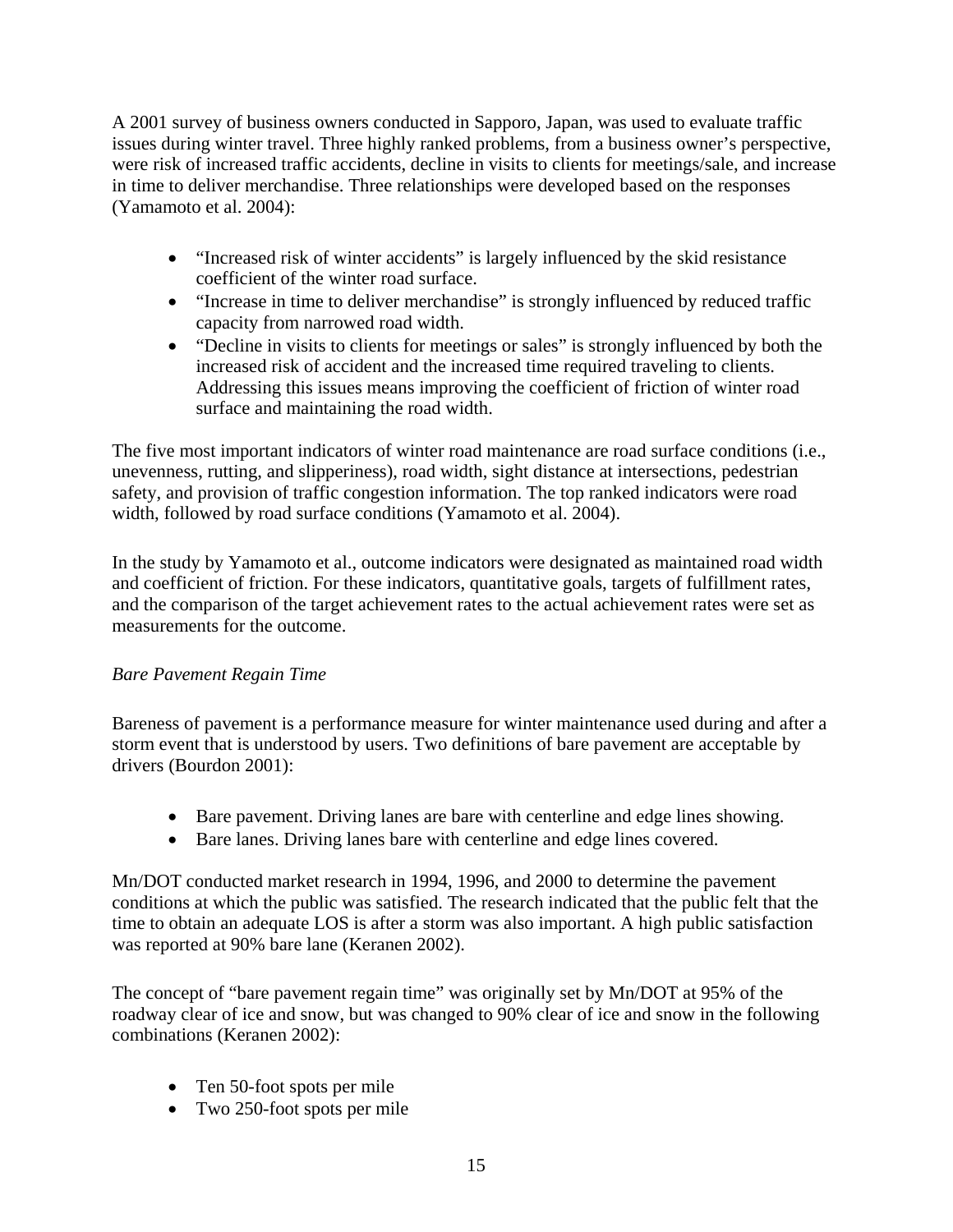- Two mile-long spots per 20 miles
- Two half-mile spots per 10 miles
- Eight quarter-mile spots per 20 miles

In 2001, a study was performed to determine the roadway conditions that motorists would find acceptable for driving to and from work or to other daily appointments (Niemi 2001). The recommendation from this research was that the greatest impact on improving roadway conditions is to first clear two lanes on all road classes before upgrading roadways to fully bare. In the rural Minnesota area, the study recommends clearing four-lane roadways to make the travel way clear, with the centerline covered, with or without the edge lines showing, before upgrading the four-lane roads to fully bare. Within the Minneapolis/St. Paul metro area, interstate highways and four-lane roads should be cleared to two lanes, with centerline and edge lines covered, by 6 a.m., and two-lane roads should be cleared to this condition by 7–9 a.m. for greatest accessibility. In afternoon driving, an improvement over one intermittent wheelpath is desired on two-lane roads, and the interstate highways should be fully bare if possible (Niemi 2001).

#### *Roadway Friction*

The Yamamoto et al. study (2004) also found that securing adequate friction to be another important aspect of winter maintenance. The coefficient of friction may be increased with deicing, anti-icing, and sanding the roadway. Friction testing is a way to measure the effectiveness of this performance. Norway proposed the use of 0.25 as the coefficient of friction threshold when spreading sand on snow packed roads (Al-Qadi et al. 2002).

In the United States, friction meters have been primarily installed on vehicles for testing and research, while some European countries use them in operational applications. Three methods of friction measurements include a model-based approach using climate, traffic, and roadway conditions to predict friction; direct friction measurements by an extra wheel installed on vehicles; or by using traction control systems.

Al-Qadi et al. (2002) suggested four scenarios concerning the methods of friction testing:

- 1. Friction measurements by a winter maintenance patrol vehicle
- 2. Friction measurements by winter maintenance snowplow/spreader vehicles
- 3. Recorded, archived friction measurements by winter maintenance patrol or snowplow/spreader vehicles
- 4. Recorded, archived, and real-time transmitted friction measurements by winter maintenance patrol or snowplow/spreader vehicles

In the 1998 Nixon study, the author suggests three operational uses of friction measuring devices. First, these devices may be used as a measure of quality, which is beneficial to agencies that need a tool to measure the performance of winter maintenance contractors. Second, friction devices may be used as a source of road user information to inform motorists of hazardous locations of roadways with low friction. Third, friction devices could be used as a means of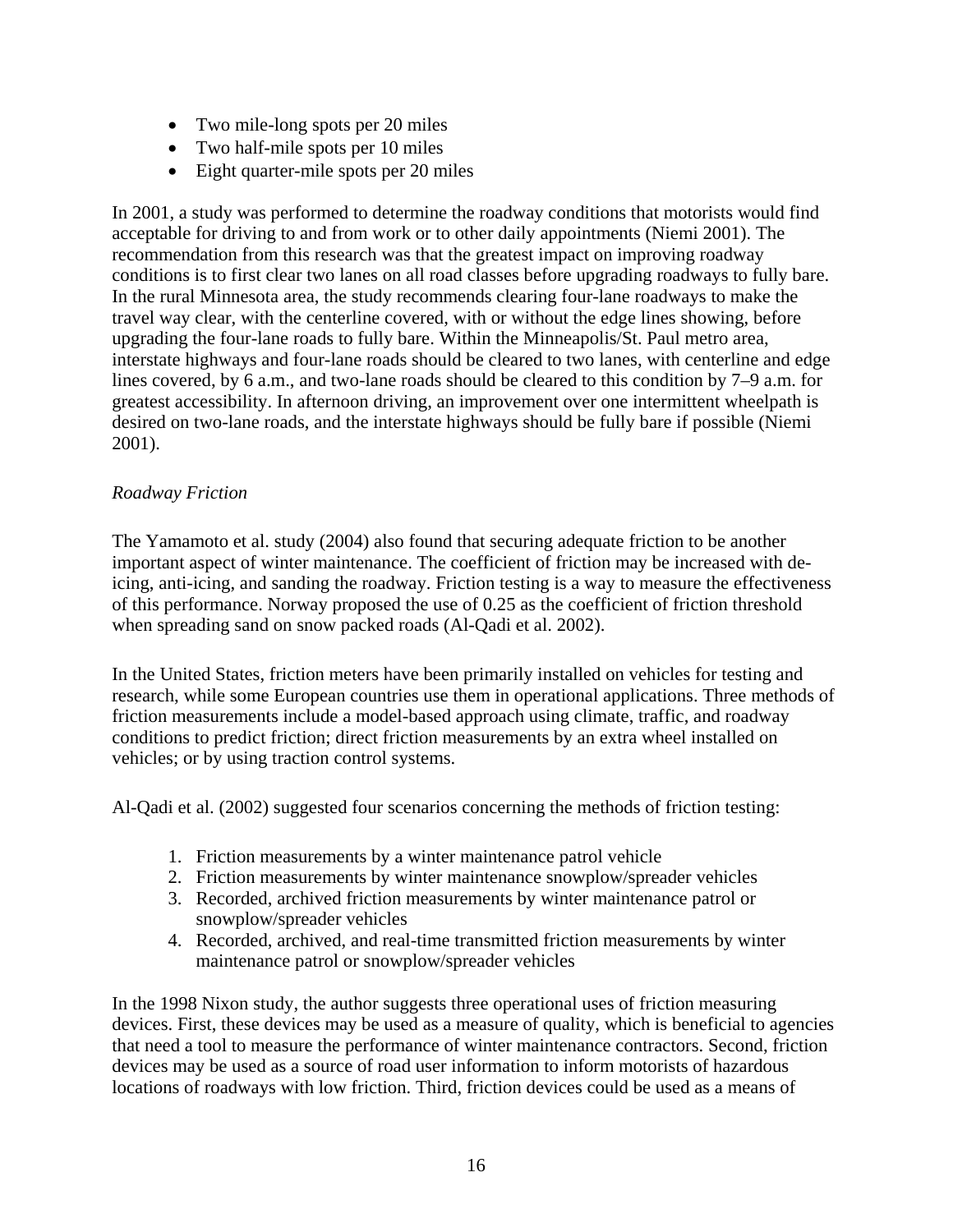<span id="page-24-0"></span>controlling chemical application by determining the amount of chemical de-icing to be placed on the roadway.

## <span id="page-24-1"></span>**2.4. Performance-Based Levels of Service**

Many performance measures are being tried and related to an overall LOS. According to (Blackburn et al. 2004), the most popular measures are the following:

- Pavement conditions (visual)
- Performance indices relating amount of time pavement is covered in snow/ice to storm total (visual)
- Report cards (customer satisfaction surveys)
- Friction measurements and slipperiness ratings

When relating these measures to LOS in winter maintenance, the primary considerations are cycle time, available material treatments, weather and site conditions, and traffic considerations (Blackburn et al. 2004). Achievable LOS ratings are dependent on the average daily traffic (ADT) volumes of the facility and the capabilities of the agency. Roadway function levels often determine the type of treatment that will be applied to a facility in a specific type of weather event.

Agencies winter maintenance capabilities differ in terms of equipment, labor, and materials used for application. Two timeframes are to be considered when measuring performance-based LOS: within-winter weather event and after-end-of-winter weather event.

Two components compose a within-winter weather event, the amount of loose snow/ice/slush that is allowed to accumulate between plowing cycles and the condition of the ice/pavement interface in terms of bond and packed snow/ice. Often, plowing resource requirements is governed by the amount of loose snow allowed to accumulate on the road surface between plowing cycles (e.g., equipment resources). The plowing production rate is combined with the design snowfall rate to yield a cycle time required to meet and "accumulation" goal. The condition of snow/ice pavement interface in terms of bond or packed snow/ice is a function of pavement temperature, type of treatment, treatment application rate, and cycle time.

The time to achieve particular pavement surface conditions in terms of ice or snow coverage, or PSIC level, is expressed as the after-end-of-winter weather event LOS. Ratings are usually color coded or translated into letter designations A, B, C, D, and F (Blackburn et al. 2004).

## <span id="page-24-2"></span>**2.5. Performance-Based Pay Items in Contracts**

Contracts may allow the reimbursement to the contractor is based on the consumption of inputs, production of outputs, or the delivery of outcomes. Many contracts are a blend of inputs (pay items) with output or outcome levels (expectations). Input-based pay items are directly related to time and usage. The unit cost rate may be based on labor hours, equipment hours, or material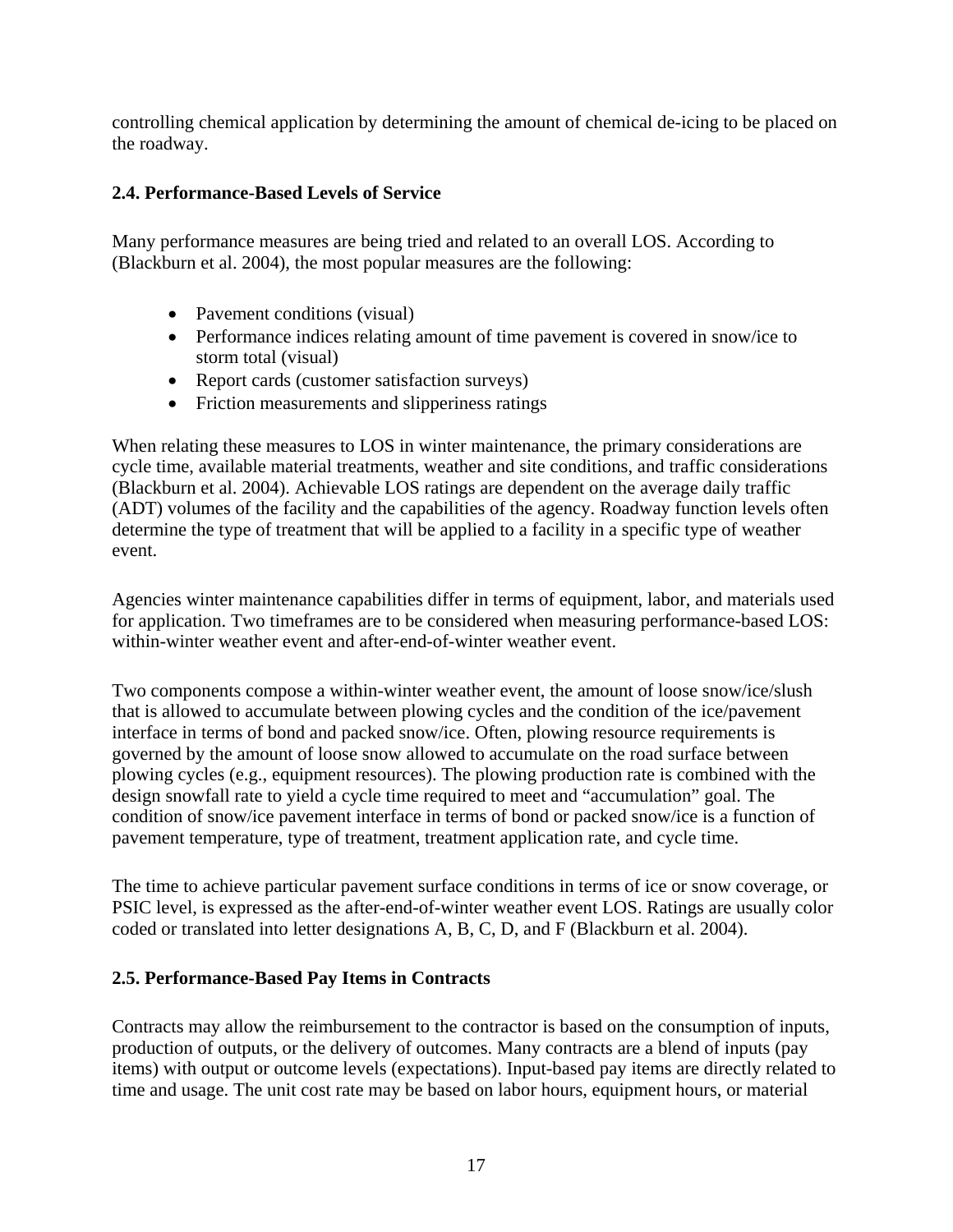<span id="page-25-0"></span>used. Output based pay items are related to work accomplishments in units of work performed. Outcome based pay is usually lump sum payments for a season of winter maintenance for a specified location (Bourdon 2001).

## <span id="page-25-1"></span>**2.6. Innovative Use of Technology for Performance Measurement**

It is becoming more common for winter maintenance vehicles to be equipped with technology for measuring performance. In Wisconsin, for example, AVL, GPS, material sensors, equipment sensors, and temperature sensors are some of the more advanced technologies that collect data to be used in improving the winter maintenance process and operational methods (Adams et al. 2003). Real-time data of material application rates, location, equipment status, and roadway characteristics allow for instant operational decision making along with post-operational analysis and summaries.

In 1999, the Wisconsin Department of Transportation installed AVL, material usage sensors, front and wing plow status sensors, under-body scraper sensors, and air and pavement temperature sensors to record data as often as every two seconds. Other state DOTs, including Iowa, Michigan, and Minnesota, have worked with Iowa State University and private vendors to equip vehicles with AVL, air and temperature sensors, friction meters, anti-icing and pre-wetting equipment, equipment status sensors, reverse obstacle sensors, and in-vehicle heads-up displays of sensor data (Adams et al. 2003).

The scanning review teams documented many international implementations of sensors. Japan uses ground-view sensors to monitor eight road surface conditions with the eventual goal of being able to adjust chemical applications automatically. Italy uses GPS and AVL technologies to assist with programming variations in chemical application and tracking and billing of materials the spreader has placed (Pisano 2004).

Research is being conducted on the use of automatic traffic recorders to record vehicle speeds to develop speed recovery time as a performance measure (Lee and Ran 2004). This research will combine the average vehicle speed reduction during a winter storm event with storm report data to determine the time needed to regain the normal vehicle speeds.

## <span id="page-25-2"></span>**2.7. Winter Weather Severity Indexes**

A roadway weather severity index is used in the road weather community to quantify the relationship between winter weather severity and roadway conditions or safety. Most weather severity indexes provide only measures of relative severity of an entire seasons and this only allows a seasonal comparison of the relative severity of winter. Several winter severity indices developed for general or for specific purposes are described as the following:

#### *Hulme and Modified Hulme Index*

Hulme made one of the first attempts to develop a winter index to numerically classify winter severity. A winter was defined as the time between the first of December and the end of March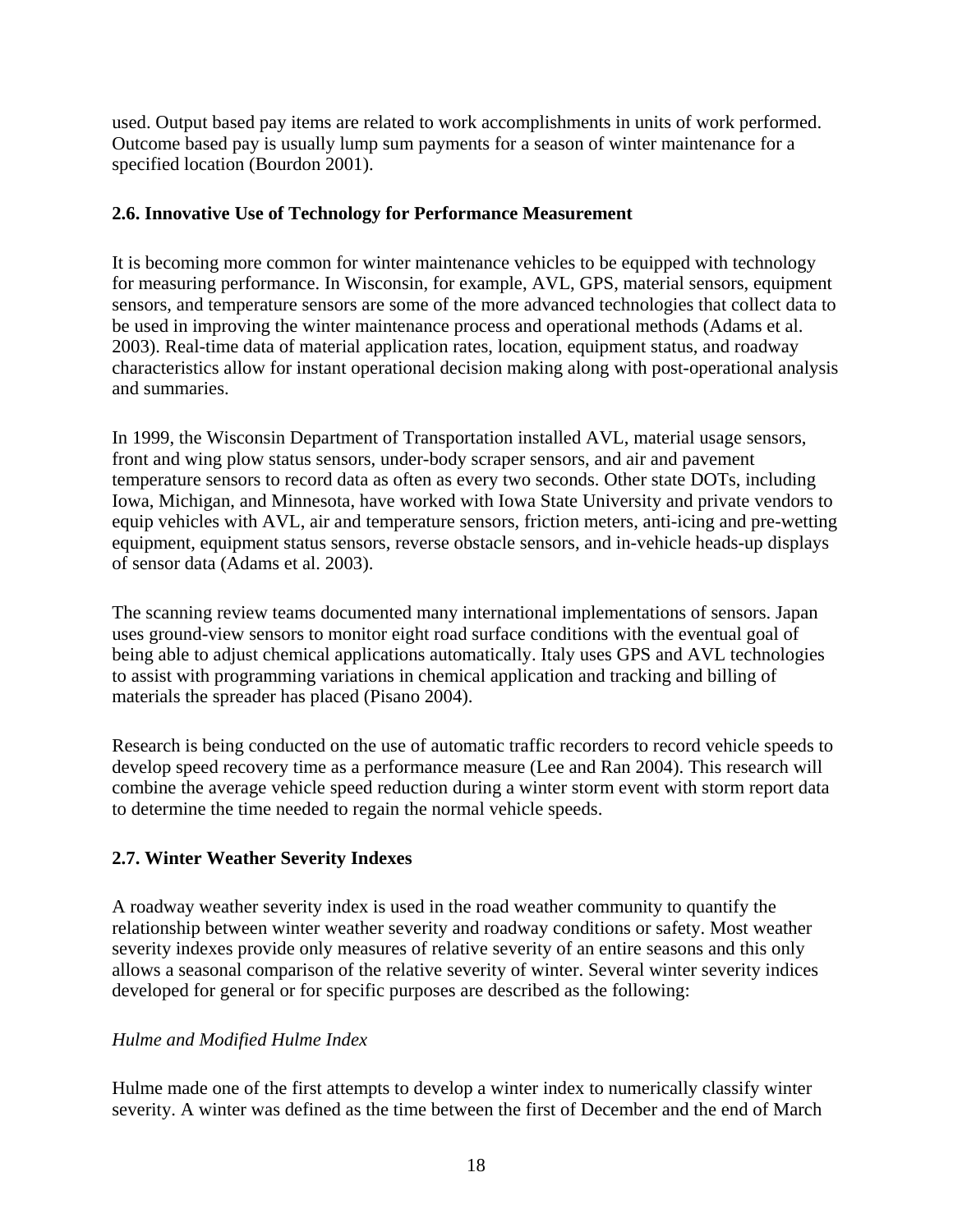(Hulme 1982). This index uses three parameters in the winter index computation: the mean daily maximum temperature, the number of days with snow lying at 9:00 a.m., and the number of night ground frosts (Hulme 1982). A constant was also added into the equation to ensure that the weather index averages to zero. The original and modified indices are expressed by the following equations:

Winter Index: WI=10T-18.5S-F+200

Modified Winter Index:  $WI=10T-(18.5S)^{1/3}-F+C$ 

A low index value indicates a severe winter, while a high number indicates a mild winter that can only be used to summarize seasonal weather.

#### *Pennsylvania Department of Transportation Index*

Rissel and Scott (1985) developed a winter severity index for the Pennsylvania DOT based on total meteorological data to relate the severity of winters to labor costs to help establish optimum winter staffing patterns and determine staffing cost-effectiveness. The index is presented in the following equation:

$$
SI = S + 2M + H + T - (C/2) + R
$$

Where:

- (S) is the total inches of snowfall in a period.
- (M) is the number of days with snowfall of 1 to 6 in.
- (H) is number of days with snowfall greater than 6 in.
- (T) is the number of days with a maximum temperature above 32 degrees F and a minimum temperature below 32 degrees F.
- (C) is the number of days with temperatures below 32 degrees F.
- (R) is the total hours in the period when snow or ice occurs.

#### *Strategic Highway Research Program Index*

Boselly et al. (1993) developed as part of the Strategic Highway Research Program, SHRP Project-H-350, a winter index that quantitates expression of winter severity. The index is defined by the following four equations:

$$
WI = -25.58\sqrt{TI} - 35.68\ln\left(\frac{S}{10} + 1\right) - 99.5\sqrt{\left(\frac{N}{R + 10}\right)} + 50
$$

Where: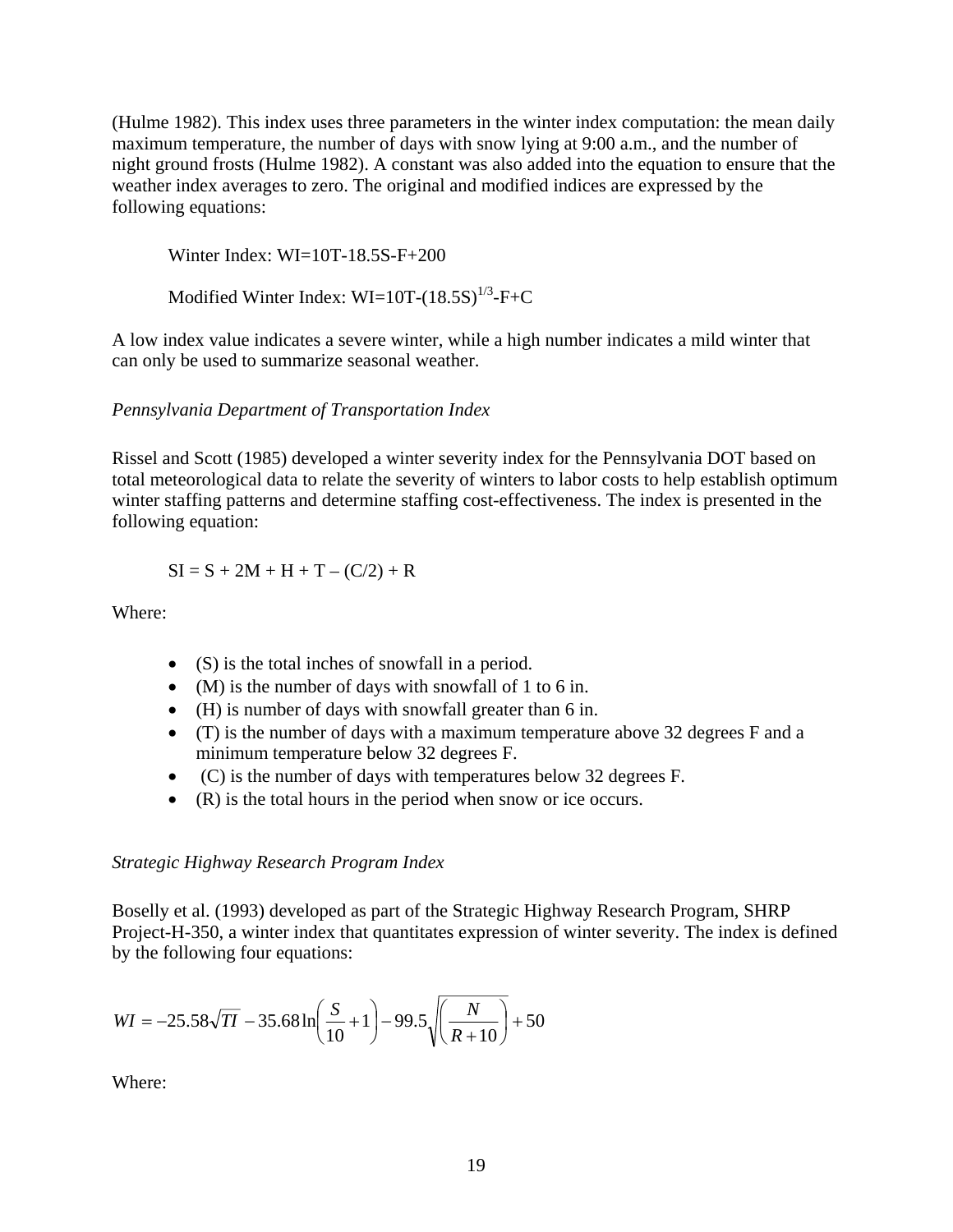- TI is the average daily temperature index
- S is the mean daily snowfall
- N is the mean daily values of number of days with air frosts
- R is the temperature range

$$
WI = a\sqrt{TI} - b\ln\left(\frac{S}{10} + 1\right) - c\sqrt{\left(\frac{N}{R + 10}\right)} + d
$$

This is the index expressed in a general form where a, b, c, and d are coefficients that reflect are particular weights and critical values of the parameters in each term, for typical weather conditions encountered at a given location. In this study, the variables were weighted to account for the critically significant level of each parameter to winter maintenance cost.

The Kansas DOT and Mn/DOT have adopted this index, and Ontario has modified the equation to include freezing rain by adding the number of freezing days (McCullouch et al. 2004).

#### *University of Waterloo Index for Ontario Highways on Salt Use*

Audrey et al. (2001) conducted a study to assess the suitability of indices developed by Boselly, et al.; Hulme; and Salt Day, which explains the temporal and spatial variability of salt use on highways in Ontario, Canada. The indices were modified to reflect Ontario's climate. The frost term in the SHRP model was replaced with a freezing rain indicator to better represent the variability in monthly salt use. The SHRP model was found best suited for Ontario because it places the most emphasis on snowfall. The adapted model is presented by the following:

$$
WI = -25.39\sqrt{TI} - 23.27 \ln \left[ \frac{S}{10} + 1 \right] - 99.5\sqrt{(frz)} + 50
$$

Where:

- 1. TI is the average daily temperature index
- 2. S is the mean daily snowfall
- 3. Frz is freezing rain indicator

#### *Knudson Developed Index in Denmark*

Knudsen (1994) developed a winter index in Denmark for every day and county, that considers road temperature, the number of road freezes in a day, snowfall, and presence of snow drift. The index is presented as follows:

$$
WI = \sum_{Oct \, 15}^{Apr \, 15} WI_{Day}
$$

$$
WI_{Day} = x_{\text{freeze}} (1 + x_{\text{front}} + x_{\text{reference}} + x_{\text{snow}} + x_{\text{drift}})
$$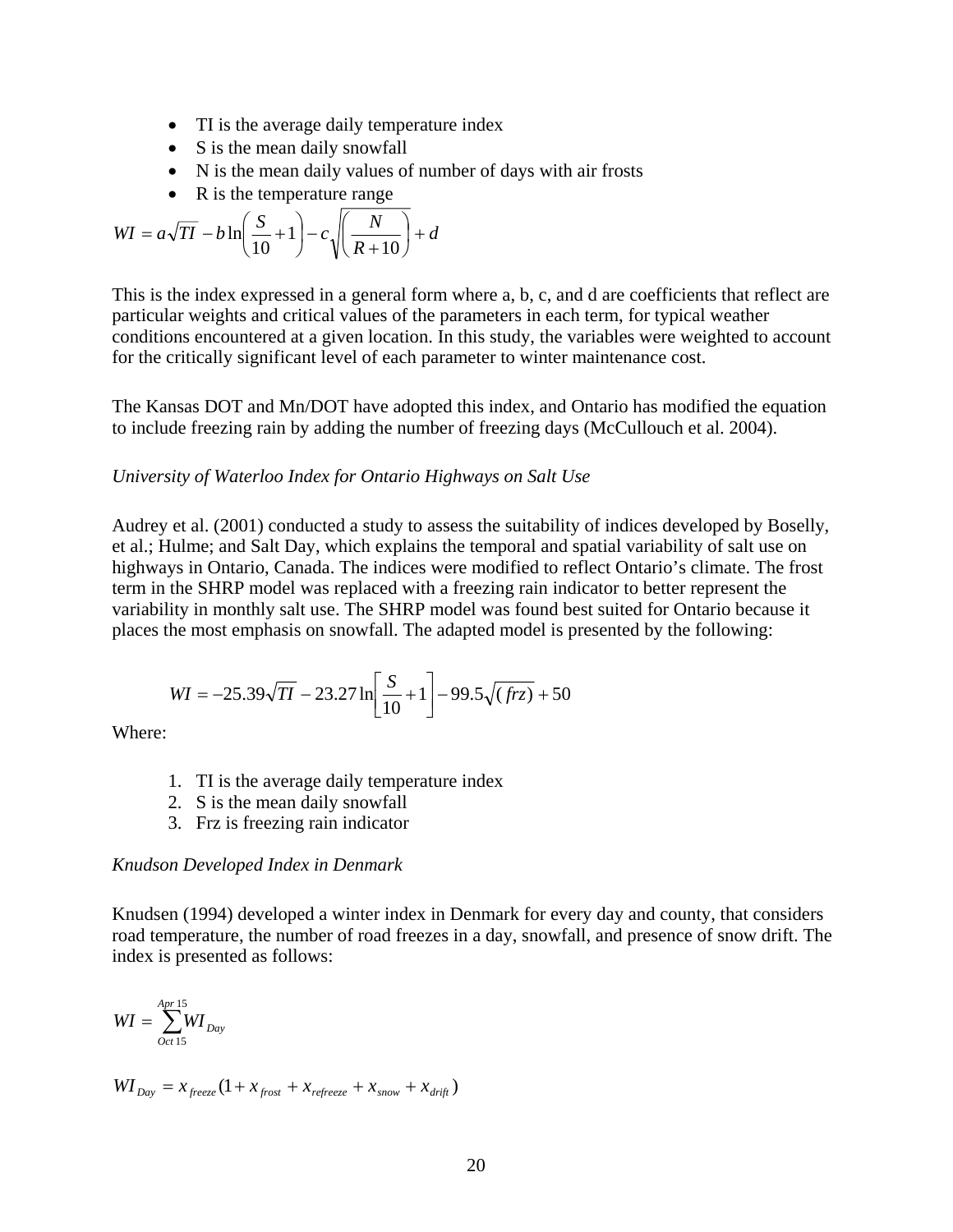This index did not reveal a relationship between winter maintenance expenditures and index values, but the relationship between the index and salt consumption was  $R^2$ =0.96 on a seasonal basis.

#### *Indiana Winter Severity Index*

McCullouch et al. (2004) developed a winter severity index for the Indiana DOT based on surveys of field crew and employees to identify the weather factors that had the most influence on the snow and ice removal effort. The survey factors were the number of days with temperature and dew point below freezing, the number of days with freezing rain, the number of "snow event days", and the number of days with drifting snow. To improve correlation within the model, three additional factors were included in the equation. They were snow depth, snow duration, and average temperature.

To account for regional climate differences within the state, separate equations were developed for each zone. The following statewide equation was developed:

#### WI=0.71839\*Frost+16.87634\*FreezingRain+12.90112\*Drifting-0.32281\*Snow+ 25.72981\*Snow Depth+3.23541\*Hour-2.80668\*Average Temperature

#### *Iowa State University/Iowa DOT Index*

Carmichael et al. (2004) developed a winter weather index for estimating winter roadway maintenance costs in the Midwest. To relate to winter maintenance costs and weather parameters the index utilized both regression analysis and neural networks for correlation calculations concerning the following:

- Precipitation
- Temperature
- Date
- Wind

To factor in dependent cost variables, operations data were also used. The index is used to judge how well the maintenance personnel performed statewide each winter season by estimating what costs should have been incurred and the amount of hours that should have been used in winter maintenance.

#### *Wisconsin Winter Severity Index*

The Winter Severity Index used in Wisconsin to evaluate the counties' performance on snow and ice removal, is expressed by the following equation (McCullouch et al. 2004):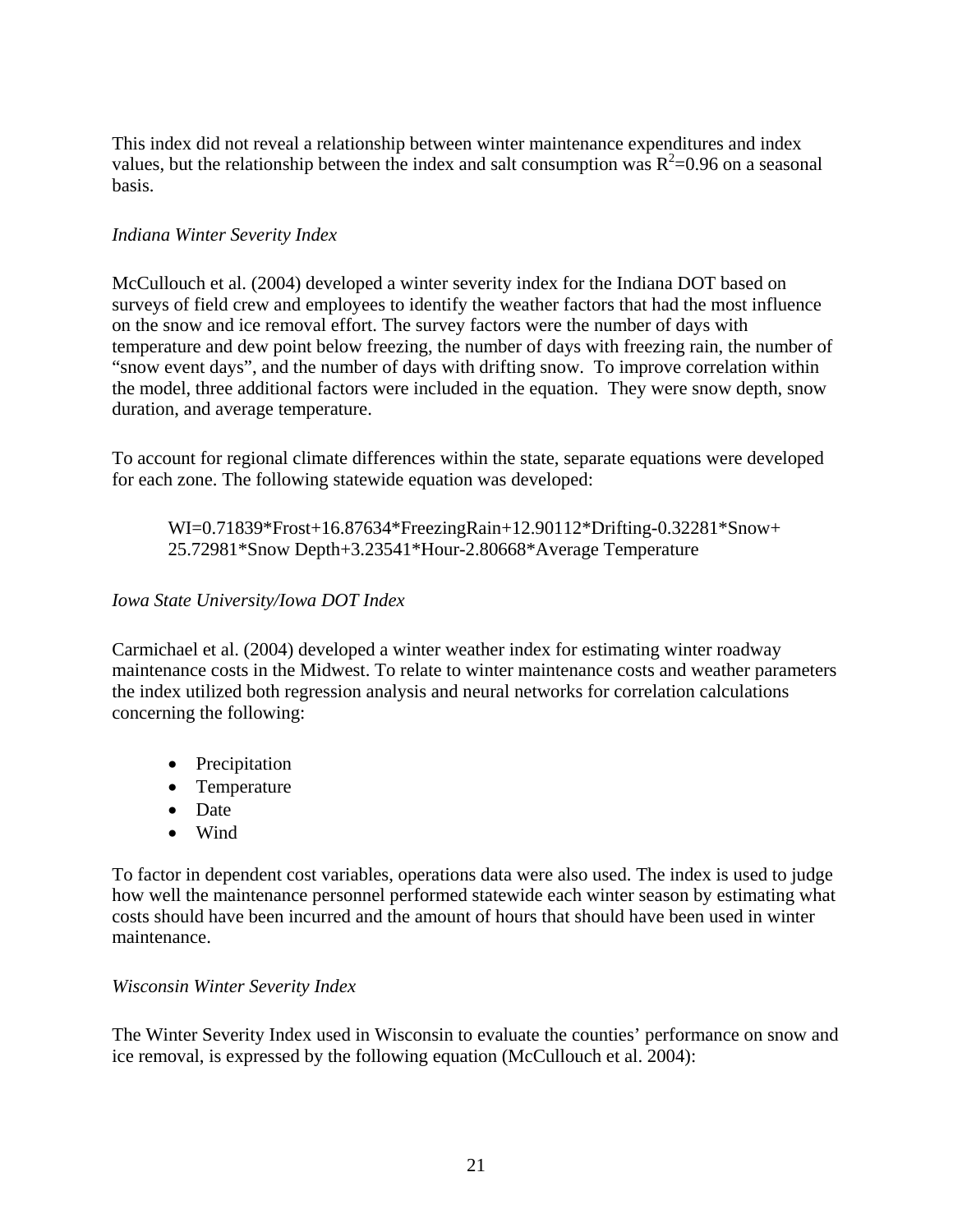$$
WI = 10 * \frac{SE}{63} + 5.9 * \frac{FR}{21} + 8.5 * \frac{AMT}{314} + 9.4 * \frac{DUR}{1125} + 9.2 * \frac{INC}{50}
$$

Where:

- 1. SE is snow events
- 2. FR is freezing rain events
- 3. AMT is snow amount
- 4. DUR is storm duration
- 5. INC is incidents (including drifting, cleanup, and frost runs)

#### *Nixon and Qiu Index*

Nixon and Qiu (2004) developed a storm severity index based upon that developed by Boselly, et.al., in the SHRP Project H-350, to determine to what extent an individual storm poses difficulty to maintenance activities. This index is unique in that provides a measure of severity for any given storm based on meteorological data. The utility of this index is but one step in the process of creating a quality controlled winter maintenance program. This index provides agencies with storm by information thus; it can be used to measure the performance of a given agency in handling a given storm and as such represents an important part of a quality control process for winter maintenance. The index uses a matrix of possible storms to classify events.

The equation is expressed as follows:

$$
SSI = \left[\frac{1}{b} * [(ST * Ti * Wi) + Bi + Tp + Wp - a]\right]^{0.5}
$$

Where:

- 1. ST describes storm type
- 2. Ti is the in-storm road surface temperature )
- 3. Wi is the in-storm wind condition
- 4. Bi is the early storm behavior
- 5. Tp is the post storm temperature
- 6. Wp is the post storm wind condition and
- 7. A an B are parameters to normalize the storm severity index from 0 to 1

#### *Transportation Association of Canada Index*

According to its website, the Transportation Association of Canada (2005) is currently developing a winter severity index that will allow the forecasting of the relative harshness of a given winter compared to a base year for each province and territory. The index will be based on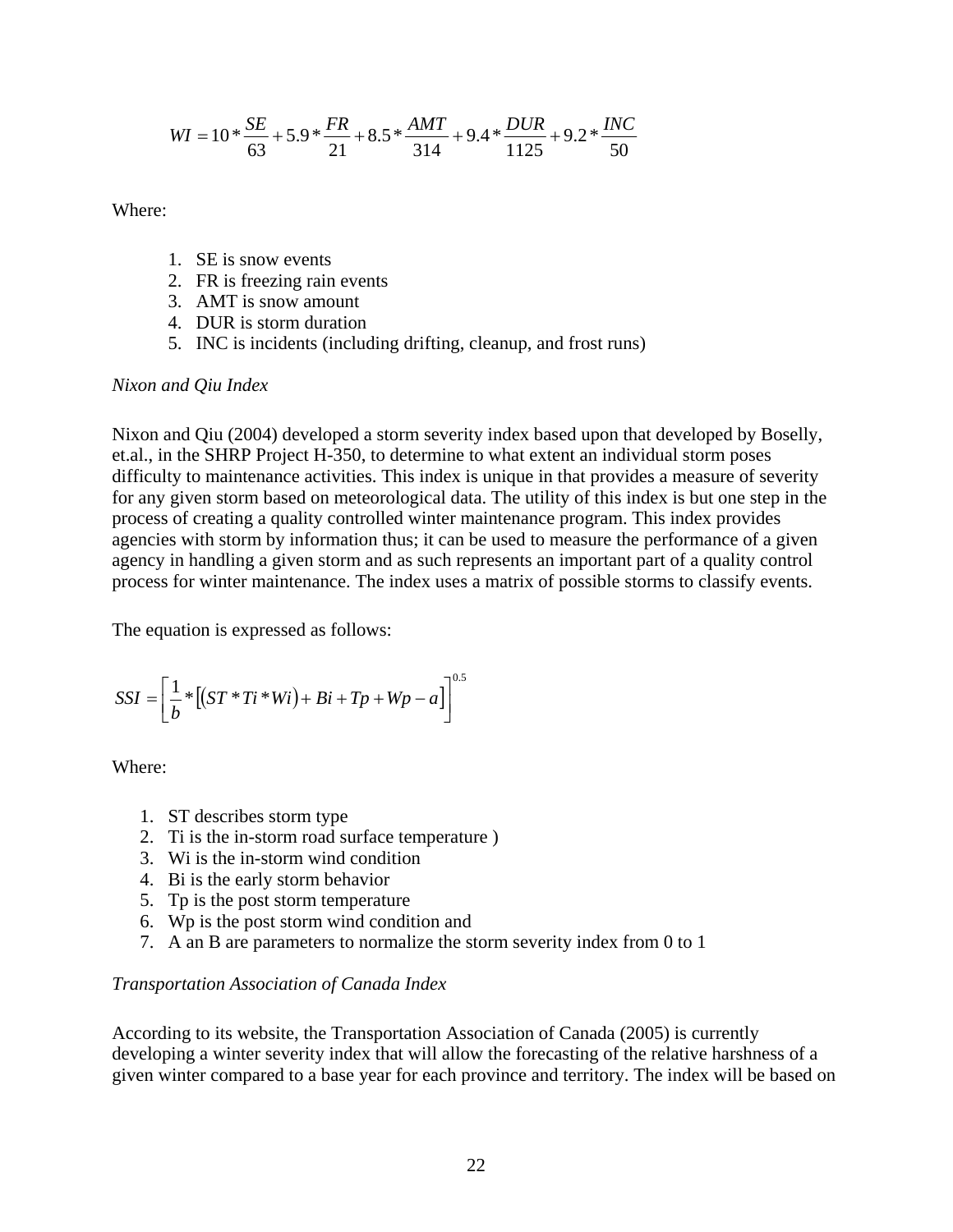an assessment of other existing indicators used throughout the world and their applicability for use in Canada, while tailored to each jurisdiction.

## *Washington State Department of Transportation Index*

The Washington State Department of Transportation (WSDOT) developed a frost index, which was found to directly relate performance measurement in winter activities. The frost index is a severity index that does not include the snowfall factor and was planned for use to justify an overrun in the snow and ice budget in case of supplemental funding (Perry and Symons 1991).

#### *Strong and Shvetsov Index*

Strong and Shvetsov (2005) used data from California, Montana, and Oregon to quantify relationships between winter weather and safety. Linear models were developed for different topographic zones and statewide to predict the cubic root of the crash rate as a function of weather parameters. The models incorporated weather data from National Weather Service stations, crash data within five miles of the weather stations, and annual ADT volumes with monthly adjustment factors.

## *The Salt Day Indicator*

A "salt day indicator" was developed by the Illinois State Water Survey and is being used by the Illinois DOT. The index is a count of a number of days within a month that meet specific criteria for snow removal budget allocations through short-term forecasts (Cohen 1981). The equation is expressed as follows:

$$
WI\!\!=\!\!D_{\text{snow}} + D_{\text{cold}}
$$

Where:

 $D_{snow} =$  Daily snowfall accumulation is greater than or equal to 0.5 in.  $D_{cold}$ = Number of days where mean daily temperature is between 15 $^{\circ}$  and 30 $^{\circ}$ F

#### *Road Sense Index*

The Road Sense Index sponsored by the Insurance Corporation of British Columbia to estimate winter driving risk for the greater Vancouver metropolitan area, by correlating weather parameters with safety. It was intended to alert motorists about hazardous conditions so drivers can adjust their driving behavior (Chen et al. 1994).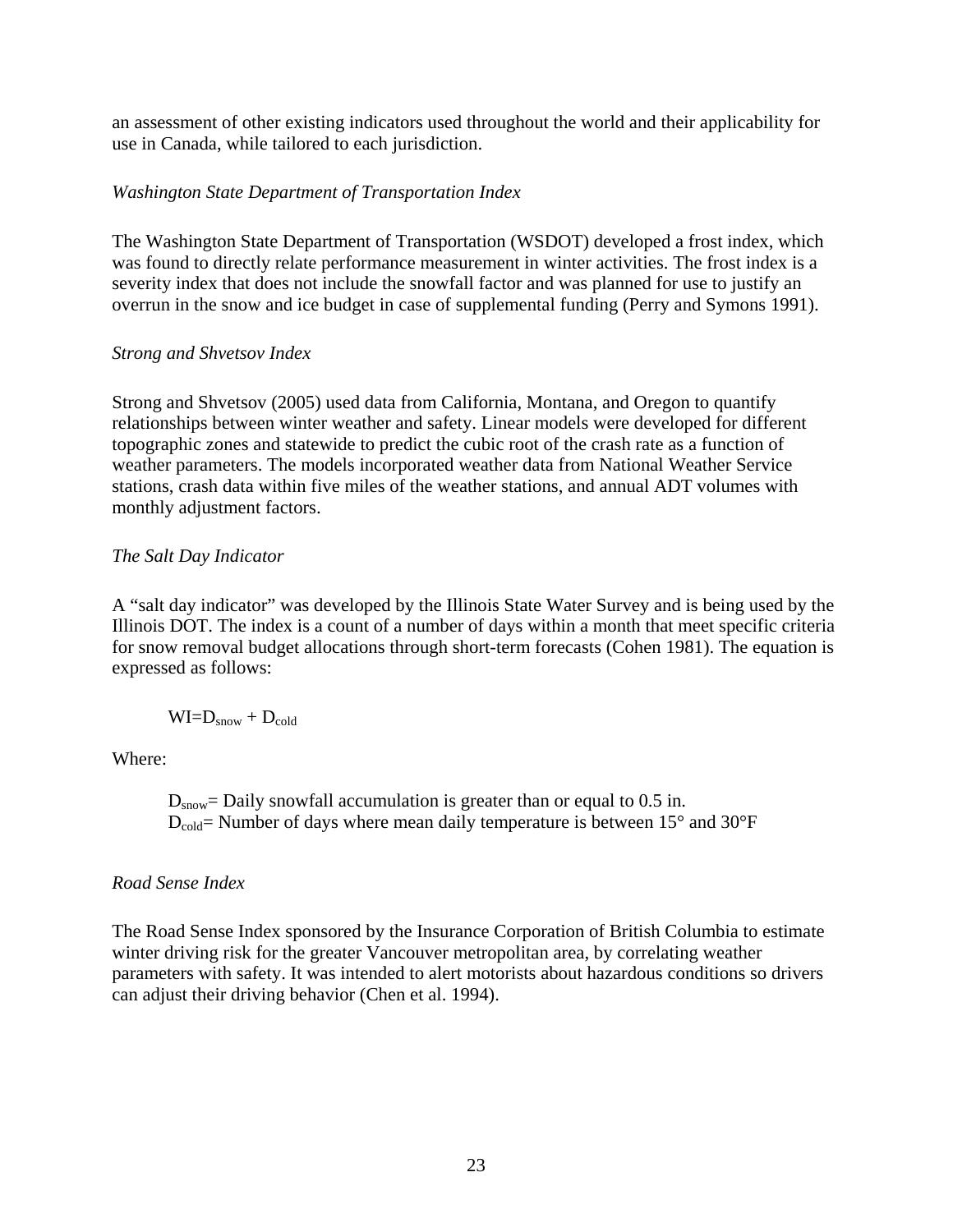#### <span id="page-31-0"></span>*Decker Index*

This index was to develop a measure of winter maintenance efficiency, accounting by considering labor, equipment and material costs as influenced by storm severity and duration to achieve a specific number of lane-kilometers of given LOS. The index was based on the SHRP equation, and is expressed by the following (Decker et al. 2001):

$$
WI = -25.59\sqrt{TI} + -11.50\ln\left(\frac{S}{10} + 1\right) - 99.50\sqrt{\left(\frac{N}{R+10}\right)} + 50
$$

## <span id="page-31-1"></span>**CHAPTER 3. WINTER MAINTENANCE MEASURES USED BY HIGHWAY AGENCIES**

This chapter identifies and discusses the winter maintenance performance measures used by several states, provinces, cities, and counties. There is a broad range of uses of performance measurement, ranging from not measuring performance of snow and ice control at all to those exercising sophisticated measures of performance of operations. The landscape of performance measurement is wide ranging. While many agencies stated the need for performance measurement, only a few of these have established a formal performance measurement process for their operations. In general, the agencies have focused their efforts on achieving the desired results of effective snow and ice control to meet the demands of the traveling public.

#### <span id="page-31-2"></span>**3.1. Survey Results**

In this project, a survey was sent to 162 winter maintenance operations personnel including some in other countries. The targeted survey respondents were from local, state, and federal agencies. The respondents were chosen to provide feedback unique to their areas of expertise.

Of the 162 surveys distributed, 43 surveys were completed included responses from state DOTs, four Canadian provinces, one response from Sweden, one from Japan, one from the City of Edmonton AB, and 17 from cities and counties in the U.S. Table 2 lists the agencies that responded to the survey. The responses provided insights into the use of performance measures in winter maintenance operations, particularly in the northern hemisphere regions. The map in Figure 3 indicates the jurisdictions that responded to the survey. The respondents were primarily from the United States and Canada.

The specific responses from the 43 agencies are found in Appendix B, and the findings of the survey are presented in this chapter.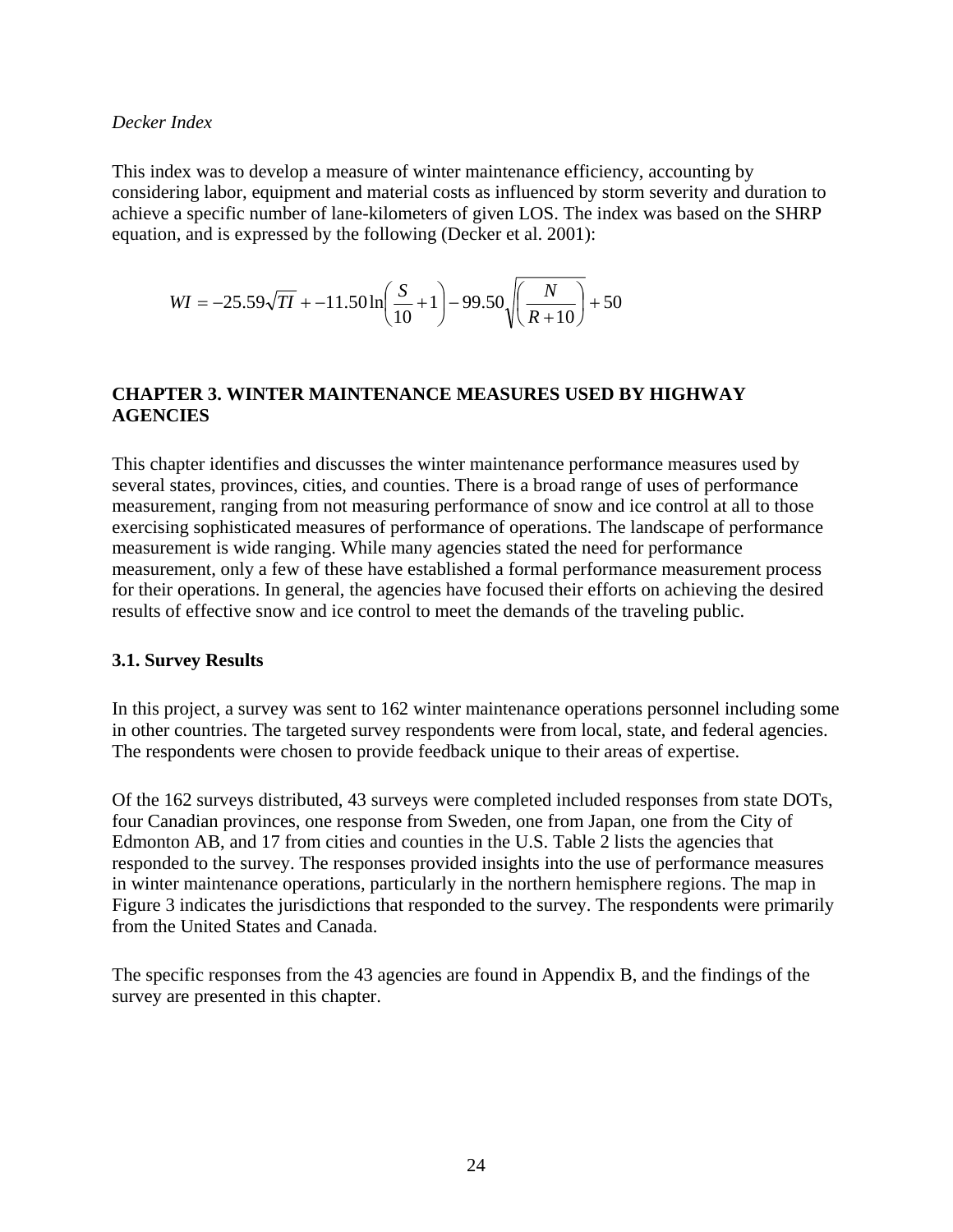<span id="page-32-1"></span>

| U.S. state agencies<br>responding | U.S. cities/counties responding                    | <b>Provinces/countries responding</b> |
|-----------------------------------|----------------------------------------------------|---------------------------------------|
| Alaska DOT                        | Ada County Highway District, ID                    | Manitoba, Canada                      |
| <b>Washington DOT</b>             | Detroit, MI, Public Works                          | Ontario, Canada                       |
| California (CalTrans)             | Department                                         | Alberta, Canada                       |
| Arizona DOT                       | Minneapolis, MN, Public Works<br>Department        | Saskatchewan, Canada                  |
| New Mexico DOT                    | Des Moines, IA, Public Works                       |                                       |
| Nevada DOT                        | Department                                         | <b>Canadian cities responding</b>     |
| Colorado DOT                      | Jackson County, MO, Public                         | City of Edmonton, AB                  |
| Kansas DOT                        | <b>Works Department</b>                            |                                       |
| Nebraska DOR                      | Erie County, NY, Public Works<br>Department        |                                       |
| Iowa DOT                          | Indianapolis, IN, Public Works                     | Other countries responding            |
| Missouri DOT                      | Department                                         | <b>Swedish National Road</b>          |
| Wisconsin DOT                     | King County, WA                                    | Administration                        |
| <b>Illinois DOT</b>               | El Paso County, CO, Department                     | Japan                                 |
| Indiana DOT                       | of Transportation                                  |                                       |
| Ohio DOT                          | Cedar Rapids, IA, Street                           |                                       |
| New York DOT                      | Department                                         |                                       |
| New Hampshire DOT                 | Mc Henry County, IL, Division of<br>Transportation |                                       |
| Maryland SHA                      | Seattle, WA, Department of                         |                                       |
| Minnesota DOT                     | Transportation                                     |                                       |
|                                   | Douglas County, NE                                 |                                       |
|                                   | West Des Moines, IA                                |                                       |
|                                   | <b>Washington County, MN</b>                       |                                       |
|                                   | Cook County, IL, Highway<br>Department             |                                       |
|                                   | Cuyahoga County, OH,<br>Engineer's Office          |                                       |

# <span id="page-32-0"></span>**Table 2. Locations responding to the survey**

## *Performance Measures*

The respondents identified the methods used for conducting snow and ice removal operations. As Figure 2 indicates, the majority of respondents, (65%), are using their own staff for snow and ice control. The remaining states or provincial agencies responded that they contract with others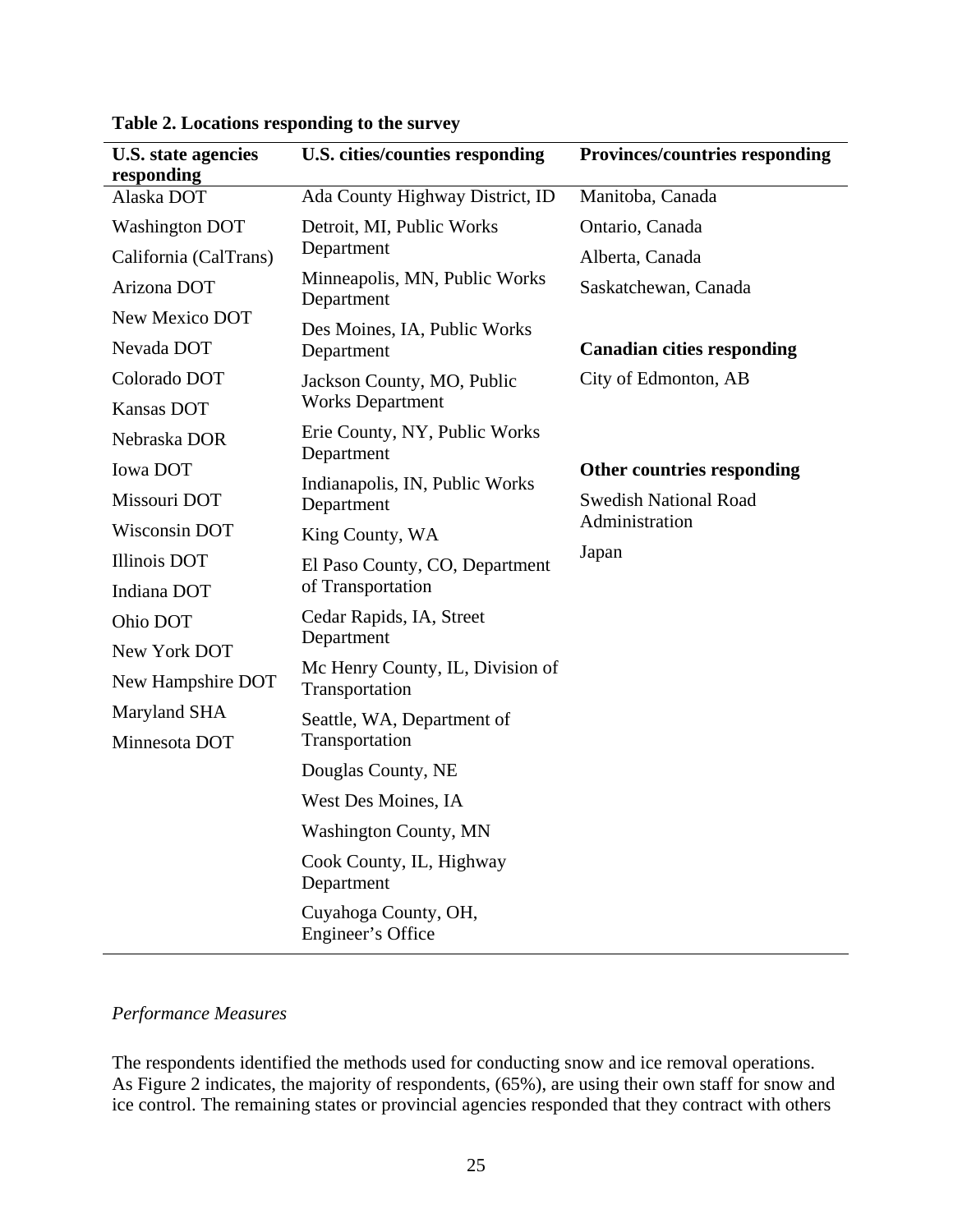

<span id="page-33-0"></span>to perform the operations, including private contractors or local agencies to plow selected routes performing all snow and ice control operations. Outsourcing of this work is usually done to reduce expenditures.

**Figure 2. Personnel used for snow and ice control** 

<span id="page-33-1"></span>The respondents who stated that they contracted out snow and ice control were asked if an evaluation of the contractors' performance was in place. In most instances, the contracting agency evaluates the contractors' performance to ensure that the contractor is meeting its obligations. However, four respondents indicated that they do not evaluate contractors' performance. Evaluating contractor's performance helps in to meeting the traveling public's expectations for clearing the roads in a reasonable amount of time. One example is evaluating the contractor's performance is the Virginia DOT (see Figure 3). VDOT has the contractor specify, as much as possible, the measurable outcome to be achieved. VDOT also requires contractors to prepare their own Snow and Ice Plan as to what resources will be used and how they will be used to achieve that outcome. Finally, VDOT require that the contractor's Snow and Ice Plan be approved by the owner-agency prior to the contract award.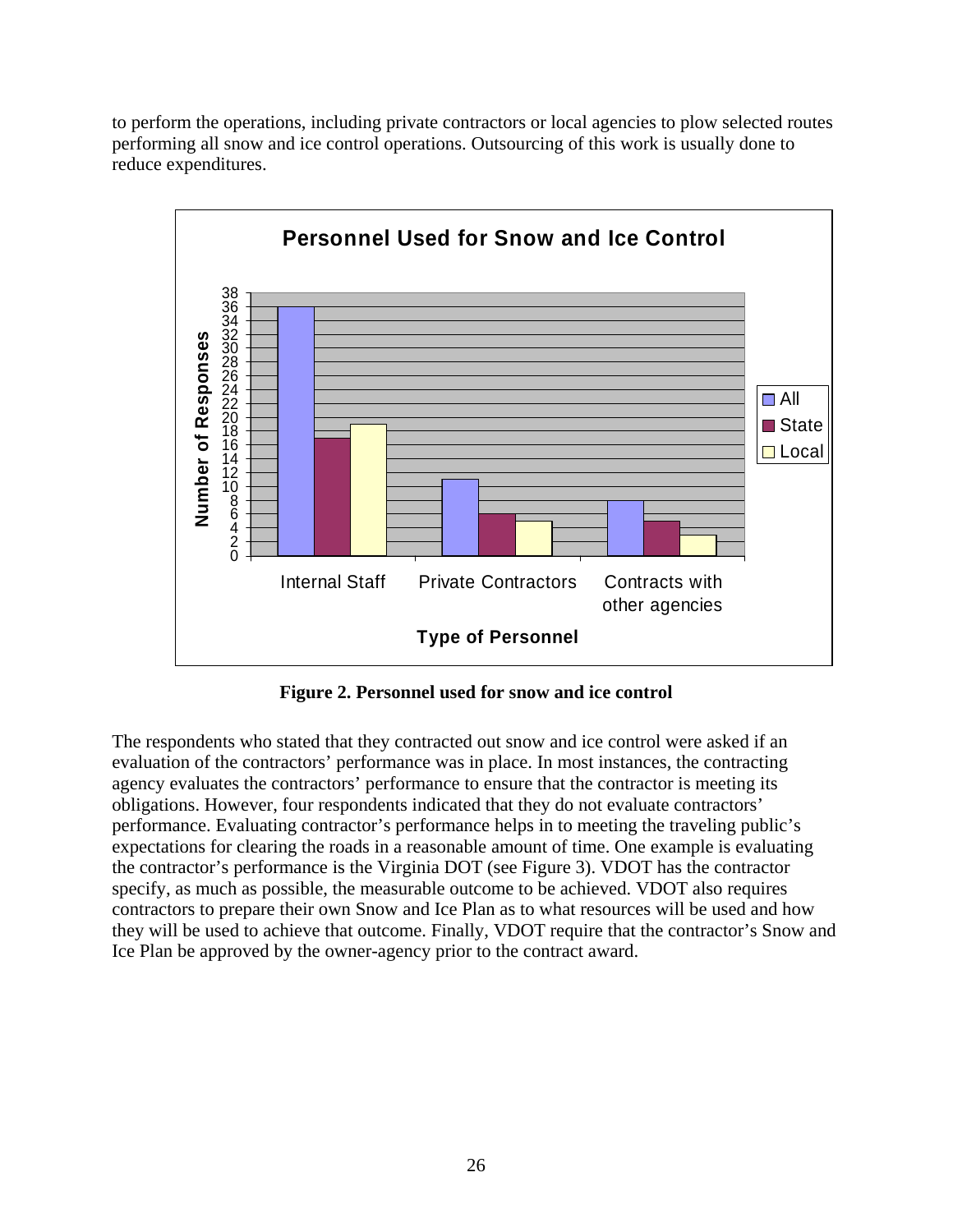<span id="page-34-0"></span>

**Figure 3. Evaluation of performance** 

<span id="page-34-1"></span>The responding agencies described the relationship of contractor performance to the payment for work done. In eight instances, the contractor's performance is linked to payment, as indicated in Figure 4. However, in 11 cases, no formal method to tie the contractor's performance to payment was reported.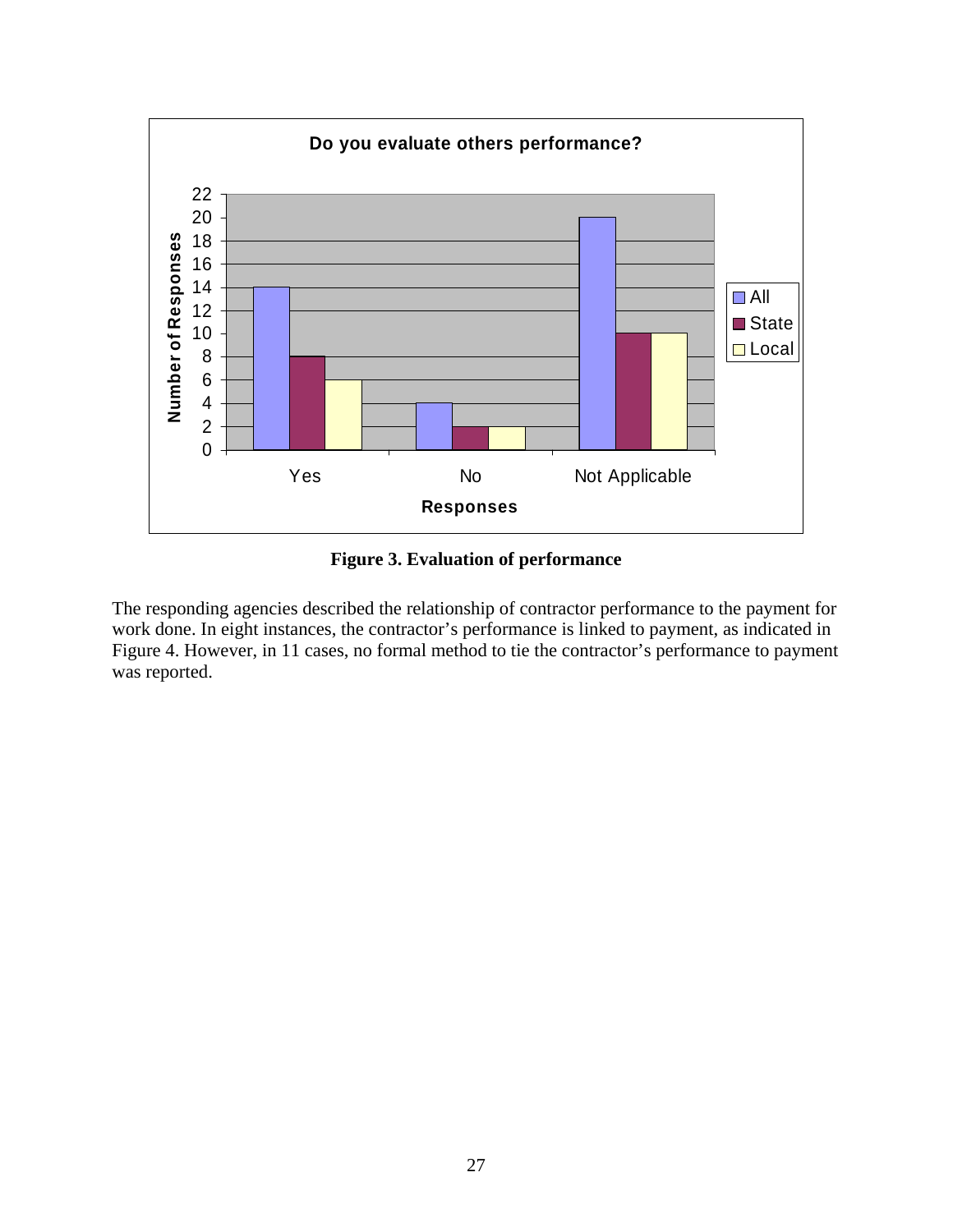<span id="page-35-0"></span>

<span id="page-35-1"></span>**Figure 4. Performance and payment**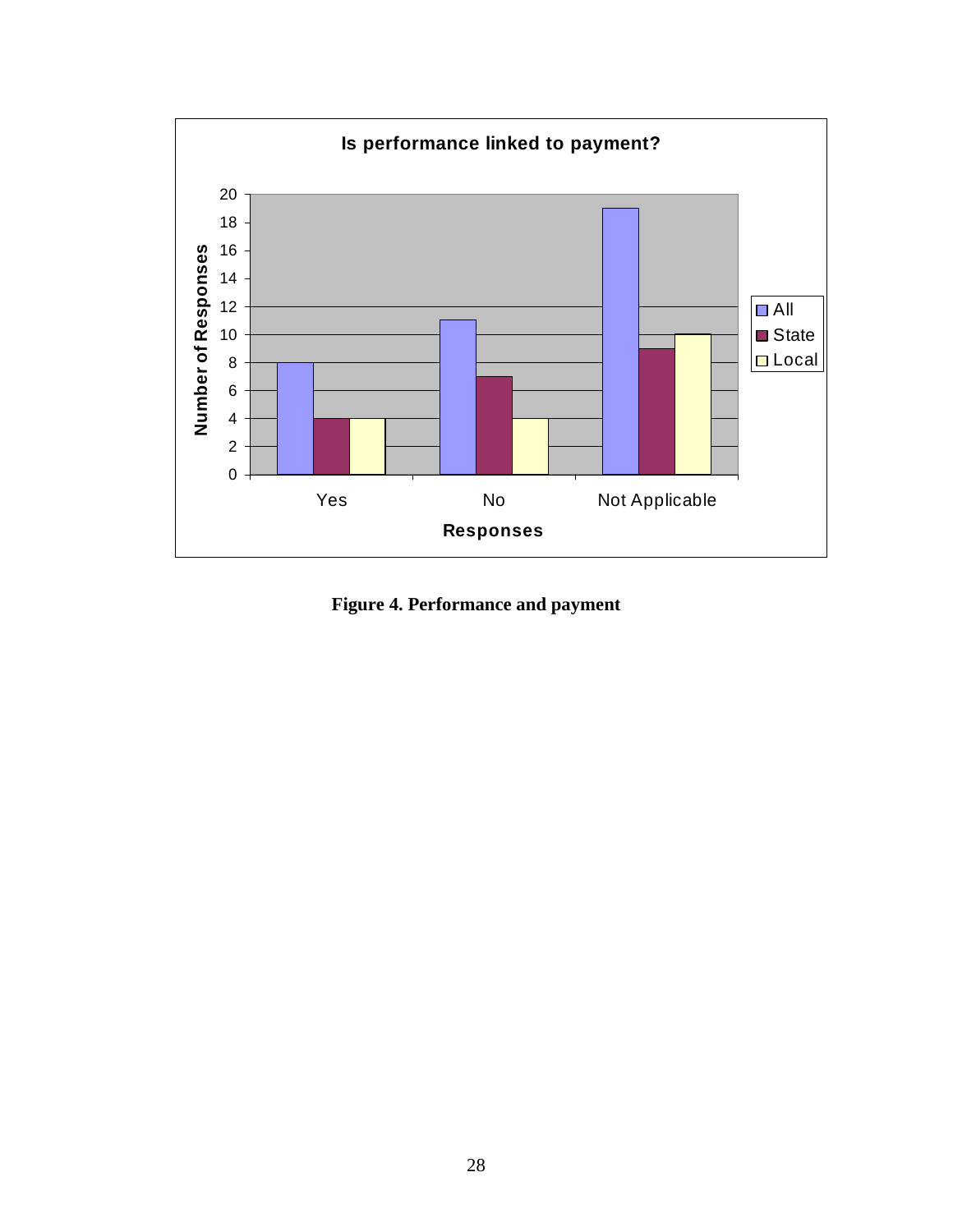Thirty-three agencies, including 16 state and provincial agencies and 17 local agencies reported that they measure performance in snow and ice control operations. Figure 5 indicates the performance measures used by the respondents.



**Figure 5. Performance measures used by various agencies** 

A number of the measures identified are traditional measures that are being tracked, primarily for budget purposes. However, four agencies are experimenting with other measures such as friction measuring devices, road closures, snow depth, and number of times tire chains are required. The following "traditional" measures often cited by local agencies and also by state agencies:

- Fuel usage
- Lane-miles plowed
- Personnel hours
- Overtime hours
- Amount of equipment deployed

Other popular measures cited by all levels of agencies are: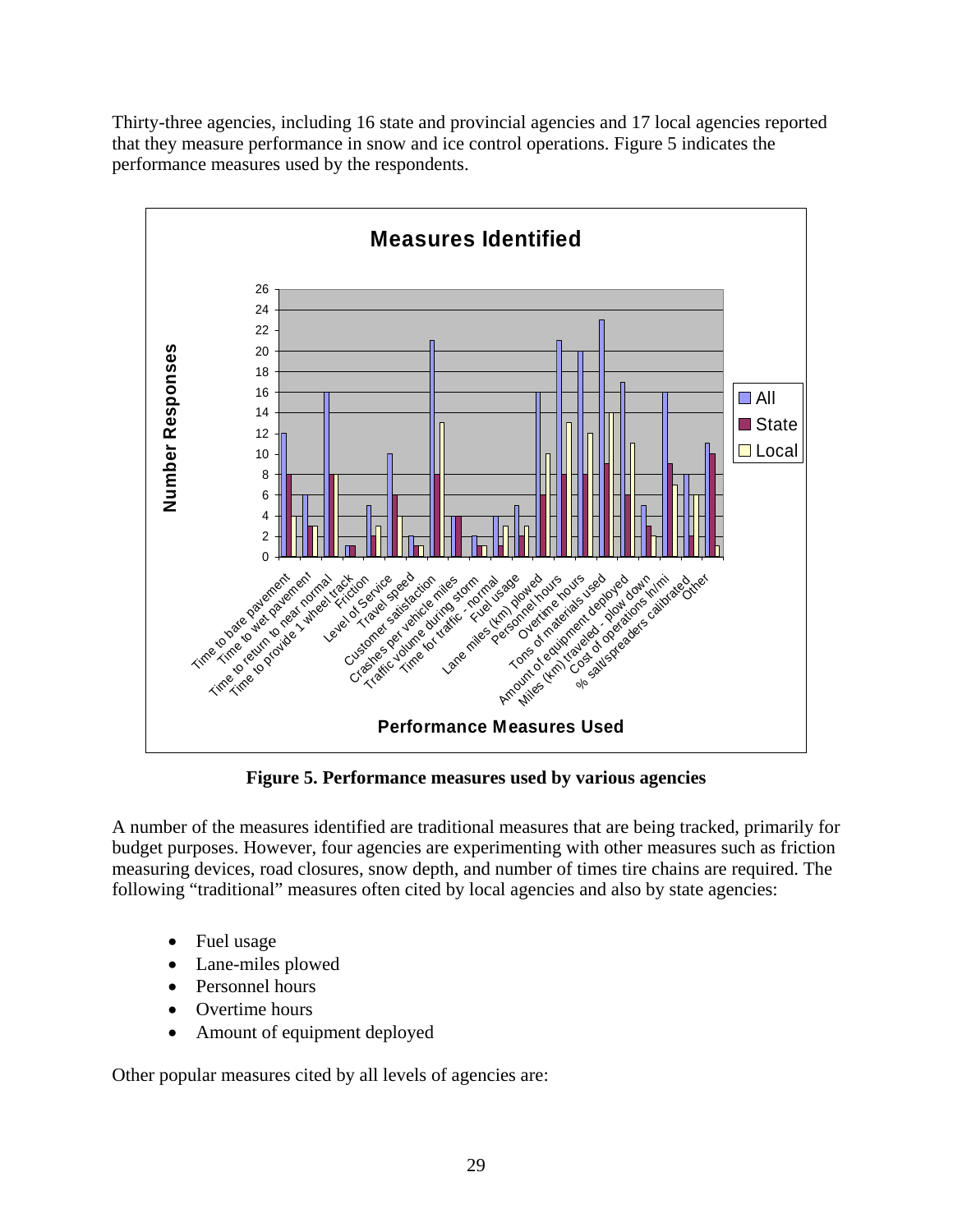- Time to bare pavement
- Time to return to near-normal conditions
- LOS (mobility)
- Customer satisfaction

Of the agencies using friction as measure, Sweden has the most advanced system of incorporating friction measurement into a performance measurement. The friction coefficient is determined in accordance with the Swedish National Road Administration (SNRA) methods and specifications, and "trigger" values are used to determine those areas where the friction is less than adequate and additional treatment is required. The Ohio DOT is also experimenting with using friction as a measurement, but at this point using friction is still in the testing phase.

The survey sought information on how the agency decides which items to measure in snow and ice control operations. Statewide guidelines, committee input, and budget decision processes were the most common responses. State and provincial agencies, frequently indicated that statewide guidelines, plans, and policies shape the performance measurements. These plans may be made by committee with local input, but the states seem to strive toward a statewide standard of performance measurement. Specific responses from the states included the following:

- Statewide winter operations teams recommend measures, with management approval.
- Measured items chosen using existing guidelines and evolving technology.
- Data are used that were already being captured (road condition information).
- Measured as stated in the agency's policy and procedure manual.
- Performance measures on bare pavement, material usage, and cost of operations are detailed in the business plan, which is developed by senior managers. Performance measures for hired equipment are determined by the Statewide Maintenance Quality Council, which is composed of district and statewide maintenance managers.

Local agencies use of performance measures is budget driven. Local agencies seem to use traditional, i.e., tried and true, measurements that are required for maintenance management systems. Local agencies select performance measures with consideration to the following:

- Resources and safety
- Customer indicators and fiscal barriers
- Budget planned versus actual cost for snow and ice; the standard cost per mile versus actual cost per mile
- Materials, personnel, and amount of equipment used
- Maintenance management systems outcomes
- Decision by department commissioner

Several agencies indicated that they measured inputs and outputs, but have not established any formal performance measurement process. The input and output measures were tracked for budgetary reasons; some measures were simply tracked because they "have been historically tracked" or were to be input into the management system. Many of the agencies are attempting to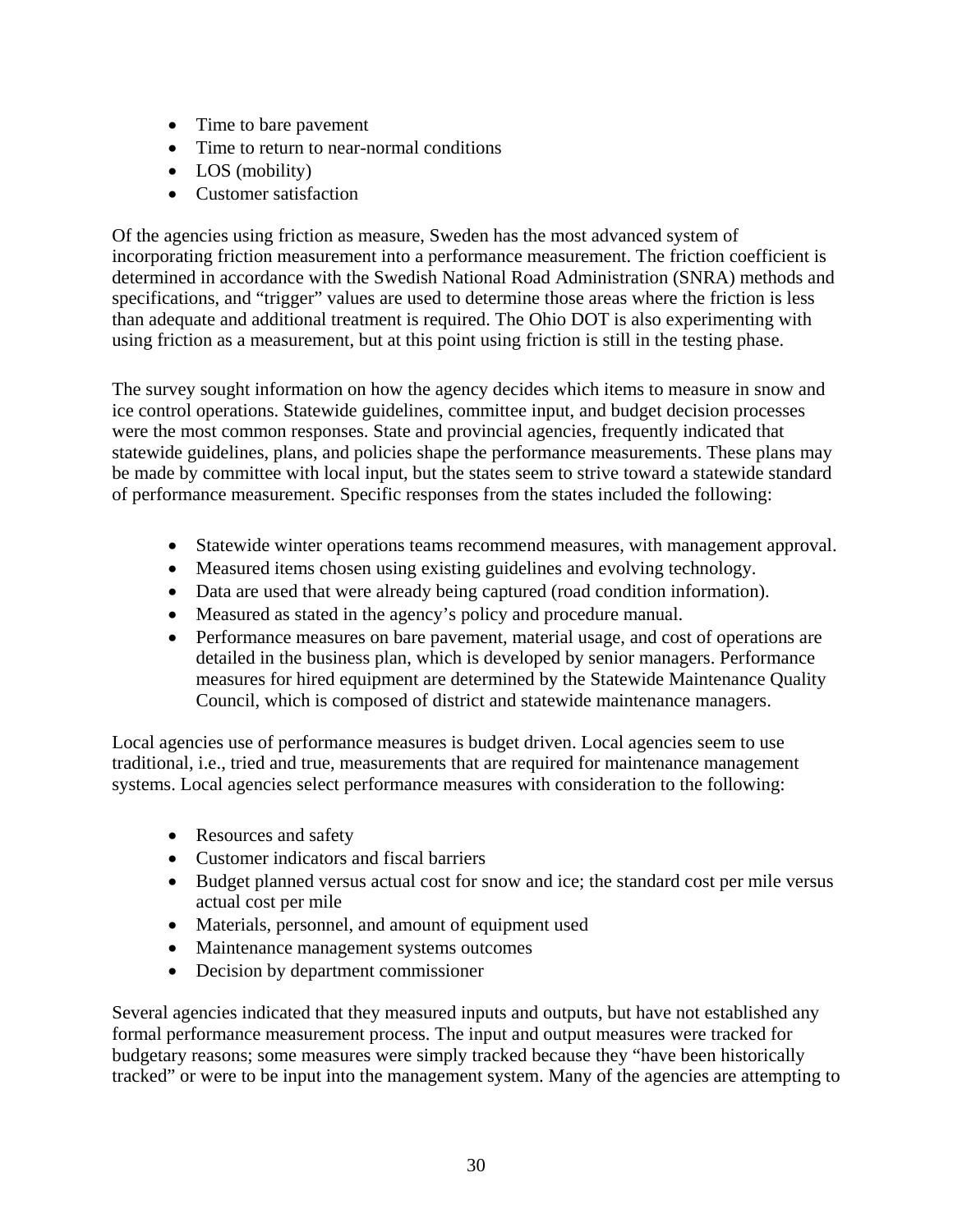determine the important items that should be measured and how to determine their effectiveness, and also how to meet the increasing expectations of the public for bare pavement.

Responding agencies also identified safety and mobility of the traveling public as the most critical to snow and ice control operations. Twenty-five of the responding agencies indicated pavement condition or public safety as most critical to their snow and ice control operations. The amount of time to return the pavement to "normal" driving conditions and to minimize traffic delays were the focus of the responding agencies. Snow and ice control operations relate to customer satisfaction, which was mentioned by ten agencies; therefore, agencies at all levels are striving to strike a balance between the public's expectation of clear roads and budget constraints.

Most agencies stated that targets are set annually, usually after the snow and ice season, and the review of how operations were performed. Some agencies established targets more frequently. For example, Iowa DOT stated that it sets targets or objectives quarterly; El Paso County, Colorado, establishes its objectives semiannually; the Ohio DOT sets its objectives as an ongoing process, the Missouri DOT sets its performance objectives on an "as deemed necessary" basis. Sweden, which hires contractors for its snow and ice control operations, set performance objectives any time changes are made in the contract or in the operating rules. Typically, a contract is set for five years. Figure 6 describes the frequency target setting reported by the responding agencies.



**Figure 6. The frequency with which targets are set**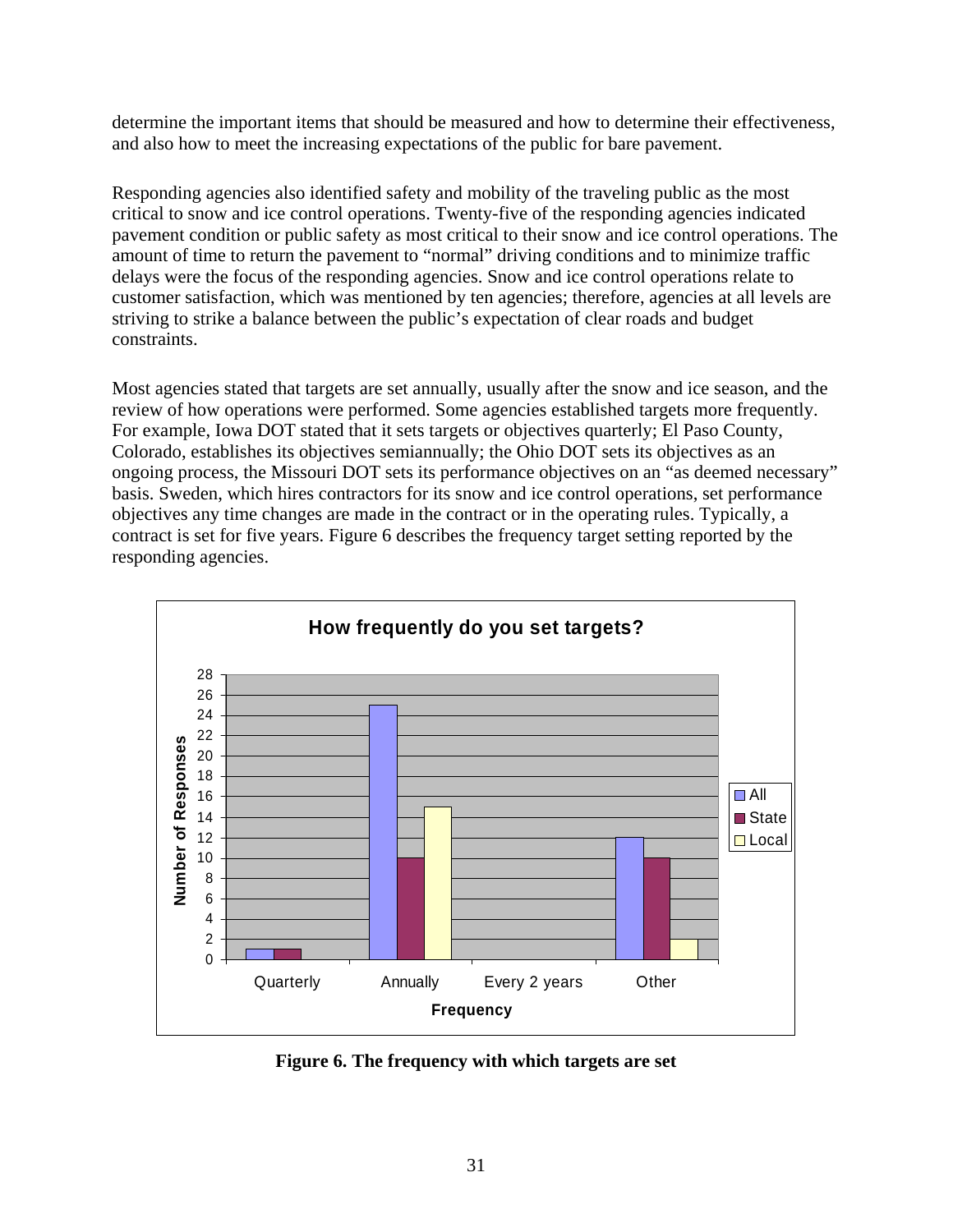Providing mobility for the traveling public was cited 25 times by the respondents and ensuring safety for the traveling public was cited 18 times by the respondents as one of the most important objectives for snow and ice control operations. Other objectives cited by the respondents included efficient use of resources, meeting customer satisfaction, and protecting the environment.

### *Measures and Performance Level*

While many input measures are tracked, usually for budgetary purposes, specific performance levels are often not established. However, some agencies have established performance measures and performance levels to ensure proper measurement. Table 3 indicates a sample of measures and performance levels indicated by the respondents.

| <b>Measure</b>                                                                                    | <b>Performance Level</b>                                                           |
|---------------------------------------------------------------------------------------------------|------------------------------------------------------------------------------------|
| Time to wet or dry condition; safe travel<br>way for category I routes                            | As soon as possible after end of storm<br>bare/wet wheel paths                     |
| Time to clean up in urban areas after storm<br>event stops                                        | 18 hours                                                                           |
| Monitor police and public<br>observational/calls                                                  | Minimal complaints/calls                                                           |
| <b>Bare Pavement</b>                                                                              | Reaching wet or dry pavement within 8 hrs<br>of the ending of frozen precipitation |
| Salt                                                                                              | Annual usage                                                                       |
| On high volume roadways, return roads to<br>reasonable, near normal conditions within<br>24 hours | 95%                                                                                |
| <b>Follow Maintenance Best Practices (circuit)</b><br>time) contract equipment complement         | Meets theoretical circuit time                                                     |
| Safety                                                                                            | Crash rates                                                                        |
| Time to bare pavement                                                                             | depends on ADT                                                                     |
| Friction                                                                                          | Friction value                                                                     |
| Time to wet or dry condition                                                                      | As soon as possible after end of storm                                             |
| Costs<br>Snow depth                                                                               | <b>Budget levels</b><br>Centimeters                                                |

### **Table 3. Performance measures and performance levels**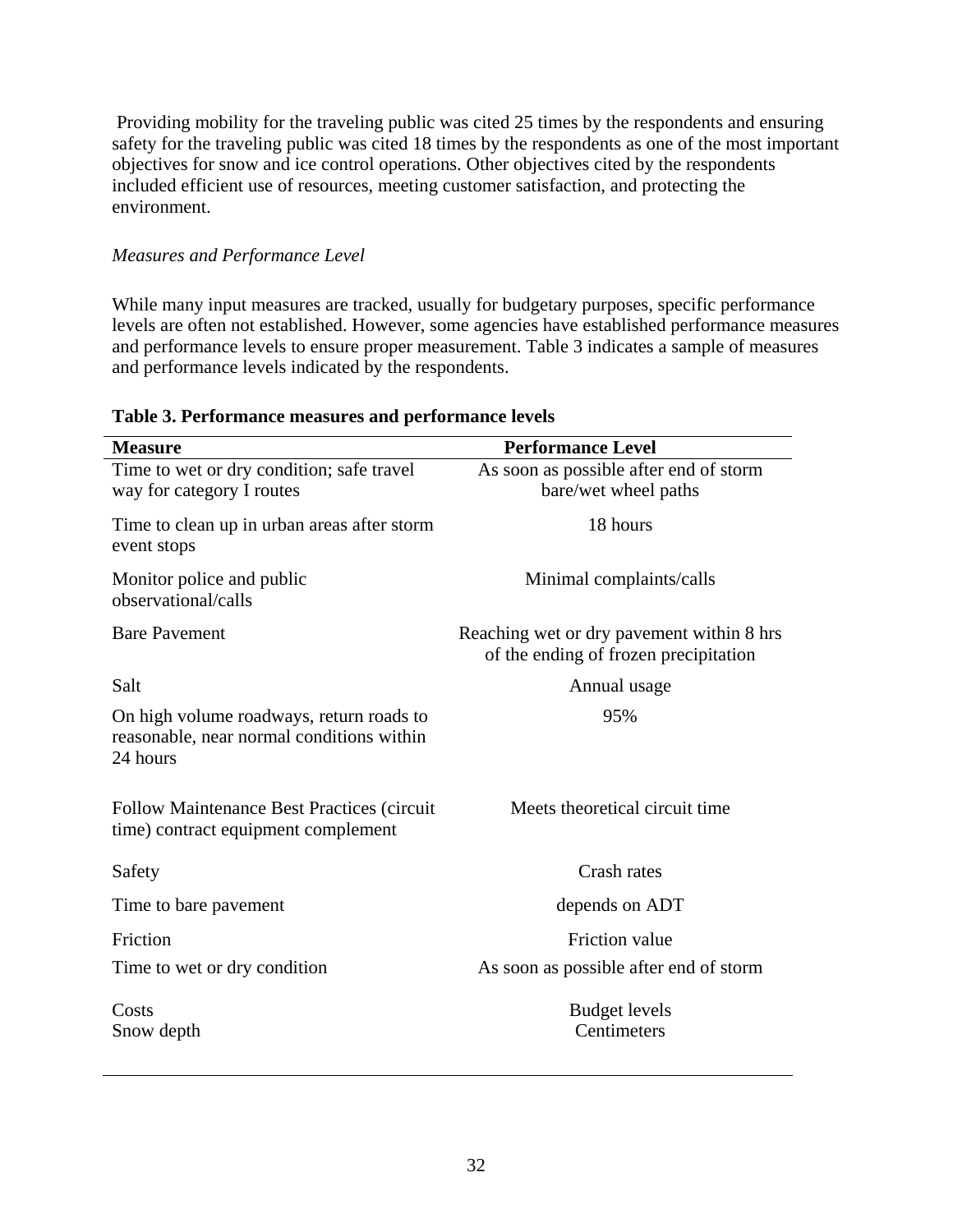The respondents indicated that roadways with higher ADT receive priority for treatment and specific measures and performance levels are established for the higher volume roads. The time frame to achieve the target for the lower traffic volume roads is longer. As Figure 7 illustrates, most of the data are obtained through observation, either through field observations or from maintenance workers or law enforcement personnel. Some local agencies use closed circuit television cameras from the freeway management systems. Post-processing of information is conducted by some states, in that they obtain data from accounting records to measure how the agency performed.



**Figure 7. Data sources for performance measurement** 

As for other measurements, Ohio DOT and the Swedish National Road Administration (SNRA) use friction measurements. The SNRA contracts the snow and ice control, and then obtains the contractors' records including automated vehicle location (AVL). The contractors must meet ISO 9000 quality standards. Ontario's contractors also have AVL in some locations. Through tracking these vehicles, the contracting agency can better ensure the vehicles are treating possible problem areas.

The respondents were then asked whether they conducted surveys of the general public about the agency's performance of snow and ice control. This is important because several agencies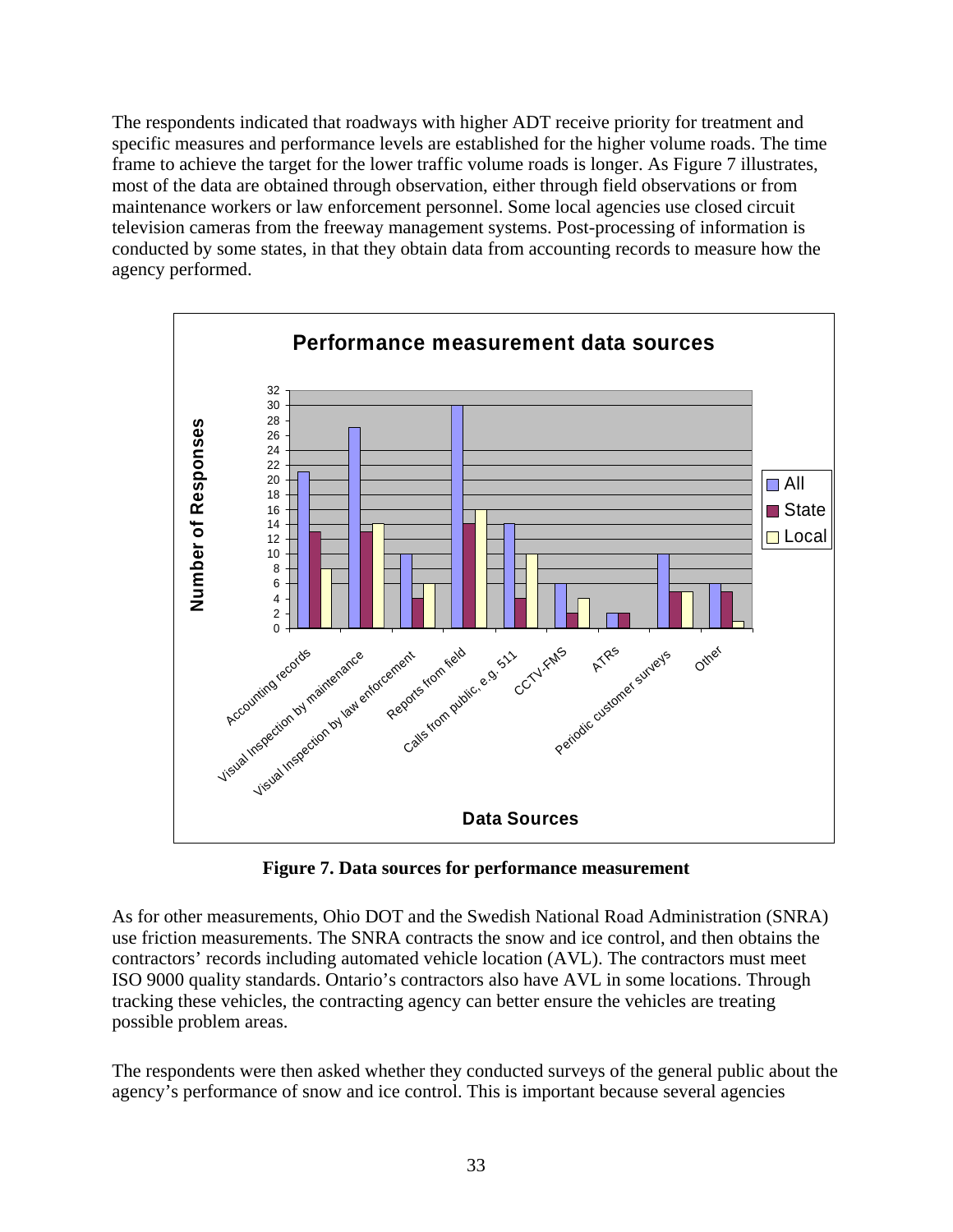indicated that customer satisfaction was viewed as a critical measure to their performance. The respondents were evenly divided as to whether they conducted surveys of the general public (see Figure 8).



**Figure 8. Agencies using public satisfaction surveys** 

Agencies that have conducted surveys reported that the public viewed their performance favorably, although several respondents indicated that the public's expectations of service are higher than anticipated. For example, the Colorado DOT indicated that the public rated its performance between B and B-. Sweden stated that its survey indicated that the public rated its performance on higher traffic volume roads as good, but poor on lower traffic volume roads. (This ranking is consistent with the priority placed on higher traffic volume roads.)

About four of the respondents use the same performance measures for roads with different volumes and surfaces (see Figure 9). About one-third reported that higher traffic volume roadways receive priority and are treated first, before those roads with lower traffic volumes such that the higher volume roads are reaching near-normal conditions faster than the lower traffic volume roads. (A listing of agencies that conducted public satisfaction surveys is included in Appendix C.)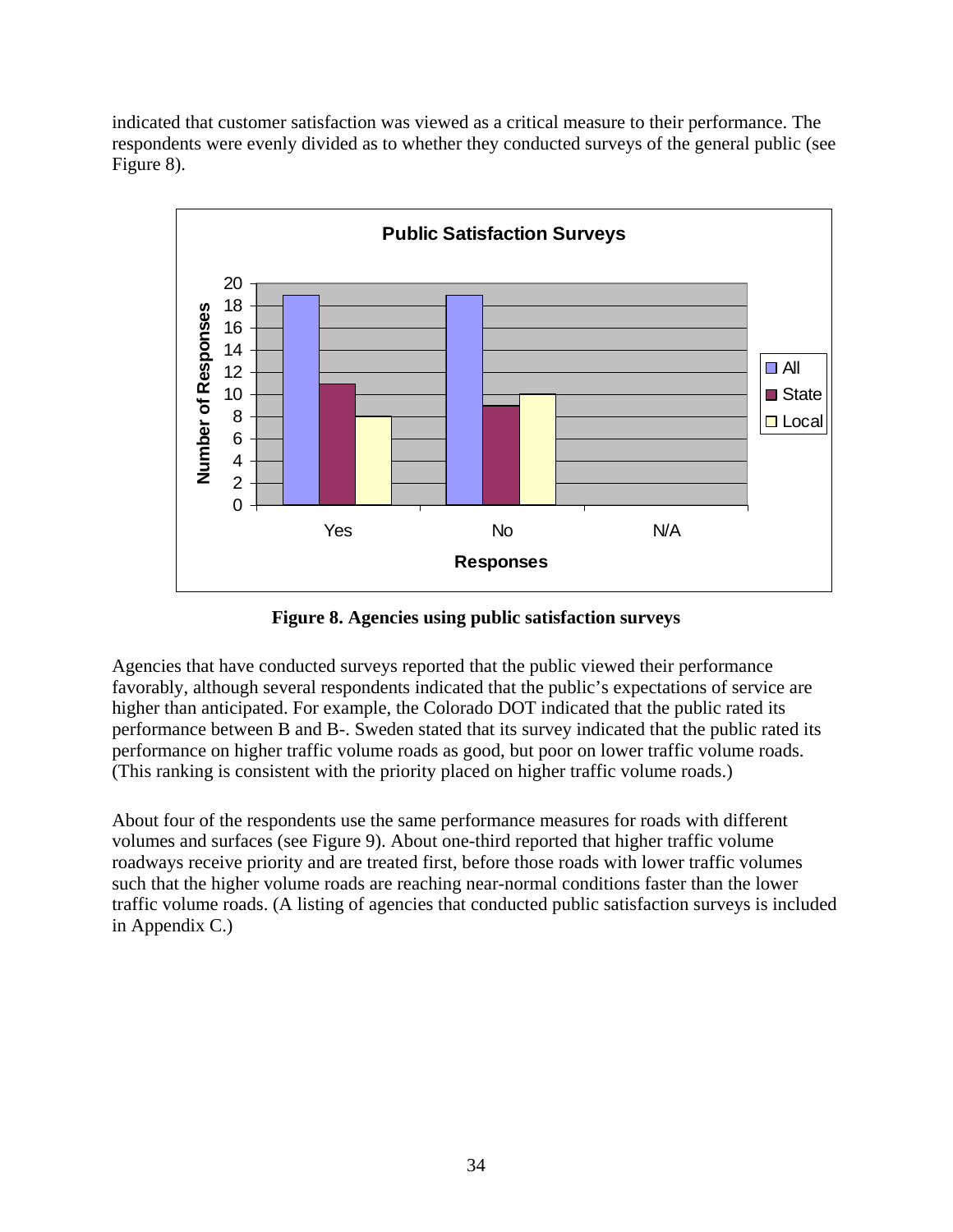

**Figure 9. Performance measures and road characteristics** 

As Figure 10 shows, a majority (55%) of the respondents indicated that performance objectives do not vary with road or storm characteristics, although state agencies were nearly equally divided. For the most part, local agencies indicated that their objectives did not vary with storm or road characteristics. The variations of performance objectives were very similar to the question earlier in that the respondents indicated that the higher traffic volume roads had higher priority for treatment than lower volume roads. The roads with the higher traffic volumes are to achieve bare pavement status more quickly than lower traffic volume roads.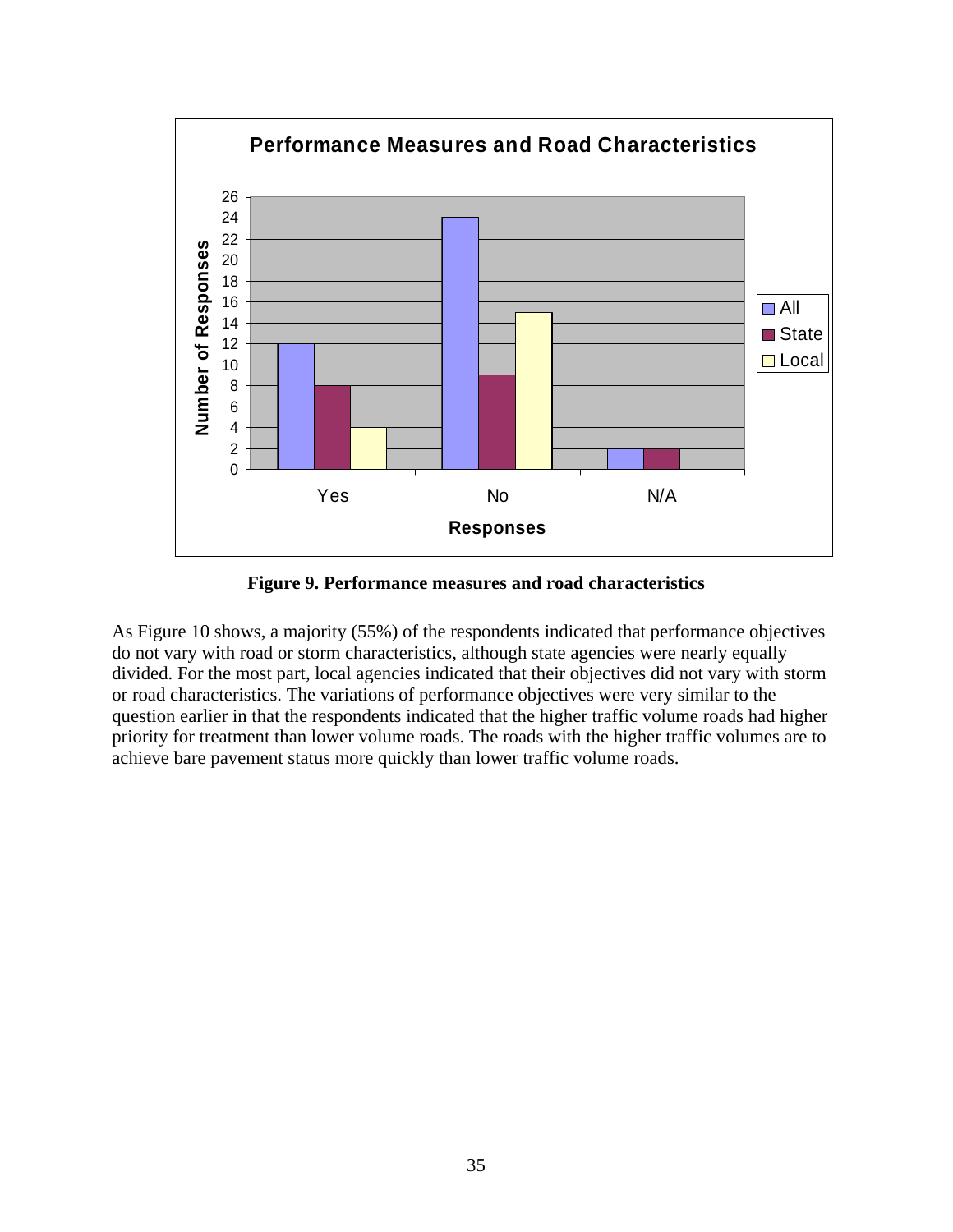

**Figure 10. Performance objectives and storm characteristics** 

Non-storm events, such as the treatment of black ice and bridge frost can be problematic for the agency. As Figure 11 shows, the majority of the respondents (66%) indicated that performance measurement was not used specifically for these non-storm events, although several agencies incorporated such events into the overall snow and ice control plan, and that treating bridges, black ice, blowing snow, etc. are part of the agency's snow and ice control procedures. However, many of these non-storm events are treated after the treatments on the priority routes are completed. In Sweden, for example, after the precipitation has ended, all Class 1 roads are to be snow- and ice-free and achieve a 0.25 friction coefficient. Alternatively, the Iowa DOT indicated that bridge frost events are handled separately and are made part of the forecasting service. Garages are asked to report on bridge frost, regardless of whether a frost event was forecast.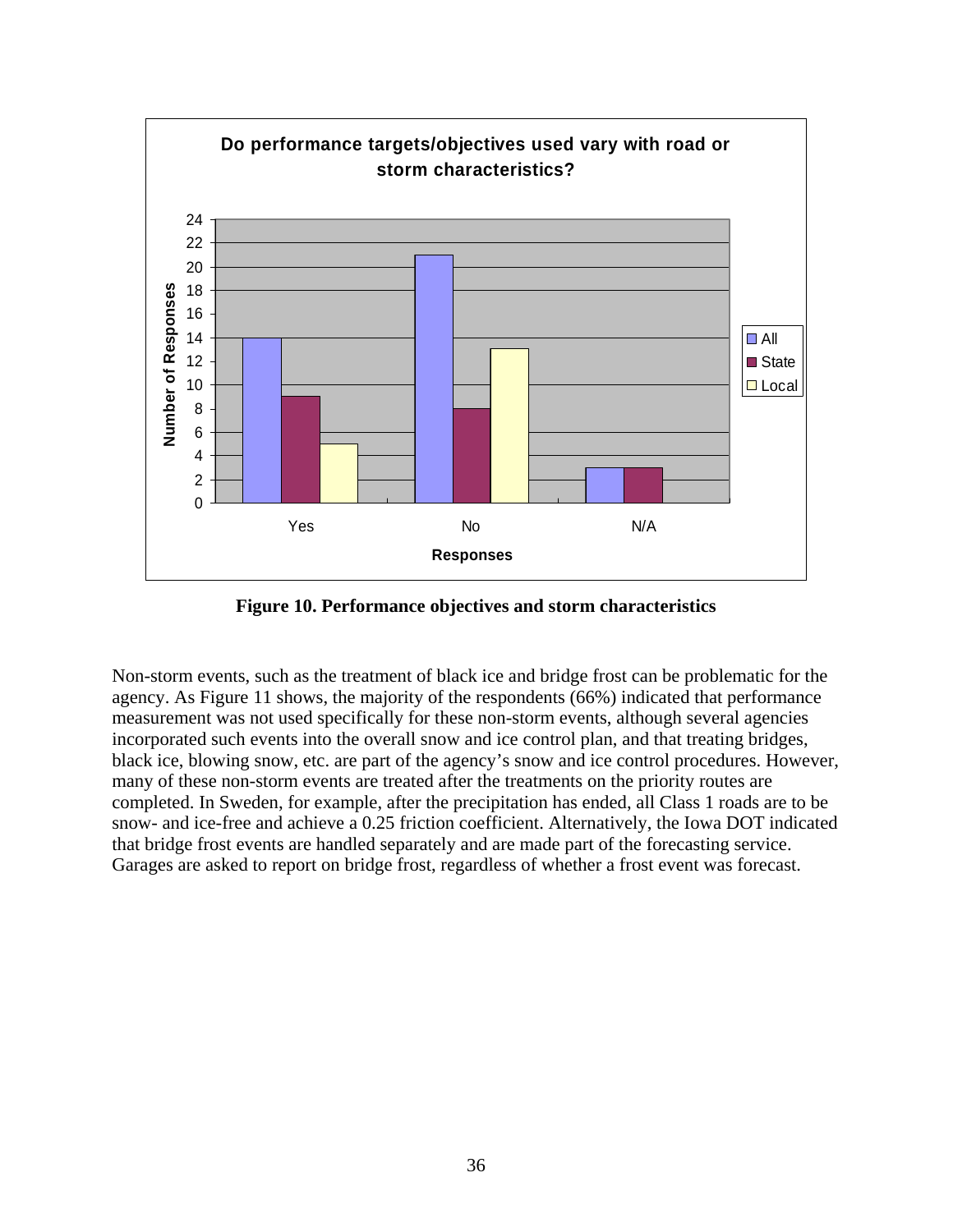

**Figure 11. Agencies using performance measurement used for non-storm events** 

As Figure 12 shows, the majority of respondents (74%) indicated that they did not use a storm severity index as a means to classify or rank winter storms so that improved methods can be developed to combat the storms.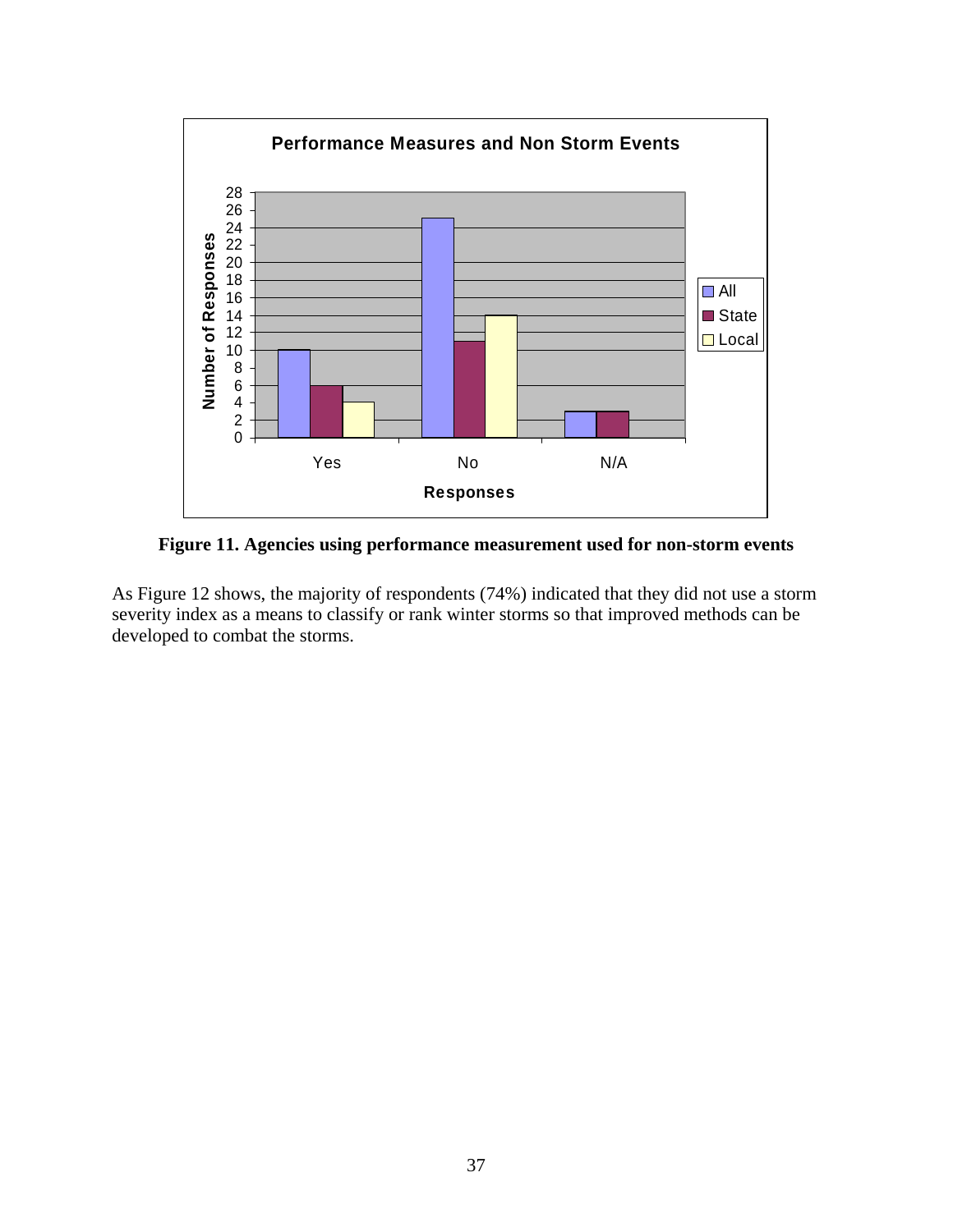

**Figure 12. Agencies using storm severity index used** 

The agencies using an index stated that the indices are still fairly new and under development. Two respondents indicated using the weather index developed by under SHRP H-350. However, other agencies have been developing indices to meet their particular needs. The Indiana DOT, for example, is using a weather index developed by Purdue University that incorporates data from the National Weather Service and four regions in Indiana. The Iowa DOT reported that it is working on an index that includes data from its daily reports to provide more detailed weather information than is available from other sources.

The majority of the respondents (63%) indicated that they do not report road and pavement conditions to the general public based on any performance measurement system (see Figure 13). The most common methods used to report road and pavement conditions to the general public are on the agency web sites and broadcast media, such as radio and television. The use of these methods allows agencies to reach as many people as possible. However, Sweden reported using cell phones to report road and pavement conditions to specific individuals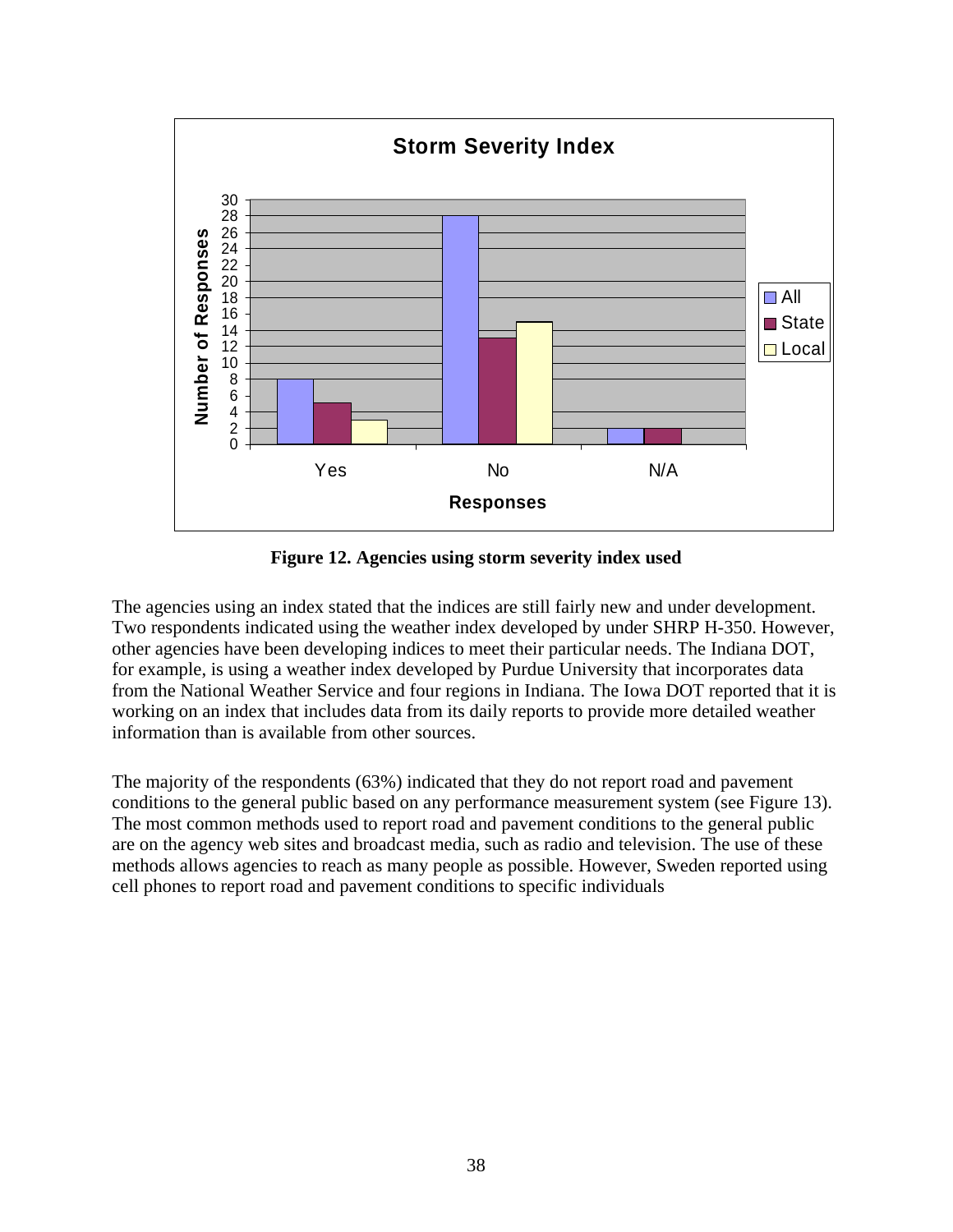

**Figure 13. Methods to report road condition** 

## *Budget and Operations*

Virtually every agency reported budget concerns such that budget constraints could impact performance measurement. Most of the respondents indicated using a type of financial management system to track expenditures. Several respondents indicated that they budget for a "normal" winter season, and then track expenditures. Most of the respondents indicated that they review their activities at the end of the winter season in an effort to gauge performance. Several agencies indicated that they tracked costs by activity, lane-miles plowed, material usage, personnel hours, equipment used, and general costs of operations. Budgets are set based on historical data and respondents indicated availability of budget information dating back years that they can use to track expenditures. For example, Maryland has a Quality Assurance Team that prepares a detailed report following the season to review its performance and that of the weather service provider and the Colorado DOT uses the survey and expenditure information to form its LOS-based budget. In spite of the detailed cost information little information is available on determining effectiveness.

As Figure 14 indicates, 58% of the respondents that measure performance segment the highways for measurement. Most of the roadways were segmented by location, either by maintenance district, county, or highway route. Other areas were segmented based on traffic volume. A unique method of segmenting the measurement area is used in Colorado, which uses a random number generator to select mileposts within a number of routes and then classifies the selection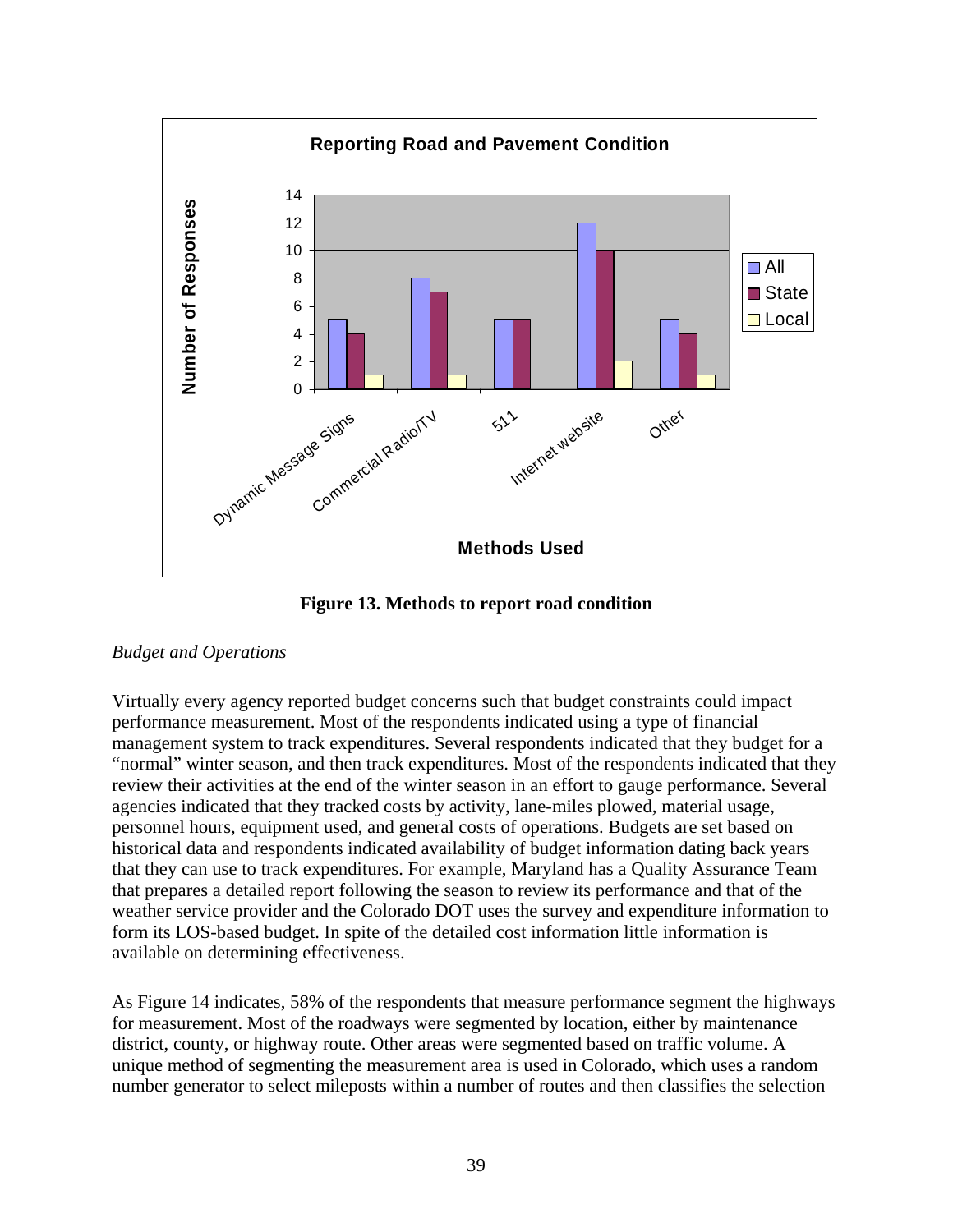by ADT and roadway type. This segmentation is done to prioritize resources to where they are most needed.



**Figure 14. Agencies segmenting highway areas** 

### *Benefits of Performance Measurement*

Figure 15 shows that slightly more than one-third (34%) of the respondents indicated that performance measurement led to improved decision making in snow and ice control. Improved communication, both internally and externally, were listed as important benefits as well. There were only slight differences in the responses from state or local agencies. Both groups identified similar benefits. Other described benefits included uniformity of services delivered, more effectiveness in products being applied, and the ability to present a budget model that supports funding levels necessary to achieve the target LOS. These benefits can lead to a more uniform LOS throughout the state while reducing expenditures.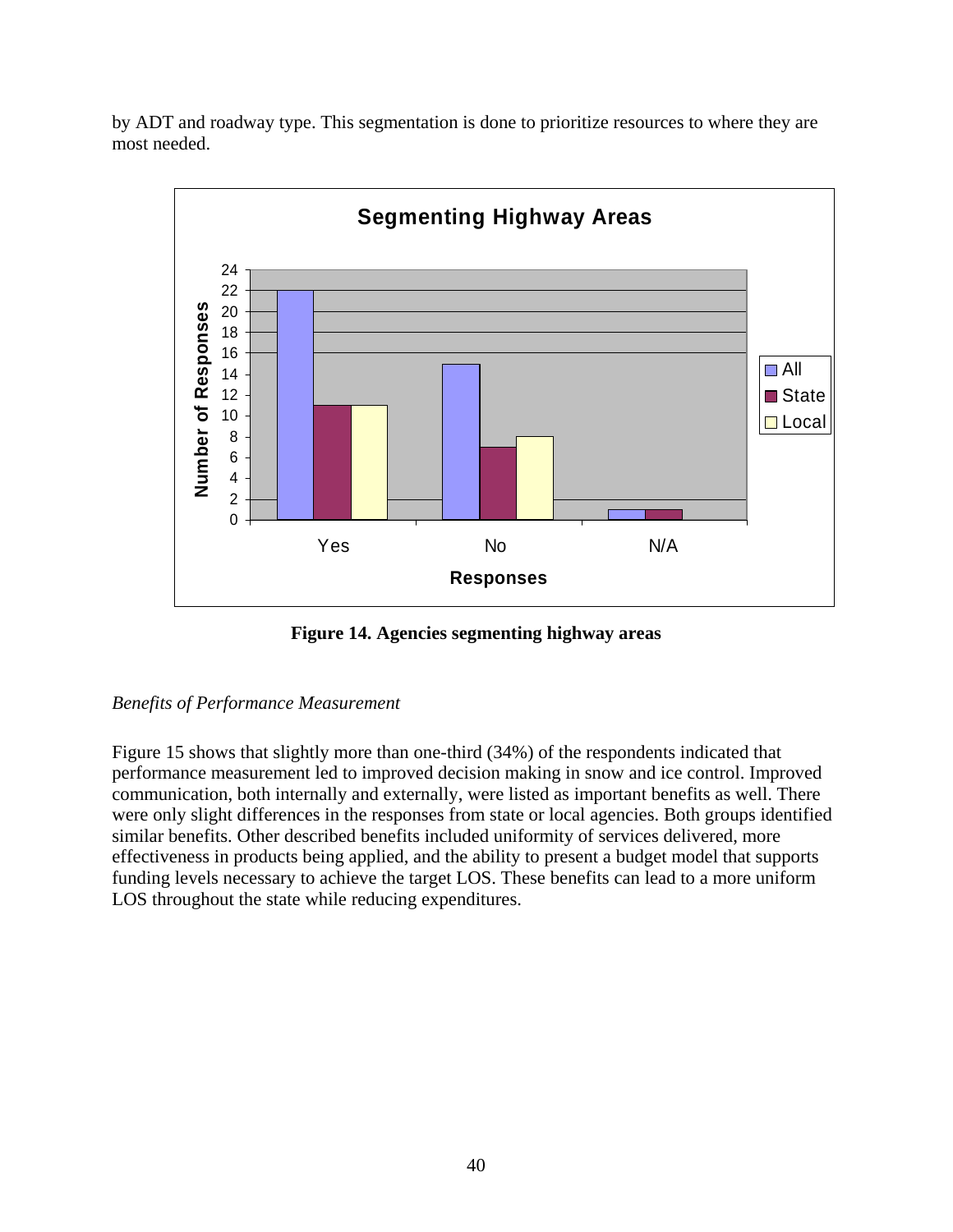

**Figure 15. Agencies identifying benefits** 

# *Technology Applications*

The use of automated vehicle location (AVL) and global positioning systems (GPS) on equipment was a popular choice among the responding agencies to help better measure performance. Contractors in Ontario, for example, use AVL and GPS, Saskatchewan also uses GPS to track its trucks and materials and the New York State DOT has vehicles equipped with AVL. The AVL systems allow agencies to track equipment and better determine where resources are to be deployed.

The deployment of friction wheels is another technology application used by some of the respondents. This is a technology that has had mixed results. While these devices have been used extensively in the aviation industry to measure runway friction, they have not been widely used on highways. The Ohio DOT is currently evaluating the use of friction meters. Sweden has incorporated friction measurement into its performance standards. Friction coefficients have been established for each class of roadway that are to be met by the contractors. Conversely, the Iowa DOT experimented with friction wheels, found the concept to be sound, but the devices to be unreliable and too costly to deploy statewide. Ontario is considering a pilot project using friction measurement. Previous testing has shown it to be promising.

Other technologies being used include expanding the uses of RWIS data in making operational decisions. Road Weather Information Systems (RWIS sites) are typically owned by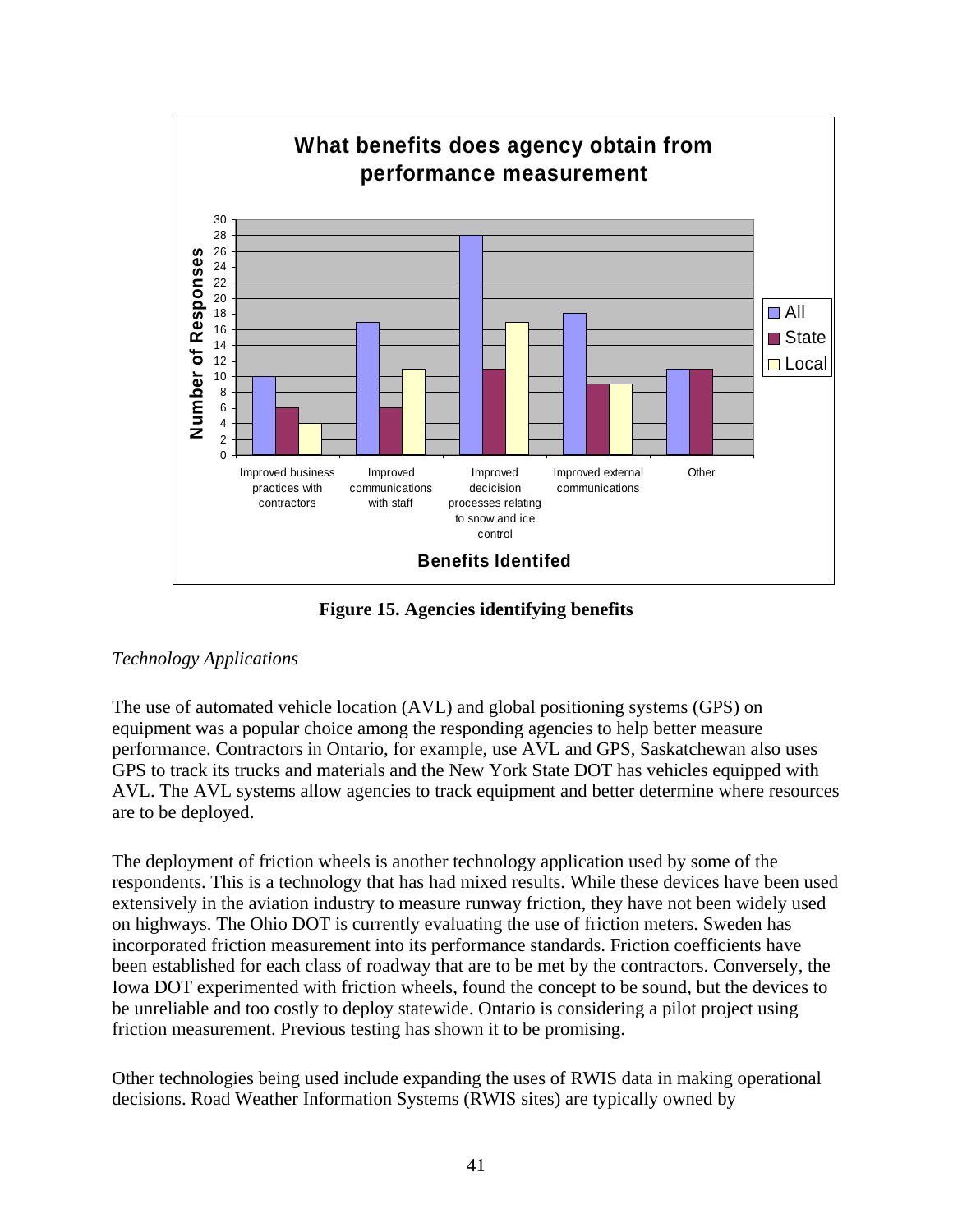transportation agencies and automatically report ground (or roadway) level weather variables such as ground, pavement, and bridge deck temperatures, wind speed at the surface, the presents of surface level participation, pavement contaminates, and other ground level weather parameters. For example, the Maryland State Highway Administration uses data from RWIS stations to supplement and occasionally validate that the pavement is actually bare as reported. RWIS data are also used in some areas to verify the salinity of the road treatment. The Iowa DOT uses automated traffic recorder (ATR) data in some areas to obtain traffic speed, and plans to experiment with combining speed and RWIS data in its performance measures program.

The New York State DOT, New Mexico DOT, and Nevada DOT reported that RWIS data are unreliable or that the coverage was lacking. Conversely, the Iowa DOT and Maryland State Highway Administration, report expanding the use of RWIS and combining those data with other applications. At present, the use of RWIS is widespread throughout the country and is critical to winter maintenance operations. The Federal Highway Administration project on environmental sensor stations will produce consistent guidance for state and local agency personnel responsible for procuring, situating, operating, and maintaining environmental sensor stations along the roadways.

Another challenge that maintenance officials face is the reliability of weather forecasts. Three of the respondents indicated the need for better weather forecasting, specifically improved timing of the forecasts as to when the events start and stop, and the types and measurements of precipitation forecasted.

Several respondents indicated the need for instrumented means of receiving real-time road condition data, e.g. friction levels, plow status, and pavement condition. At present, much of the road condition information received is through visual means, usually from field personnel. Instrumented maintenance vehicles have been tested in several states over the past few years. For State Transportation Agencies in Iowa, Minnesota, and California have evaluated a range of technologies on snow plows that have had varying degrees of success. Many of the concepts tested during these evaluations have been widely accepted. For example, pavement sensors, AVL, and computerized material applicators have found acceptance, while technologies such as heads-up displays, friction meters, and salinity testers are not as widely accepted, and some of these devices are currently being tested.

The overall majority of the responses stated that improved technology, workforce training and education, and better proactive maintenance practices helped improve performance. The improved technologies cited by the respondents included improved trucks, sprayers, and communications. Improved training with the workforce related to changing practices to be more proactive with the approaching storm, for example, pre-wetting and anti-icing efforts and treating roadways prior to a storm. The responses indicate a willingness of the agencies to try new and innovative technologies. Many of the respondents share ideas and resources through associations such as the Aurora program, APWA, Clear Roads, and the Pacific Northwest Snowfighters. All of these improvements listed by the respondents are improvements in productivity to gain more ground and getting the most out of the resources available to them.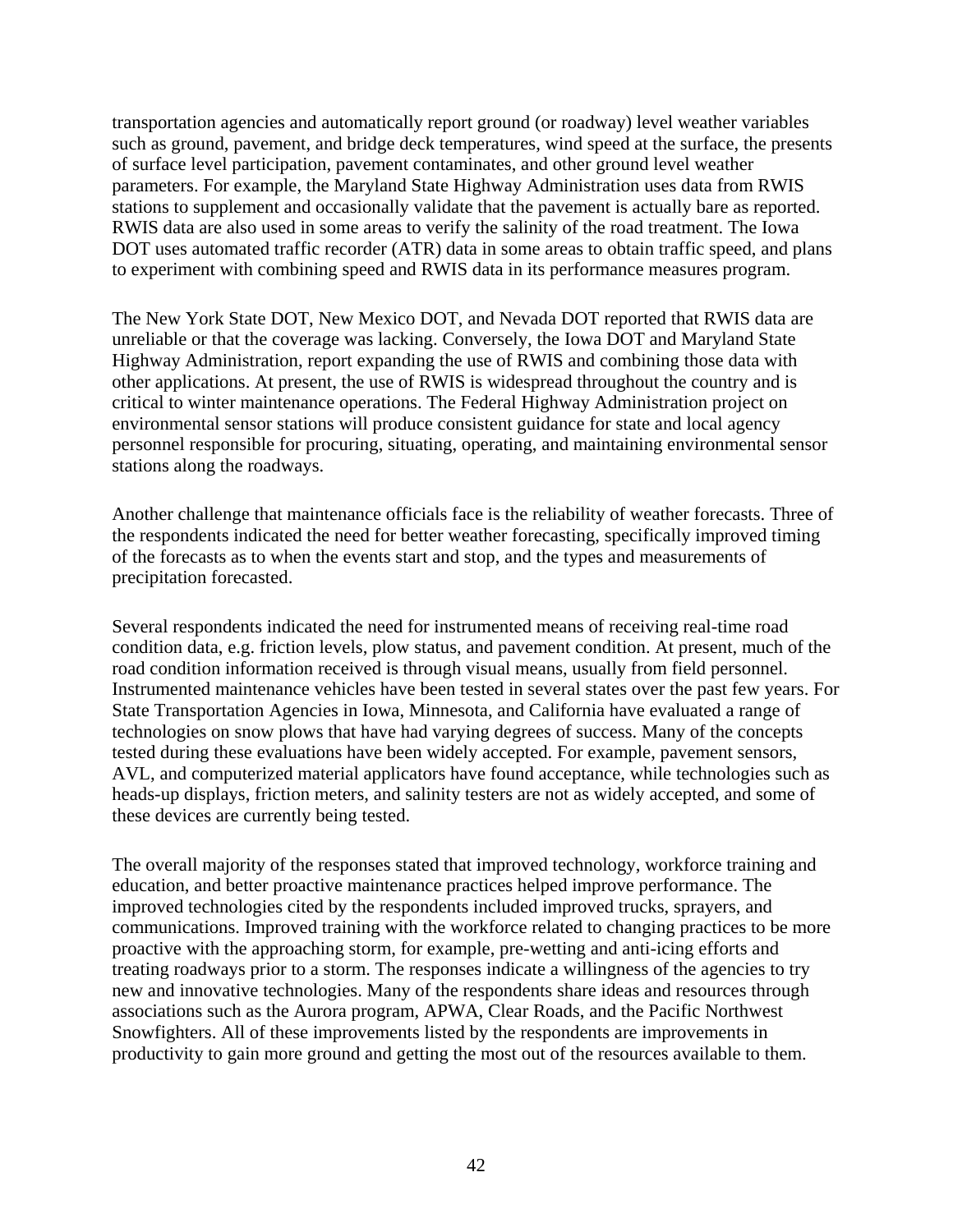The majority of the responding agencies reported budget personnel constraints and resistance to change from either staff or management as barriers to improving performance with almost onethird (31%) of the responding agencies indicating budget concerns as a major barrier. Clearly, without proper resources, the agencies will have difficulty experimenting with or funding new technologies. These are issues felt by most managers, in that there are increasing customer expectations for snow and ice control and more roads to plow at all levels, but the budgets are not keeping up.

### **3.2. Summary and Conclusions**

The survey was sent to 162 agencies in the United States, Canadian provinces, Sweden, and Japan. A total of 43 agencies responded to the survey. The survey indicates all levels of measuring performance from no performance measurement all to those that incorporate performance measures into their management plans. There are also indications for improved methods to measure performance for snow and ice control through technology. Clearly there is room for improvement in this area.

Most of performance measures cited by the respondents are tied to accounting and management systems, including lane-miles plowed, personnel hours, overtime hours, tons of material used, amount of equipment deployed, and cost of operations. Other measures used include time to bare pavement, time to return to a reasonably near-normal condition, LOS, and customer satisfaction. Customer satisfaction was cited by 21 respondents as a performance measure. Additionally, 19 respondents indicated that public was surveyed periodically, either by the department or in a city-wide survey and that the public was generally satisfied with the performance. Two respondents indicated that they measured customer satisfaction based on telephone calls or complaints.

The majority of the measures critical to the respondents' snow and ice control operations focused on public safety and mobility. Obviously, these subjects are central to the role of all transportation agencies, so it makes sense that the performance measures would focus on these subjects. By maintaining mobility and traffic flow, accidents are reduced and public safety is enhanced.

While state and local agencies are generally interested in providing the best service to the public, budget and staffing constraints make it difficult for agencies to experiment with new methods or technologies. Because agencies want to be able to provide these services at the lowest possible costs, performance measures that are established cannot be too time consuming or costly to measure.

Eventually, more winter maintenance agencies will adopt more performance measurement practices. The public will continue to expect clear roads and less harm to the environment from snow ice control operations. Technologies such as AVL, GPS, friction meters, and RWIS will help obtain additional data to enhance measuring performance. Expanded use of these technologies will lead to reduced prices as production and competition increases. Both field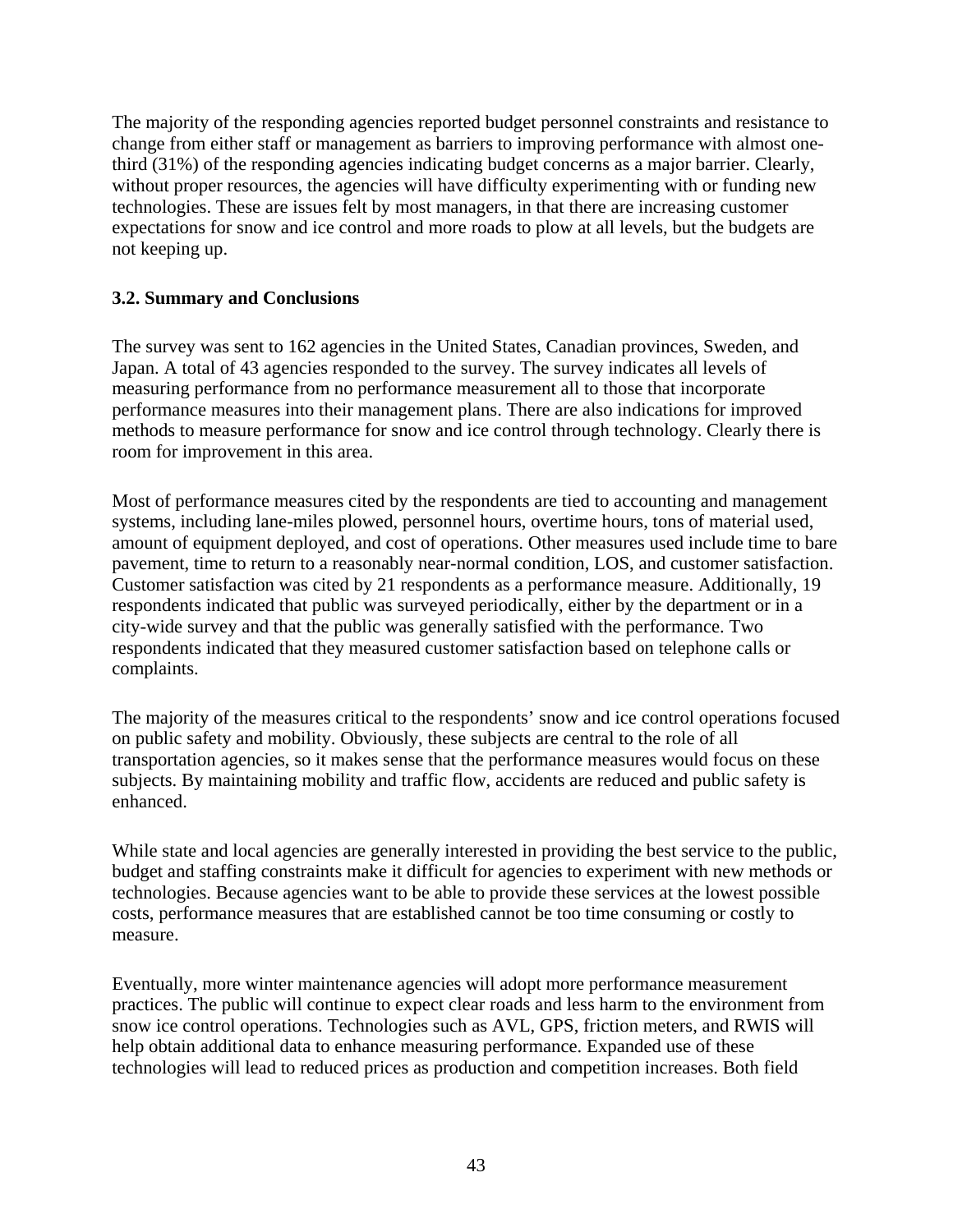personnel and management would have to focus more on outcomes when using these more costly technologies.

The objectives selected by each agency can drive performance measurement by creating targets toward which activities can be directed. Performance measures need to also include a short-term result, an improvement strategy, hold entities accountable and responsive data systems so that accurate and timely data are generated.

In general, performance measurement for snow and ice maintenance is very mixed bag of measures used by specific agencies throughout the world. They vary by time interval; continuous data, storm-by-storm data, and seasonal measurements; they vary by focus; input, output, or outcome; they vary by data collection technology and archiving methodology; to collect data some use visual subjective collection methods, and others use repeatable objective collection or automated collection; and they vary by the degree each agency holds managers accountable to meet performance goals. Before choosing from the rich variety of performance measures, an agency must understand its goal and objectives and it must understand the cost implication of collecting performance measures. For example, one state agency collects bare pavement regain time from each operator, each operator is trained so that subjectivity is removed from the measurement, and the data are archived in a statewide GIS for later management review. Another state transportation agency has district level staff annually select 14 knowledgeable highway systems users (trucking company managers, ordinary commuters, transit managers, etc.) to serve on an annual winter maintenance evaluation panel. Every week, about ten individuals from each district's panel are called and asked their impression of the snow and ice removal services on state owned roads. These opinions are compiled and reported as performance measures. These systems are very different, have very different cost implications, and probably offer very different outcomes. However, both are measure performance, both are a valuable tools, and each method achieves an agency goal and objectives.

## **CHAPTER 4. SELECTED PRACTICES FOR PERFORMANCE MEASUREMENT**

During the process of reviewing literature and surveying transportation agencies, considerable insight was gained into the operations and use of performance measures by several agencies. An overview of how these approaches and measures used by agencies are described. The agencies and practices that are included here are those that reported methods to help them save time, reduce labor, cut costs, increase their level of service, or otherwise improve their ability to get the job done.

## **4.1. State Transportation Agencies in the United States**

## *Alaska Department of Transportation and Public Facilities*

The survey revealed that the Alaska Department of Transportation and Public Facilities (Alaska DOT and PF) utilizes and evaluates the performance of both internal department personnel and contractors. It also links winter maintenance performance to contractor payment. The Alaska DOT and PF uses customer satisfaction as the principal measure of overall performance of snow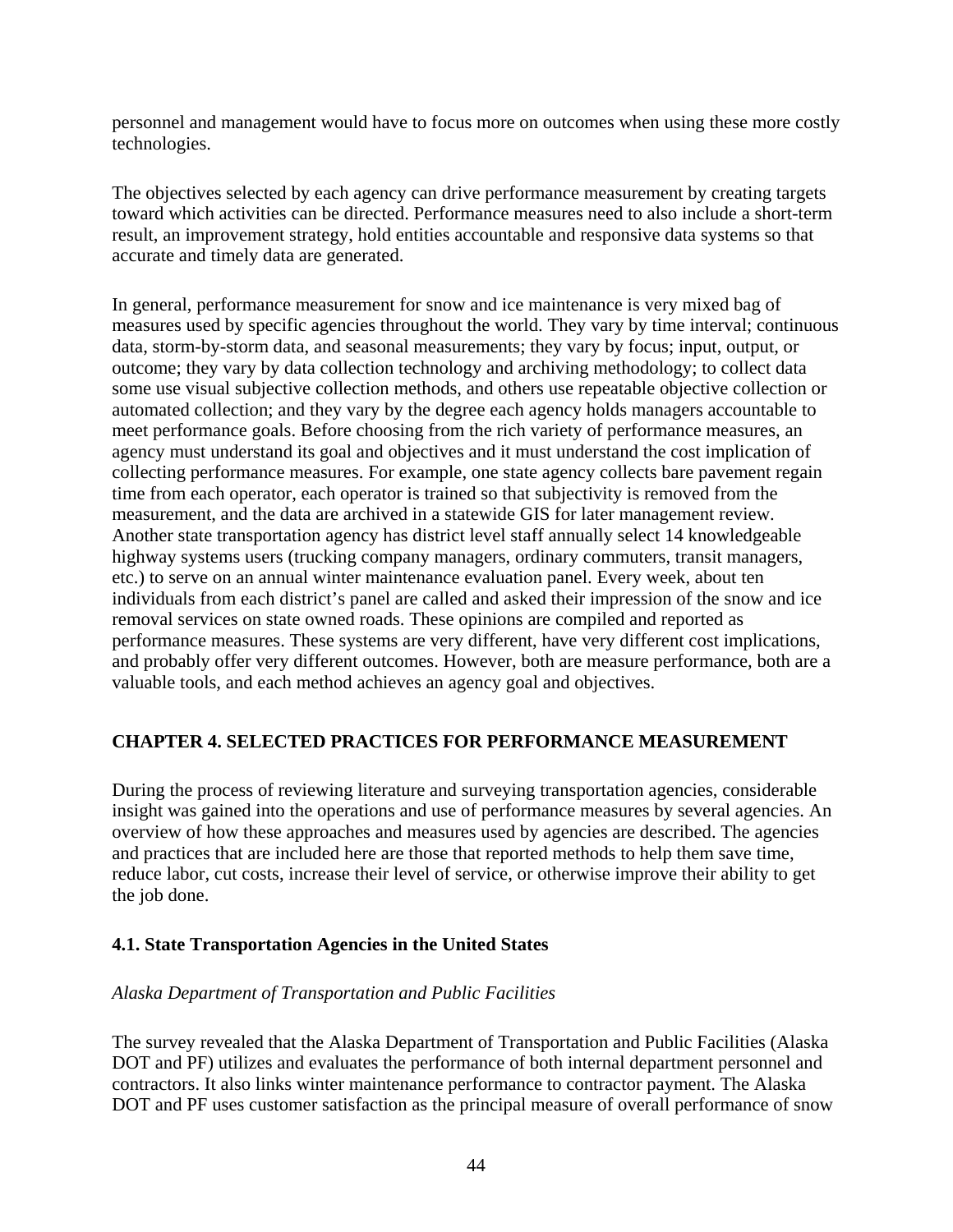and ice control operations. Although no specific metric to gauge satisfaction was noted, satisfaction was measured through a customer survey at the end of each winter season, and annual surveys have shown that the public has been highly satisfied with the agency's efforts.

The Alaska DOT and PF noted that the time to complete clean up after a storm event in urban areas is one of the most critical performance measures. and that travel speed was of some importance but was not definitively quantified by the department. The time to clean up after a storm event in urban areas is measured after each event, based on a visual inspection by maintenance personnel, and subsequently averaged for an entire season. An annual average over the entire winter season of 18 hours was established for satisfactory performance. Performance measures or levels are not set for non-urban areas. The Alaska DOT and PF dedicates more effort to higher classified roadways.

The department identifies and tracks all snow and ice activities that are performed with objectives of reducing highway fatalities, achieving customer satisfaction, and keeping traffic moving safely. External communications was identified as a principal means of measuring performance, although automated cycle time and amount of materials being expended are some of the desired information the agency that are not readily available. Additional resources, new technology, and a dedicated staff comprise the most important factors that contributed to the agency's improved performance in recent years.

# *California Department of Transportation*

Information provided by the California Department of Transportation (Caltrans) in responses indicated that Caltrans utilizes internal staff to perform snow and ice control and measures several performance indicators covering inputs, outputs, and outcomes such as:

- Time to bare pavement
- Time to return to reasonably near-normal winter conditions
- Traffic flow/LOS
- Customer satisfaction
- Crash rates
- Traffic volumes during storm event
- Time for traffic volume to return to normal after storm
- Lane-miles plowed
- Personnel hours and overtime hours
- Tons of materials used
- Amount of equipment deployed
- Cost of winter operations per lane-mile

In addition, total time of road closures, hours of chain restrictions, accuracy of weather forecasts, timing and amount of snow received, accuracy of travel services (such as changeable message signs, radio advisories, chain control signs, etc.), and number of people assigned to snow duty during storm (in addition to personnel hours) are also considered. The above items were chosen to help improve safety and mobility across the state. The percentage of time a route is closed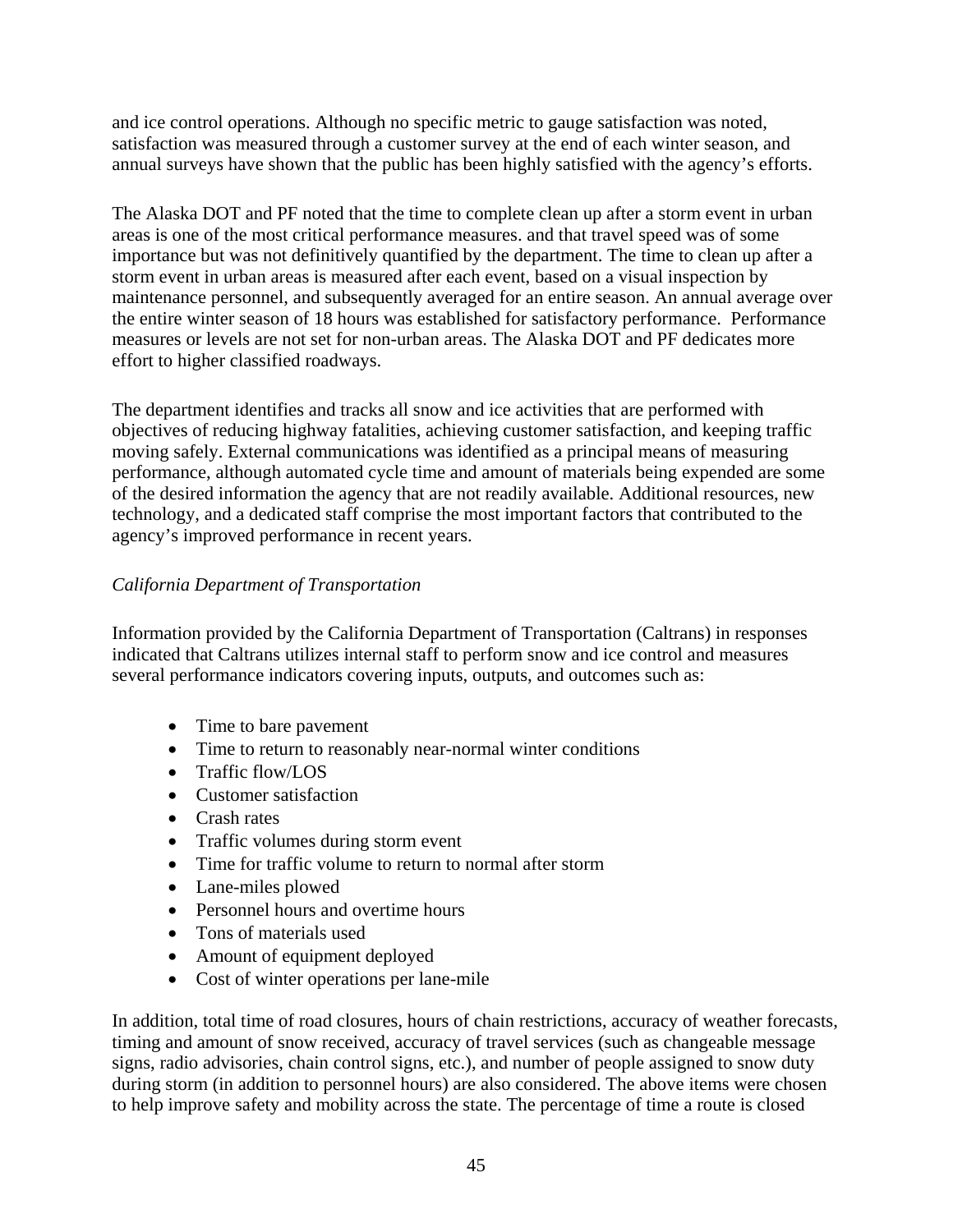during a storm event, percentage of time under chain restrictions during a storm, and weather forecast accuracy are the three most critical winter maintenance measures used. Caltrans. However, explicit performance levels and standard approaches have not been established for the first two measures, although predicted weather forecasts are compared to actual outcomes. Based on annual assessments the targets for performance objectives are met

Although specific performance targets/levels are not set, performance is evaluated through a variety of ways, including accounting records, visual inspection by maintenance personnel, reports from the field, closed circuit television cameras, customer surveys, and the department's accounting program for tracking road maintenance activities and associated costs, (the Integrated Maintenance Management System.)

The department segments its routes into "snow-affected lane-miles," which are determined by the elevation of snowfall and may vary by storm. Overall, Caltrans feels that utilizing performance measurements, results in improved communications with staff, improved decision making and performance, and improved external communications. The need for more accurate measurement of precipitation type and amount as well as storm start and end times was noted and that reduced funding and personnel was regarded as the most significant barriers to improving performance. Caltrans currently surveys the public concerning snow and ice control performance every two years, using the Internet; results indicated that the department is performing to the public's satisfaction.

## *Colorado Department of Transportation*

The Colorado Department of Transportation (CDOT) utilizes internal department staff and local government agencies in some instances, to perform snow and ice control operations. CDOT evaluates performance of the internal and contracted governmental staff and measures performance of snow and ice control, using the following measures:

- Time to bare pavement
- Traffic flow or LOS
- Customer satisfaction
- Lane-miles plowed
- Personnel hours
- Overtime hours
- Tons of material used
- Amount of equipment deployed
- Miles traveled with plow down
- Cost of operations per lane-mile

In addition, the number of road closures and duration of each, number of chain events and duration of each, percent of maintenance employees completing required courses, percent of pretrip and post-trip reviews done on a fleet, percent of equipment operable at beginning of storm,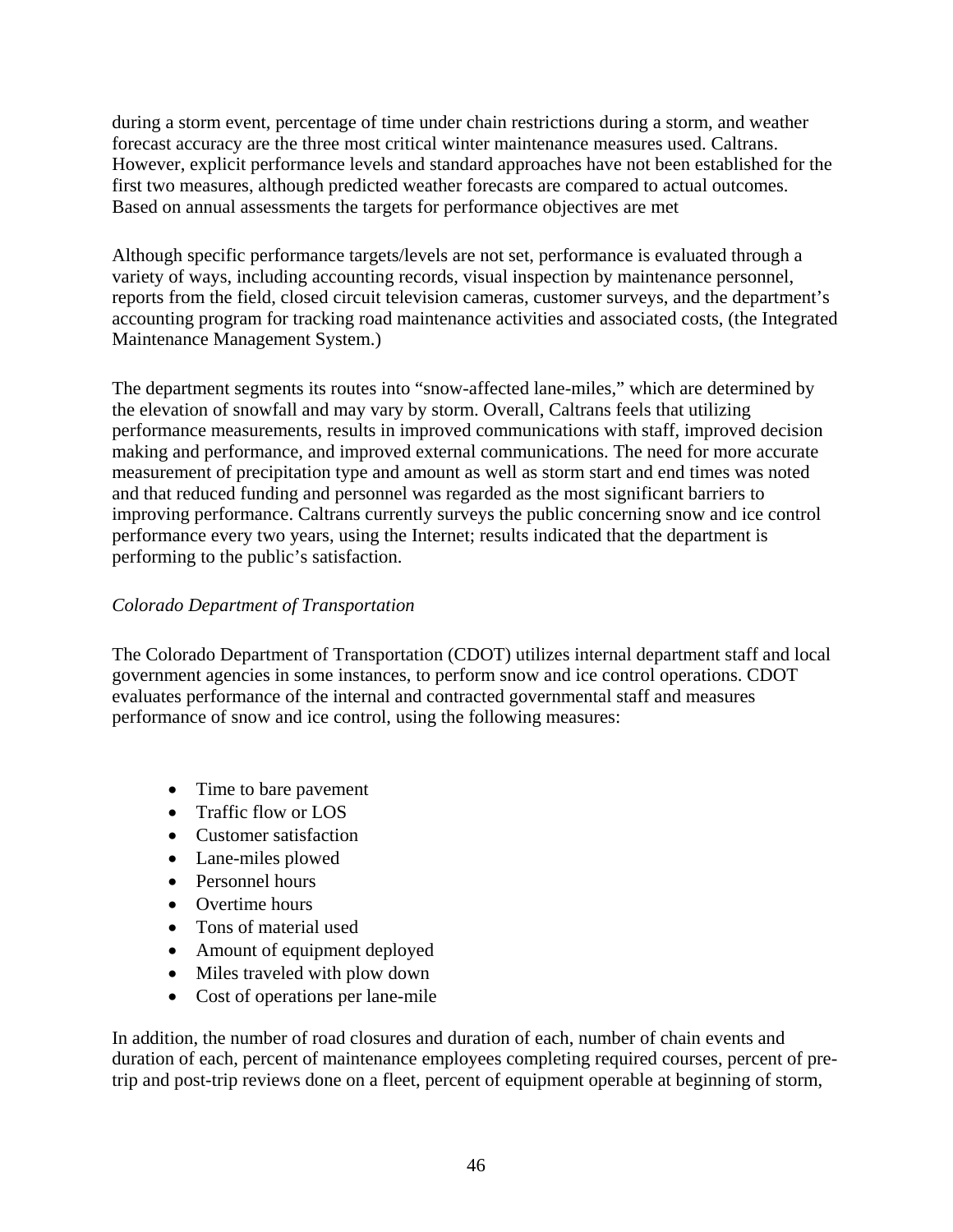and percent of materials available for snow event are considered. The time to bare pavement is considered the most critical measure the department uses.

CDOT has a written procedure establishing service levels for different road classes, based on ADT, but no standard is available to judge whether this goal is met in a timely manner. Several approaches to collecting data, including accounting records and random visual inspection, are used as input into CDOT's mature maintenance management system that tracks snow and ice control costs. The department also conducts periodic customer surveys to collect data on performance.

Performance targets or objectives vary by storm characteristics, which includes non-storm events, as well as by road classification. Maintenance personnel are required to achieve bare pavement faster on roads with higher traffic volumes than those with lower volumes, using a method that tracks both factors. CDOT also provides information on road conditions to the public through the Internet, commercial radio and television, and dynamic message signs. CDOT reported that efforts into measuring performance have resulted in improved business practices, improved internal and external communications, improved decision process, and support of a budget model that subsequently supports necessary funding levels for achieving target service levels.

CDOT reported that improvements in performance are attributed to chemical de-icers and antiicers and improved communications with the public, and noted that consistency in reporting of weather and road conditions is the most significant barrier.

### *Indiana Department of Transportation*

The Indiana Department of Transportation (INDOT) utilizes only internal staff to perform snow and ice control operations. The department is in the process of developing measures that will ultimately be based on several factors, such as, customer/public concerns, desired LOS, and the ability to evaluate or "measure" a specific measure.

The department uses an annual winter storm severity index developed by Purdue University that utilizes data from the National Weather Service and four regions within Indiana and currently tracks material usage monthly and maintains ten-year averages. The department sees a need for information on actual road conditions during and after a storm event.

INDOT's ability to improve performance in recent years is attributable to management support for developing and supporting a winter operations team that has shared and tried new concepts, communication of ideas and experience with other states, and participation in research groups and initiatives. Funding and resistance to change were noted as the most significant barriers to improvement of winter maintenance performance.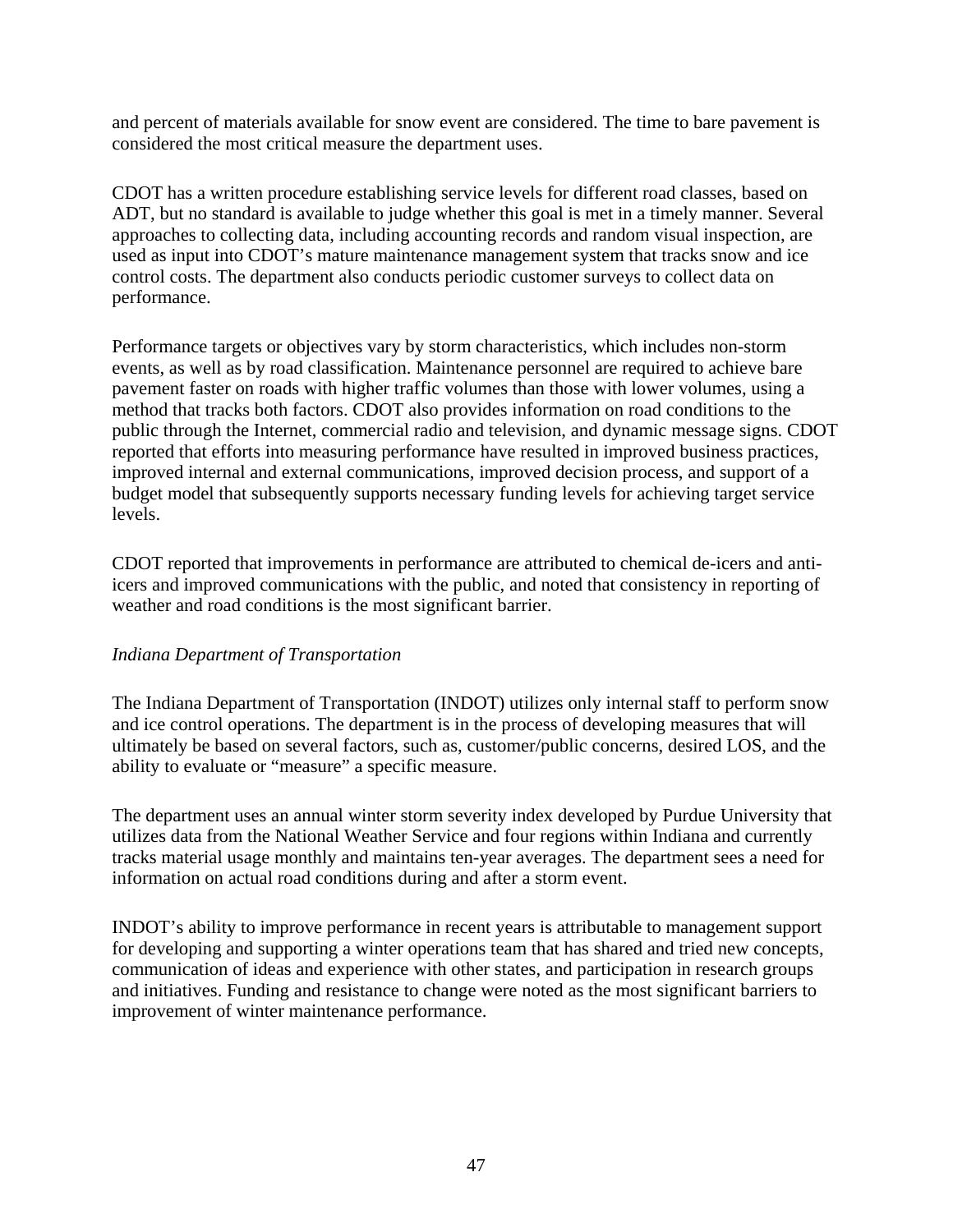#### *Iowa Department of Transportation*

The Iowa DOT utilizes and subsequently evaluates the performance of both internal department personnel and other governmental agencies in winter maintenance. The Iowa DOT measures several performance indicators including the following:

- Time to return to reasonably near-normal winter conditions
- Time to provide one wheel track
- Traffic flow
- Lane-miles plowed
- Personnel hours
- Overtime hours
- Tons of material used
- Costs per lane-mile

The Iowa DOT tracks material, labor, and equipment hours and costs. The department has utilized several items from winter supervisor daily reports and weather information (from RWIS, automated weather observing systems, etc.) and continues using other items, such as friction and crash data, as potential indicators of performance. In recent years, the Iowa DOT has also been evaluating speed data from existing ATRs as a performance measure. The response noted that the department has also used surveys of customers, as well as the state patrol, in the past. Accounting records and field reports are the primary sources of performance data used in Iowa.

The Iowa DOT considers any measure with a direct impact to travelers, such as speed, volume, or crashes to be critical to its operations. Current objectives are safety, returning roads to nearnormal driving conditions as soon as possible, and using the right type and amount of deicing materials at the right place and time. The department also acknowledges the need to achieve a balance between budget, customer service, and the environment. Iowa is one of the states using different performance levels or targets for different roadway classifications. The Iowa DOT also measures its performance during non-storm events and has begun to utilize a weather severity index.

The department segments the road network by class and garage area. Measuring performance and setting quarterly and annual targets were reported to have improved the decision process for snow and ice control operations. In recent years, Iowa has tried various approaches and new technologies to measure performance, found friction wheels to be too expensive and is now focusing on correlating speed data with weather data to measure snow and ice control performance and is also working on the use of crash data. The weather index is being used to determine performance by linking it with budget records.

In order to improve its overall measurement of performance, the agency noted the need for improving speed data and subsequent impact on traffic operations and potential delay. The Iowa DOT surveys the public about snow and ice control performance and found that expectations are higher than originally thought. Furthermore, rating snow and ice removal is a top priority, and the public has indicated that the Iowa DOT is doing a good job. The department attributes this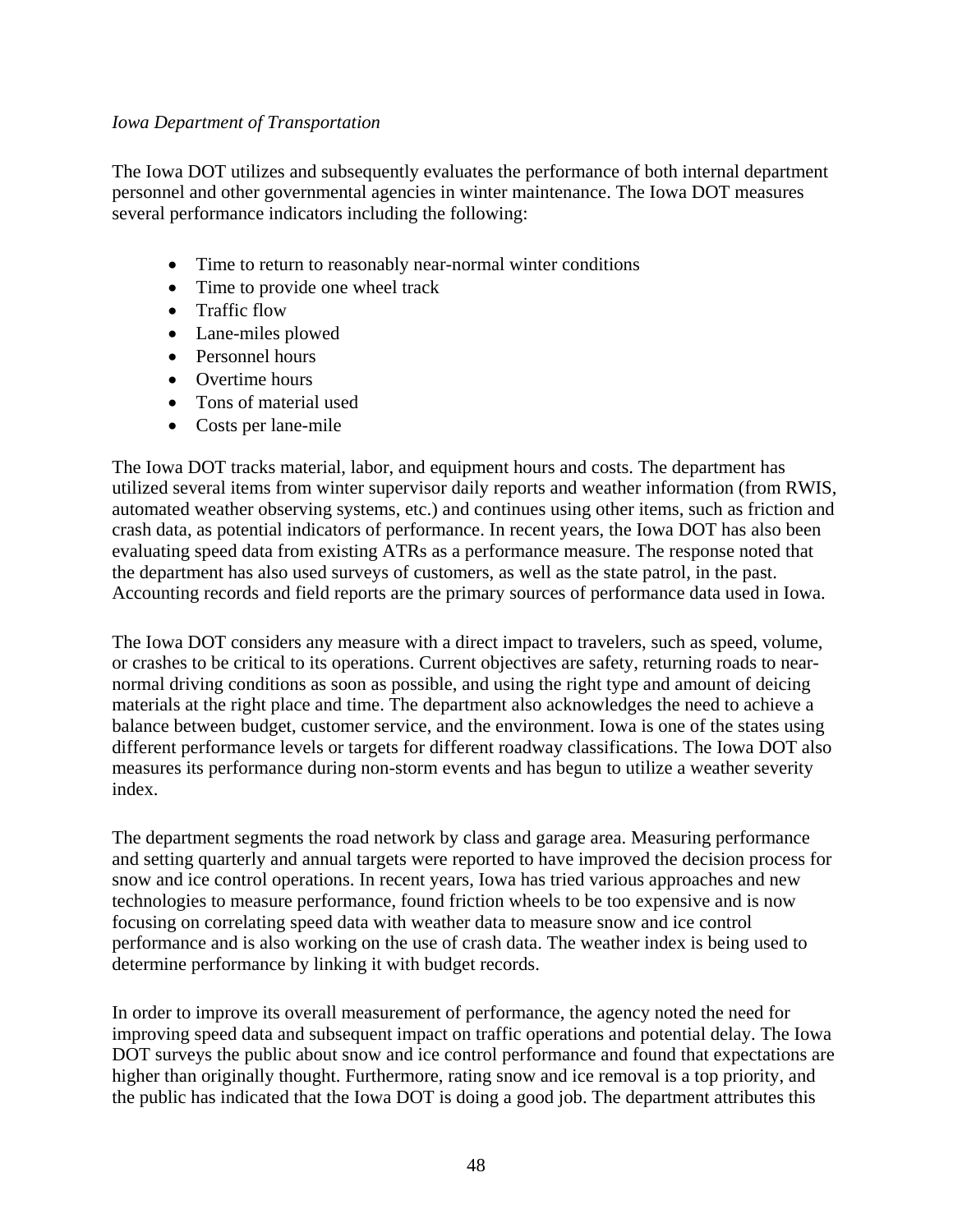success to proactive operations, materials used, and improved equipment. Driver behavior, budget, and staffing were considered the most significant barriers to success.

## *Kansas Department of Transportation*

The Kansas Department of Transportation (KDOT) utilizes only internal staff to perform snow and ice control operations. KDOT measures winter maintenance performance, using a "level of service" based on road condition across road categories. KDOT's objectives were noted as providing a safe travel way and using resources efficiently. The specific measures used by KDOT to indicate a safe travel way vary across three roadway categories, but not across storm type or characteristics. Data indicating these measures are derived from reports by field personnel and a computer system where field personnel record road conditions. The three categories, measures, and performance levels are as follows:

- Category I. Two bare/wet wheel paths
- Category II. Both lanes on two-lane roads with intermittent bare/wet wheel paths
- Category III. One wheel path on two-lane roads with intermittent bare/wet wheel paths

KDOT utilizes a storm severity index, adopting the winter index from SHRP H-350 and utilizing data from the National Weather Service. Road condition information is reported to the public in Kansas via the 511 system and an Internet web site.

## *Massachusetts Highway Department*

The Massachusetts Highway Department relies heavily on hired equipment for snow and ice operations. Currently, the department is entering the second year of a two-year contract with the hired equipment vendors, and, is considering options to provide a fuel adjustment to the vendors because of the increasing cost of fuel. The department is currently considering the following:

- The adjustment will be in the form of an additional payment (in addition to the contract hourly rate).
- The adjustment based on fuel price data available on the Internet from the U.S. Department of Energy (via the Energy Information Administration).
- The adjustment based on the assumed fuel consumption for the equipment, using a factor that takes into account the miles traveled in an hour's worth of work, engine efficiency (miles per gallons), fuel consumption during idling, and the an assumed split between idle time and running time (each hour).
- The fuel adjustment considering amount of the fuel price increase (starting from the beginning of the contact) multiplied by the assumed consumption rate (gallons/hour).

In preliminary work, the department has been using a typical engine efficiency of six miles per gallon (equipment under load), and an idling fuel consumption rate of three-quarters of a gallon per hour. The overall fuel consumption rate is estimated at approximately five gallons per hour.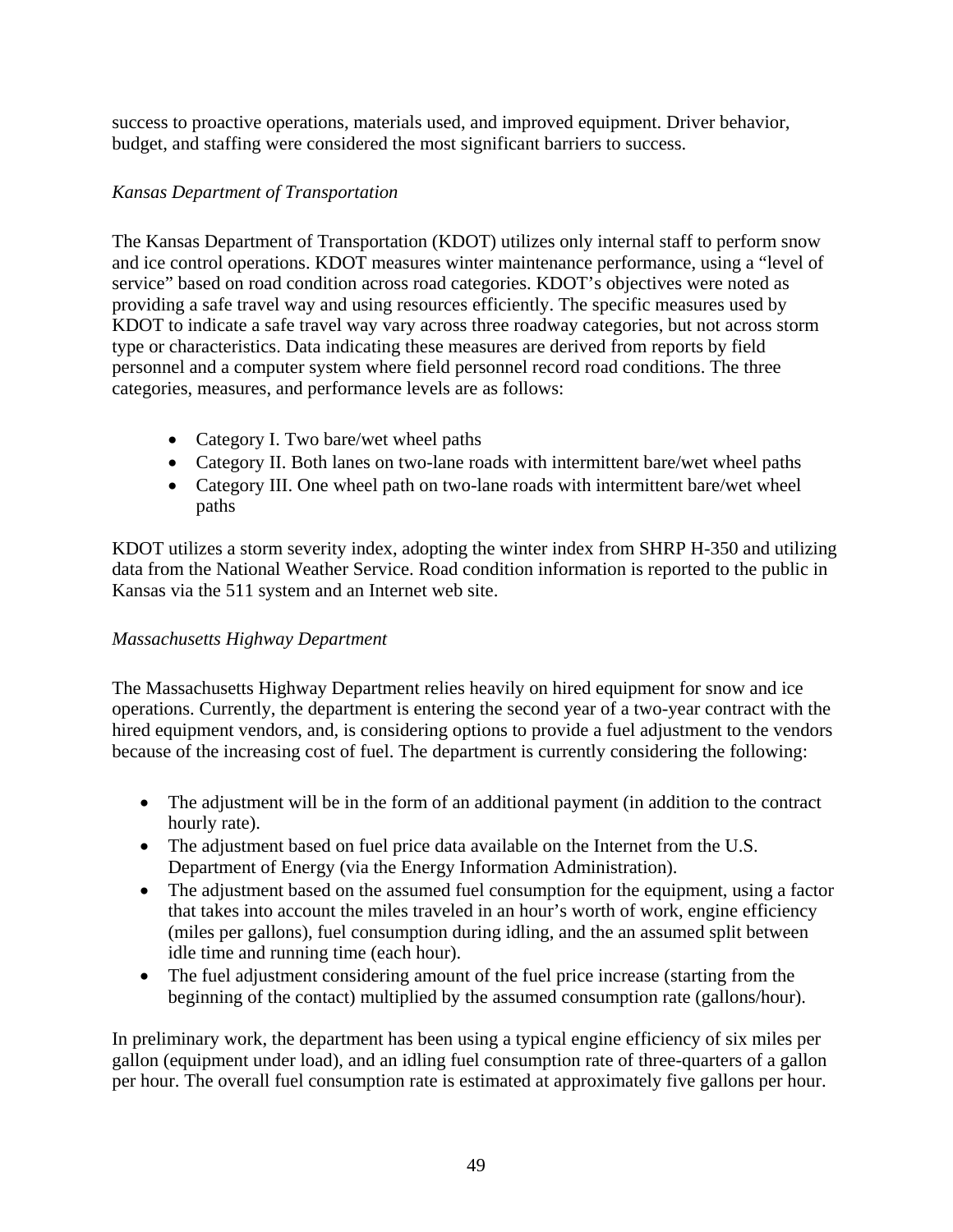### *Minnesota Department of Transportation*

The Minnesota Department of Transportation (Mn/DOT) uses bare pavement regain time as a primary performance measurement. Based on predefined road classes, the following statewide range in hours is determined for bare pavement. (Keranen 2002):

## **Table 4. Minnesota DOT Pavement Regain Time by Roadway Class**

| <b>Road class</b>                  | Statewide range (hrs.) |
|------------------------------------|------------------------|
| SC: Super commuter $(>30,000$      | SC1 to SC10            |
| AADT)                              |                        |
| U: Urban commuter (10,000–30,000)  | U1 to $U10$            |
| R: Rural commuter $(2,000-10,000)$ | $R1$ to $R10$          |
| P: Primary $(800-2,000)$           | P1 to P10              |
|                                    |                        |
| S: Secondary $(<800$ )             | $S1$ to $S10$          |

Mn/DOT has developed a graphical representation to indicate the performance on a particular road segment, called the Bare Lane Indicator. Graphs are produced that look like automobile dashboard gauges with green, yellow, and red areas. An arrow is used to show the range of the response time to bare pavement within the target range. The graphs can show areas of improvement or enhancement for training, method, funding, equipment, or personnel (Bourdon 2001). Mn/DOT assigned a bare pavement indicator to three road classes, with specific target values: Super commuter at 1.5 to 2 hours, Urban Commuter at 2 to 3 hours, and Rural Commuter at 4 hours (Keranen 2002). Other information is collected along with bare pavement regain time to develop an overall maintenance management plan. Other information gathered includes RWIS information, salt and sand use, costs per lane-mile, and best practices 48 hours after a storm event. RWIS information can be correlated with salt and sand use, labor and equipment costs to analyze current maintenance performance (Keranen 2002). Because precipitation in storm events varies, specific routes and areas can be analyzed by performance independently from other areas.

### *New Hampshire Department of Transportation*

The New Hampshire Department of Transportation (NHDOT) exclusively utilizes internal staff to perform snow and ice control operations. The department's three most important objectives are uniform compliance with the department's "Winter Maintenance Snow Removal and Ice Control Policy", implementation of salt management plans, and implementation of anti-icing procedures

NHDOT uses a computerized maintenance activity system that tracks budgets and summarizes the cost of snow and ice control activities. Improved weather forecasting, improved equipment, and increased training of employees have been the three most significant factors contributing to the department's improved overall efficiency in the past few years. Funding for new technologies was noted as the most significant barrier to further improving performance**.**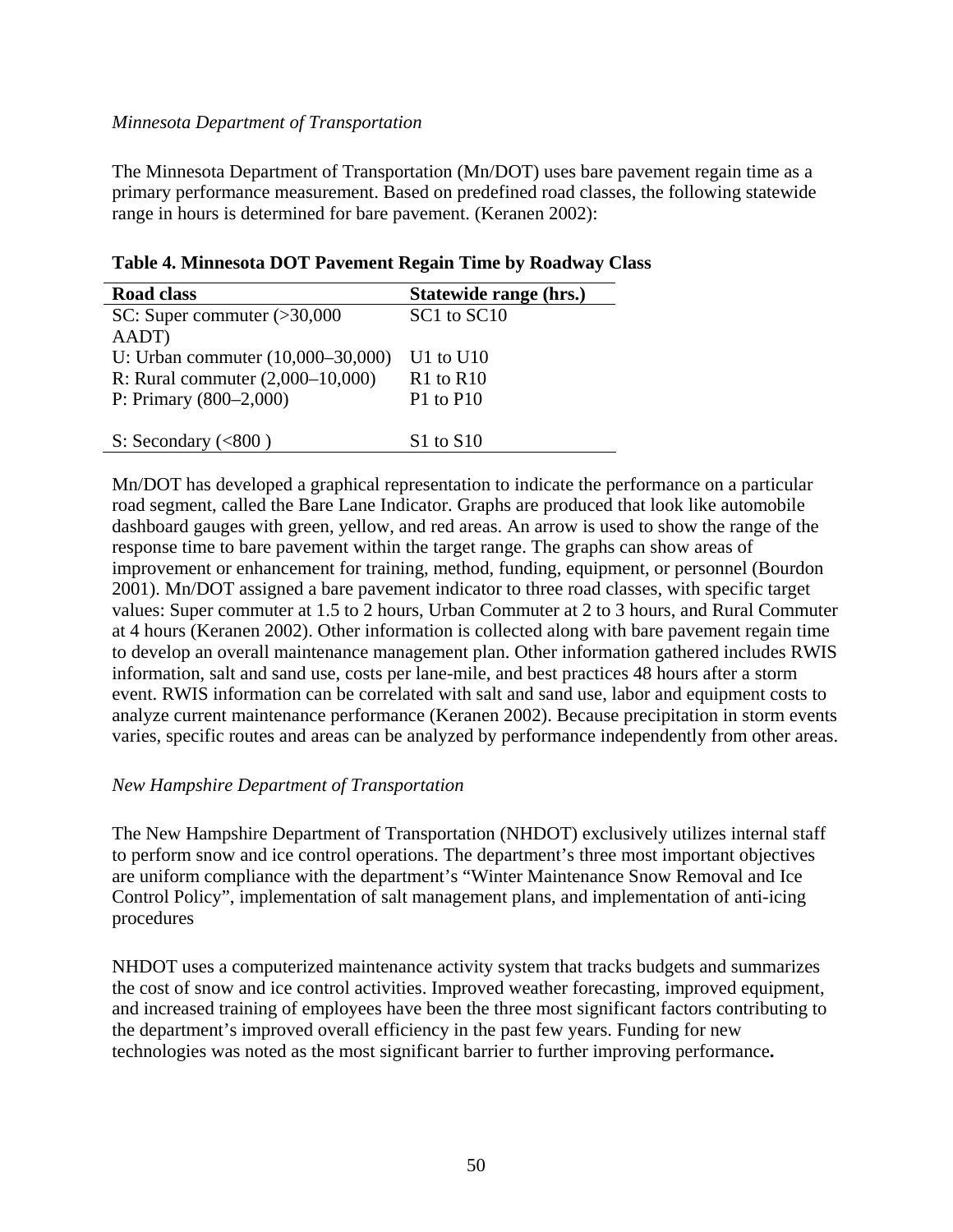#### *South Dakota Department of Transportation*

The South Dakota Department of Transportation (SDDOT) utilizes internal staff, private contractors, and other governmental agencies to perform snow and ice control operations. The SDDOT does not formally measure performance, although the department does "informally" consider measures such as time to reasonably near-normal winter condition, traffic flow, and customer satisfaction. The SDDOT attempts to budget labor- hours, equipment hours, and materials for a "normal" winter and tracks these items through payroll and inventory systems.

To better manage snow and ice control operations, the department would like to have better information on the amount and effectiveness of chemicals. SDDOT surveys the public and has received generally positive responses. Better equipment and experimentation with new methods and materials are reported to have helped the department improve performance in the past few years.

### *Virginia Department of Transportation*

The Virginia Department of Transportation (VDOT) uses outcome-based pay when contracting out winter maintenance operations. Under this system, the contractor receives a pre-agreed upon lump sum payment for maintaining a given section of road or facility (Bourdon 2001). VDOT developed an Asset Management Best Practices Manual for snow and ice control operations that includes a table describing the LOS for snow and ice control. Roads were divided into priorities 1, 2, 3, and 4. The routes are then were given specific treatments with specified outcomes based on total accumulation. Priority 1 routes are to be treated, plowed and cleared to obtain 100% bare pavement within a specified number of hours. Priority 2 routes are to receive chemical treatment and plowing during the storm, with an end result of completion within a specific number of hours after the end of a storm. Priority 3, residential streets, are to be sanded as needed and plowed when feasible to provide a passable roadway. Priority 4 roads are to be sanded as needed and plowed when feasible with no specific end results (VDOT 2005). Variable message signs are deployed throughout the state for winter maintenance. The contractor must achieve bare pavement within 24 hours after the end of a storm event.

VDOT has developed a best practices manual that contains performance targets for all activities. It is just beginning the process of monitoring operations, with the focus on activities that can be easily measured. VDOT is the first agency to post performance measures and actual performance on the web (http://dashboard.virginiadot.org/). On this site, an operations section shows a realtime map of system incidents, other sections show success (or failure) to meet budget projections.

### *Washington State Department of Transportation*

In 1996 the Washington State Department of Transportation (WSDOT) implemented the Maintenance Accountability Process (MAP) that combines performance measures into an end result of a performance based service levels. Performance measures are based on customer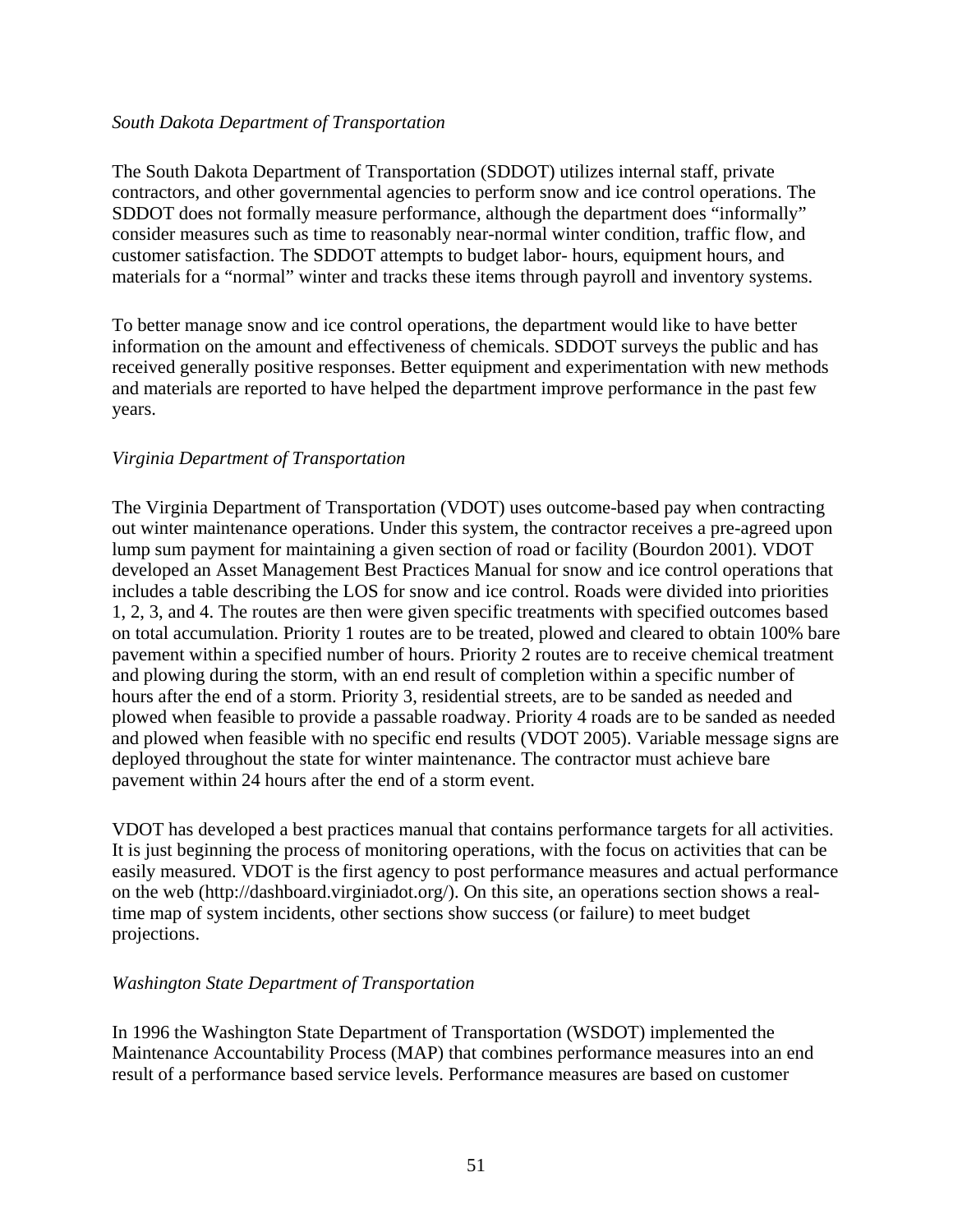oriented outcomes or the results that highway users are able to identify once the results are collected by field evaluations of highway conditions (Baroga 2004).

A pilot project to assess the service levels for snow and ice control activities by field measurements and performance measures was implemented. The results were assessed in the spring of 2000 using roadway traction provided at the time of a field measurement and the time taken to regain bare pavement at the end of a snowfall event as performance measures. The roadway traction provided was measured once a week and given a rating from 1 to 5. With a rating of 1 designates bare or completely sanded pavement, and variations from this condition are given higher point values. To relate the performance to individual storm events, the time to regain bare pavement after a winter precipitation event was measured in hours and used a second performance measure. Point values were assigned to different hour thresholds. A value of 1 was assigned to a road with a fast regain time, increasing to a 5 for a slow regain time. Highway categories were also taken into account. For example, a highway with a high ADT would need to be kept bare throughout a storm event to receive a high rating, while a highway with a low ADT would require a high rating if bare pavement was regained within six hours. In the end, the point measures were translated into letter grades similar to the LOS ratings: A, B, C, D, or F (Baroga 2002).

WSDOT has also developed a frost index that relates directly to performance measurements in winter maintenance operations. The frost index can be used to justify the snow and ice budget overruns and support requests for supplemental funding (McCullouch et al. 2004).

WSDOT uses internal staff for all winter maintenance operations. Performance is measured for storm and non-storm evens as the time to bare pavement, wet pavement, and the return to reasonably near-normal winter conditions. The data for the performance management system are obtained through visual inspection by maintenance personnel and reports from field personnel. The staff decides if sand or a chemical deicer will be used and a follow up is done to evaluate the result of the application, considering the following:

For Chemical Applications:

- 1. Bare Pavement
- 2. Patches of frost, back ice, slush, or compact snow
- 3. Wheel tracks bare, frost, snow, or ice encountered regularly
- 4. 50% of roadway with compact snow and ice buildup
- 5. Entire roadway covered with compact snow and ice
- 6. Unable to evaluate current road conditions

For Sand Applications:

- 1. 100% of roadway has sand present
- 2. 50% or more of roadway has sand present
- 3. All emphasis areas have sand present
- 4. 50% or more of emphasis areas has sand present
- 5. 50% or less of emphasis areas has sand present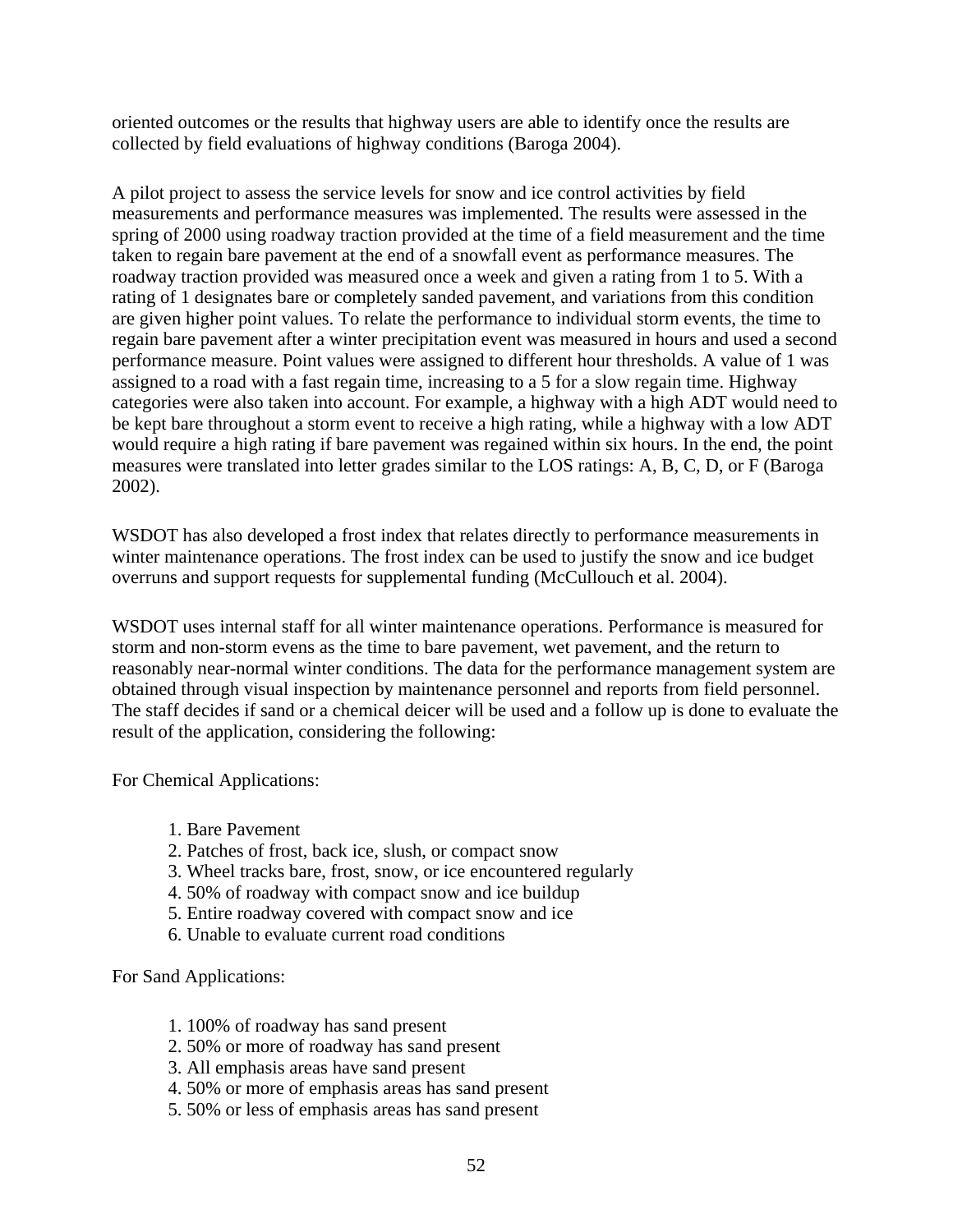6. Unable to evaluate road conditions

The three most important current objectives for snow and ice control operations are to move towards a statewide chemical priority program, evaluation of all chemical applications to refine the necessary application in different weather events, and the calibration of all equipment used in sand and chemical application. These objectives are regularly tracked by application records. Highways are ranked by priority, from one through five, into treatment categories. Road conditions are reported to the public based on the performance management system by dynamic message signs, commercial radio, television, 511, and an internet radio station.

Due to the varying climates within the state of Washington, treatments and performance goals are divided into east and west regions. As funding levels and other resources require prioritization of different roads for snow and ice control services, different treatments are employed for individual roads and sections of roads. Area supervisors choose sand or chemical deicers applications to meet the goals. If chemicals are used, the time to wet or bare pavement is measured. If sand is used, a follow-up evaluation is conducted to determine conditions, e.g., how much of roadway has sand present (100%, 50%, all emphasis areas, etc.)

WSDOT has developed LOS measures based on visual description of conditions supplemented with pictures. The agency also describes four treatment levels that are linked to LOS. "Levels of Service" (LOS) are reported on a scale of "A" through "F" are defined as follows:

- **LOS A:** A very high LOS in which the roadway and associated features are in excellent condition. All systems are operational and users experience no delays.
- **LOS B:** A high-maintenance service level in which the roadway and associated features are in good condition. All systems are operational. Users may experience occasional delays.
- **LOS C:** A medium-maintenance service level in which the roadway and associated features are in fair condition. Systems may occasionally be inoperable and not available to users. Short-term delays may be experienced when repairs are being made, but would not be excessive.
- **LOS D:** A low-maintenance service level in which the roadway and associated features are kept in generally poor condition. System failures occur because it is impossible to react in a timely manner to all problems. Occasionally, delays may be significant.
- **LOS F:** A very low service level in which the roadway and associated features are kept in poor and failing condition. A backlog of system failures would occur because it is impossible to react in a timely manner to all problems. Significant delays occur on a regular basis.

The department's efforts are prioritized by service levels. High-priority service levels are directed to major highways (such as Interstate 90), and other highways are assigned appropriate service levels. These service levels range from Level 1 to Level 4. The service levels represent the expected condition after the treatments are completed and the storm event is ended. On a Level 1 roadway, the department attempts to make the roadway bare and dry or bare and wet as soon as possible. Level 2 roadways may have snow and ice buildup at times. Level 3 roadways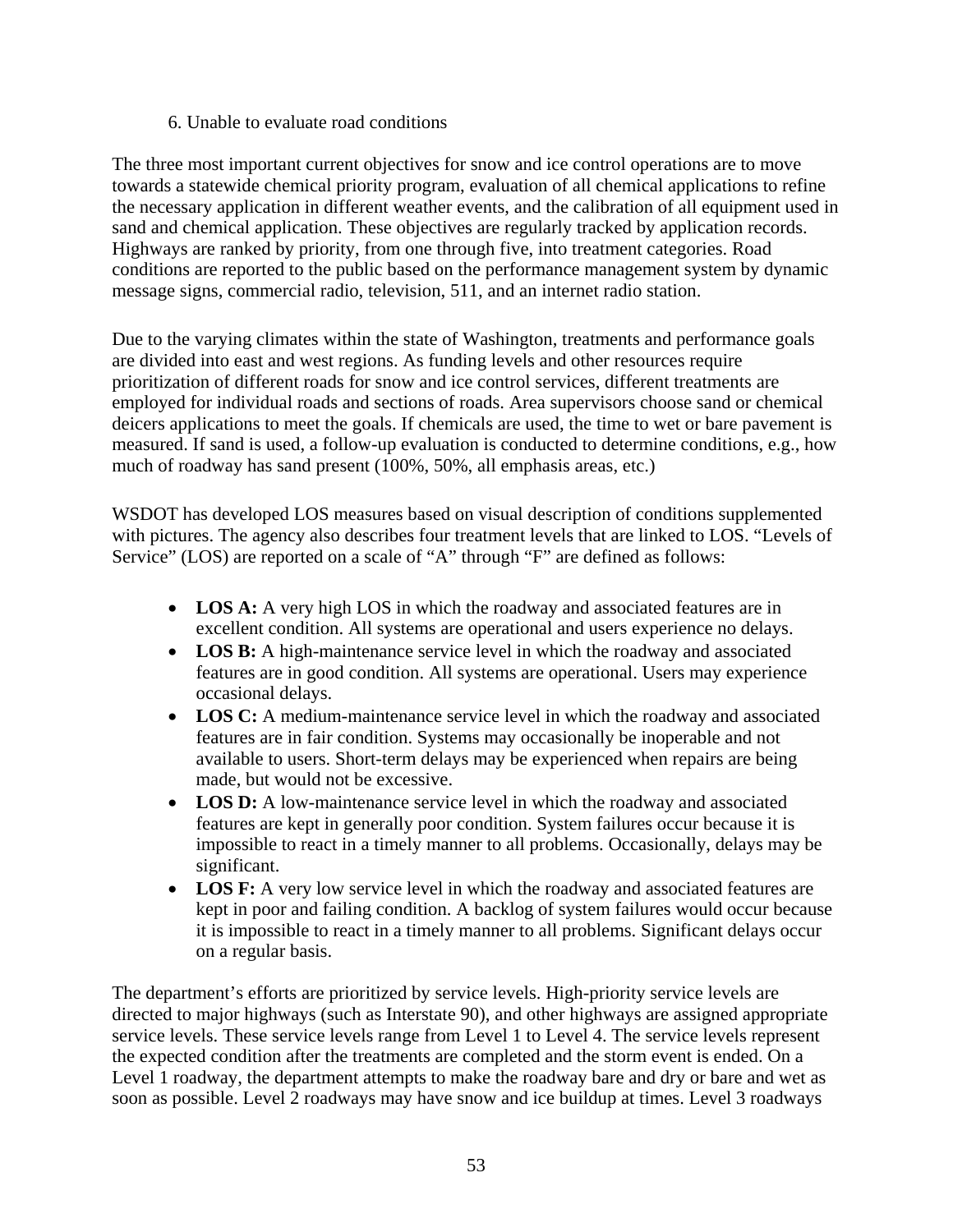can have snow and ice buildup on a regular basis, and Level 4 sections are often covered with compact snow. Each service level has a corresponding roadway treatment action using liquid anti-ice chemicals, solid chemical treatment, plows, and sand.

### *Wisconsin Department of Transportation*

The Wisconsin DOT uses a single measure to measure the LOS for snow and ice operations. Periodic field condition surveys are conducted to measure the traction conditions on the travel lane of the road surface. These conditions are determined by observing a mile of road after a winter operation has taken place. Bare pavement is considered if 95% of the roadway is free from ice and snow. A roadway is considered sanded if at least 60% of the travel lane has sand on the surface. This is equal to a travel lane with bare tire tracks with sand on the remainder of the lane (Conger 2005). The state reimburses 72 counties to perform winter maintenance on state and federal roads (Adams et al. 2003).

The Wisconsin DOT's performance measurement program has been adapted from that of the WSDOT. Winter maintenance operations is contracted out to county highway departments, and performance is measured as the time to wet pavement, by customer satisfaction, crashes per VMT, cost of winter operations per lane-mile, and percent of salt spreaders/controllers calibrated. The most critical measures are public satisfaction and time to bare/wet pavement; however, target measures have not yet been established. The three most important current objectives are providing bare/wet pavement in a reasonable amount of time and effort, improving the coefficient of friction between vehicle tires and the pavement, and providing good winter driving conditions using the most efficient methods possible. The methods used for obtaining data for the performance measurement system include accounting records, visual inspection by law enforcement, and periodic customer surveys.

## *Ontario Ministry of Transportation*

In order to develop performance measurements and benchmark methodology for Ontario's municipal roads, the Ontario Good Roads Association formed a committee of road professionals in 1997. This committee created an activity map divided into six categories, including winter control. This map has been adopted by the Ministry of Municipal Affairs for their Municipal Performance Measurement Program and by the Ontario Municipal CAO's Benchmarking Initiative. The committee enlisted a select group of municipalities to use various performance measures on high traffic volume roads. One winter maintenance group focused on rural arterial systems, while the other focused on urban local residential systems. The following performance measures were documented (Anderson 2004):

- Cost per lane-kilometer
- Annual cm of snowfall
- Total annual tons of abrasive, including salt per system kilometer
- Total annual tons of salt per system kilometer
- Usage of the road system (vehicle-kilometer /lane-kilometer)
- Median operating costs per lane-kilometer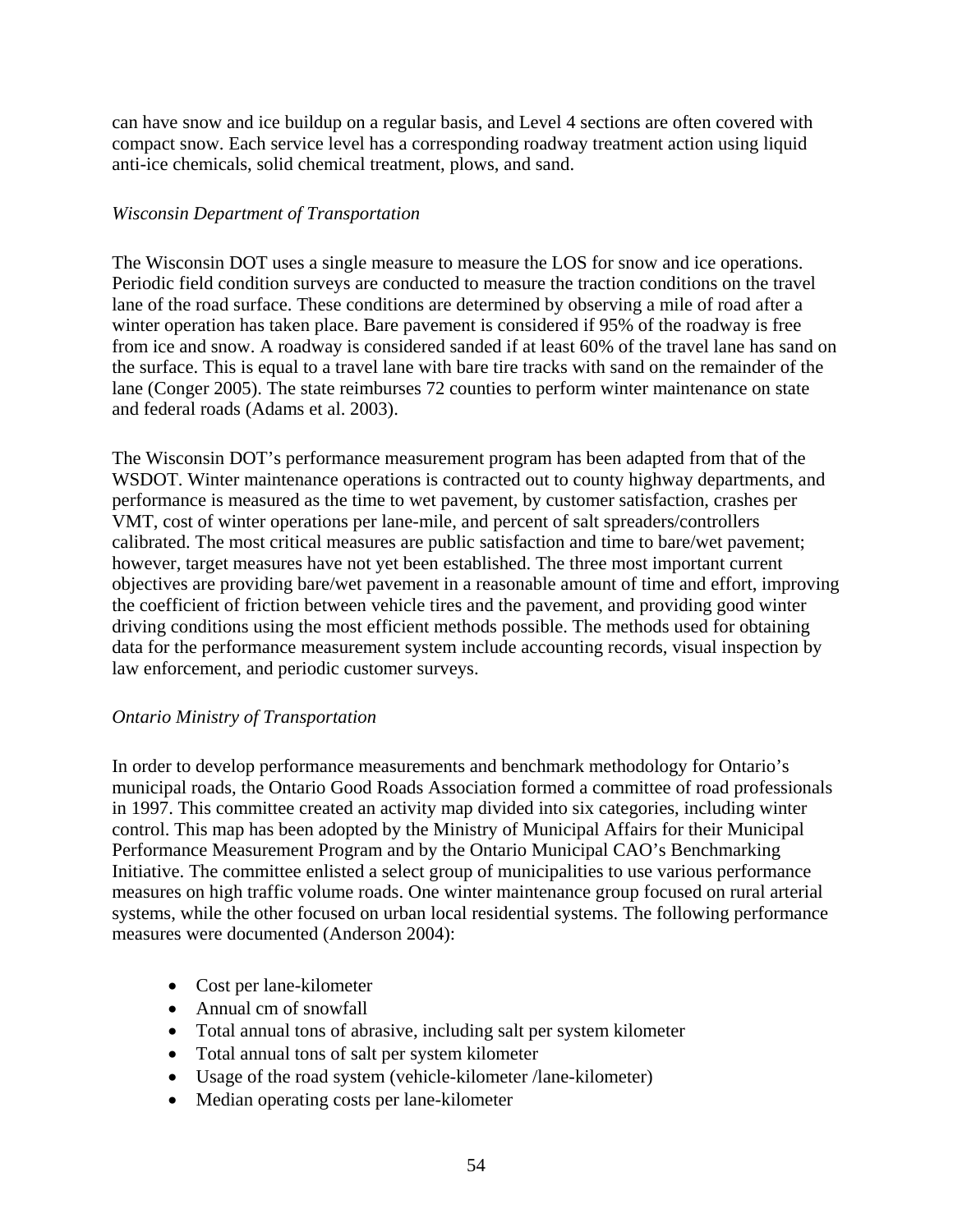- Average number of winter event responses
- Average usage in vehicle kilometer/lane- kilometer
- Average percent of plows/salters/combination units, municipally owned
- Percent of municipalities pre-wetting salt prior to application to the road surface
- Average length of plow route
- Percent of municipalities using a wingman in the truck

Non-event response activities such as snow fence operations, winter standby staff and contractors, winter patrol, winter drainage, spring clean up, and overhead were also documented.

The Ontario Ministry of Transportation measures the performance of private contractors, who perform all winter maintenance activities, by time to bare pavement. The time to bare pavement, in hours, varies by road classification and storm characteristics. Road conditions are monitored by a patrol vehicle and reported by either highway number or patrol number. The data for the performance measurement system is obtained through accounting records, visual inspection by maintenance personnel, reports from field personnel and AVL at certain locations. The overall, most important, objectives are to maintain safe conditions during a storm, recover bare pavement after a storm event, and minimize salt loading to the environment. In addition to measuring the time to bare pavement, the number of plows and spreaders operating and response time are monitored to ensure conformance with established operating guidelines and public safety. Information, such as daily hours of operation for each piece of contracted equipment and tons of salt and sand applied, are collected for audit and payment of private contractors.

The Ontario Ministry of Transportation has a system of "Best Practices" and "Levels of Service." The "Best Practices" (formerly referred to as "quality standards") specify how and when an operation (plowing, salting, sanding) is performed. "Levels of Service" define the expected end result (level packed snow, centre-bare or fully bare pavement) and the maximum elapsed time after the storm until that result is achieved. The Ministry also has targets for how often those service levels are achieved (e.g., 98% of the storms in a winter).

### *Finland*

Road officials in Finland use a patrol vehicle to measure the friction on a roadway and the operator determines whether the roadway meets the frictional requirements and recall the maintenance fleet to treat the unsatisfactory location (Al-Qadi et al. 2002).

The Finnish National Road Administration (FnRA) sets the policies and LOS that the contractors have to meet. The FnRA also specifies the environmental parameters that are to be met. For example, contractors are required to have the proper knowledge and skill in the use of road salt so as little salt as possible is used while keeping the road in safe condition.

The road network is divided into five main maintenance classes (Is, I, Ib, II, III) and class Ib has a corresponding maintenance class, T-Ib, for built-up areas. Each class has a different LOS and quality standards. In deciding the maintenance class of a road, not only are the classification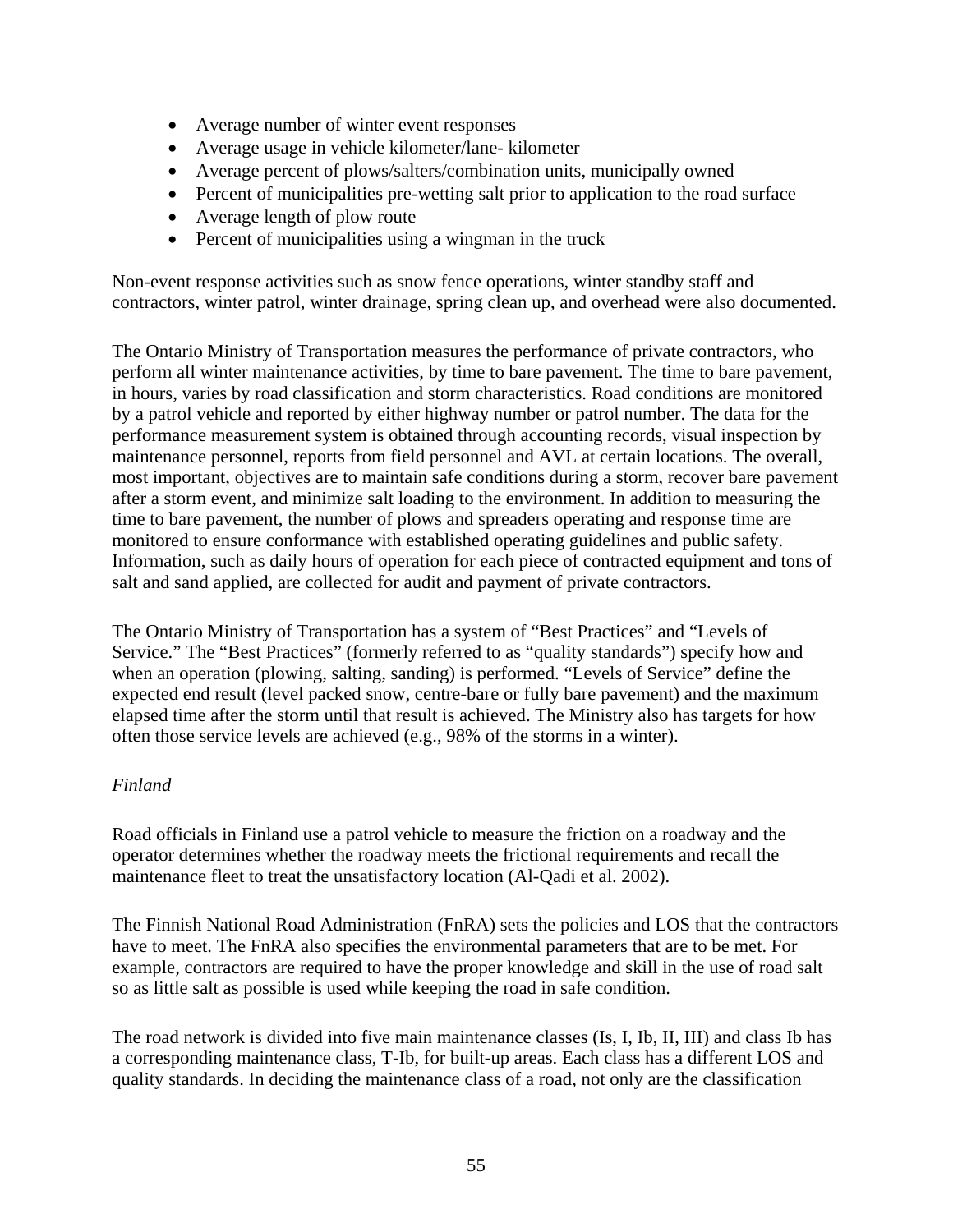criteria taken into consideration, but also local conditions, the nature and composition of traffic, the speed limit, and qualitative integration with the LOS of the municipality's road network.

Road classes are defined in a logical pattern from the viewpoint of road maintenance personnel. Thus, snow and ice control operations can be implemented as economically as possible. The road network is defined in Table 5.



**Table 5. Finnish Road Network (Finnish Road Maintenance 2001)** 

Finland is also a leader in using friction measurements as an indicator of effective snow and ice control. The FnRA has established standards in using friction, as shown in Tables 6 and 7.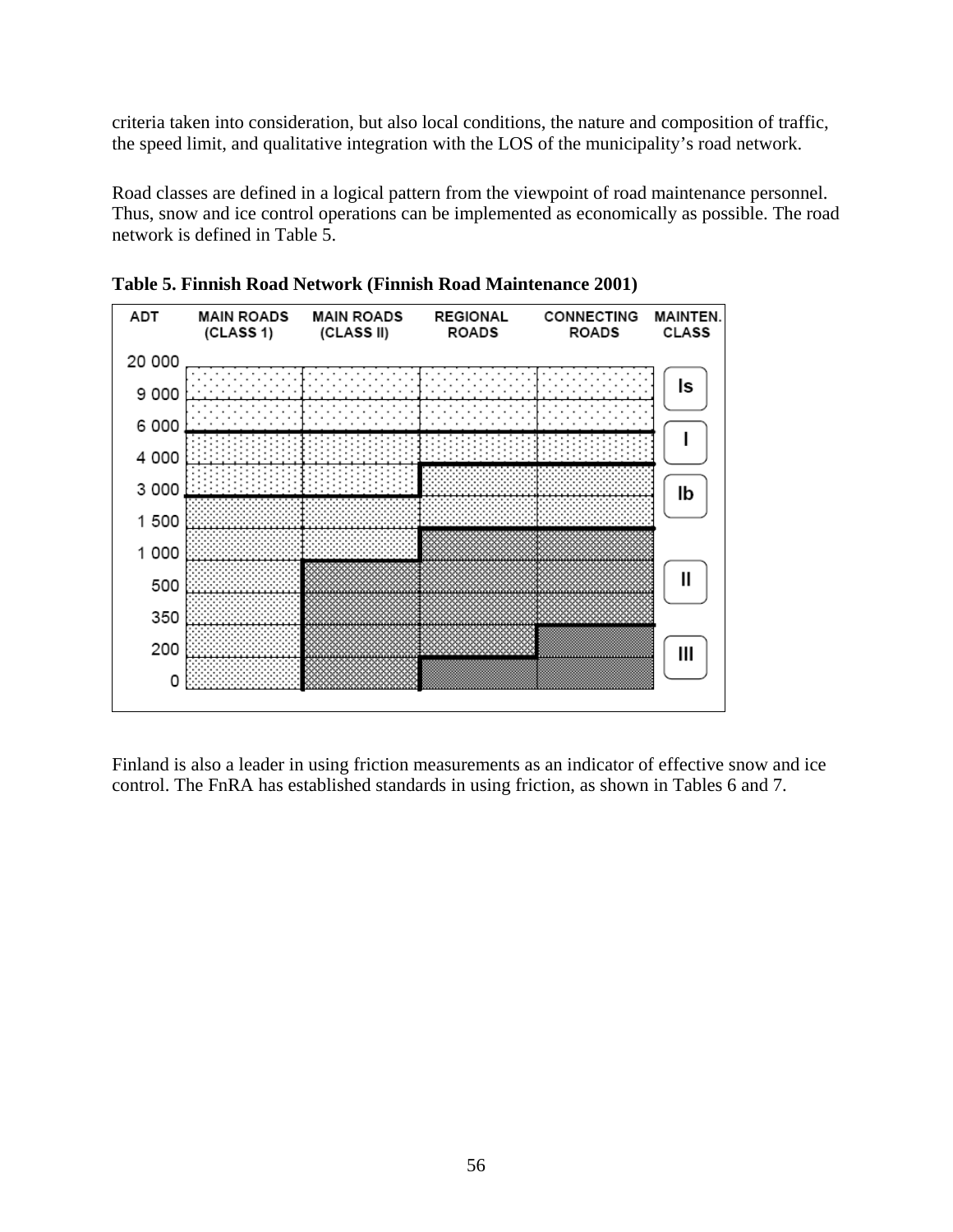|             |                      |                           | Winter maintenance class |                 |                              |                 |                |
|-------------|----------------------|---------------------------|--------------------------|-----------------|------------------------------|-----------------|----------------|
|             | Is                   |                           | Ib an TIb                | П               | Ш                            | K1              | K <sub>2</sub> |
| Friction    | Road                 | Road                      | Spot sanding             |                 |                              |                 |                |
| requirement | surface              | surface                   | 0.25                     |                 |                              |                 |                |
|             | below $-6^{\circ}$ C | below $-4$ <sup>o</sup> C | Line treatment           |                 |                              |                 |                |
|             | 0.25                 | 0.25                      | $0.20 - 0.22$            |                 |                              |                 |                |
| Normal      | 0.30                 | 0.28                      | 0.25                     |                 | According to traffic demands |                 |                |
| At night    | $2200 - 0500*$       | $2200 - 0500*$            | $2200 - 0500*$           | $2200 - 0600*$  | $2200 - 0600*$               | After $2200*$   |                |
|             | 0.28                 | 0.25                      | As needed                | As needed       | As needed                    | K1 by $0500*$   |                |
|             |                      |                           |                          |                 |                              | $K2$ by 0600*   |                |
| Cycle time  | 2 <sub>hr</sub>      | 2 <sub>hr</sub>           | Salt 3 hr                | 6 <sub>hr</sub> | 10 <sub>hr</sub>             | 2 <sub>hr</sub> |                |
|             |                      |                           | Sand 4 hr                | line sanding    | line sanding                 |                 |                |

**Table 6. Quality standards and friction indicators (Finnish Road Maintenance 2001)** 

\*Time listed in 24 hour format

|  | Table 7. Friction indicators and driving conditions (Finnish Road Maintenance 2001) |  |  |  |
|--|-------------------------------------------------------------------------------------|--|--|--|
|  |                                                                                     |  |  |  |

|                                         |                                       |               | <b>Friction value</b>                                                |                                                           |                        |                        |
|-----------------------------------------|---------------------------------------|---------------|----------------------------------------------------------------------|-----------------------------------------------------------|------------------------|------------------------|
|                                         | $0.00 - 0.14$                         | $0.15 - 0.19$ | $0.20 - 0.24$                                                        | $0.25 - 0.29$                                             | $0.30 - 0.44$          | $0.45 - 1.00$          |
| Description<br>of driving<br>conditions | Bad driving<br>conditions,<br>wet ice | Icy           | Tightly packed<br>snow                                               | Rough, packed<br>ice and snow                             | Bare and<br>wet        | Bare and<br>dry        |
|                                         | Very<br>slippery                      | Slippery      | Satisfactory<br>winter<br>conditions<br>(based on<br>friction value) | Good winter<br>conditions<br>(based on<br>friction value) | <b>Not</b><br>slippery | <b>Not</b><br>slippery |

According to the administration's policy, the following friction indicators must be met criteria:

- The friction requirement must be met on at least half of the surface area of the lane.
- The friction requirement for Classes Is and I roads is 0.25 when the temperature of the road surface is lower than the limit value.
- In freezing situations Classes Is and I are treated using preventative salting to prevent slipperiness or to at least minimize its duration.
- At night the friction requirement is 0.28 for Class Is and 0.25 for class I.
- In Class Ib the friction requirement is 0.25 in early and late winter.
- During stable winter conditions class Ib requires sufficient treatment procedures when the friction value drops below 0.25. The entire length of the road must be treated no later than when the friction value is expected to drop below 0.20. On specified busy Ib roads the entire length of the road must be treated no later than when the friction value is expected to drop below 0.22.
- In maintenance Class TIb (built-up areas), salt is used as necessary only in early and late winter.
- In Classes II and III, sufficient friction needed by traffic is required.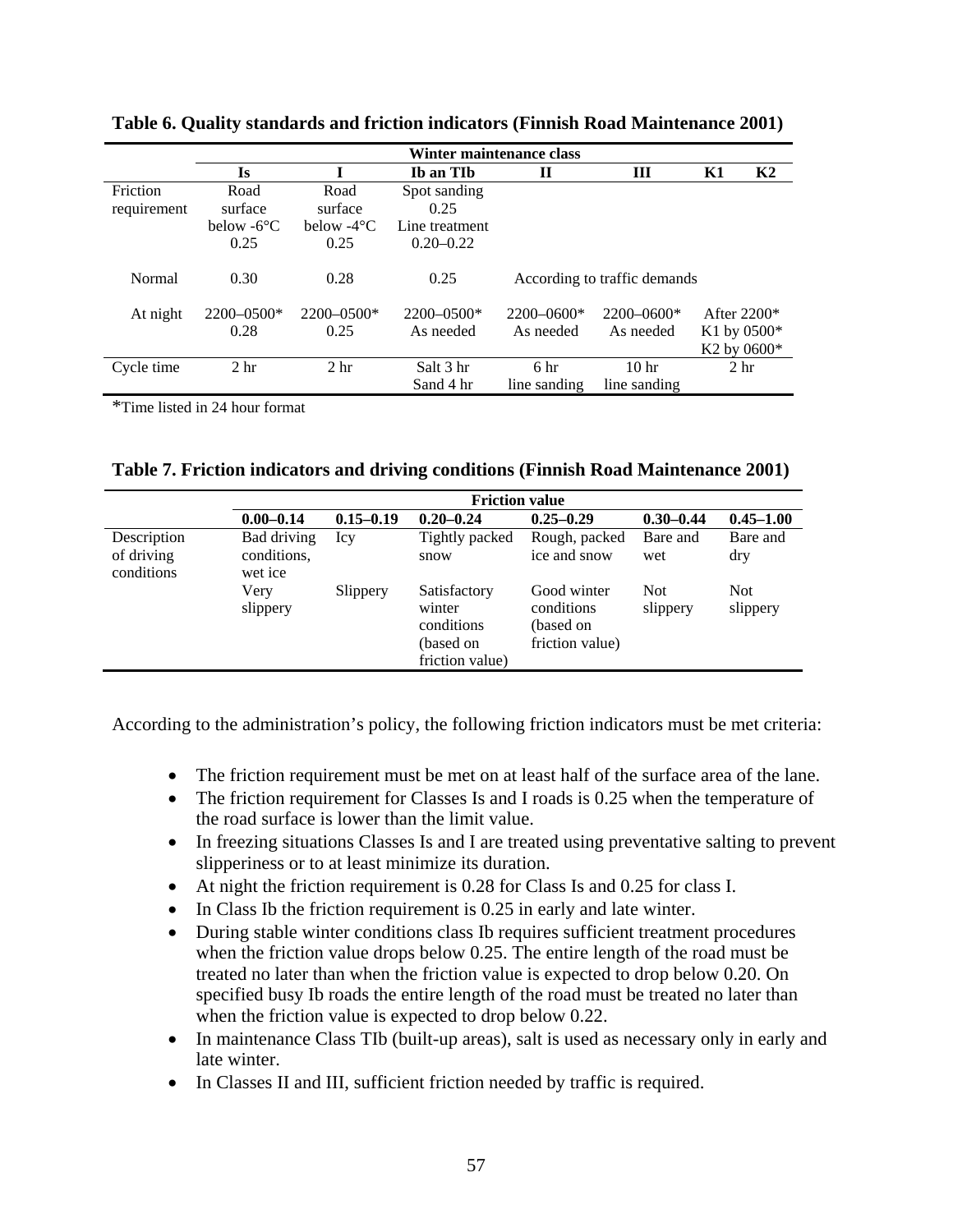- In Class II, regular anti-slipping procedures are implemented at problem sites, so traffic ability is guaranteed in all conditions. The entire length of the road is sanded during particularly difficult driving conditions.
- Anti-icing procedures in Classes II and III are supplemented by coarsening the surface of packed snow.
- In Class III, particular problem sites are spot sanded to keep the road in travel condition. The entire length of the road is sanded during especially difficult driving conditions.

Snow removal must adhere to the following criteria (also illustrated in Table 8):

- The maximum snow depth must not be exceeded while it is snowing or during maintenance procedures thereafter.
- Only half as much slush is allowed as snow.
- Plowing must be started no later than when half of the maximum amount of snow has accumulated. This starting threshold is not used at night in classes II, III, and K. In Class Ib and TIb, the starting threshold at night is 4 cm.
- The maximum amounts of snow refer to normal snowfalls. In exceptional snowstorms (a few times a year), these values may be exceeded.
- Snow depth refers to the prevailing situation in the lanes, including snow piled by traffic.

| Winter<br>maintenance<br>class           | Is                                  |                                  | <b>Ib and TIb</b>                 | П                        | Ш                                    | Κ1                                 | K <sub>2</sub>  |
|------------------------------------------|-------------------------------------|----------------------------------|-----------------------------------|--------------------------|--------------------------------------|------------------------------------|-----------------|
| Maximum<br>snow depth<br>when snowing    | 4 cm                                | 4 cm                             | $4 \text{ cm}$ (8 cm<br>at night) | 8 cm (10 cm<br>at night) | $10 \text{ cm} (10)$<br>cm at night) | $3 \text{ cm}$ (8 cm)<br>at night) |                 |
| Cycle time,<br>clean after<br>snow stops | $2.5$ hr (slush)<br>2 <sub>hr</sub> | 3 hr (slush)<br>$2.5 \text{ hr}$ | 3 <sub>hr</sub>                   | 4 <sup>hr</sup>          | 6 hr                                 | 3 <sub>hr</sub>                    | 4 <sub>hr</sub> |
| If snowing<br>after 22 at<br>night       | Plowed clean within cycle<br>time   |                                  | 05, or cycle<br>time              | 06, or cycle<br>time     | 06, or cycle<br>time                 | 05                                 | 06              |

### **Table 8. Quality standards for snow removal (Finnish Road Maintenance 2001)**

To obtain the proper LOS, well-timed management, seamless cooperation between different contracts, safety, and environmental friendliness, the FnRA establishes quality assurance plans, the entire personnel of the contractor operate according to this plan. The quality plan also functions as a winter maintenance plan, which identifies the issues that have the most impact on the work, such as operating routes and resource allocation. Post-winter maintenance control requires reporting of the following items:

- Costs by maintenance class
- Implementation of contracts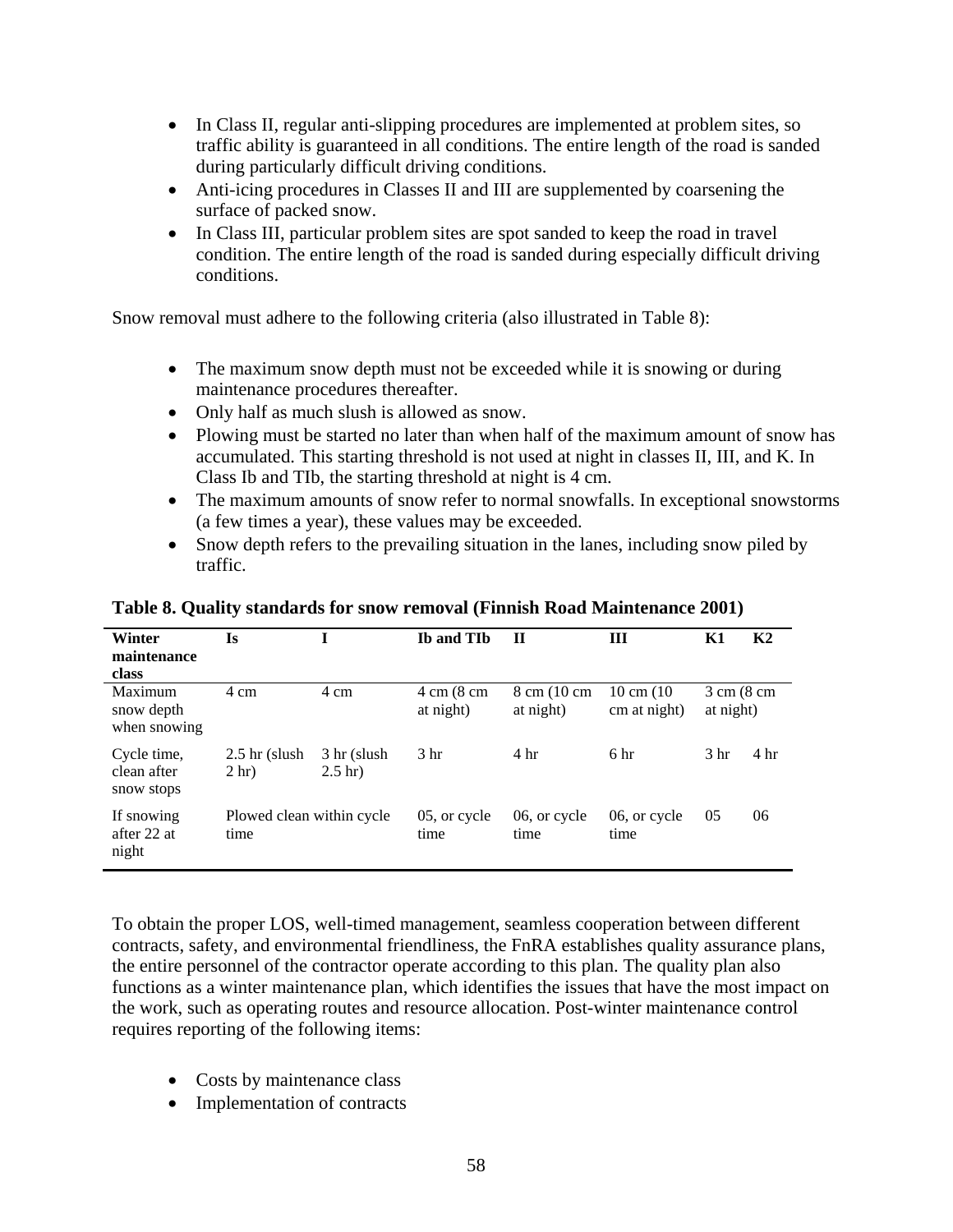- Quality and the LOS on the road
- Road user feedback
- Description of wintertime road safety
- Environmental impact information
- Description of the prevailing weather

A winter maintenance report based on the above items is compiled within FnRA at the contract, district, and administrative levels. Costs are reported by maintenance class to help compare and control the price level of different areas. Implementation of contracts (quality) is reported as the contract supervisor's personal evaluation and the number of deviation reports, complaints, penalties and bonuses.

The LOS and quality on the road is reported by means of quality monitoring based on random sampling. An annual study of the LOS also provides a general overview of the quality of winter maintenance and especially its development.

### *Sweden*

The SNRA mandates contracting out for all winter service, and its own forces compete in the bidding. Different highway classes, based on function and traffic volume, require different standards. The standards are tied to roadway surface temperature, precipitation, and roadway appearance in different conditions. Friction is measured by a supervisor using a Corabla friction tester in a light truck, separate from the production truck, (Harrigan 1999).

Sweden stipulates that its "highest volume road shall be free from snow and ice no later than two hours after the snow has stopped falling if the road surface temperature is above -8 degrees C (18 degrees F) and that during the period when the snow is actually falling, the depth of snow shall not exceed 2 cm (0.8 in.) and slush depth shall never be more than 1 cm (0.4 in.)" (Olander 2000).

Sweden also surveys 14,000 people annually from all seven regions to link performance measures to customer expectations. Questions deal with how the SNRA manages snow, slipperiness, and slush, along with attitudes towards salt use (Harrigan 1999).

The contractor's payment is linked to performance measurements, such as time to bare pavement, time to return to a reasonably near-normal condition, friction, customer satisfaction, and tons of materials used. The most critical items to snow and ice operations are friction and snow depth.

The three most important objectives for the agency are friction, snow depth, and time to "normal" conditions. For the measure of friction, a friction value is used as the performance level, while snow depth is measured in centimeters, and time is measured in hours. The data for the performance management system are obtained by accounting records, visual inspection by maintenance personnel, reports from field personnel, calls from the public, and the contractor's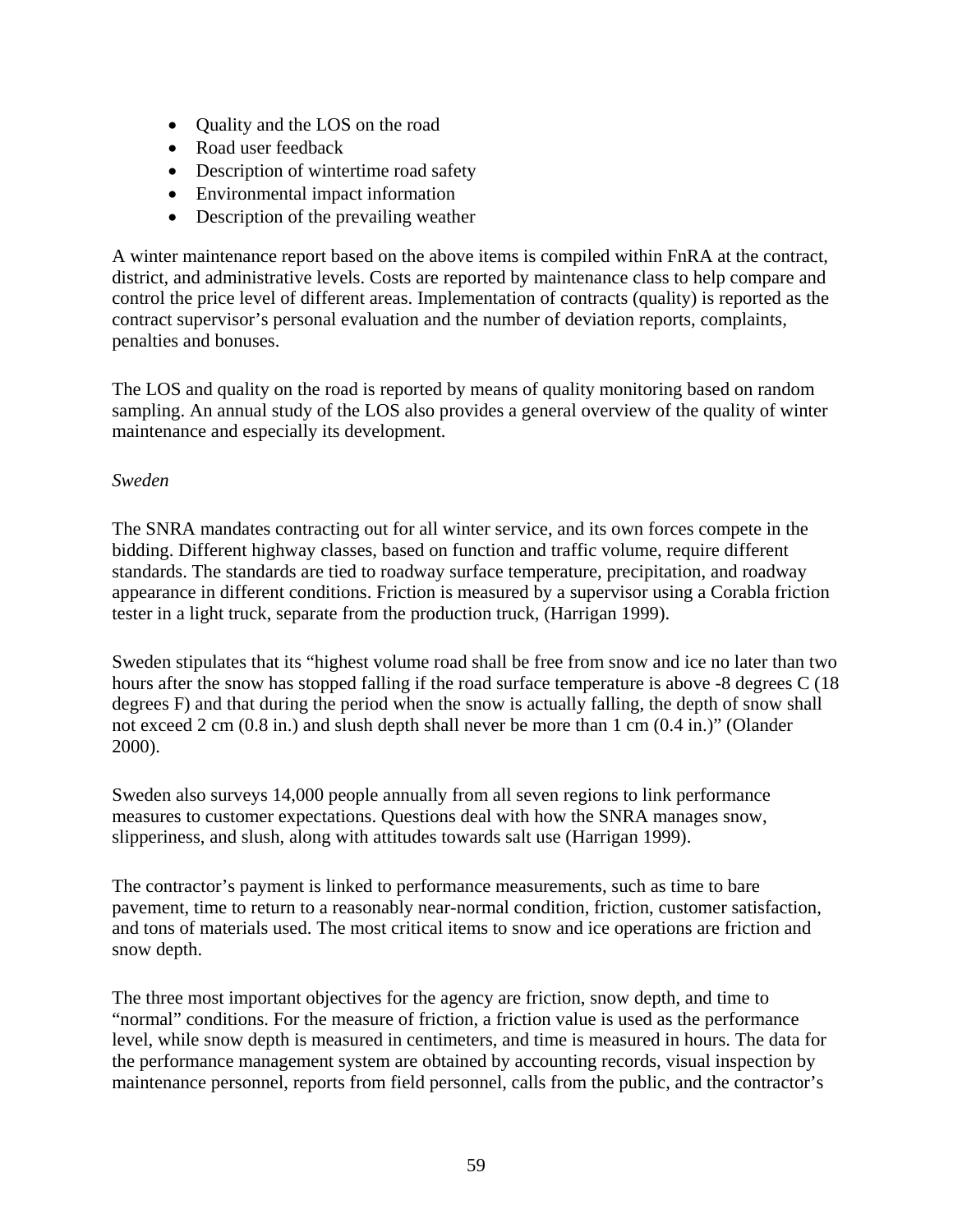records. The performance measures on roadway conditions are reported to the public by dynamic message signs, commercial radio and television, 511, an Internet website, and by cell phone.

### *Norway*

The Norwegian Public Roads Administration measures performance by testing friction using a friction meter. A required LOS of 0.4 (coefficient of friction) is used throughout the country for public and private operations (Harrigan 1999). Along with measuring friction, photographs, activity logs and observations are used to evaluate specific friction improvement methods (Al-Qadi et al. 2002). The administration also uses thermal mapping to improve service and reduce costs.

## *Japan*

The Hokkaido Regional Development Bureau developed guidelines for goals, based on ADT volume and road surface conditions, of recommended LOS in winter conditions. Patrolling inspectors visually measure the effectiveness of the procedures (Pisano, 2004). The Japan Highway Public Corporation has published a national maintenance manual. Japan also uses a neural network to predict friction from various data, including weather, traffic, and pavement condition (Al-Qadi et al. 2002).

The Japanese Ministry of Land Transport and Infrastructure has developed a national performance measurement program, of which road maintenance is a part. This is an outcomebased program designed to make the Ministry more efficient and accountable to the public. The Ministry established 17 performance indicators (Table 9) as targets; although snow and ice control is not specifically mentioned, it falls under the safety policy theme (Japanese Ministry of Land Transport and Infrastructure 2004).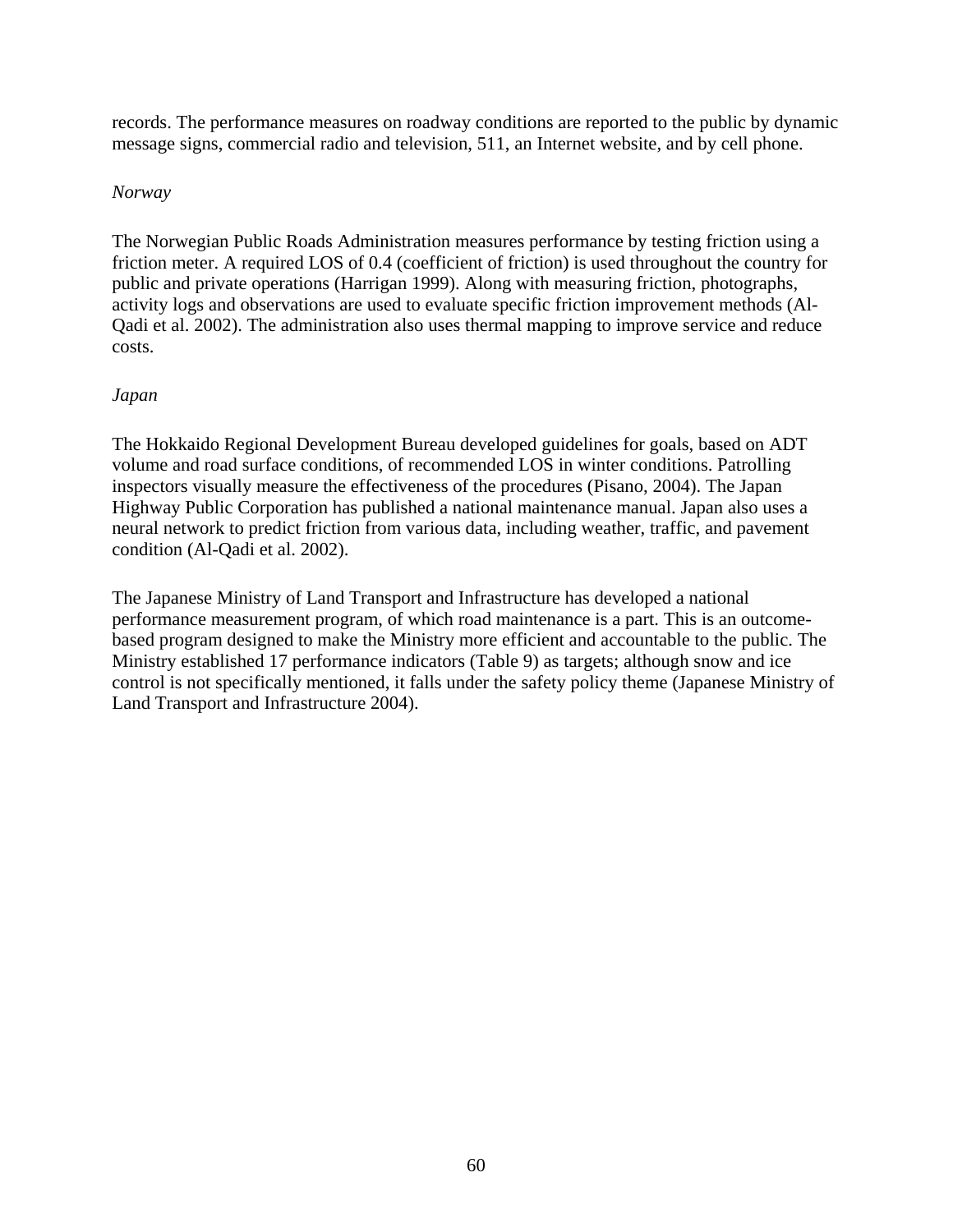| <b>Policy Theme</b>                                                | <b>Performance Indicator</b>                                                                                                                 | <b>Current</b><br><b>Indicator Val.</b><br>(FY2002) | <b>Target for</b><br><b>FY2003</b>                                                        | <b>Target for</b><br><b>FY2007</b><br>(under constr.) |
|--------------------------------------------------------------------|----------------------------------------------------------------------------------------------------------------------------------------------|-----------------------------------------------------|-------------------------------------------------------------------------------------------|-------------------------------------------------------|
| 1. Vitality<br>(restoration of<br>economic                         | 1. Time loss due to traffic congestion<br>(congestion monitoring zone)                                                                       | 610 million man<br>hr/yr                            | 590 million man<br>hr/yr<br>$(2.5\%$ reduction)                                           | about 10% reduction                                   |
| vitality through<br>urban renewal<br>and regional<br>coordination) | 2. Ratio of electronic toll usage<br>National<br>Metropolitan expressway<br>Hanshin expressway<br>3. Hours of road work                      | 5%<br>6%<br>3%<br>235 hr/km/yr                      | 15%<br>20%<br>15%<br>225hr/km/yr<br>(4% reduction)                                        | 70%<br>85%<br>85%<br>About 20%<br>reduction           |
|                                                                    | 4. Ratio of high standard road usage (targeted<br>traffic that will be newly switched over to<br>expressways during the current fiscal year) | 13%                                                 | 13% (switchover of<br>2.1 million vehicle-<br>km/day)                                     | 15%                                                   |
|                                                                    | 5. Ratio of roads with access to hub airports<br>and ports                                                                                   | 59% (access to 39)<br>locations)                    | 61% (access to 40<br>locations)                                                           | 68%                                                   |
|                                                                    | 6. Ratio of main cities in neighboring regions<br>that are connected to each other by an<br>upgraded national road                           | 72%                                                 | 73%                                                                                       | 77%                                                   |
|                                                                    | 7. Percentage of people who are able to have a<br>safe and pleasant drive into the city, the center<br>of daily life, in under 30 minutes    | 63%                                                 | 64%                                                                                       | 68%                                                   |
| 2. Living<br>(better quality of<br>life)                           | 8. Percentage of barrier-free main roads in the<br>vicinity of passenger facilities with an average<br>daily user volume of more than 5,000  | 17%                                                 | 21%                                                                                       | About 50%                                             |
|                                                                    | 9. Percentage of trunk roads in urban areas<br>without telephone poles                                                                       | 7%                                                  | 8%                                                                                        | 15%                                                   |
| 3. Safety<br>(ensuring secure<br>and safe life)                    | 10. Ratio of death and injury due to road<br>accidents                                                                                       | 118.4 incidents/<br>100 million<br>vehicle-km       | 116 incidents/100<br>million vehicle-km                                                   | 108 incidents/100<br>million vehicle-km               |
|                                                                    | 11. Road structure<br><b>Bridge</b>                                                                                                          | 86%                                                 | 87%                                                                                       | 93%                                                   |
|                                                                    | maintenance ratio<br>Pavement                                                                                                                | 91%                                                 | Maintain current level                                                                    |                                                       |
|                                                                    | 12. Percentage of cities that have rescue routes<br>covering a wide area in the event of disasters                                           | 66%                                                 | 68%                                                                                       | 76%                                                   |
| 4. Environment<br>(preservation and                                | 13. Reduction of $CO2$ emission                                                                                                              |                                                     | Reduce $CO2$ emission by transportation<br>sector to about 250 million tons $CO2$ by 2010 |                                                       |
| creation of<br>environment)                                        | 14. Ratio of NO <sub>2</sub> environmental goal<br>achievement                                                                               | 64%                                                 | 67%                                                                                       | About 80%                                             |
|                                                                    | Ratio of environmental goal achievement<br>for suspended particulate matter                                                                  | $\frac{1}{2}$                                       | About 10%                                                                                 | About 60%                                             |
|                                                                    | 15. Achievement rate of required limits on<br>nighttime noise                                                                                | 61%                                                 | 63%                                                                                       | 72%                                                   |
| 5. Road                                                            | 16. Level of road user satisfaction                                                                                                          | 2.6 points                                          | 2.7 points                                                                                | 3.0 points                                            |
| administration<br>reform                                           | 17. Number of hits on homepage                                                                                                               | 15.46 million<br>access/year                        | 26 million<br>access/year                                                                 | 100 million<br>access/year                            |

#### **Table 9. Japanese road management performance plan**

The Japan Highway Public Corporation, part of the Japanese Ministry of Land Transport and Infrastructure, has developed a national maintenance manual and is developing regional manuals. The Hokkaido Regional Development Bureau also has developed a winter road surface maintenance guideline. The documents describe recommended LOS during wintertime conditions. The guideline includes road management goals for various highway facilities defined by combinations of ADT volume and area type. The management goals are defined in terms of five classes of road surface conditions. Charts relate the classifications of road surface conditions to ranges of friction coefficients determined by research. The performance evaluation of winter maintenance operations in Hokkaido is based on a visual inspection of road surface conditions by patrolling inspectors.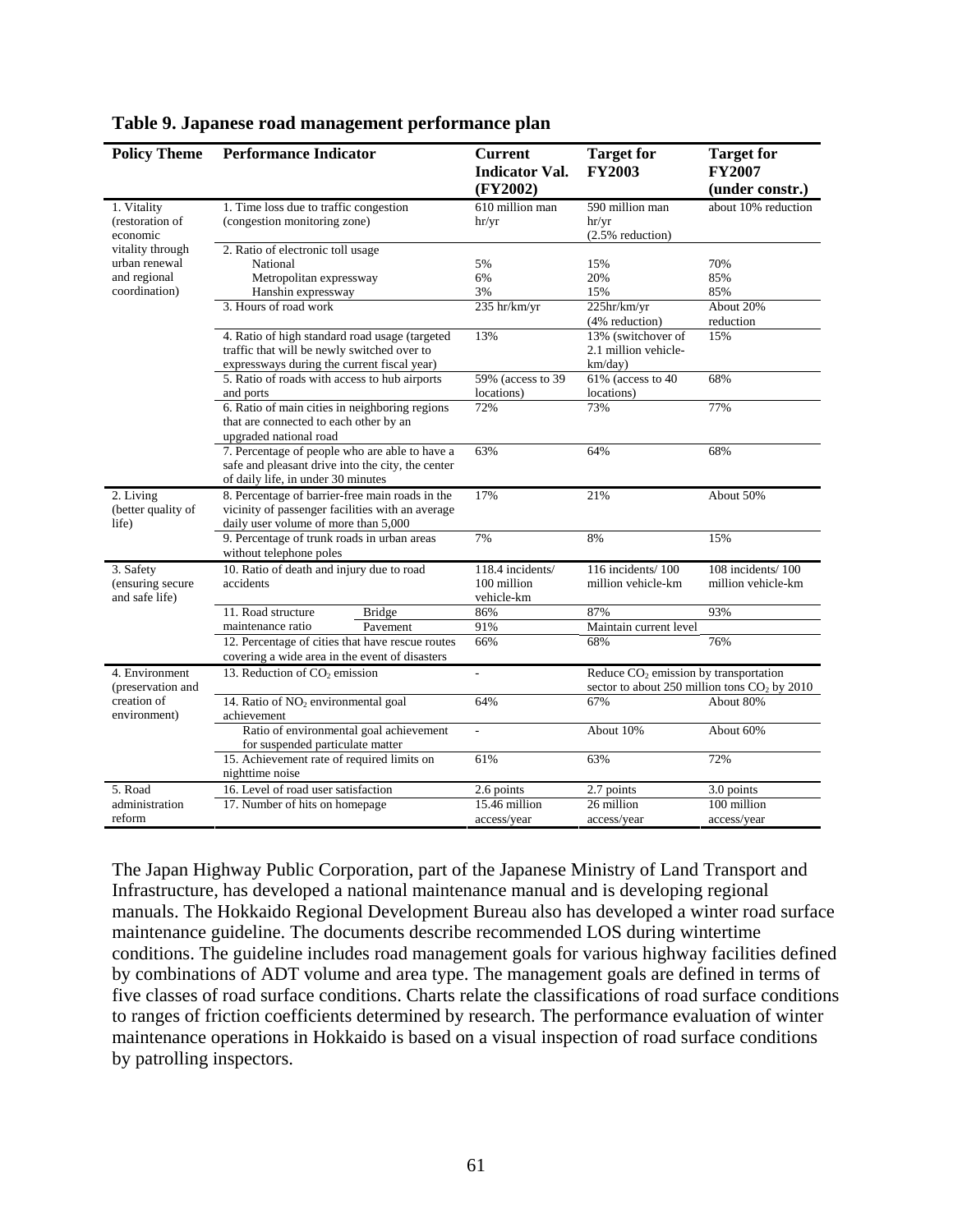In Japan, private contractors are used in snow and ice operations. The performance measures indicated are tons of materials used and equipment operation hours. The contractors submit records of the equipment hours and materials used to the Ministry for payment.

Criteria for the mobilization of snow and ice control staff and vehicles and winter road LOS are set for each road category according to the amount of snowfall, air temperature, and traffic volume in each cold, snowy region. Snow and ice control operations, including the plowing of snow, the application of material and the operation of snow hauling, is based on such criteria and on LOS. The Hokuriku Regional Bureau of the Ministry of Land, Infrastructure, and Transportation, for example, sets mobilization criteria for each type of winter maintenance operation.

### *City of Sapporo, Japan*

The City of Sapporo, Japan, sets LOS using photographs and descriptions of snow and ice conditions (see Tables 10 and 11). The results of the business owner survey led to measuring performance in terms of the outcome indicators of maintained road width and friction. Winter maintenance activities included plowing, road width widening, hauling snow, and anti-freezing agent applications. For securing effective road width, the input activities included the staff, time, facilities and equipment specifications. The input indicators were targets of results, the results and correlated achievement rate. The output was securing effective road width, indicated by the actual measured passable road width.

The outcome measurement was traffic delay and achievement rate based on the number of days when the effective road width was secured. For the goal of securing skid resistance, the input was budget allocation based on the totals of annual snowfall. The output was securing friction and the measure was measuring the skid resistance. The outcome was the number of days when friction was secured, measured by the number of traffic accidents. The project was evaluated by a service effectiveness report, financial report, and efficiency indicators (Yamamoto et al. 2004).

| Road category                | LOS and the target road condition                           |
|------------------------------|-------------------------------------------------------------|
| Major trunk road, trunk road | Level 4 (daytime): Powder snow, wet snow,<br>slush          |
| Collector road A             | Level 3 (daytime): Compacted snow, or wet<br>snow or ice    |
| Collector road B             | Level 3: If possible, compacted snow, or wet<br>snow or ice |
| Residential road             | Level 2 (daytime): Ice sheet, or powder snow<br>over ice    |

|  | Table 10. Snow and ice operations for Sapporo, Japan |
|--|------------------------------------------------------|
|--|------------------------------------------------------|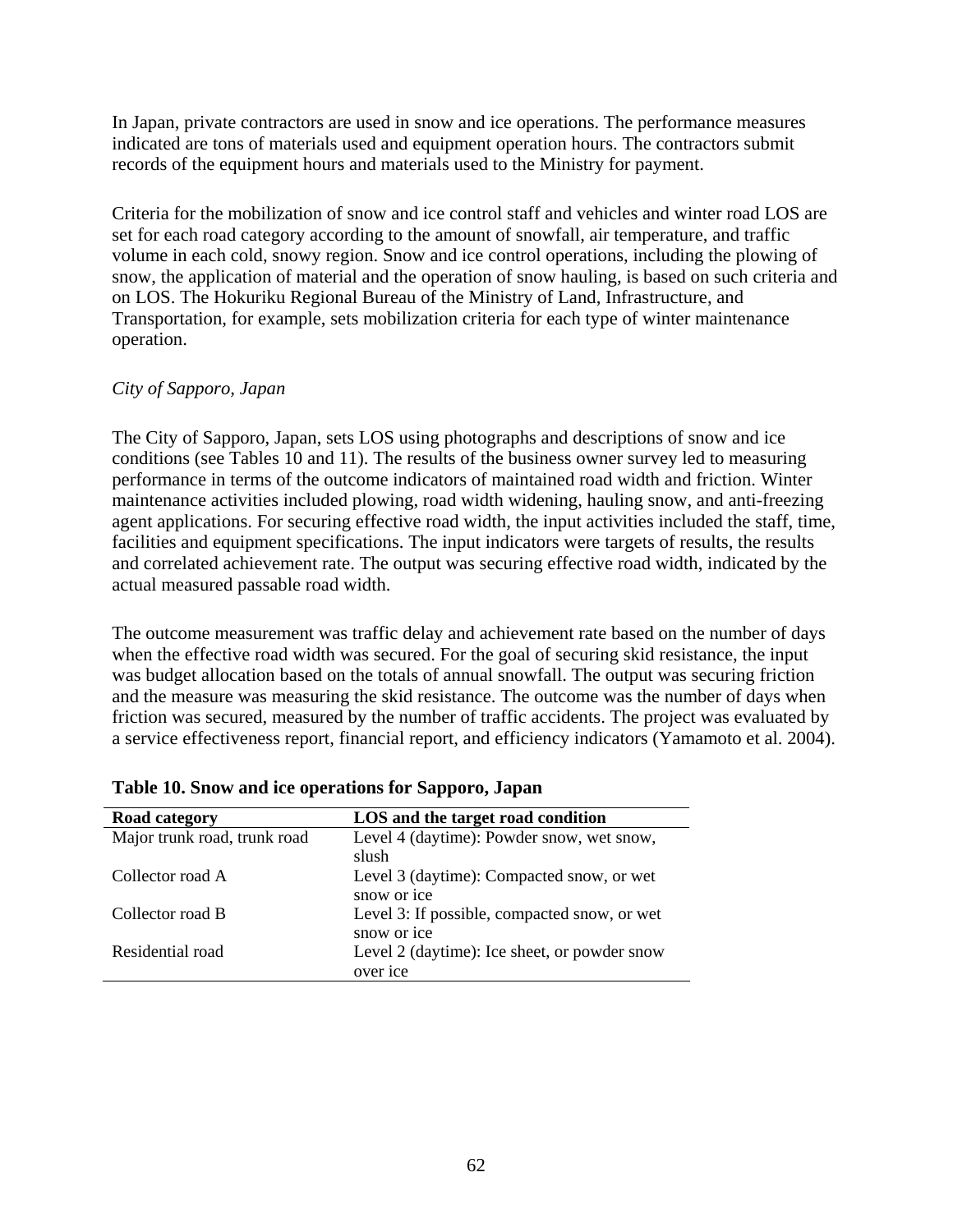

## **Table 11. Winter road standards and LOS for Sapporo, Japan (PIARC 2006)**

# **4.2. Summary**

The case studies summarized in this chapter describe agencies that are using various methods to ensure acceptable levels of snow and ice control performance. Because statistically sufficiently extensive quality monitoring of the entire road network is difficult and expensive, agencies are proceeding deliberately to fully implement performance measures programs while experimenting with systems incrementally. Existing snow and ice control operations still use traditional practices such as plowing and material spreading while striving to improve the processes. Road condition and weather information have become a crucial parts of snow and ice control operations. Agencies are keenly aware of the costs of gaining efficiencies and are taking advantage of the increasingly available weather data as much as possible to improve snow and ice control operations.

Snow and ice control agencies have more weather and road condition information better equipment, more materials, and are providing higher levels of service to the traveling public than ever before. Likewise, the expectations of the traveling public have risen along with budget constraints and environmental concerns, to force snow and ice control agencies to incorporate improved tactics and operations.

## **CHAPTER 5. SYNTHESIS AND ASSESSMENT OF PERFORMANCE MEASURES**

## **5.1. Introduction**

Based on the review of relevant literature and survey of agencies, more than 20 distinct performance measures were identified. Agencies used a variety of approaches to collect the data to calculate the measures. Within this data set, more than 40 combinations of approaches and measures were identified. This chapter categorizes the various measures as input-, output-, or outcome-based and summarizes their frequency of use.

Generally, the data for input and output measures come from the agencies' accounting systems or maintenance logs. There is not much variation in the approach to acquiring these data.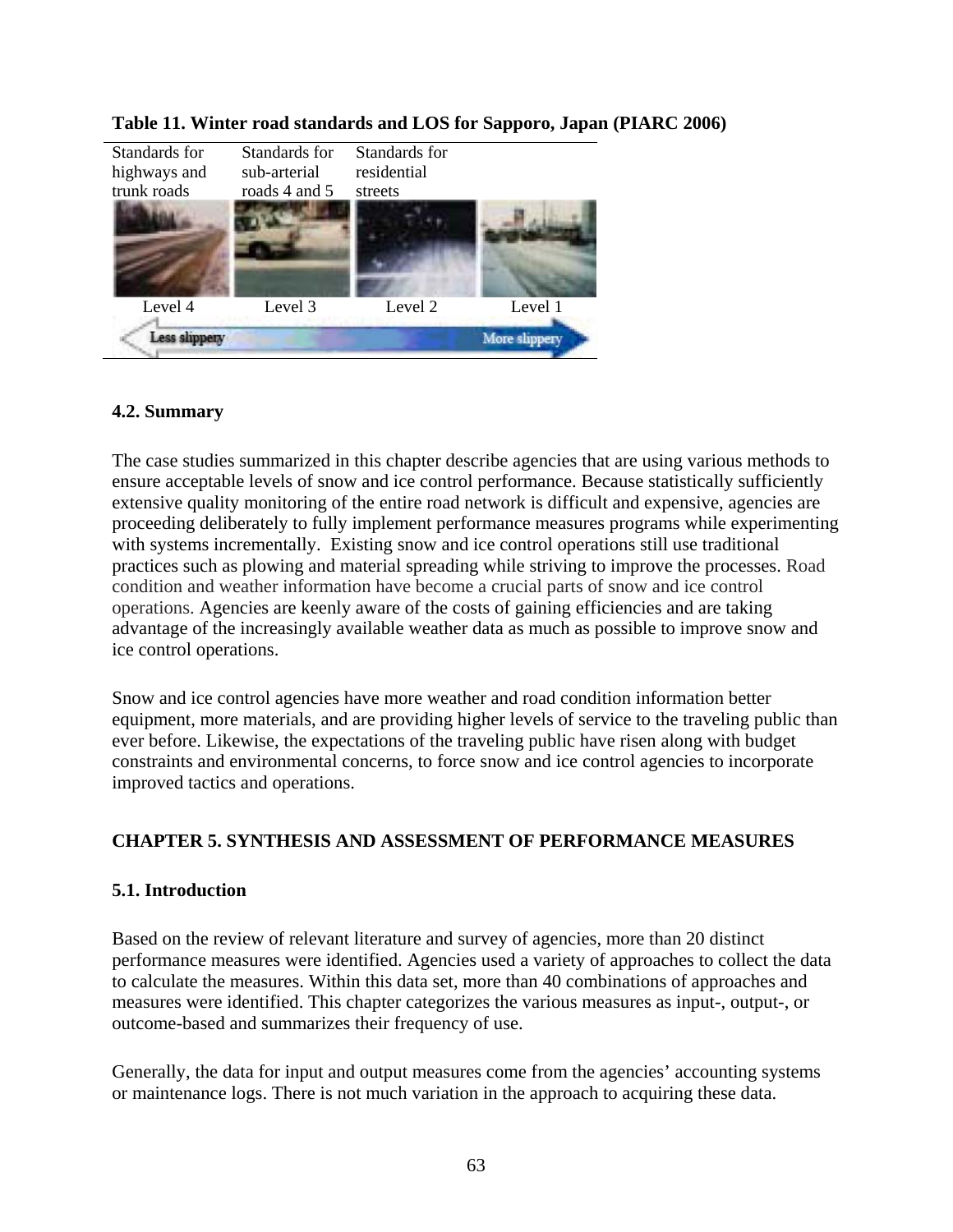However, it is more difficult to obtain data for outcome measures, since the majority of outcome measures are based on some form of manual observation. Developing technologies in the experimental stages can provide solutions to acquiring outcome measure data.

Additionally, any measure used for time-series analysis would benefit from applying a storm severity index. The various indices are provided here based on the availability of data to calculate the index and its usefulness in improving understanding of performance or communicating performance to administrators.

To provide direction for this synthesis and assessment, the study team developed criteria (listed in section 5.3) for evaluating measures and the associated approaches to acquiring data. These criteria were applied to eliminate measures or approaches that do not exhibit these desired characteristics:

- 1. Related to controllable facets of performance
- 2. Reliable
- 3. Understandable
- 4. Timely
- 5. Consistent
- 6. Sensitive to data collection costs

## **5.2. Performance Measures in Use**

Snow and ice control performance measures and efficiency measures are also grouped with outputs in this classification system. Efficiency is a measure of input divided by output. Outcome measures are based on an assessment of how well operational goals were met; these measures include time needed to regain bare pavement and the friction coefficient after treatment. Input and output measures are usually based on accounting records or operational reports, while outcome measures require some form of monitoring.

The survey of agencies responsible for snow and ice removal revealed more than 20 distinct measures in use in the United States and other countries. The responses for each measure, grouped into input, output, or outcome categories, are listed in Table 12.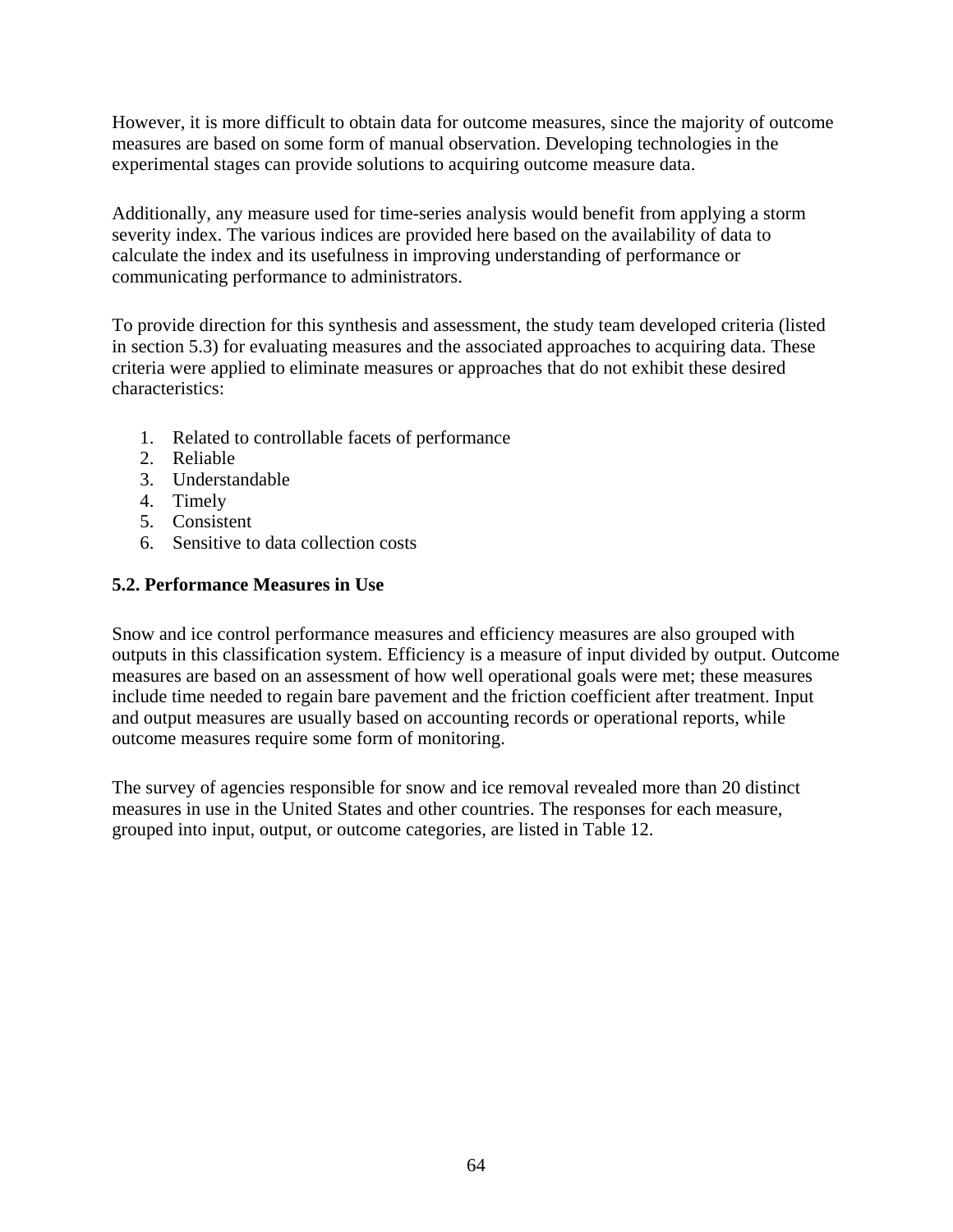| <b>Input measures</b>                                               |
|---------------------------------------------------------------------|
| Fuel usage (4)                                                      |
| Overtime hours (18)                                                 |
| Personnel hours (18)                                                |
| Percent of salt spreaders calibrated (8)                            |
| <b>Output measures</b>                                              |
| Lane miles plowed $(15)$                                            |
| Tons of material used (20)                                          |
| Amount of equipment deployed (14)                                   |
| Plow-down miles traveled (4)                                        |
| Cost per lane mile (efficiency) (15)                                |
| <b>Outcome measures</b>                                             |
| Time to bare pavement (9)                                           |
| Time to wet pavement $(3)$                                          |
| Time to return to a reasonably near-normal winter condition         |
| (10)                                                                |
| Time for traffic volume to return to "normal" after the storm $(5)$ |
| Time to provide 1 wheel track $(1)$                                 |
| Friction (5)                                                        |
| Level of service $(11)$                                             |
| Travel Speed during storm (2)                                       |
| Customer satisfaction (18)                                          |
| Crashes per vehicle mile (2)                                        |
| Traffic volume during storm (2)                                     |

**Table 12. Summary of snow and ice control performance measures by category** 

Table 13 reports the agencies responding to the survey that use various performance measures. This table is the inverse of a case study, which focuses on a single agency; Table 12 instead focuses on the measure.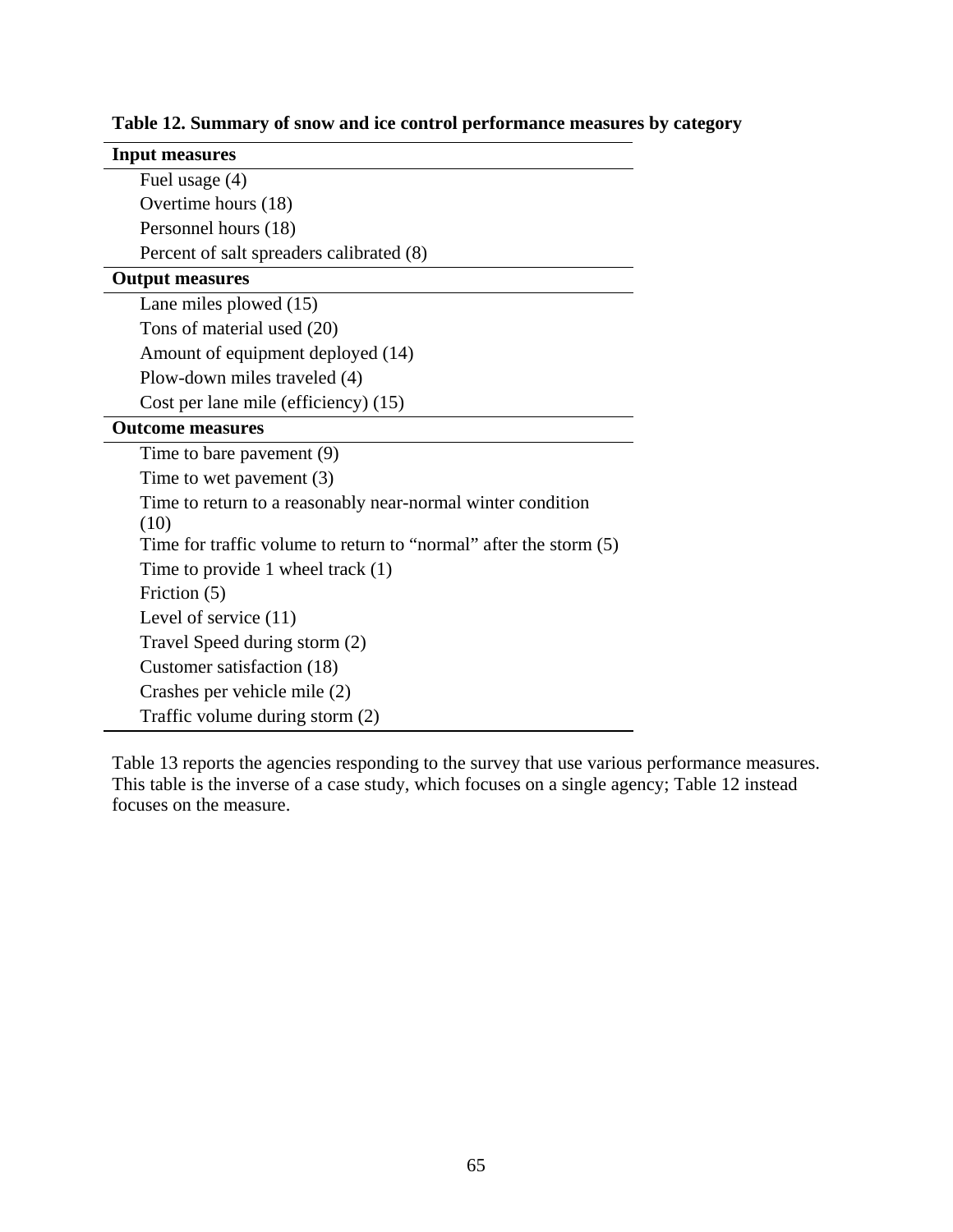| <b>Input Measures</b>                   |                                          |
|-----------------------------------------|------------------------------------------|
| Fuel usage (4)                          | <b>Personnel hours (18)</b>              |
| New Mexico DOT                          | Ohio DOT                                 |
| Saskatchewan Department of Highways     | New York State DOT                       |
| and Transportation                      | Caltrans                                 |
| Washington Co., Minnesota               | Detroit                                  |
| Cuyahoga Co., Ohio                      | Indianapolis DPW                         |
|                                         | El Paso Co. Colorado                     |
| <b>Overtime hours (18)</b>              | McHenry Co., Illinois                    |
| Ohio DOT                                | New Mexico DOT                           |
| <b>New York State DOT</b>               | City of Seattle                          |
| Caltrans                                | Douglas Co., Nebraska                    |
| Detroit                                 | Edmonton, Alberta, Canada                |
| Indianapolis DPW                        | City of West Des Moines, Iowa            |
| El Paso Co. Colorado                    | Saskatchewan Department of Highways      |
| McHenry Co., Illinois                   | and Transportation                       |
| New Mexico DOT                          | Washington Co., Minnesota                |
| City of Seattle                         | Cuyahoga Co., Ohio                       |
| Douglas Co., Nebraska                   | <b>Iowa DOT</b>                          |
| Edmonton, Alberta, Canada               | Minnesota DOT                            |
| City of West Des Moines, Iowa           | Ada County Idaho                         |
| Saskatchewan Department of Highways     |                                          |
| and Transportation                      | Percent of salt spreaders calibrated (8) |
| Washington Co., Minnesota               | <b>New York State DOT</b>                |
| Cuyahoga Co., Ohio                      | El Paso Co. Colorado                     |
| <b>Iowa DOT</b>                         | McHenry Co., Illinois                    |
| Minnesota DOT                           | Edmonton, Alberta, Canada                |
| Ada County, Idaho                       | City of West Des Moines, Iowa            |
|                                         | Saskatchewan Department of Highways      |
|                                         | and Transportation                       |
|                                         | Ada County Idaho                         |
|                                         | Minnesota DOT                            |
| <b>Output Measures</b>                  |                                          |
| Lane miles plowed (14)                  | Amount of equipment deployed (14)        |
| Caltrans                                | Ohio DOT New York State DOT              |
| Ohio DOT                                | Caltrans                                 |
| Detroit                                 | Detroit                                  |
| King County, Washington                 | Indianapolis                             |
| El Paso Co., Colorado                   | Cedar Rapids, Iowa                       |
|                                         |                                          |
| McHenry Co., Illinois<br>New Mexico DOT | McHenry Co., Illinois                    |
|                                         | City of Seattle                          |
| Douglas Co., Nebraska                   | Douglas Co., Nebraska                    |
| Edmonton, Alberta, Canada               | Edmonton, Alberta, Canada                |
| City of West Des Moines, Iowa           | Saskatchewan Department of Highways      |
| Saskatchewan Department of Highways     | and Transportation                       |
| and Transportation                      | Cuyahoga Co., Ohio                       |

# **Table 13. Agencies using various performance measures**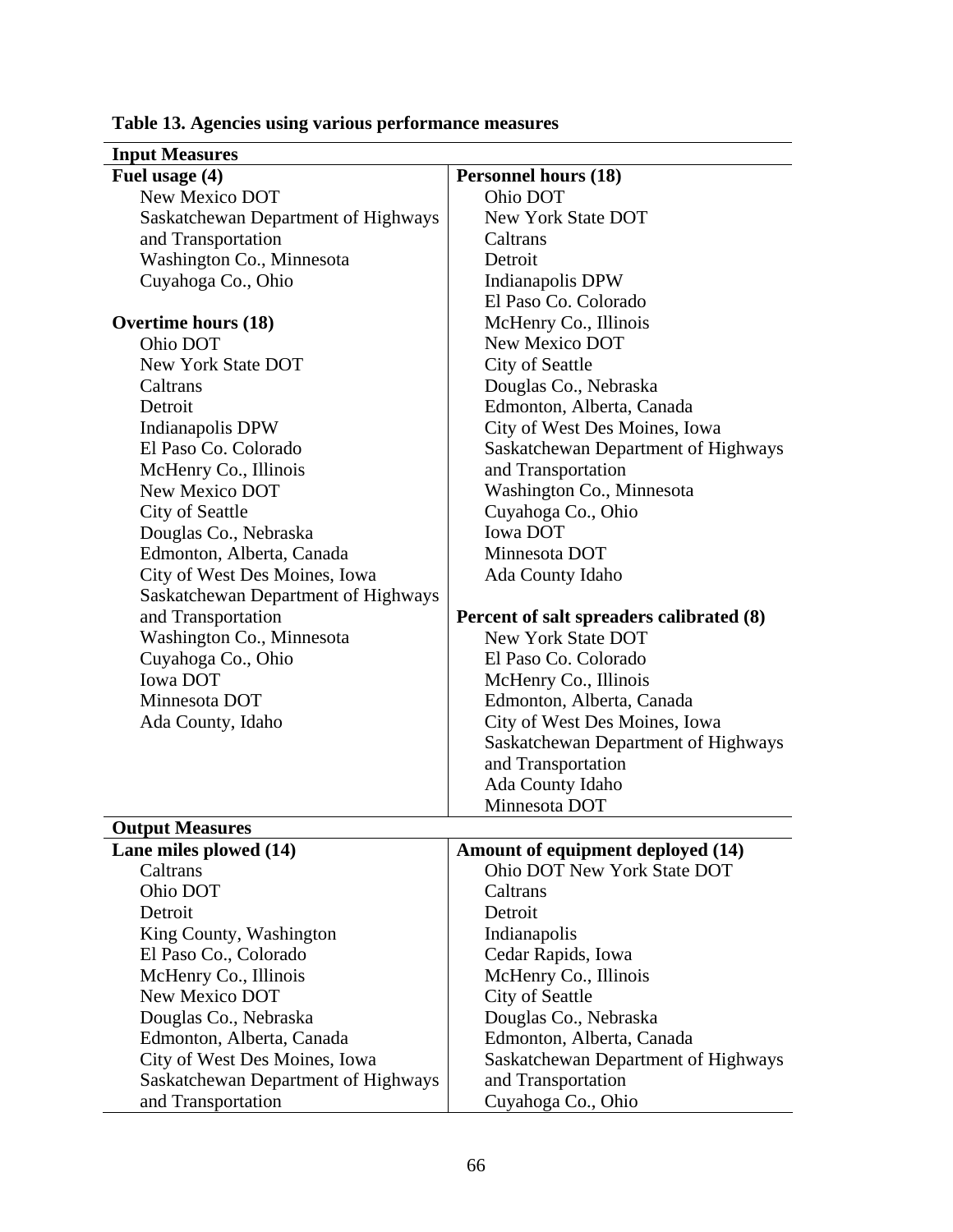| Washington Co., Minnesota              | Ada County, Idaho                          |
|----------------------------------------|--------------------------------------------|
| <b>Iowa DOT</b>                        | Minnesota DOT                              |
| Ada County Idaho                       | Tons of material used (19)                 |
|                                        | Sweden                                     |
| Plow-down miles traveled (4)           | Ohio                                       |
| New Mexico DOT                         | <b>New York State DOT</b>                  |
| New York State DOT                     | Caltrans                                   |
| Edmonton, Alberta, Canada              | Detroit                                    |
| City of West Des Moines, Iowa          | Indianapolis                               |
|                                        | King County, Washington                    |
| Cost of winter operation per lane mile | Cedar Rapids, Iowa                         |
| $\left($ efficiency $\right)$ (15)     | McHenry Co., Illinois                      |
| Ohio DOT                               | City of Seattle                            |
| New Mexico DOT                         | Douglas Co., Nebraska                      |
| <b>Iowa DOT</b>                        | Edmonton, Alberta, Canada                  |
| Maryland State Highway                 | Maryland State Highway                     |
| Administration                         | Administration                             |
| <b>New York State DOT</b>              | City of West Des Moines, Iowa              |
| CalTrans                               | Saskatchewan Department of Highways        |
| Detroit                                | and Transportation                         |
| Indianapolis                           | Washington Co., Minnesota                  |
| King County, Washington                | Cuyahoga Co., Ohio                         |
| El Paso Co. Colorado                   | <b>Iowa DOT</b>                            |
| Edmonton, Alberta, Canada              | Ada County, Idaho                          |
| City of West Des Moines, Iowa          |                                            |
| Saskatchewan Department of Highways    |                                            |
| and Transportation                     |                                            |
| Washington Co., Minnesota              |                                            |
| Minnesota DOT                          |                                            |
| <b>Outcome Measures</b>                |                                            |
| Time to bare pavement (10)             | Travel speed during storm (2)              |
| Sweden                                 | Ohio DOT                                   |
| <b>New York State DOT</b>              | Ada County Idaho                           |
| Caltrans                               | (Iowa is evaluating but has not            |
| Ontario, Canada                        | incorporated into operations)              |
| Maryland State Highway                 |                                            |
| Administration                         | <b>Customer satisfaction (18)</b>          |
| Edmonton, Alberta, Canada              | Sweden                                     |
| McHenry Co., Illinois                  | Ohio DOT                                   |
| Cook County Illinois Highway           | <b>New York State DOT</b>                  |
| Department                             | Caltrans                                   |
| Ada County Idaho                       | Alaska Dept. of Transportation and         |
| Minnesota DOT                          | <b>Public Facilities</b>                   |
| Time to wet pavement (3)               | <b>Detroit Street Maintenance Division</b> |
| Missouri                               | King County, Washington                    |
| Washington Co., Minnesota              | El Paso Co., Colorado                      |
| Ada County, Idaho                      | Cedar Rapids, Iowa                         |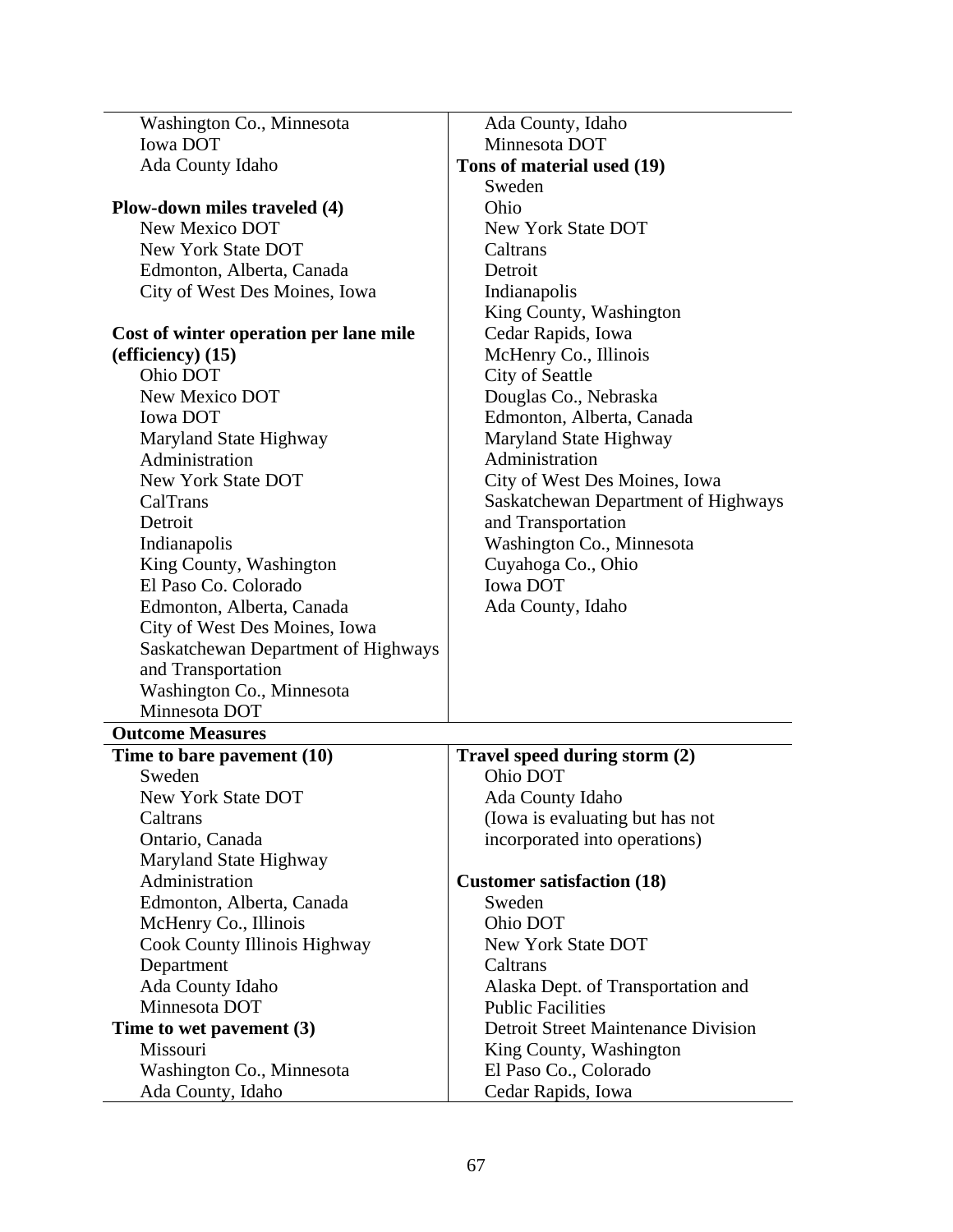#### **Time to return to a reasonably nearnormal winter condition (10**)

Sweden Ohio DOT New York State DOT **Caltrans** Iowa DOT Saskatchewan Department of Highways and Transportation Edmonton, Alberta, Canada El Paso Co., Colorado Douglas Co., Nebraska City of West Des Moines, Iowa

#### **Time for traffic volume to return to "normal" after the storm (5)**

**Caltrans** Detroit Street Maintenance Division Cedar Rapids, Iowa Cuyahoga Co., Ohio Ada County Idaho

**Time to provide 1 wheel track (1)**  Iowa DOT

## **Level of service (11)**

Ohio DOT New York State DOT Caltrans Iowa DOT New Mexico DOT Detroit Street maintenance Division Kansas DOT (Pavement condition for the category of route) Cedar Rapids, Iowa (traffic flow) City of Seattle Saskatchewan Department of Highways and Transportation Ada County Idaho

McHenry Co., Illinois New Mexico DOT Douglas Co., Nebraska Edmonton, Alberta, Canada City of West Des Moines, Iowa Washington Co., Minnesota Minnesota DOT Cuyahoga Co., Ohio Ada County Idaho

**Friction (5)** 

Sweden Ohio DOT Douglas Co., Nebraska Cuyahoga Co., Ohio Ada County Idaho

#### **Crashes per vehicle mile (2)**  CalTrans Ohio DOT

**Traffic volume during storm (2)** CalTrans Ada County Idaho

## **Time until low-volume roads open to traffic**

Missouri

### **Annual quality assurance reports**  Ohio

### **Time since last treated**  Indianapolis

#### **Contract trucks deployed in a reasonable manner**  Maryland State Highway

Administration

## **Total Hours Road Closed**  CalTrans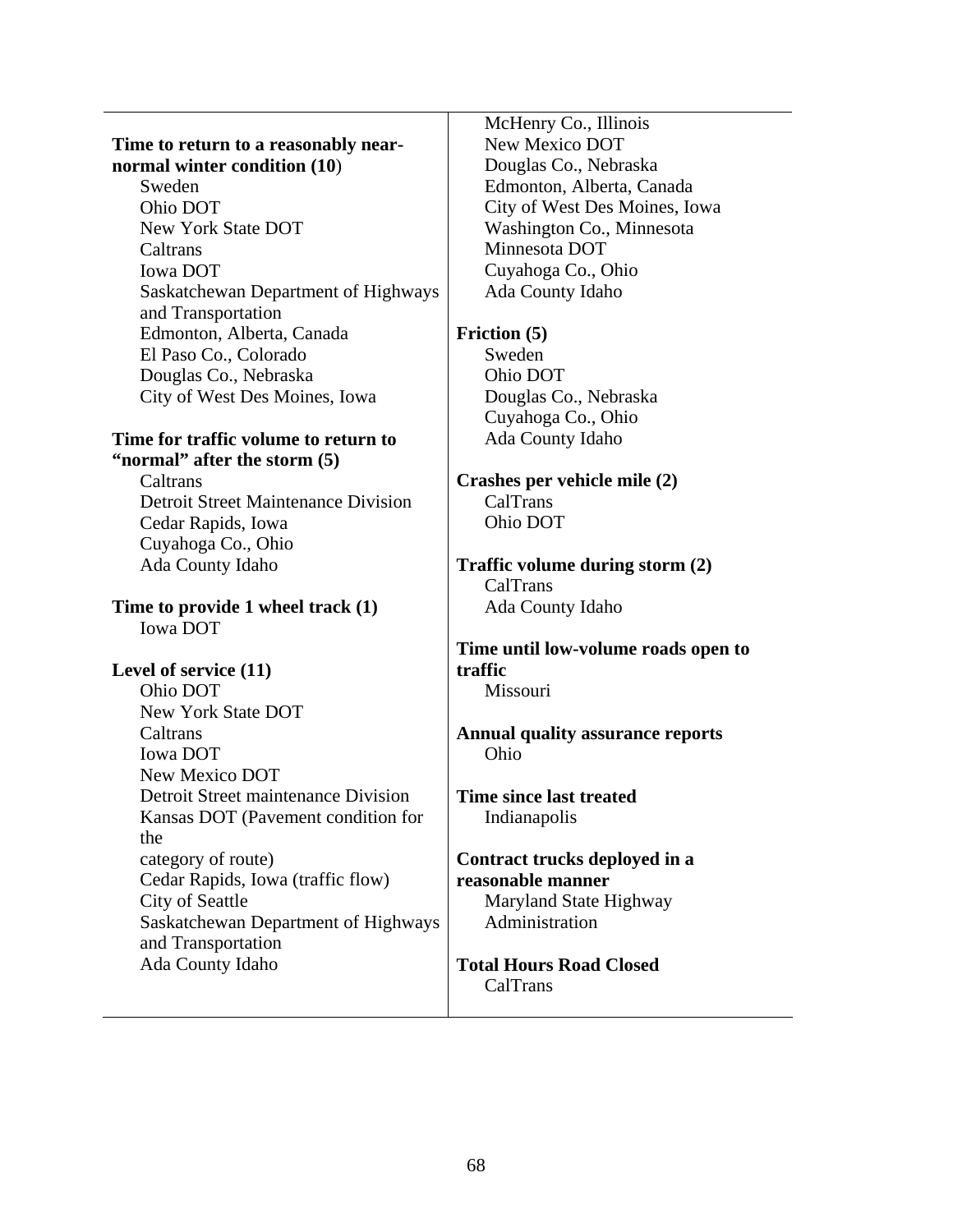Table 14 lists the approaches used by agencies to acquire data for outcome measures. Clearly human observation is the most common approach.

| <b>Measure</b>                  | Approach                                             |
|---------------------------------|------------------------------------------------------|
| 1. Time to reasonably near-     | 1.1 Visual inspection by maintenance personnel (AK)  |
| normal winter conditions        | 1.2 Visual inspection by maintenance personnel (CA)  |
|                                 | 1.3 Reports from field personnel (IA)                |
|                                 | 1.4 Reports from field personnel (CA)                |
|                                 | 1.5 Reports from field personnel (NV)                |
|                                 | 1.6 Visual inspection by maintenance personnel (NV)  |
|                                 | 1.7 Reports from field personnel (NM)                |
|                                 | 1.8 Visual inspection by maintenance personnel (NM)  |
|                                 | 1.9 Visual Inspection by law enforcement (NM)        |
|                                 | 1.10 Reports from field personnel (NY)               |
|                                 | 1.11 Visual inspection by maintenance personnel (NY) |
| 2. Customer satisfaction        | 2.1 Annual survey at end of season (AK)              |
|                                 | 2.2 Internet survey (CA)                             |
| 3. Travel speed                 | 3.1 Automatic traffic recorders (NY)                 |
|                                 | 3.2 Testing automatic traffic recorders (IA)         |
| 4. Time to bare pavement        | 4.1 Visual inspection by maintenance personnel (CO)  |
|                                 | 4.2 Report from field personnel (CO)                 |
|                                 | 4.3 Visual inspection by maintenance personnel (MD)  |
|                                 | 4.4 Reports from field personnel (MD)                |
|                                 | 4.5 Reports from field personnel (MO)                |
|                                 | 4.6 Reports from field personnel (NV)                |
|                                 | 4.7 Visual inspection by maintenance personnel (NV)  |
|                                 | 4.8 Visual inspection by maintenance personnel (OH)  |
|                                 | 4.9 Reports from field personnel (OH)                |
|                                 | 4.10 Visual inspection by maintenance personnel (WA) |
|                                 | 4.11 Reports from field personnel (WA)               |
|                                 | 4.12 Visual inspection by law enforcement (WI)       |
|                                 | 4.13 Visual inspection by maintenance personnel (ON) |
| 5. Total time of road closure   | 5.1 Accounting records of hours closed (CA)          |
| 6. Total time of chain          | 6.1 Records of chain restriction hours (CA)          |
| restrictions                    | 6.2 Records of chain restriction hours (CO)          |
| 7. Time to single bare wheel    | 7.1 Reports from field personnel (IA)                |
| track                           | 7.2 Reports from field personnel (KS)                |
| 8. Time to two bare wheel paths | 8.1 Reports from field personnel (KS)                |
| 9. Time to treat critical areas | 9.1 Reports from field personnel (MO)                |
| 10. Friction                    | 10.1 Testing (OH)                                    |
|                                 | 10.2 Established friction coefficient (Sweden)       |
|                                 | 10.3 Preliminary testing (ON)                        |

**Table 14. Outcome measures and approaches used by responding agencies**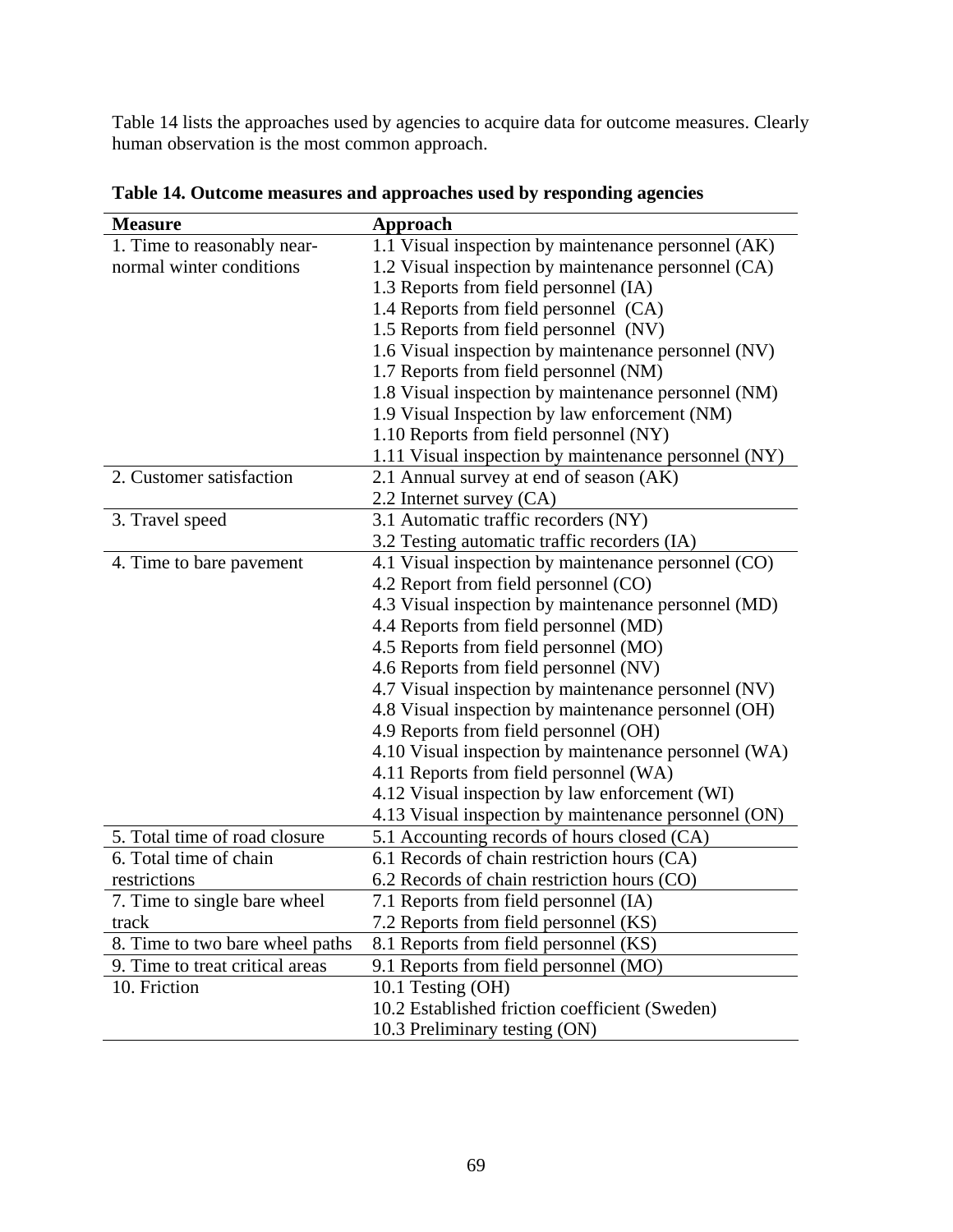Other practices that emerged in the survey comments include the following:

- A PSIC chart to help identify uniform pavement conditions by combining traffic flow characteristics and visual observation.
- Various outcome measures are sometimes combined to form an overall LOS rating for a roadway.
- Contracts with private sector operators are written such that reimbursement is based on a combination of input (pay items) and output or outcome measures (expectations).
- Innovative technologies such as AVL, GPS, friction meters, and various sensors of materials, equipment, and temperature are installed on winter maintenance vehicles to help collect performance measure data.
- Winter weather severity indices have been developed to help quantify the relationship between the severity of winter weather events and roadway condition or safety factors.

## **5.3. Screening of Approaches**

Analysis of the survey findings identified 4 input measures, 5 output measures, and 11 outcome measures used by public agencies to measure snow and ice control performance. To identify measures and approaches that warrant further study, the following criteria were applied to available measures and approaches:

## *Measure criteria*

- Does the measure directly measure safety, mobility, or public satisfaction?
- Does the measure improve snow and ice control?
- Is the measure mapped to roadway segments?
- Is the measure reported for garages or districts?
- Is the measure sensitive to storm characteristics?
- Does the measure examine storm events individually or annually?

#### *Approach criteria*

- Is the approach quantitative?
- Is the approach stable across observers?
- Is the technology likely to improve?
- Is a major capital or operational investment required?
- Can the approach be "piggy backed" on another system to reduce installation cost?

Applying these criteria revealed that input and output measures are valuable management tools because they measure the amount of material, labor, and money consumed, as well as the amount of material applied to roads, lane-miles plowed, etc. However, these measures do not directly address the goals of the agencies, regarding public safety and maintenance of mobility. As they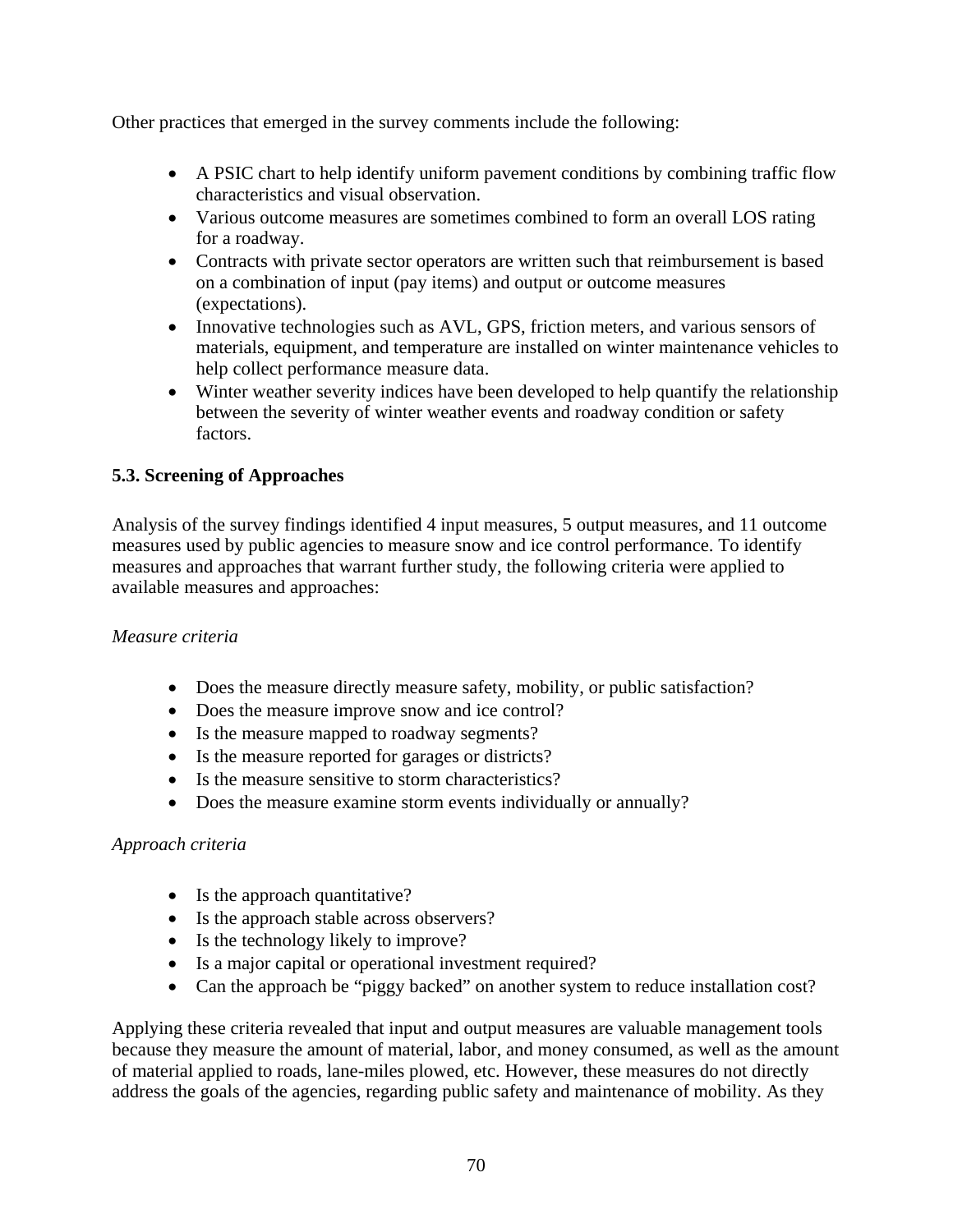are, input and output measures help with budgeting and can be used roughly to compare efficiency between garages or districts that experience similar snow and traffic conditions. The measures do not improve snow and ice control, but help track the investment required to do so. The measures are generally not mapped to roadway segments, although they are often reported by garage or by district. Input and output measures are not observed to be sensitive to storm characteristics, although they could be if an index were applied.

Input and output measures rate high on the "approach" criteria because the investment in accounting and maintenance management personnel is used to produce the reliable and quantitative numbers. Input and output measures are reasonably easy to obtain and measurement is stable from year to year. However input and output measures do not measure safety or mobility of the roadway system. Input and output measures can be difficult to obtain if the measure requires data from smart on-board controllers. Plow-down time is the only performance measure reported that requires (or would benefit from) an on-board system, and only four agencies reported using this measure, probably because they invested in the on-board control systems and can now easily report plow-down time. Extensive work has been done to develop smart snow plows, and equipment that has been tested includes the following:

- GPS receivers with real-time mapping of truck location
- Plow-position reporter
- Material dispensed, linked to vehicle location
- Pavement temperature sensor
- Sensor to detect melting point of road slush
- Friction wheel
- Heads up display of road center line

These technologies make it possible to report outputs by road segments and link output variables to vehicle location. The development of smart snow plows is continuing to provide operational benefits. Successfully measuring friction has obvious implications for performance measurement, but, recent work by the NCHRP has determined that friction measurement is experimental. For these reasons, pursuing smart snow plow technology as part of a performance measure project is not recommended.

Snow and ice control operations also need individual storm information, e.g. precipitation, intensity, duration, temperature, etc. to be effective. Accordingly, there is a need to quantify the severity a given storm in order to normalize the efforts expended fighting that storm. Weather indices are useful for normalizing storm data. Most existing weather indices work on a seasonby-season basis, rather than a storm-by-storm basis. There exists a trade-off between monthly and seasonal averages: while seasonal data are more normal, fewer observations are available for analysis. Alternately monthly data offer more observations, but are not as normally distributed. Maintenance personnel require this information to improve snow fighting capabilities. Seasonal averages do not provide sufficient data for meaningful analysis for fighting individual storms.

In contrast to input and output measures, outcome measures could measure safety and mobility, and they affect snow and ice control. Targets for clear pavement or wet pavement by road class are used by several agencies. Some measures are roughly sensitive to storm characteristics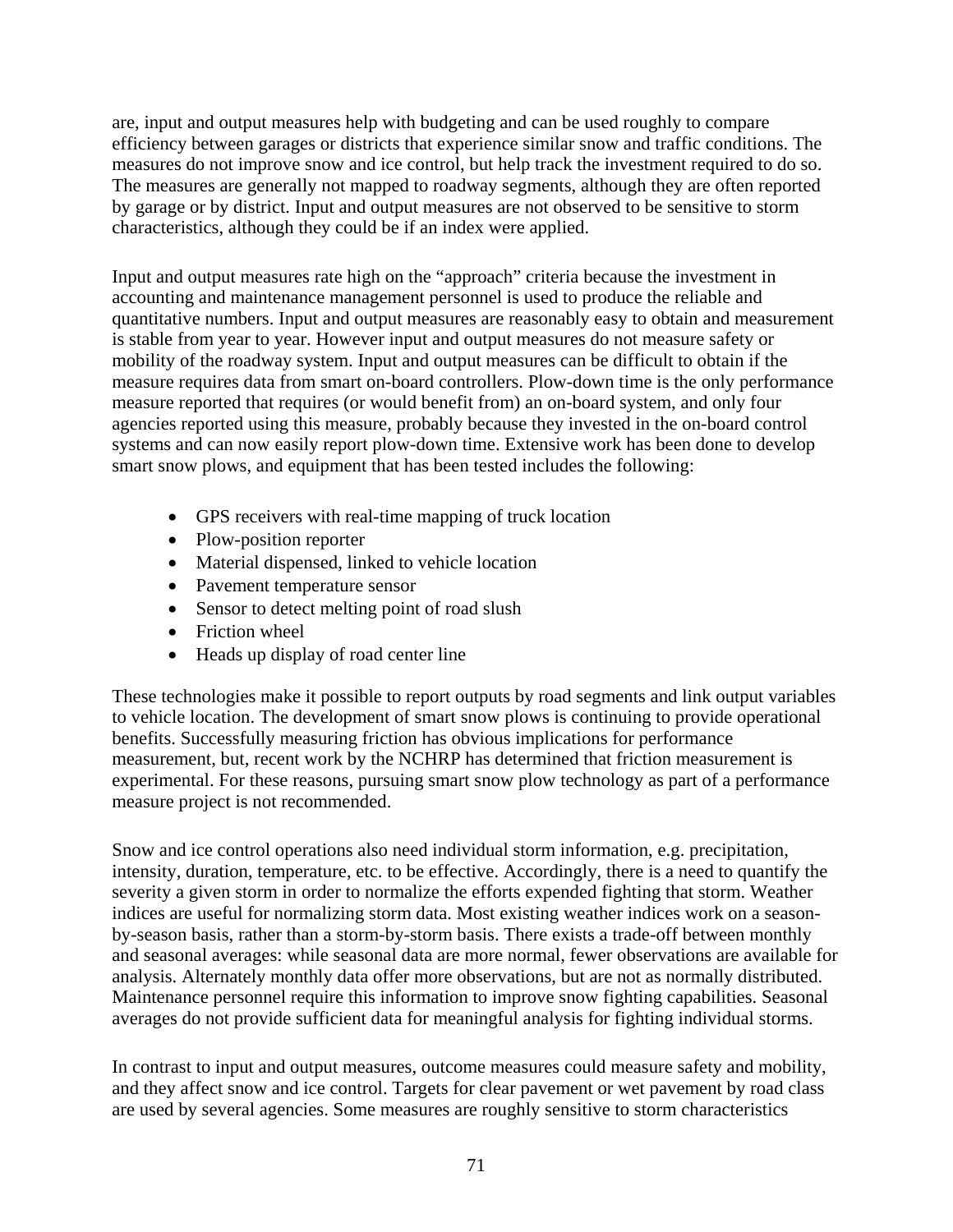because they identify the maximum allowed accumulation during a storm and maximum time for removal after snow stops falling. Outcome measures require some form of human observation that while error can be reduced through training or field guides, human observation always results in some subjectivity. Additionally, replacing human observation with some form of technology requires large capital and operational expenses. In the early stages, calibration problems may actually introduce more variation into the measurements than human observation. While several technologies are promising, no U.S. agency has been willing to invest in fully deploying the technology to measure snow and ice control outcomes.

Measures of outcome will help improve safety and mobility. Some form of observation technology must be deployed to rate outcome measures high in the "measure" and "approach" criteria. However, widespread deployment is unlikely unless the surface condition data can be obtained from enhancements to the technology being deployed for other purposes.

To help determine the measures and approaches having potential for use the 11 outcome measures observed in this study were reduced to three basic categories and two approaches were identified for each:

- 1. Measure: Degree of clear pavement Approach: Manual observation Approach: Camera-assisted observation
- 2. Measure: Traffic flow Approach: Detector-based traffic flow Approach: Road closure
- 3. Measure: Crash risk Approach: Friction (or slipperiness) Approach: Reported crash data

#### *The Outcome Measure of the Degree of Clear Pavement*

Approach: Manual Observation

Measures of the degree of clear pavement by roadway type are common can be used to relate conditions to safety and mobility. The issue of measuring clear pavement in the winter is similar to that of measuring pavement distress in the summer as the basis for programming road improvements. However, snow and ice conditions used to be measured at much shorter intervals (hourly versus annually).

While it would be desirable to replace human observation with automated technology the fact is that maintenance supervisors are on duty during storms and can provide condition data at no additional cost makes it attractive with the use of pictorial guides, a reasonably objective determination is possible. While potential for improvement in this approach is not envisioned best practices for manual observation could be compiled as part of a future research effort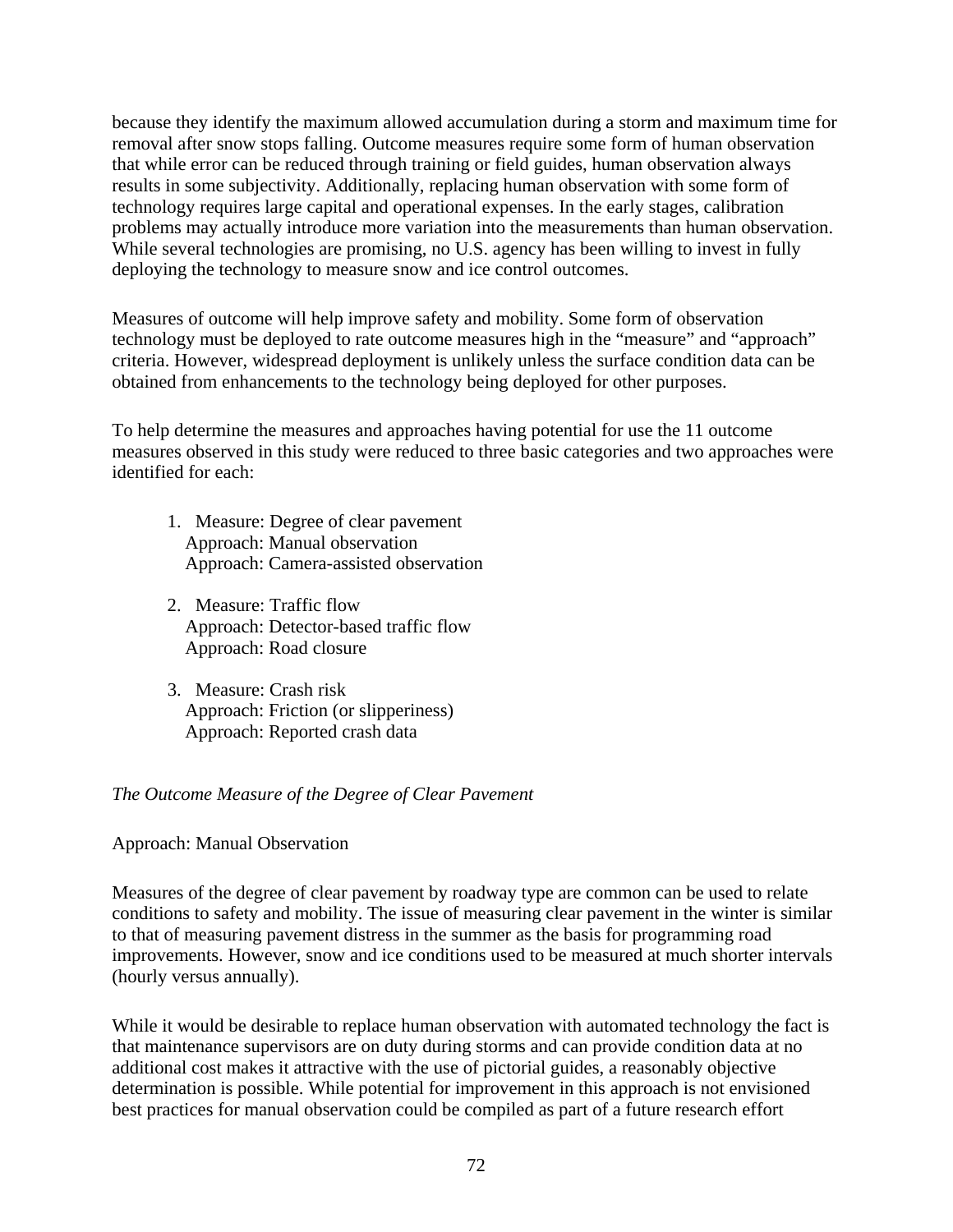#### Approach: Camera-Assisted Observation

No agency reported using freeway-monitoring cameras as an aid to human observation. However, because most large urban areas are deploying cameras as part of regional traffic management systems, it is possible that these cameras can be used to observe road conditions on urban freeways. Maintenance supervisors may not have access to the cameras or they may be on the road making manual observations anyway, and thus the cameras would not help significantly. However, the use of cameras appears to be an appropriate measure for snow and ice control. While the use of cameras is limited, primarily to metropolitan areas, the technology is proven and can aid agencies in observing road conditions with limited personnel. Furthermore, cameras are known to being studied to enhance human observation, rather than actually detecting surface conditions. Detectors are discussed in the following section.

#### *The Outcome Measure of Traffic Flow*

#### Approach: Detector-Based Traffic Flow

This approach considers measures of traffic flow, including speed, volume, and occupancy. The Ohio DOT and Ada County, Idaho, are the only agencies that reported speed during a storm as a performance measure. Caltrans and Ada County reported using traffic volume during a storm as a measure. The Iowa DOT is currently experimenting with the use of ATRs to measure traffic speed and volume. The following five agencies use time to return to "normal" traffic volume after a storm as a measure:

- Caltrans
- Detroit Street Maintenance Division
- City of Cedar Rapids, Iowa
- Cuyahoga County, Ohio
- Ada County, Idaho

Despite the lack of widespread use, there appears to be great potential in traffic flow measures. Traffic speed, volume, and road occupancy are direct measures of mobility. While speeds do not always drop as much as expected in bad road conditions due to aggressive driving, drivers do increase the spacing between vehicles, resulting in reduced volume or reduced occupancy. Traffic flow theory will provide the relationships between occupancy, throughput, and speed.

Currently, cameras and traffic flow detectors are being deployed as components of ITS across the U.S. Several detectors show promise as tools for measuring road conditions, including cameras that utilize the visible spectrum and the non-visible spectrum. Other research has produced cameras that utilize lasers or the infrared spectrum to analyze surface conditions. Such cameras, some of which are being field tested in the United States, have shown promise in accurately sensing the presence of differing amounts of water, frost, snow, and ice on a roadway surface. Side-fire radar has also become quite reliable for measuring speed and occupancy.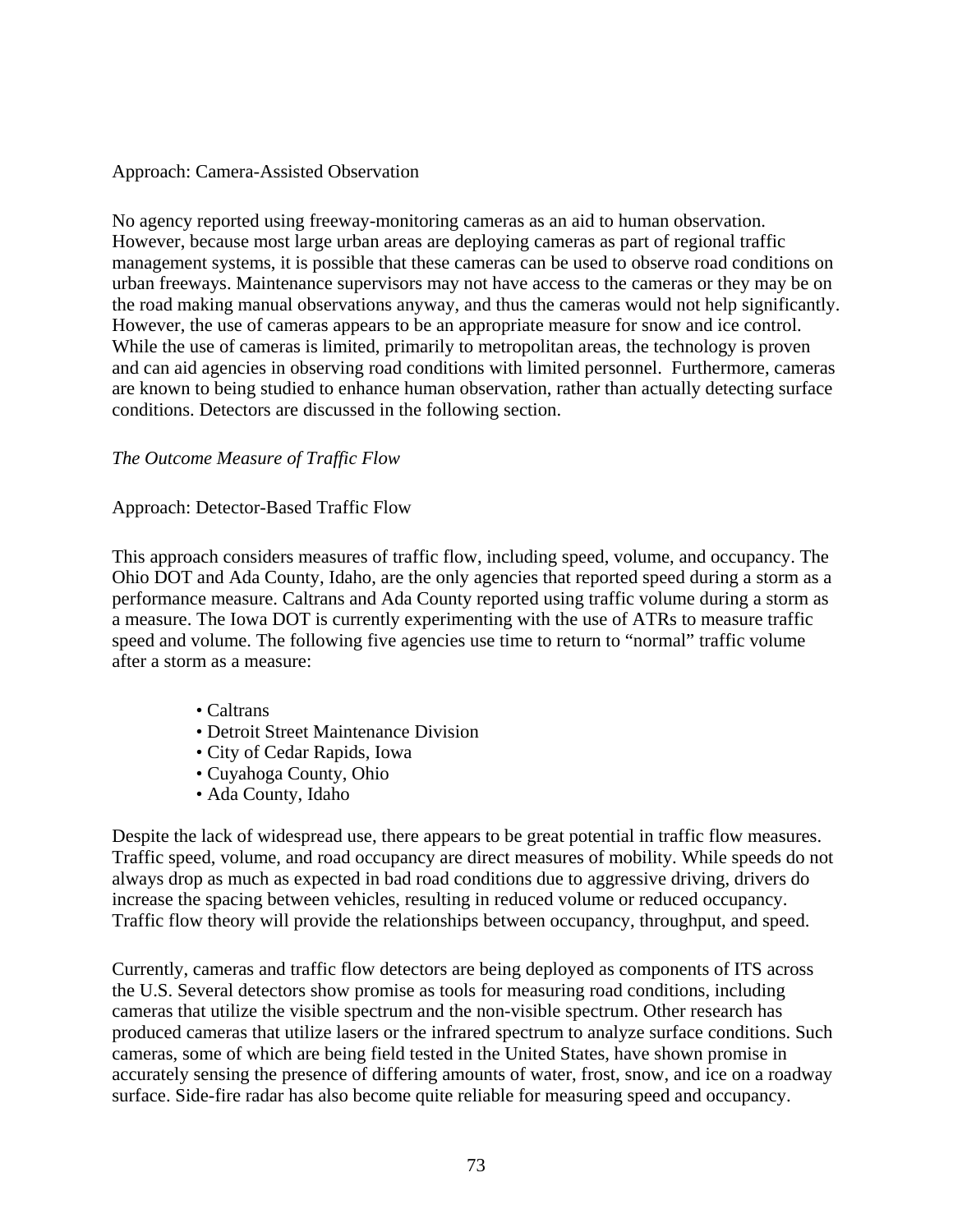We recommend pursing detection-based approaches deployed as upgrades to ITS monitoring. The ITS investment is being made in most urban areas already, and winter maintenance measurement capability could be added at an incremental cost rather than at full cost. Additionally, state agencies already collect speed and volume data by deploying ATRs periodically along the interstate and national highway systems for the routine monitoring of VMT. Identifying snow and ice event times and capturing the ATR data as the basis for performance measurement is attractive because it uses an existing investment for a new purpose.

The disadvantages involved in pursuing traffic flow approaches include the following:

- Low density of detectors in rural areas
- Institutional barriers within DOTs: neither traffic data nor traffic control centers have a winter maintenance mission; their mission would have to be restructured to deliver this information to maintenance personnel and, perhaps, to the public
- Upgrades to the operations platform that drives the ITS

In general, the lack of technological approaches to measuring snow and ice control performance indicates that the benefits are not now perceived as worth the investment. By adding winter condition measurement capability to ITS upgrades and capturing ATR data for this purpose, the cost of acquiring road condition data can be reduced. The technologies involved are mature enough to deliver the desired result.

## Approach: Road Closure

Road closure is a simple measure of traffic flow, since none is allowed. This is a very useful measure to record because it is an input for calculating the economic cost of lost mobility. Little can be done to improve upon it, however. We recommend that road closures be recorded, possibly as lane-hours of closure. However, the measure is only appropriate when the struggle against snow and ice has been lost.

#### *The Outcome Measure of Crash Risk*

Approach: Friction (Slipperiness)

NCHRP Project 6-14, which resulted in *Feasibility of Using Friction Indicators to Improve Winter Maintenance Operations and Mobility*, determined that friction is a feasible quantity to measure. Thus, we recommend additional work on friction measuring technology, and pursuing the type of performance measurement that could be based on friction. Ohio is the most pioneering state on this topic. We recommend documenting more fully Ohio's activities in friction-based performance measures.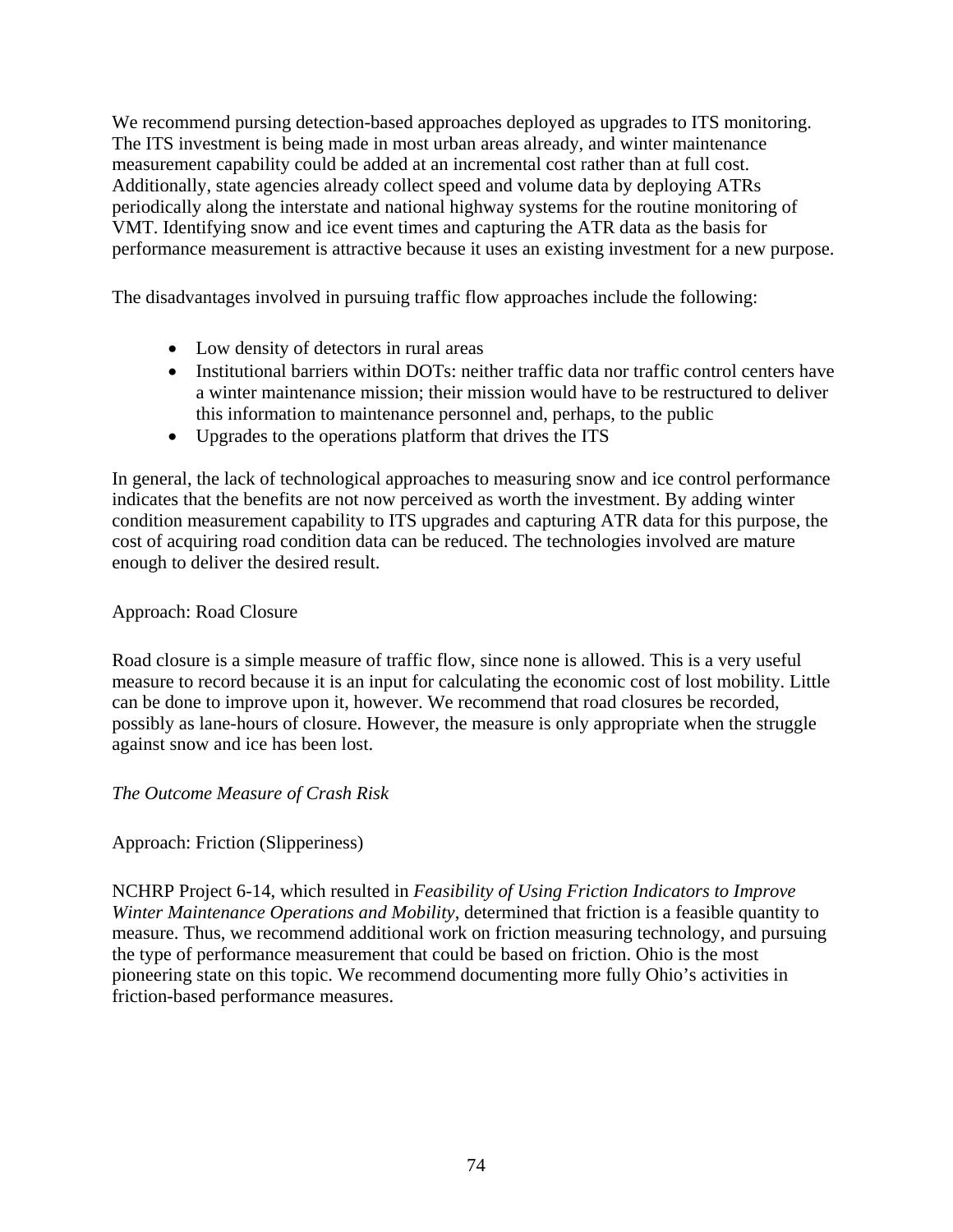#### Approach: Reported Crash Data

Crash data collected during winter storm events can provide a basis for measuring performance. Trends in crashes during snow and ice conditions could be used to measure change in maintenance performance. Analysis tools are already used in many states that allow users to search the crash records by weather condition as reported by the officer at the seen of the crash, and, if correlated with storm severity, provide a fairly robust measure.

One of the early findings of preliminary work by Iowa State University is that crash risk during the first storm of the season is always far worse than succeeding storms. Apparently, drivers must relearn winter driving skills each year. (Maze et al. 2005)

As part of the overall safety programs, states continuously improve their collection and analysis of crash data. The analysis of crash data will likely yield best practices including specific recommendations for the type of weather data to include in crash reports and the best tools for analyzing crash data. For example, we know that all crashes that occur during a winter storm are not reported, but crash databases will include personal injury crashes. We know from prior analysis of the Iowa crash database that the number of reported crashes skyrockets for winter storm periods. (Maze et al. 2005).

### *Storm Severity Index*

In addition to the 11 different types of outcome measures reported in the survey, 15 measures of storm severity were identified in the literature search. We recommend agencies develop an operational storm severity index that can be applied to normalize any other measure over time. This would be a great benefit to comparing costs by time period. Our analysis shows that storm severity models using monthly and seasonal data that the models using monthly data are more useful for managers fighting storms.

#### *Customer Satisfaction*

Customer satisfaction sets the level of performance that the public expects, as a measure of performance. Because the performance measures measure how close winter road maintenance comes to meeting public expectations, those outcomes can also be measured by surveying the public directly. Most agencies use a periodic survey to determine public expectations, and agencies also track complaints and 511 calls. We recommend defining best practices for determining customer satisfaction and linking operational performance to those expectations.

## **5.4. Summary of Approaches**

In summary, we recommend the following:

• Document best practices for manual observation of pavement conditions.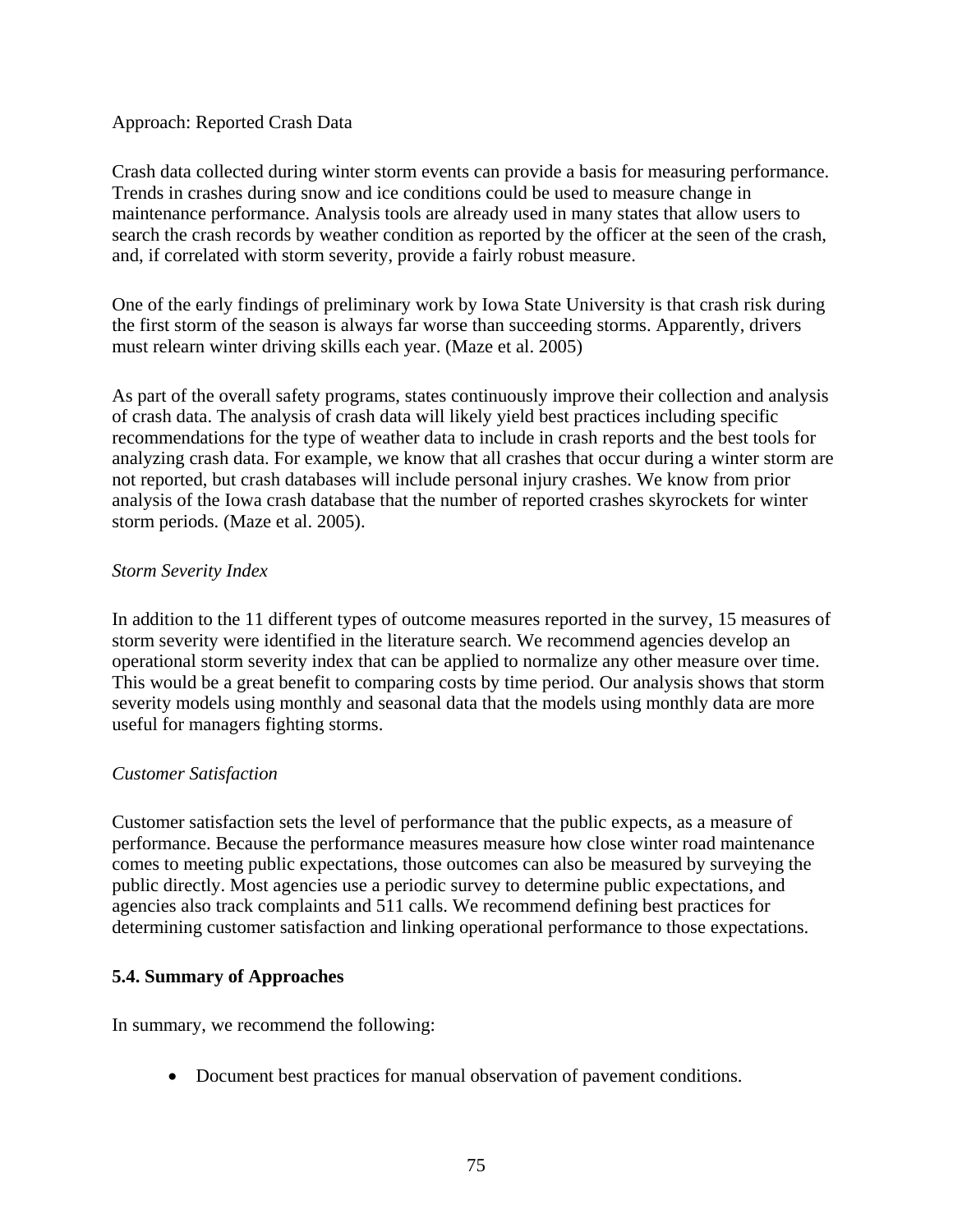- Document the use of traffic control center cameras or remote cameras to aid manual observation inputs to performance measures.
- Pursue detector-based approaches that use traffic speed, volume, or occupancy as means of acquiring data measuring performance.
- Document measures that are or can be based on friction.
- Document best practices and opportunities for recording and analyzing crash data during winter storms for use as a performance measure.
- Develop a reasonable procedure for incorporating a winter storm severity index to normalize input, output, and outcome measures.
- Determine best practices in the measurement of customer satisfaction and link those measures to measures of operational performance.

## **CHAPTER 6. CREATING PERFORMANCE MEASURES TOOLBOX FOR SNOW AND ICE CONTROL OPERATIONS**

### **6.1. Introduction**

Interviews with snow and ice control operations personnel revealed that performance measurement programs are established for numerous and various reasons. Many reasons focused on budgetary management, while others were more political, such as legislature mandating performance. The first step in evaluating effectiveness of performance measures are to determine why they are in place and to ask what is to be accomplished by instituting a performance measurement program. This chapter focuses on developing a toolbox to evaluate relevant performance measures for snow and ice control operations.

#### **6.2. Benefits of Using Performance Measurement**

The basic purpose of any measurement system is to provide feedback, relative to the agency's goals, that increases the chances of achieving these goals efficiently and effectively. Measurement thus gains true value when used as the basis for timely decisions.

The accounting firm of Price Waterhouse (Artley and Stroh 2001) has suggested three main reasons for establishing metrics in an organization that are applicable to snow and ice control operations.

- 1. **Measurement clarifies and focuses long-term goals and strategic objectives.** Performance measurement involves comparing actual performance against expectations and setting up targets by which progress toward objectives can be measured.
- 2. **Measurement provides performance information to stakeholders**. Performance measures are the most effective method for communicating about the success of programs and services. For example, in public education, states and school districts routinely issue "report cards" highlighting test score outcomes and other key indicators of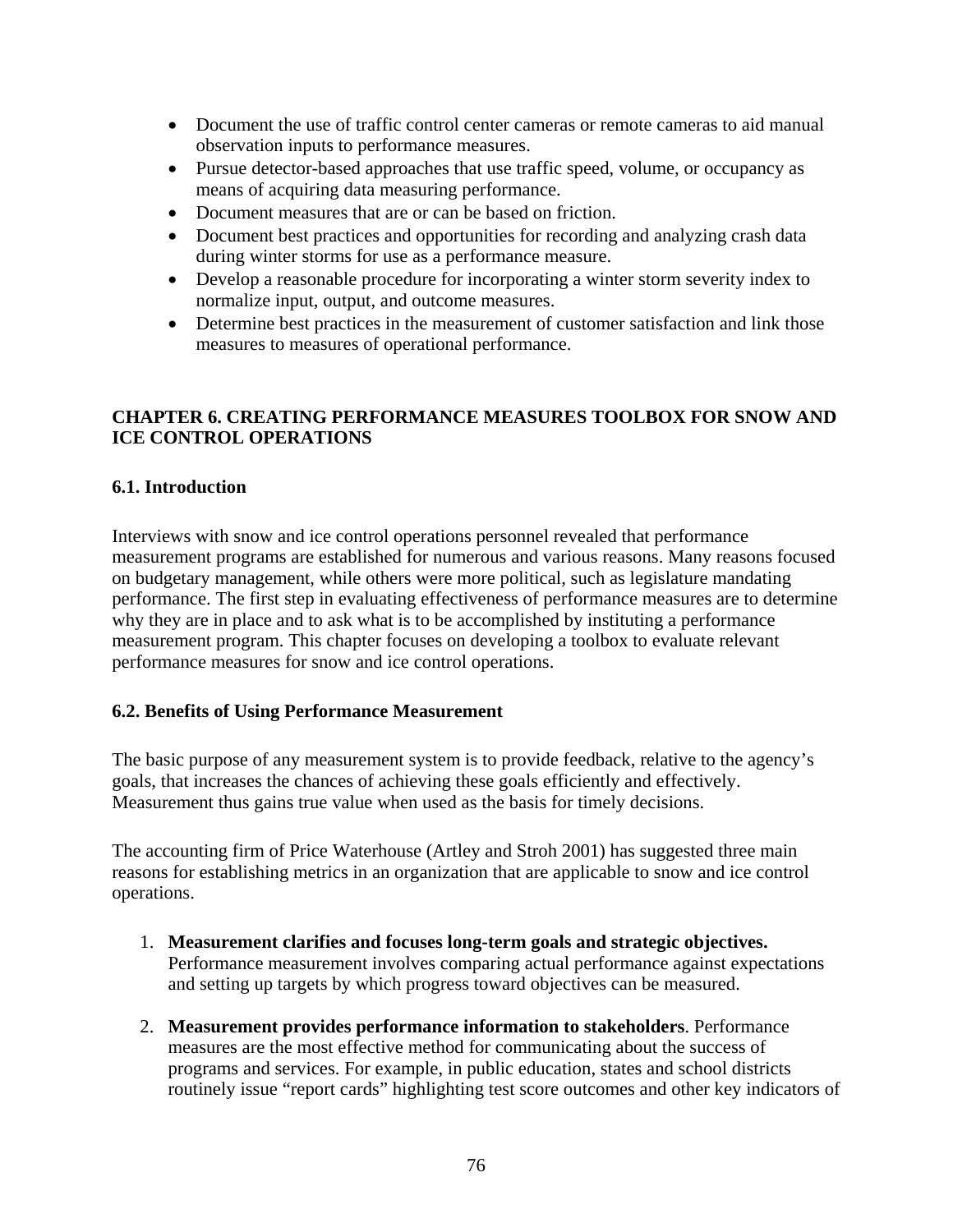educational performance. These have become centerpieces of attention among not only educators, but many other stakeholders. Snow and ice control agencies can also benefit from "report cards" regarding their performance.

3. **Measures encourage delegation rather than "micro-management."** Hierarchical structures and extensive oversight requirements can hinder organizational effectiveness. Performance measures free senior executives for more strategic decision making and collective intervention, while clarifying the responsibilities and authority of managers down the line.

Organizational metrics are important for these organizations. Working with employees, management, and affected stakeholders, organizations involved in strategic planning can develop measures of performance in the production of goods and services and in meeting the organization's most important objectives.

There is no single model or process for developing performance objectives and measures, nor is there a process that will guarantee good results. We have attempted to synthesize lessons learned from the literature as well as the insights gained from our surveys and work with agencies in applying performance measurement to the management of snow and ice control operations issues.

## *Developing a Performance Measurement Toolbox*

One method used to develop performance measurements for snow and ice control is to apply a toolbox to the problem. A performance measure toolbox brings structure to performance planning and clarifies the connection between activities, outputs, and results. The toolbox uses the following steps relative to the objectives specified in an agency's strategic plan:

Step 1. Confirm Snow and Ice Control Operations Role.

The agency should define the role that snow and ice control operations are intended to play with respect to strategic objectives and should provide a basis for establishing overall targets and performance measures. This step will guide the type of goals and objectives to be measured. For example, if the reason for establishing a performance measurement program is budgetary, then the measures used will involve ranking investments and allocating resources based mostly on internal decisions. Externally based reasons may have to do with evaluating the department against peer comparisons and establishing comparable benchmarks to other peer organizations. Defining the role that the program is intended to play with respect to strategic objectives provides a basis for establishing program targets and performance measures. That is, have the links between the main activities and outputs of the program and the department's snow and ice control objectives been established (e.g., activity/output "Y" contributes to, or detracts from, strategic objective/outcome "X")? The department's snow and ice control strategy should identify the department's significant snow and ice control aspects as well as its strategic objectives for addressing these aspects and the measure that will be used to indicate progress. Table 15 shows the link between the department's activities and the strategic outputs. Plowing and anti-icing, for example, directly contribute to mobility.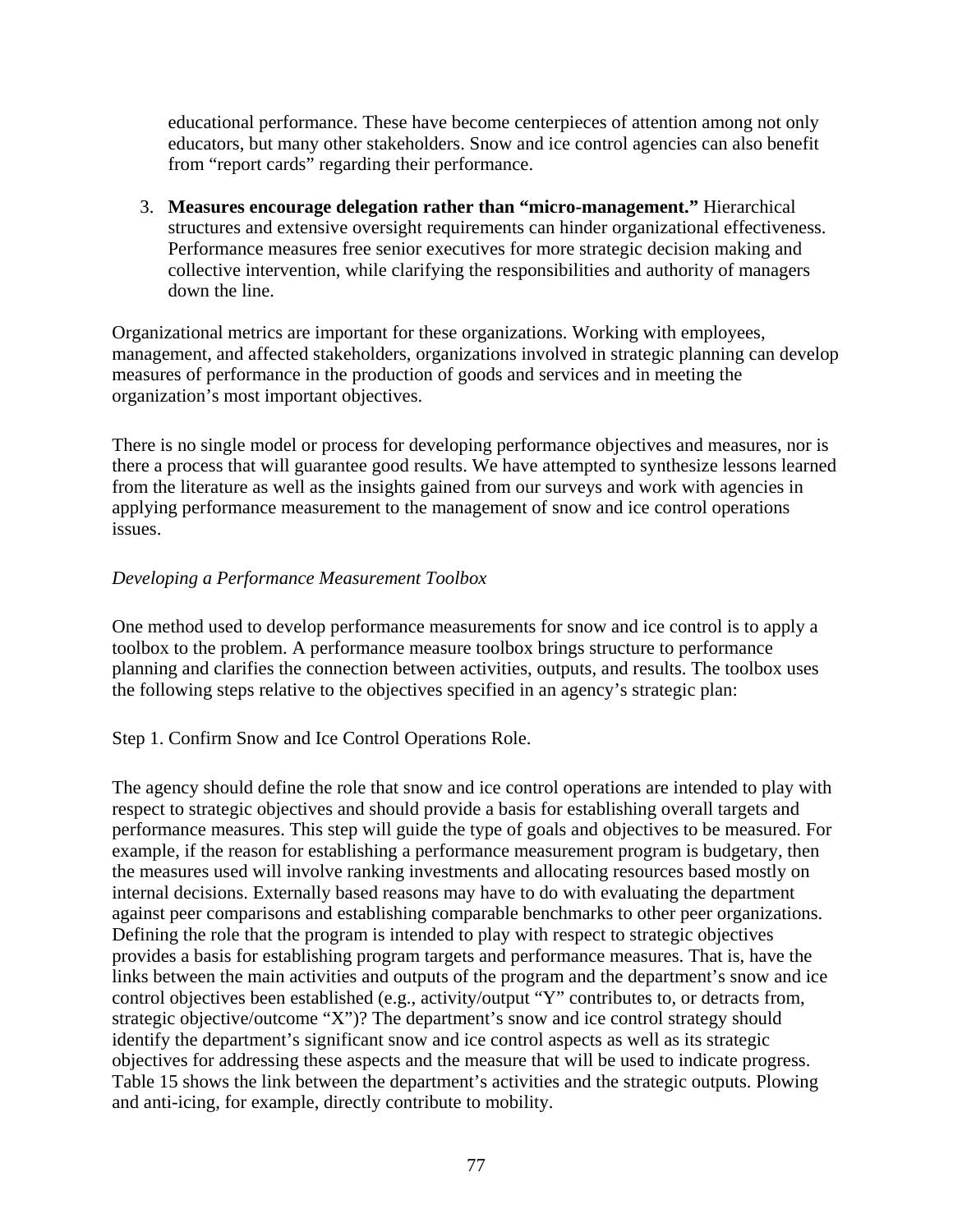| Main program<br>activities or<br>outputs | <b>Contribution to / detraction from</b><br>strategic snow and ice control<br>objective(s) | <b>Strategic objectives or outcomes</b><br>that the program activity or output<br>contributes to |
|------------------------------------------|--------------------------------------------------------------------------------------------|--------------------------------------------------------------------------------------------------|
| Plowing, Anti-                           | Y                                                                                          | Mobility                                                                                         |
| Icing                                    |                                                                                            |                                                                                                  |
| Plowing, Anti-                           | Y                                                                                          | Safety                                                                                           |
| Icing                                    |                                                                                            |                                                                                                  |
| Plowing, Anti-                           | Y                                                                                          | Productivity                                                                                     |
| Icing                                    |                                                                                            |                                                                                                  |
| Plowing, Anti-                           | Y                                                                                          | <b>Environmental Quality</b>                                                                     |
| Icing                                    |                                                                                            |                                                                                                  |

**Table 15. Linking program activities and outputs to strategic objectives** 

For instance, consider the budget-driven model of the Wisconsin DOT, in which the state reimburses 72 counties perform winter maintenance on state and federal roads (Adams et al. 2003). The three most important current objectives for Wisconsin are as follows:

- 1. Provide bare/wet pavement in a reasonable amount of time and effort.
- 2. Improve the coefficient of friction between vehicle tires and the pavement.
- 3. Provide good winter driving conditions using the most efficient methods possible.

The agency uses a single measure to measure the LOS for snow and ice operations. Periodic field condition surveys are conducted to measure the traction conditions due to anti-icing chemicals, sand application, or plowing on the travel lane road surface. These conditions are determined by observing a mile of road after a winter operation has taken place. Bare pavement is considered 95% of the roadway being free from ice and snow. A roadway is considered sanded if at least 60% of the travel lane has sand on its surface. This is equal to a travel lane with bare tire tracks with sand on the remainder of the lane (Conger 2005). The data sources for the performance measurement system include accounting records, visual inspection by law enforcement, periodic customer surveys, and AVL data from plows.

The measures of these objectives include the time to bare/wet pavement and costs per lane-mile, while the performance levels have not yet been established. The impetus of the Wisconsin performance measurement program is thus budget driven. The program developed by the Wisconsin DOT combines the vehicle data obtained by the on-board systems with weather event data, labor inputs, and equipment costs, and spatial data. According to Adams et al. (2003), this system provides information that managers can use to show relationships by vehicle, patrol section, and storm (e.g., salt application rate, pavement temperature versus weather conditions).

Step 2. Identify the Key Snow and Ice Control Activities and Outputs

This step is to direct winter maintenance managers and staff to identify and focus on the key program activities. Only those activities that directly relate to the department's strategic objective should be measured. Subsequently, only those measures that provide useful information should be used. Collecting data and information can be time consuming and expensive so it may be impractical to collect data on every departmental activity.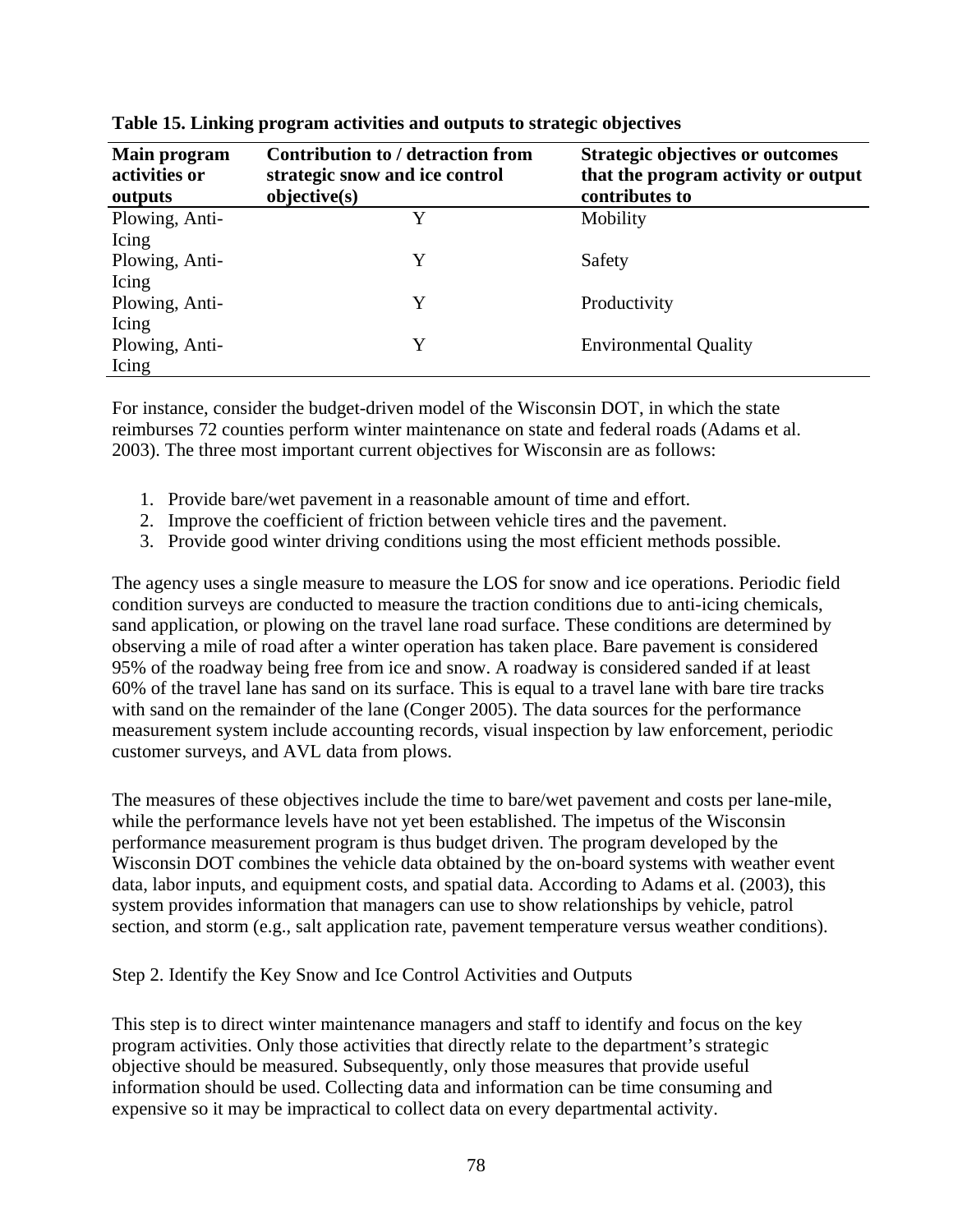This step is essential to ensure that program managers and staff focus on key issues that contribute to the achievement of the department's strategy for snow and ice control. When establishing the toolbox, it is important to ask whether the key activities and outputs of the snow and ice control program, in terms of their importance (e.g., high, medium, low) in contributing to the department's strategic objectives, have been identified. Table 16 illustrates an example of this process.

|                                          | Rank, in terms of significance                  |                                                   |                                                                     |  |
|------------------------------------------|-------------------------------------------------|---------------------------------------------------|---------------------------------------------------------------------|--|
| <b>Program activities</b><br>and outputs | Strategic objective<br>from Table 16:<br>safety | Strategic objective<br>from Table 16:<br>mobility | <b>Strategic objective</b><br>from Table 16:<br><b>Productivity</b> |  |
| Plowing                                  | High                                            | High                                              | High                                                                |  |
| <b>Output: Road</b><br>Condition         | High                                            | High                                              | High                                                                |  |

**Table 16. Identifying the key program activities and outputs** 

KDOT, for example, identifies key activities of snow and ice control based on road condition across road categories. Specifically, KDOT's objectives were noted as providing a safe travel way and using resource efficiently. The specific measures that KDOT uses to indicate a safe travel way vary across three roadway categories, but not across storm type or characteristics. Data indicating these measures come from reports by field personnel and a computer system where field personnel record road conditions. The three categories, measures, and performance levels are as follows:

- Category I: two bare/wet wheel paths
- Category II: both lanes on two-lane roads with intermittent bare/wet wheel paths
- Category III: one wheel path on two-lane roads with intermittent bare/wet wheel paths

However, while these performance levels measure the road condition, they do not necessarily indicate a safe travel way. The road condition measure indicates the plowing effectiveness; however, "safety" is generally measured by the absence of crashes. That measurement is not indicated among the performance measures.

KDOT currently obtains these observational, road condition data from each district and then segments the data by district, area, and sub-area for analysis. The data, however, are not collected on a routinely, timely basis, and much of the analysis is performed well after the storm event is completed. Thus, there is no immediate feedback provided.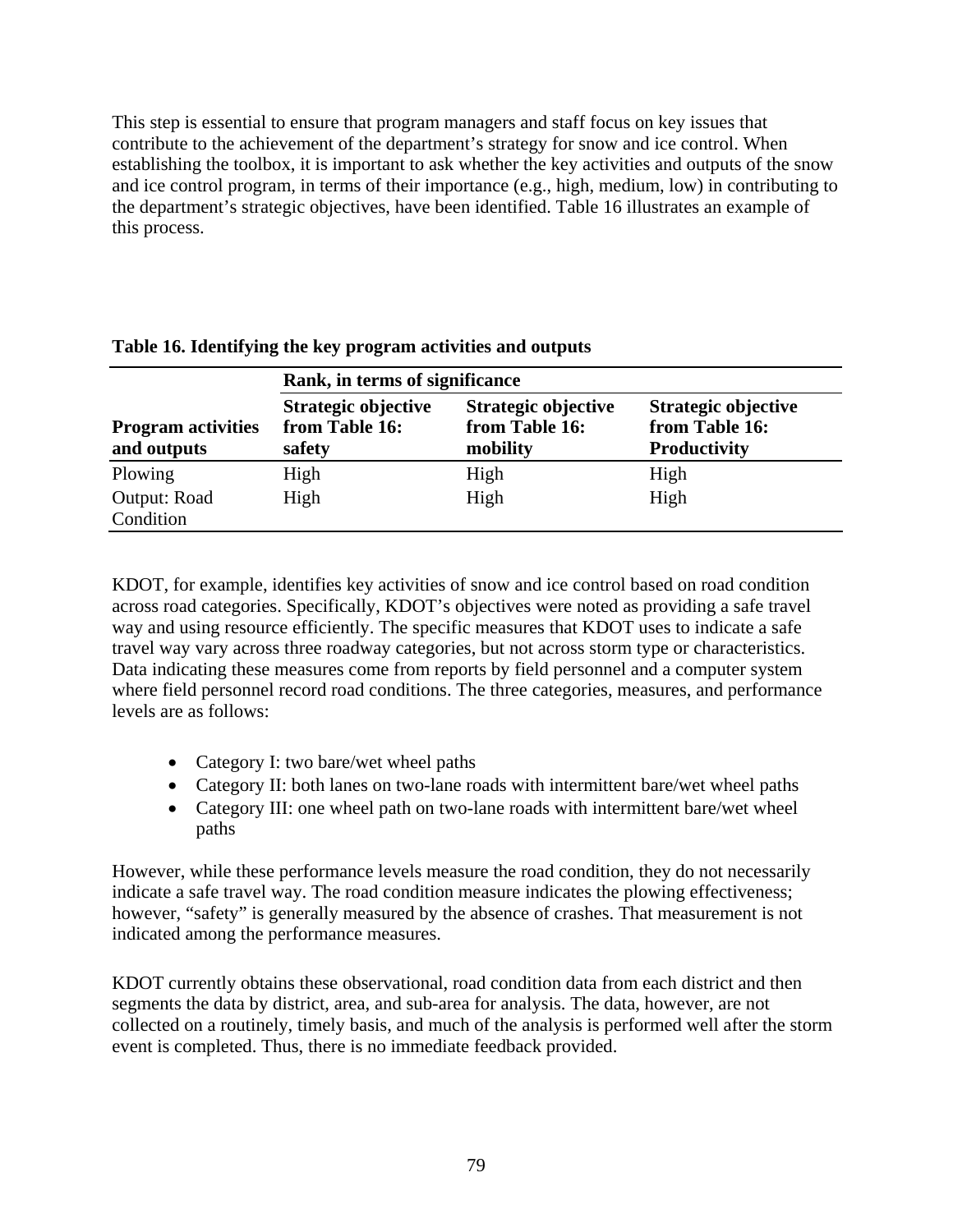Step 3. Identify Program Stakeholders and Issues.

To identify the customers whom the winter maintenance activities and outputs should serve, influence, or target; the other principal groups affected are; and the ways these groups are affected. For example, to focus on reasonable access to farms and ranches in rural state might involve different performance measures than a focus on keeping long-distance roadways clear to allow reliable and safe movement of freight.

To formulate a set of snow and ice control objectives, it is essential to identify the customers to be served. Generally, snow and ice control managers have two groups of customers, internal and external. The internal group is the performance measurement user, generally upper management. Management uses the performance measurement information as a decision support tool for budgetary and planning functions. The data gathered from the process help determine program needs, allocation of funds, and selection of projects.

The external customer is the road user. This is also an important stakeholder. The road user provides input in the development of the agency's goals and objectives. In particular, the road user's opinions about the strengths and weaknesses of the snow and ice control agency can influence the agency's goals and objectives. Many of the snow and ice control agencies we surveyed indicated that they periodically solicit public opinion to assess their job performance. By identifying and addressing customer needs performance measurement can help agencies respond to those needs.

Regarding the main program activities and outputs identified in Table 17, managers must also determine how the relevant snow and ice control issues affects the stakeholders. Managers must be aware that the activities and outputs associated with the activities can have both desired and undesirable effects on the stakeholders. When possible, actions must be taken to mitigate undesirable effects.

| <b>Main program</b><br>activities and   | Snow and ice control issues          |                                          | <b>Stakeholder groups</b><br>(affected parties) |                                     |
|-----------------------------------------|--------------------------------------|------------------------------------------|-------------------------------------------------|-------------------------------------|
| outputs,<br>in order of<br>significance | <b>Desired</b><br>program<br>effects | Undesirable program<br>effects           | <b>Positively</b><br>affected                   | <b>Negatively</b><br>affected       |
| Example:<br>plowing                     | Clear roads                          | Inefficient energy use                   | Road users                                      | Possible<br>environmental<br>damage |
| Example:<br>chemical usage              | Snow and ice<br>removal              | Inconsistent application<br>of chemicals | Road users                                      | Possible<br>environmental<br>damage |

Caltrans, for example, uses a variety of performance indicators for both its internal and external customers. As input measures, Caltrans uses personnel hours and overtime hours. For input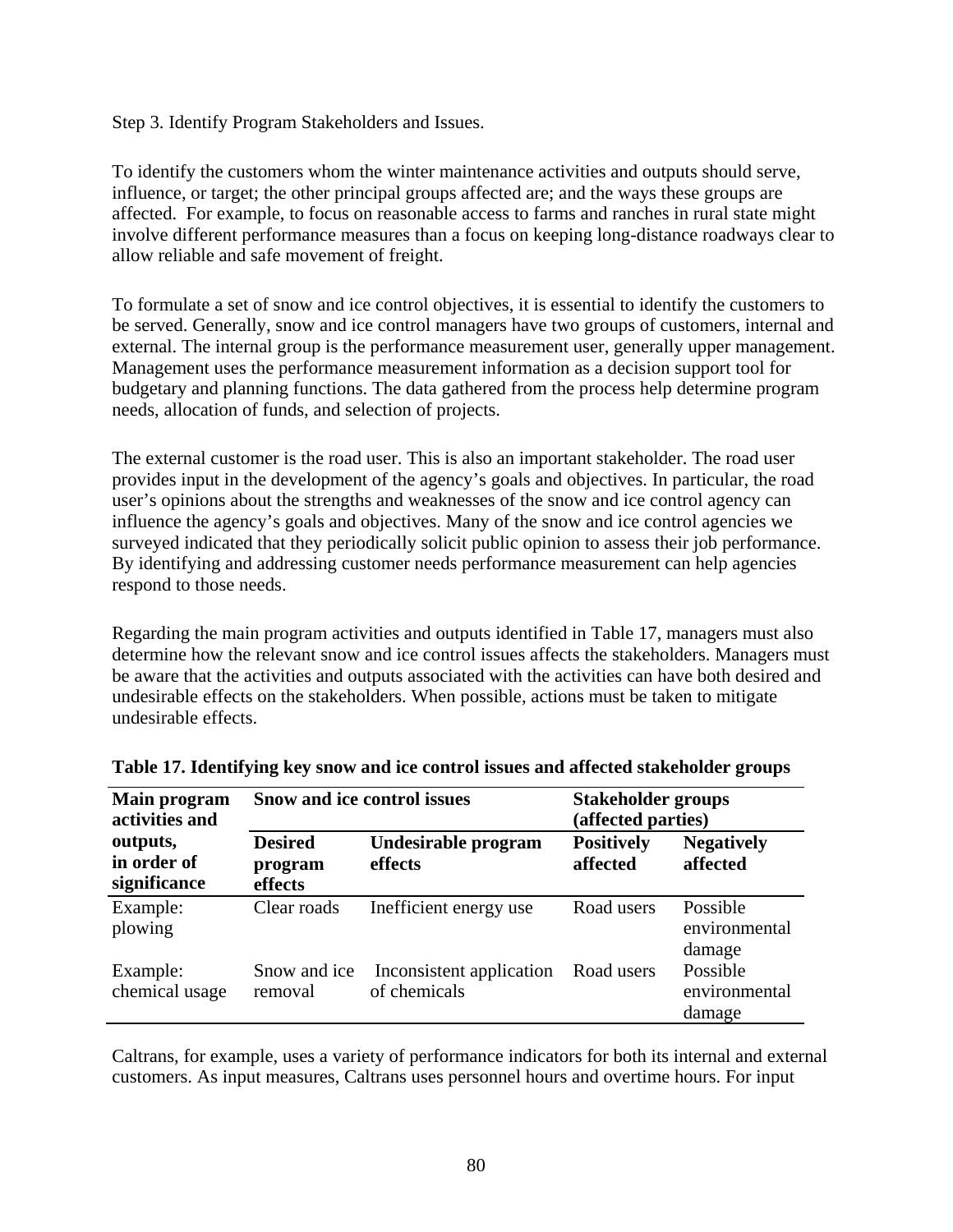measures, Caltrans uses tons of materials used, lane-miles plowed, amount of equipment deployed, and cost of winter operations per lane-mile.

Explicit performance levels and standard approaches have not been established for the "time to bare pavement" measures, although the department does compare predicted weather forecasts with actual outcomes. Overall, they noted that targets are set annually for meeting performance objectives in California.

Utilizing performance measurement results in improved communications with staff, improved decision-making and performance, and improved external communications. If the agency can identify specific targets and timelines for the measures that have been identified, then a more comprehensive and effective performance measurement program can be achieved.

Step 4. Identify What the Snow and Ice Control Operations to Accomplish

This step is to illustrate that the results are defined in terms of outcomes that then become the focus for determining appropriate objectives, milestone targets, and measures (e.g., that managers receive appropriate feedback).

The organization must establish the results it expects to achieve in terms of outcomes that then become the focus for determining appropriate objectives, milestone targets, and measures. In this step, consider whether the desired long-term snow and ice control outcomes for each program activity or output have been established, document the positive effect(s) that need to be produced, and consider whether near-term outcomes that can be expected to lead to the longterm outcomes have been established. While this work step often focuses on establishing objectives to redress identified undesirable outcomes, it is possible that positive effects can also be further reinforced or improved. Table 18 illustrates an example of this step.

|                                 | Desired snow and ice control results (objectives) |                            |  |
|---------------------------------|---------------------------------------------------|----------------------------|--|
| Program activities and outputs, | Near-term<br>Long-term                            |                            |  |
| in order of significance        | strategic                                         | intermediate               |  |
| Example: plowing                | Maintain mobility                                 | Roadways plowed within     |  |
|                                 |                                                   | 8 hours after storm        |  |
| Example: chemical distribution  | Reduce highway                                    | Treat roadway surfaces     |  |
|                                 | accidents                                         | prior to approaching storm |  |

#### **Table 18. Defining results**

For example, when asked what performance measures are the most critical to its operations, the Iowa DOT stated its overall goal is to minimize travel disruptions during winter storms. Current objectives were listed as safety, returning roads to near-normal driving conditions as soon as possible, and using the right type and amount of deicing materials at the right place and time; the department also acknowledged the need to strike a balance between budget, customer service, and the environment. In terms of specific performance measures, Iowa's survey response identified Iowa as one of the states using different performance levels or targets for different roadway classifications.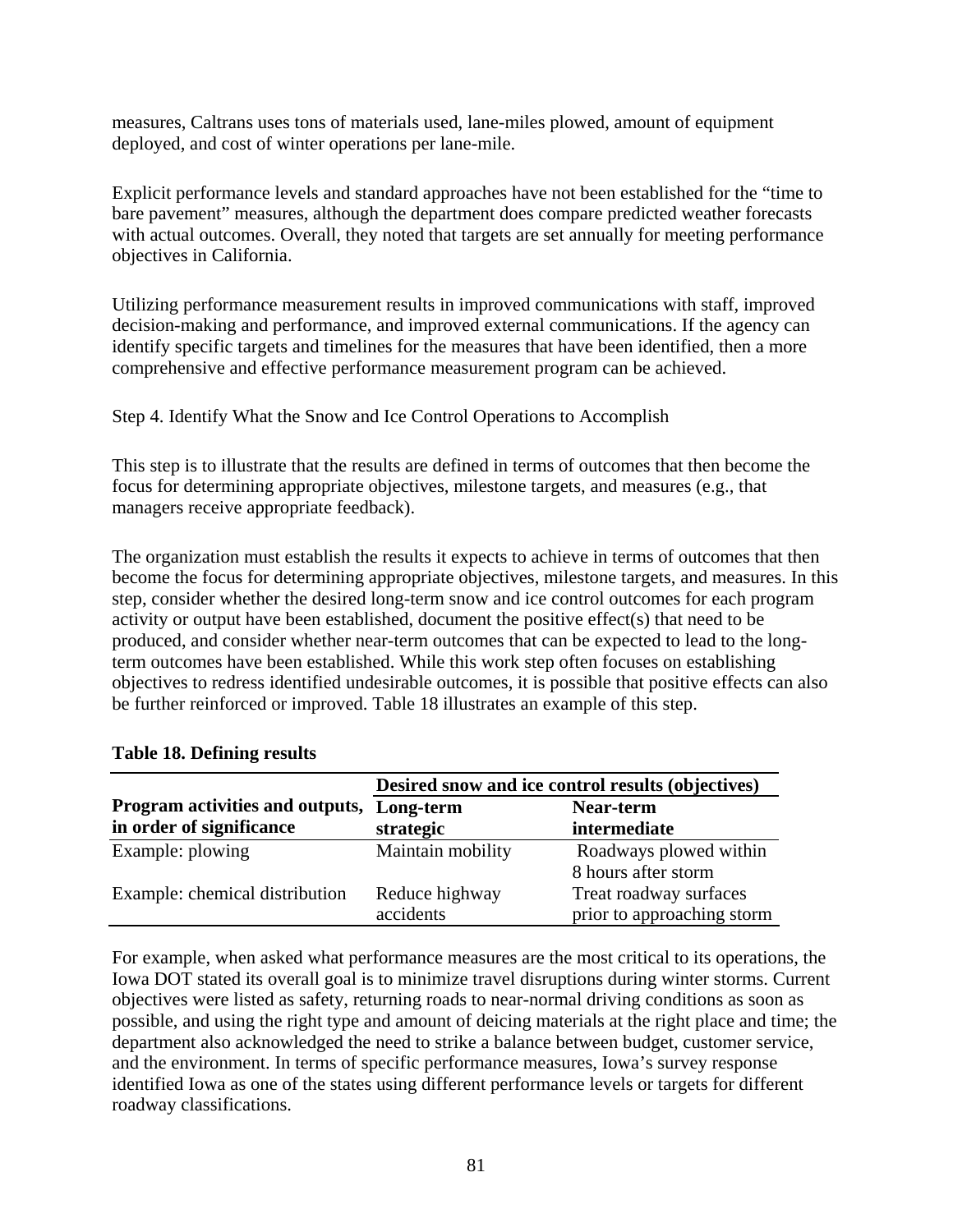Step 5. Identify Responses and Performance Requirements.

This step determines how objectives are to be achieved. Performance objectives must be defined in operational terms to be managed effectively. It is important to consider whether the necessary performance requirements have been defined to achieve the desired snow and ice control results. Table 19 illustrates an example of this step.

| $Objective(s)$   | New or modified<br>activities, outputs, or other<br>necessary program response(s) | Performance reqs. relative to<br>each activity, output, or other<br>necessary response |
|------------------|-----------------------------------------------------------------------------------|----------------------------------------------------------------------------------------|
| Example: Time to | Plowing, clearing roadway                                                         | Bare lane indicator,                                                                   |
| bare pavement    |                                                                                   | Friction measurement                                                                   |

|  | Table 19. Performance requirements relative to responses and results |  |
|--|----------------------------------------------------------------------|--|
|--|----------------------------------------------------------------------|--|

For example, using friction as a performance measure. The friction coefficient is determined there are "trigger" values of the friction measurement that would require prompt treatment in those areas where the friction is less than adequate. Friction measurement devices can detect icy conditions earlier, provide input for operational decisions in a timely manner, and pinpoint problem areas with geo-referencing devices.

### *Establishing Performance Measures*

The next four work steps are intended to help snow and ice control operations personnel establish sound performance measures as well as accountability and resource requirements for implementation.

Step 6. Identify Potential Performance Measures.

In this step, the agency should develop a list of performance measures that correspond to performance targets. Performance measurement is required to understand the gap between actual and expected levels of achievement and the times when corrective action may be warranted. The results indicated by a performance measure will generally be compared with expectations specified by a performance target (which might be based on a benchmark best practice, a technical standard, or some specified progression from the baseline value). Therefore, performance measures should correspond to performance targets and indicate the extent to which the organization is achieving these performance expectations. Performance measures are an important source of feedback for effective management.

The set of measures should address each aspect of the performance framework or toolbox. Recalling the performance framework outlined above, some performance measures will reflect how well the program was managed. Such measurements may, for example, focus on time to reach bare pavement, number of accidents, or costs per lane-mile. Measurement in this area can involve observation (checking the roadway using traffic cameras) or feedback (e.g., public comments or survey responses). Finally, some measures will allow a judgment to be made for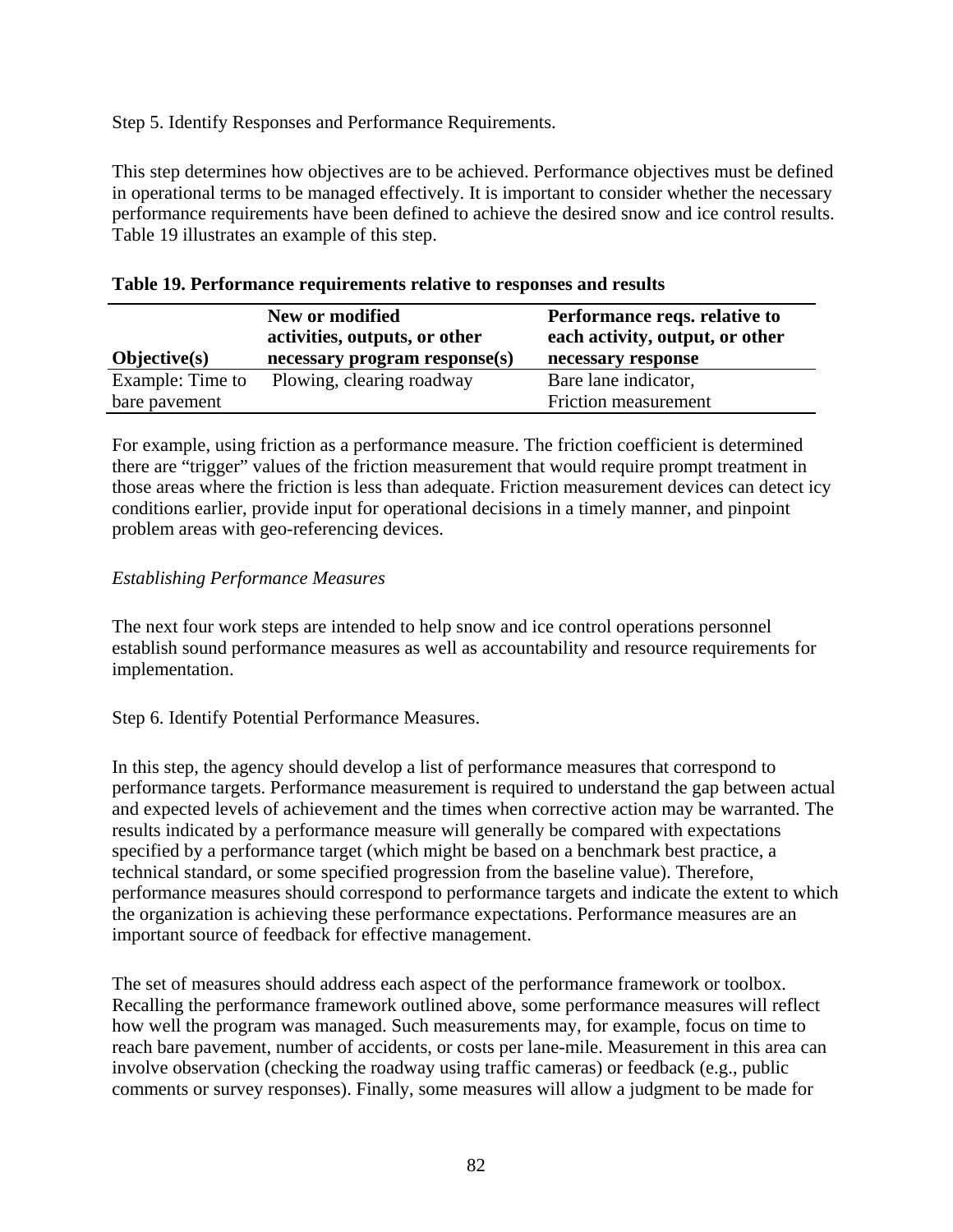long-term objectives. These measures involve monitoring long-term efforts such as environmental impacts (chemical usage, roadway impacts, vegetation impacts, etc.) that can plausibly be linked back to the program initiatives, outputs, and intermediate effects. These measures serve as the ultimate barometers of program success. Table 20 provides an example of establishing performance measures.

| <b>Objectives</b>                                                                                 | Activities, outputs, or<br>other program responses | <b>Performance</b><br>requirements                                          | <b>Potential</b><br>performance<br>measure(s)    |
|---------------------------------------------------------------------------------------------------|----------------------------------------------------|-----------------------------------------------------------------------------|--------------------------------------------------|
| Example: Provide winter<br>storm event response to<br>minimize disruption to<br>normal operations | Plowing, sanding,<br>chemical application          | Time to bare<br>pavement, time<br>to bare lane                              | "X" hours after<br>storm completed               |
| Example: Provide<br>efficient snow and ice<br>control services                                    | Plowing, sanding,<br>chemical application          | Costs per lane<br>mile(fuel,<br>equipment,<br>personnel,<br>chemicals, etc) | Costs per lane mile<br>met or exceeded<br>target |

## **Table 20. Establishing potential performance measures**

The specific measures used may vary from garage to garage or county to county, based on geography, weather conditions, road patterns, traffic, etc. The overall organizational goal will be the same, but specific measures may have to be adjusted to accommodate geographic and operational conditions.

Step 7. Establish Information Capabilities and a Baseline for Each Measure

In this step, agencies should establish the initial value or baseline of each measure. Understanding the information currently available to the organization as well as the organization's capabilities for gathering and analyzing information is an important first step in the selection of performance measures. Moreover, establishing baseline measures for each measure will shed light on the organization's information capabilities and gaps. Baseline measures help clarify the implications of objectives in terms of "level of effort" and resource requirements, and they facilitate assessment of the extent to which progress has been made from an initial condition. Baseline information provides a further context that helps clarify the magnitude of performance challenges and achievements. Table 21 provides examples for establishing baseline measures.

| Potential performance measure         | Units        | Initial or baseline value |
|---------------------------------------|--------------|---------------------------|
| Time to bare payement                 | <b>Hours</b> | Hours after storm ends    |
| Return road to near normal conditions | Hours.       | ADT                       |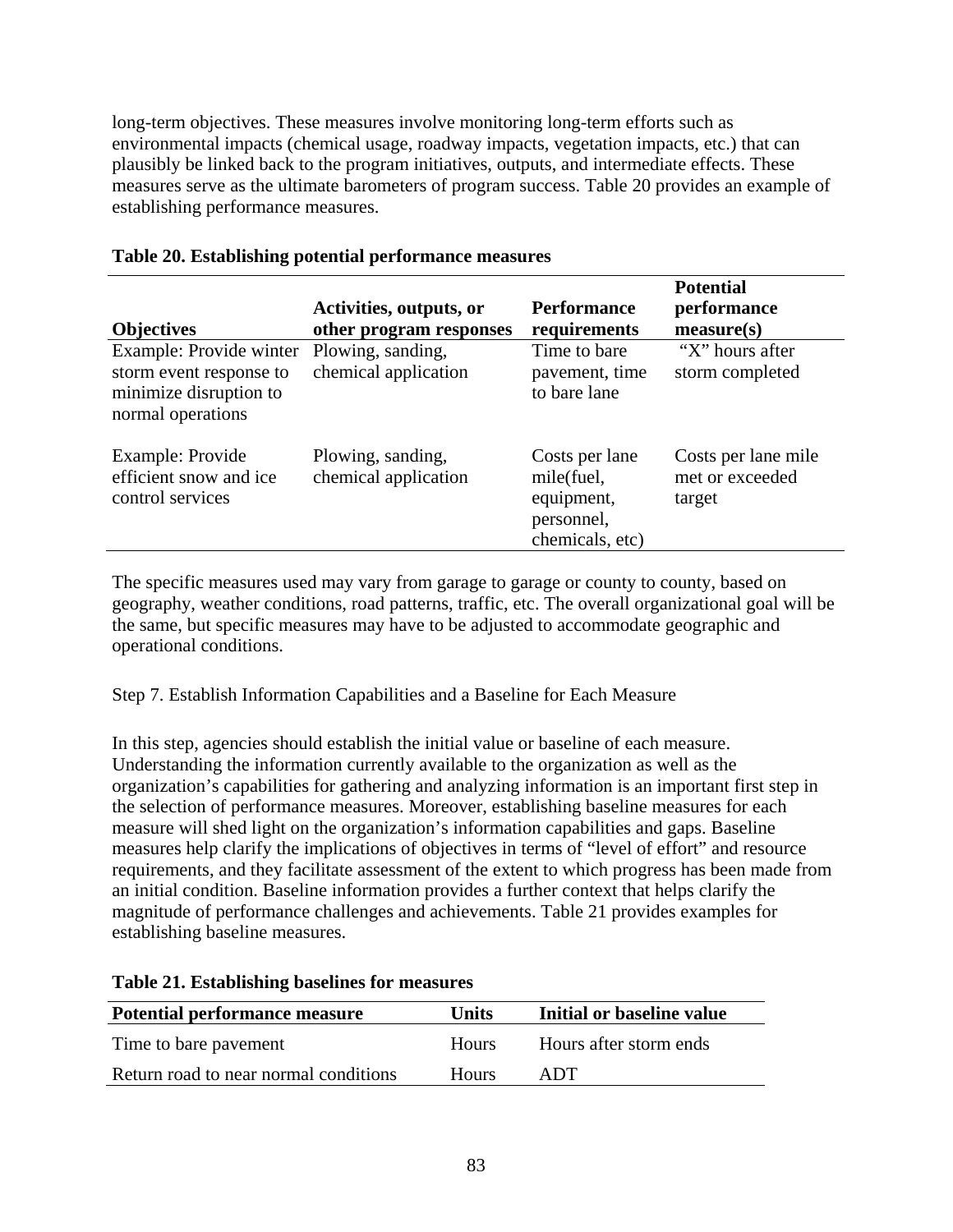#### Step 8. Assess the Adequacy of Performance Measures

Once a list of candidate performance measures has been developed, the next step is to select a set of performance measures that are suitable for tracking performance toward the specified snow and ice control objectives. Managers should select requirements that are important to the organization's overall goals and performance measures. Screening the set of measures also helps to ensure that there are no costly measurement redundancies or gaps.

Table 22 is intended to help users assess the candidate performance measures developed in previous steps. Note that there is a high degree of consensus about the attributes of a good performance measure. The table summarizes the attributes of a good performance measure and concludes that good performance measures are meaningful, reliable, and practical**.** 

| <b>Attributes</b>     | <b>Explanation</b>                                                                                                                                                                                                                           |  |
|-----------------------|----------------------------------------------------------------------------------------------------------------------------------------------------------------------------------------------------------------------------------------------|--|
| Meaningful            |                                                                                                                                                                                                                                              |  |
| <i>Understandable</i> | clear (clearly and consistently defined)<br>context (explained)<br>concrete (measurable)<br>lack of ambiguity in direction                                                                                                                   |  |
| Relevant              | relates to objectives<br>significant and useful to the users<br>attributable to activities                                                                                                                                                   |  |
| Comparable            | allows comparison over time or with other<br>organizations, activities or standards                                                                                                                                                          |  |
| Reliable              | accurately represents what is being measured<br>(valid, free from bias)<br>data required can be replicated (verifiable)<br>data and analysis are free from error<br>not susceptible to manipulation<br>balances (complements) other measures |  |
| Practical             |                                                                                                                                                                                                                                              |  |
|                       | feasible financially<br>feasible to get timely data                                                                                                                                                                                          |  |

**Table 22. Quality criteria for performance measures** 

For example, Mn/DOT uses bare pavement regain time as a meaningful, reliable, and practical performance measurement. Based on predefined road classes, a statewide timeframe, in hours, stipulates when bare pavement should be achieved. These ranges are shown in Table 23 (Keranen 2002).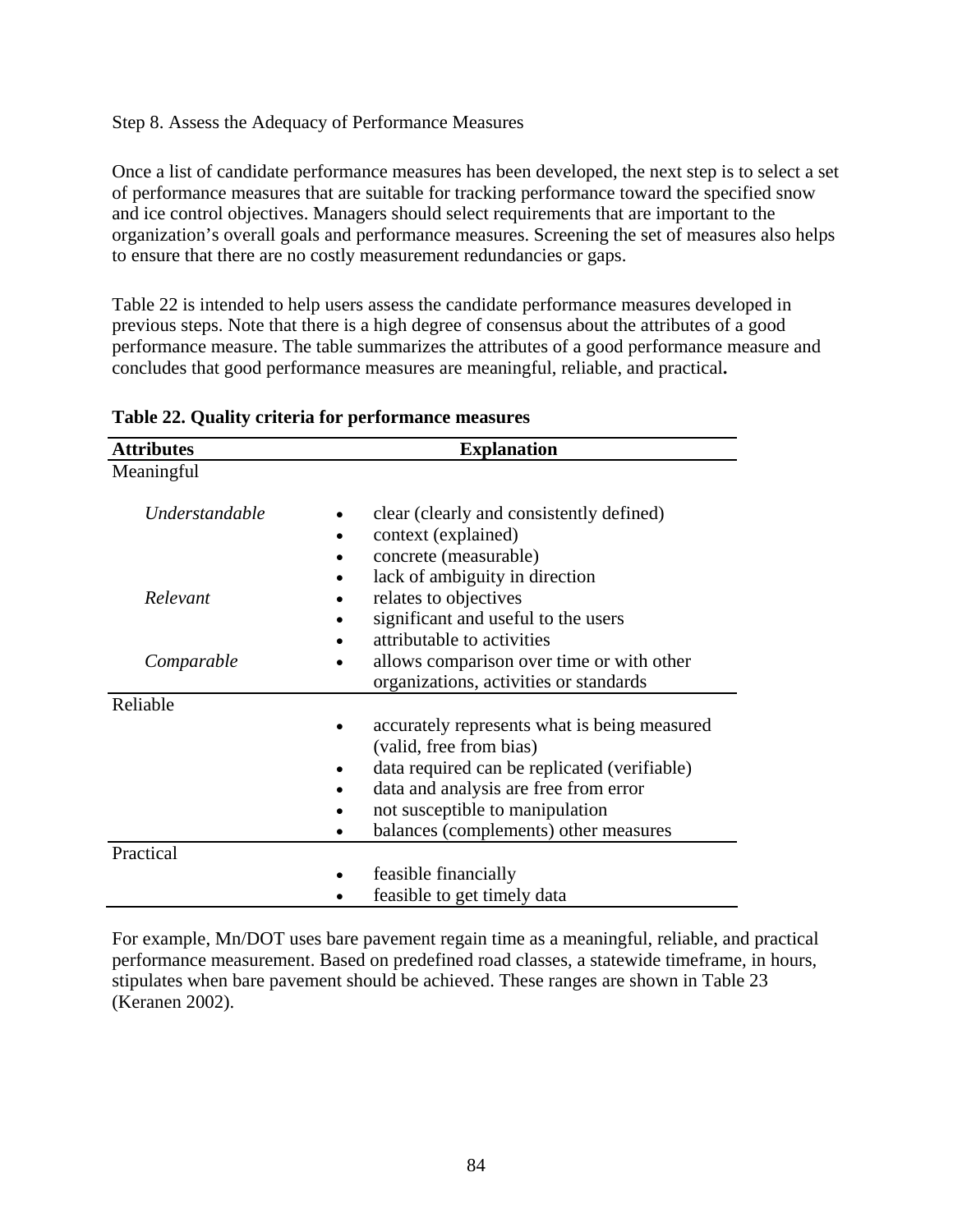| Road class                              | Statewide range (hrs.) |
|-----------------------------------------|------------------------|
| Super commuter $(>30,000 \text{ AADT})$ | SC1 to SC10            |
| Urban commuter (10,000-30,000)          | U1 to U10              |
| Rural commuter (2,000-10,000)           | $R1$ to $R10$          |
| Primary (800-2,000)                     | $P1$ to $P10$          |
| Secondary $(<800$ )                     | $S1$ to $S10$          |

**Table 23. Mn/DOT ranges for bare pavement regain time** 

The performance measures must also be screened against criteria for quality considerations. Table 24 can help agencies assess the quality of a performance measure and determine its overall value for decision making.

| <b>Performance measures</b>               | Meaningful $(y/n)$ |           | Reliable $(y/n)$ | <b>Practical</b> $(y/n)$ | <b>Satisfies content</b> |                                 |
|-------------------------------------------|--------------------|-----------|------------------|--------------------------|--------------------------|---------------------------------|
| that satisfy snow/ice<br>control criteria |                    | Und. Rel. | Comp.            |                          |                          | and quality<br>criteria $(y/n)$ |
| Time to bare pavement                     |                    | N         |                  |                          |                          |                                 |
| Costs per lane mile                       |                    |           |                  |                          |                          |                                 |
| Safety                                    |                    |           |                  |                          |                          |                                 |
| Mitigate environ. impacts                 |                    |           |                  |                          |                          |                                 |

#### **Table 24. A screening tool for quality considerations**

Generally, snow and ice control performance measures should correspond to management objectives. Therefore many of the performance measure developed in support of overall snow and ice control strategies will be agency-specific. In the case of "cross-cutting" policy issues addressed by programs or common operations management issues that departments must confront, departments may have similar objectives and performance measures. Coordination of objectives and measures may improve management, reporting, and oversight of the overall agency's performance.

Step 9. Establish Accountability and Resources for Implementation

Agencies should establish an accountability system that formalizes the relationship between results, outputs, activities, and resources. It allows people to see how their work contributes to the success of the organization and clarifies expectations for performance. Table 25 illustrates an example of implementing accountability, and Table 26 provides an example of identifying resource requirements.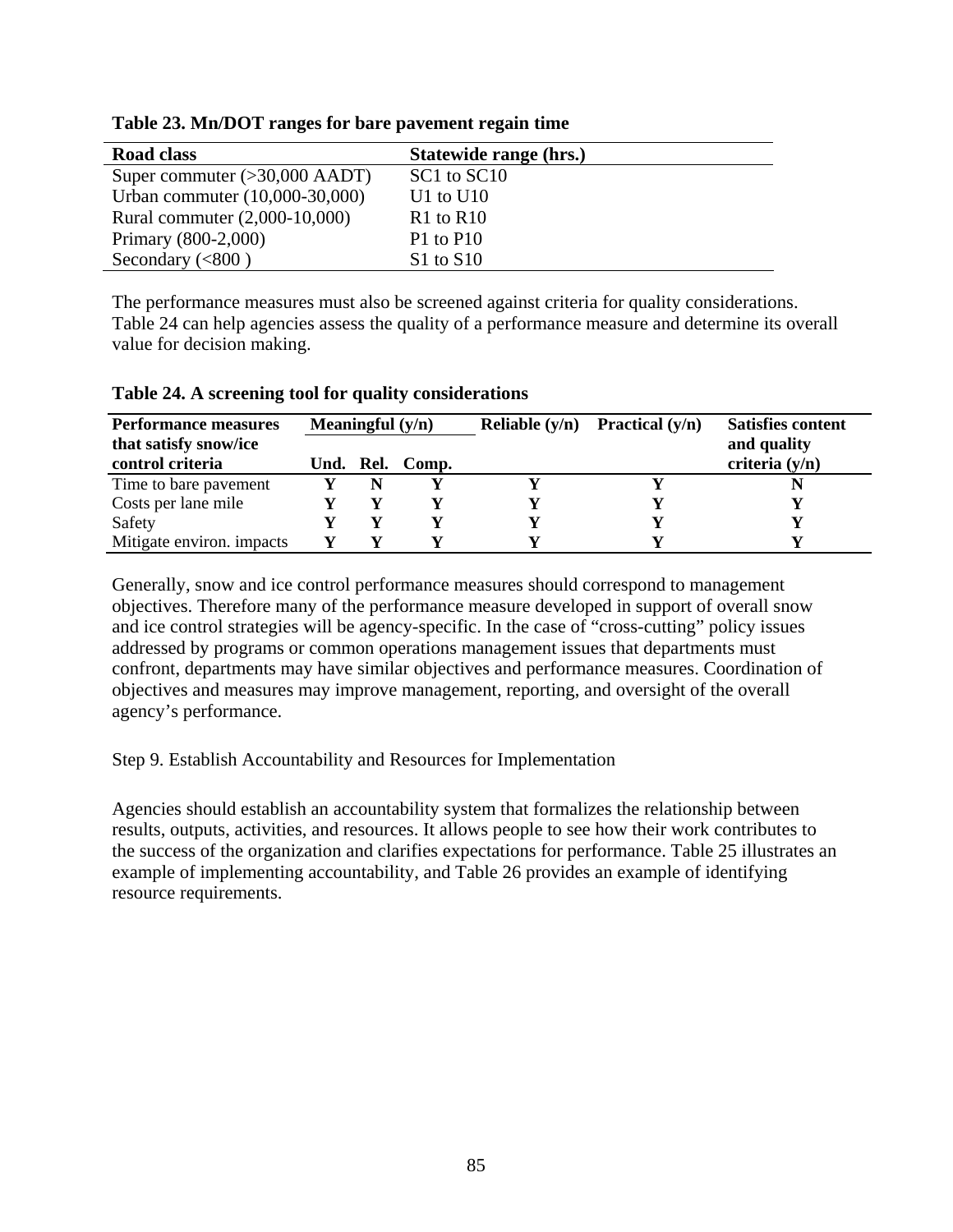| Stage in the accountability process                                                     | <b>Example</b><br>measure 1 | <b>Example</b><br>measure 2 |
|-----------------------------------------------------------------------------------------|-----------------------------|-----------------------------|
| Program objectives for snow and ice control                                             | Objective 1                 | Objective 2                 |
| Responsible party(s) for achieving<br>objective                                         |                             |                             |
| Activities, outputs, or other responses necessary<br>to meet objectives                 | Response 1                  | Response 2                  |
| Responsible party(s) for managing activities or<br>outputs and meeting the requirements |                             |                             |
| Performance measure(s)                                                                  | Measure 1                   | Measure 2                   |
| Responsible party(s) for evaluating measures                                            |                             |                             |

### **Table 25. Establishing accountability for implementation**

**Table 26. Identifying resource requirements for implementation** 

| <b>Snow and ice control</b> | Activities, outputs, or other | <b>Resource requirements</b> |               |              |
|-----------------------------|-------------------------------|------------------------------|---------------|--------------|
| objectives                  | responses necessary           | <b>Human</b>                 | Equipment     | <b>Other</b> |
| Safety                      | Plowing, anti-icing           | Drivers                      | Trucks, plows |              |
| Level of service            | Plowing, anti-icing           | Drivers                      | Trucks, plows |              |
| Mobility                    | Traffic speed                 | Drivers                      | ATRs, WIM,    |              |
|                             |                               |                              | cameras       |              |

In addition to internal accountability measures, several states have an externally oriented, highly visible performance reporting process. Typical audiences include oversight and policy commissions, the governor's office, the legislature, and the public. Agencies typically make their performance data available and accessible through public reports and the Internet. For example, WSDOT's *Gray Notebook* (http://www.wsdot.wa.gov/accountability/graybookindex.htm) is presented to the state transportation commission, posted on the Internet, and distributed around the state to legislators, tribal governments, major media outlets, and transportation interest groups. The agency's accountability web site includes a subject index that allows users to see the results of all published performance measures.

## **6.3. Conclusions**

Achieving reliable and relevant performance data for a snow and ice control performance measurement program is a large task for any organization. The challenges and problems associated with performance measurement are multiplied by the unpredictable nature of working with winter weather.

Complex factors influence the usefulness of performance measures. First, the performance measures must be perceived as reliable. Straightforward processes are best suited for obtaining reliable data because complexities can cause variations in reporting. Furthermore, each district or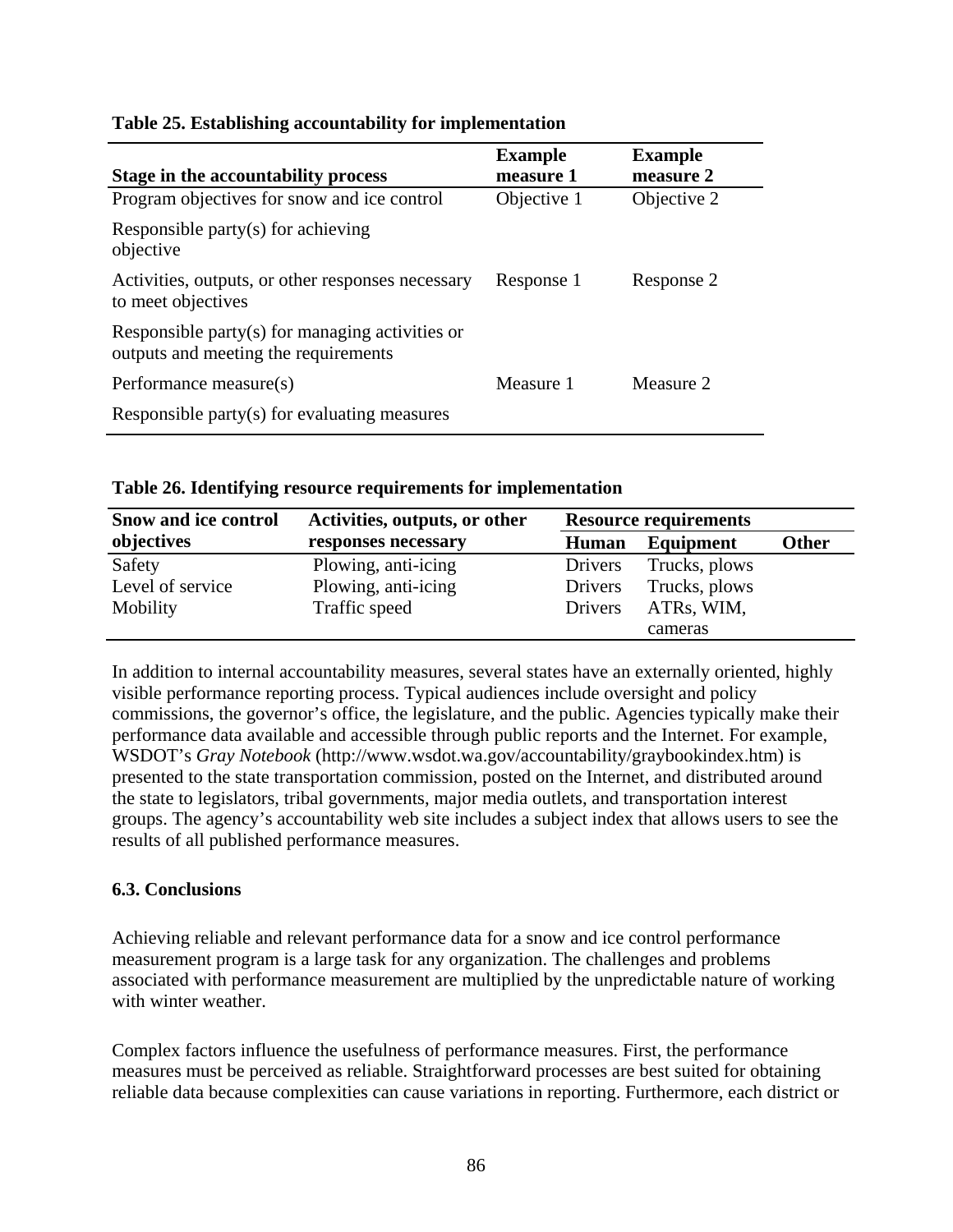garage should have a clear understanding of what to include and exclude from the performance measurement program. The program should also involve key people in the creation of performance target definitions and in the reexamination of existing definitions and measures.

In addition to reliability, relevance is a key ingredient in data use. As discussed, relevance takes many shapes, and managers and jurisdictions each have their own unique needs. Factors influencing relevance include managerial control, timeliness, fruitfulness, organizational capacity, and the organizational philosophy of performance measures. This is not an exhaustive list, yet it is enough to demonstrate that achieving data use is not effortless.

Agencies may be able to improve their snow and ice control services by measuring the effectiveness of services they provide. Measuring performance, or the results of services, provides several benefits. The results can demonstrate value to taxpayers. Knowing the results of the service allows an agency to tell whether it has accomplished its intended objectives, and, if necessary, adjust its procedures or practices. Concentrating on results also helps agencies be more responsive to the needs of their customers and may help agencies communicate more effectively with taxpayers.

## **CHAPTER 7. DEVELOPING A FIELD TEST PLAN**

The purpose of this chapter is to outline a field test plan for developing a performance measurement program and examining the tools, best practices, and limitations for snow and ice control. The field test plan is also designed to help the practitioner understand when to use and when not to use these tools and practices. In addition, a performance measurement program encourages progressive changes in snow and ice control practices that will help reduce chemical usage and mitigate environmental impacts while meeting the safety and mobility needs of roadway users.

The research revealed the organizational objectives associated with snow and ice control performance measures that relate to the inputs, outputs, and outcomes of snow and ice control operations as follows:

- Accounting for inputs used for snow and ice control
- Accounting for outputs accomplished
- Operational efficiency
- Meeting outcome goals
	- a. Highway safety
	- b. Highway mobility
	- c. Public satisfaction
	- d. Controlling negative environmental impacts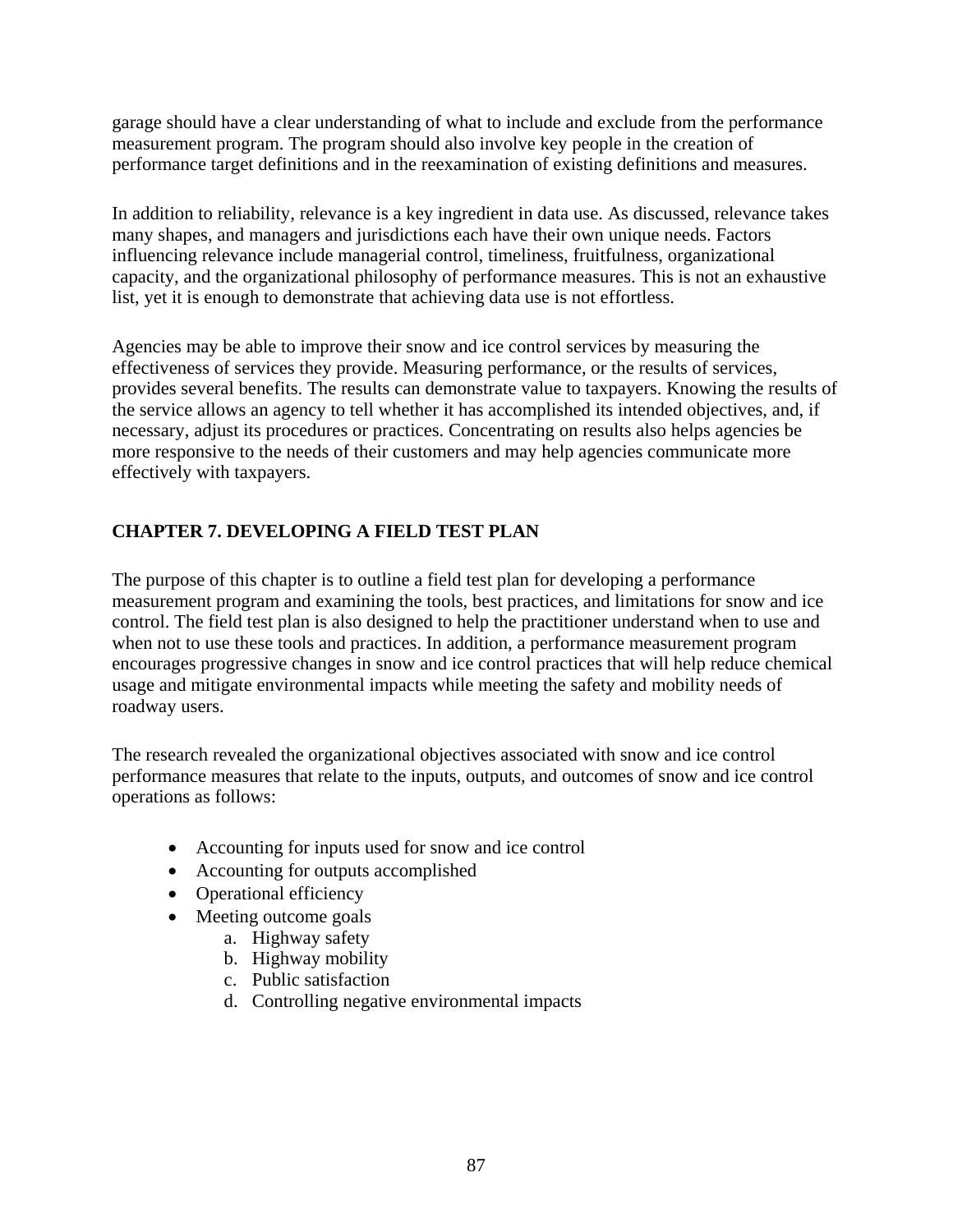### **7.1. Measures of Input, Output, and Operational Efficiency**

The measures associated with inputs, outputs, and efficiency are based on the accounting system and shop records: fuel used, person hours, material used, equipment deployed, and plow-down miles. All of this information originates at the operating unit level and is aggregated up to higher levels for management review. Since the information originates at the operating unit level, it makes sense to maintain performance measures at this level.

Measures derived from these data can be used for tactical decision making if the reporting interval is short. For instance, if data reports are received within about two weeks, shops can examine the resources used and efficiency in light of recent weather. A road classification dimension can also be added to measure resources used on different classes of roads. Doing so requires a truck-based GPS recording system to record the truck's location and the miles, hours, fuel, material, etc., by road classification.

Adding a seasonal weather index can also lead to some financial planning parameters, linking material and labor hours to inches of snow or some other weather severity measure. Because the number of severe storms cannot be reliably forecasted for upcoming winters, the value of this index is not clear. However, adding a storm severity index to these measures can be beneficial if this index were linked to standards for time to bare pavement or similar outcome measures. Thus, the cost of achieving the standard could be measured and factored into refining the standards.

An example of measuring inputs, outputs, and efficiency at some level Minnesota's bare lane regain time indicator. In Mn/DOT's case, bare lane regain time is determined to be a relatively direct measure of snow and ice control effectiveness because management decided that bare lane regain time was a reasonable direct measure of performance. (Other measures, such as crash frequency and traffic flow, would be useful as secondary methods of assessing performance.) Mn/DOT measures bare-lane regain time in hours. These target clearance times for snow and ice removal provide a relative LOS goal for each road class. The results of the bare lane indicator are shown on the Minnesota state map for each highway link during a winter storm in Figure 16. The color on the links indicates whether the objective for that specific segment was achieved (remember that in Minnesota, goals are dependent on roadway classification).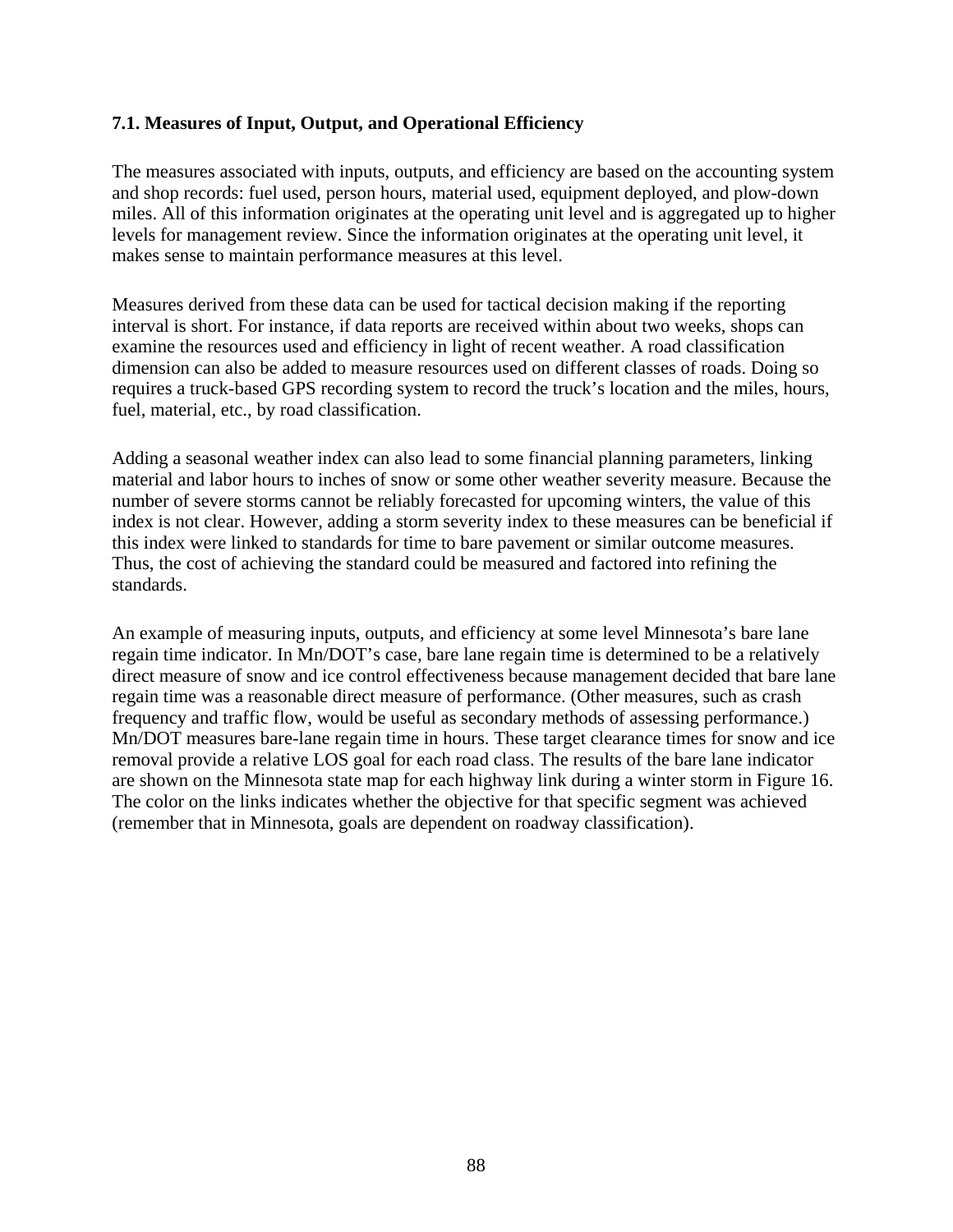

#### **Mn/DOT Snow and Ice Operations Cost Analysis**

**Figure 16. Map of Minnesota districts and regain time** 

In general, implementing performance measures for snow and ice control requires commitment from management, labor, and financing. Our discussions with several states revealed that, while there was a commitment to the idea of implementing performance measures but there was no real financial data available identifying the benefits and costs of performance measurement. Snow and ice control departments, however, understand the need for performance measures that can improve the effectiveness of their operations and better serve the public. A cohesive performance measurement program, understood by departmental personnel, that supports strategic snow and ice control objectives enables the agency to organize measures, keep track of results, and take action to improve results.

#### **7.2. Measures of Highway Safety**

The measures of highway safety most often cited are friction measurement and some form of snow- and ice-related crash reporting. Developing friction measurement as practical as possible and incorporating those data into its performance measurement program.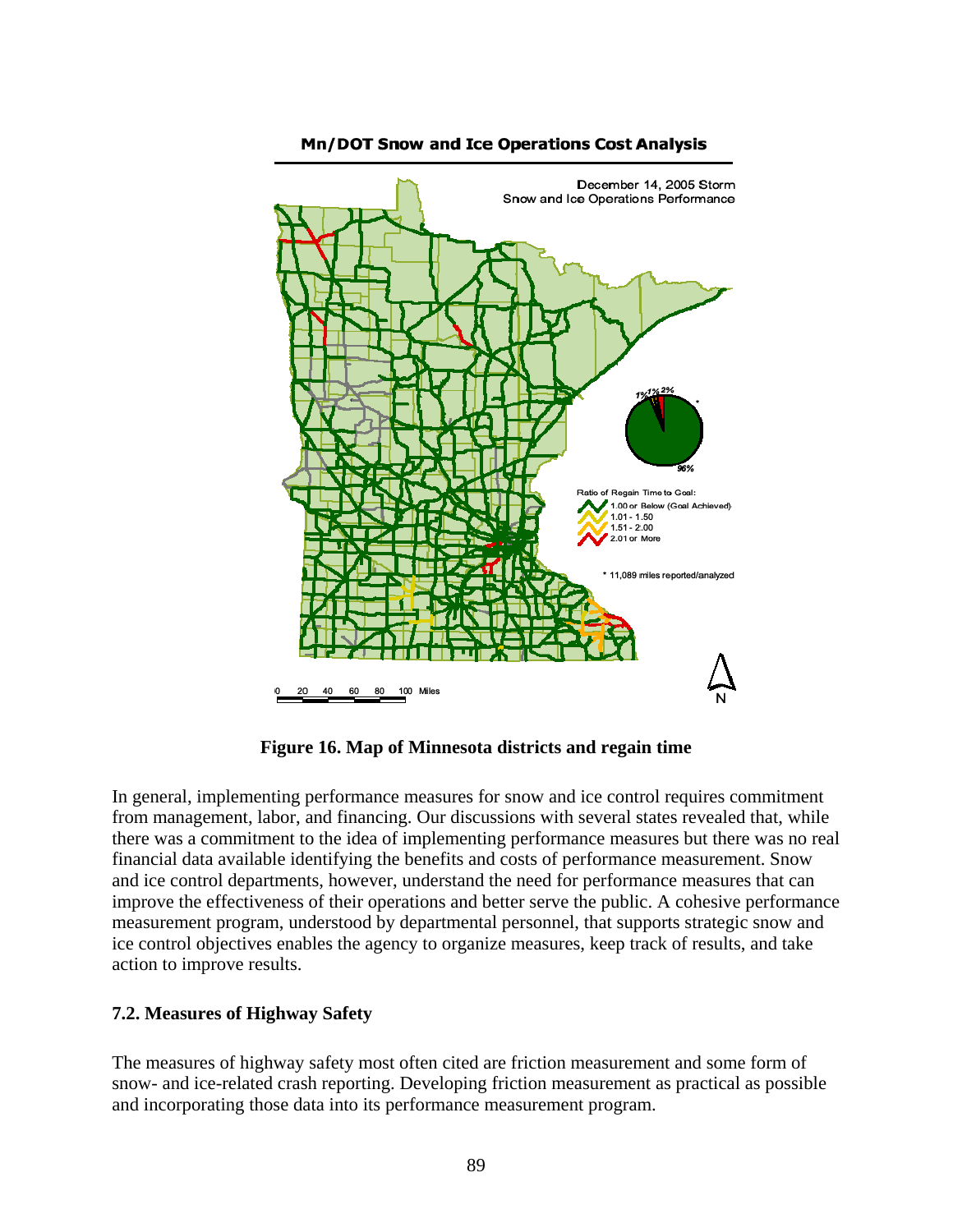Another measure that is to be considered is the use of friction measurements to determine LOS. The objective of using coefficient of friction ratings is to objectively quantify the boundaries for good-fair-poor ratings and to determine the length of time it would take to recover those ratings to acceptable values. While equipment does exist to measure the coefficient of friction of a segment of road, the challenge would be to come up with ratings on a continual basis and to come up with the rating boundaries. Data issues with coefficient of friction ratings are as follows:

- Cost
- Frequency of data collection
- Benchmarks
- Liability implications

To use snow and ice crashes, per VMT as a performance measure the agency must have a crash reporting system that captures the crash time and location accurately and the reports the crash information quickly. Second, underreporting in a storm is a problem, because law enforcement officers are overwhelmed by the number of run-off-road crashes. Present reporting is at best partial. Finally, crash rate is the most representative measure, but it must be linked to traffic volume during the storm, not to normal traffic volume. Capturing volume information requires a dense network of recording stations. States are experimenting with the use of ATRs, weigh-inmotion equipment, and traffic cameras to obtain traffic volume information.

## **7.3. Measures of Highway Mobility**

The measures of mobility include travel time, travel speed, travel time reliability, traffic volume, and lane occupancy. Travel speed and volume are basic inputs to ITS-based traffic management systems, and using the information for winter maintenance-related performance measures is a valuable byproduct. ITS systems are capable of reporting estimated travel times to known points. If this information is estimated during storms and archived, it can be used to measure travel time reliability. Speed can be measured in a similar way.

Another method of collecting this information is from ATRs already deployed in most states. Agencies can collect and archive traffic volume, vehicle type, and vehicle speed from various locations. Using this type of information, the agency can determine a relationship between travel time and travel time reliability to weather factors in a snow event such as temperature, snow amount, and average amount of snow.

Still, there are many unanswered questions about speed reduction in a snow event such as the impact of traffic volume, type of snow, time of day, driver behavior characteristics. A recent study by Maze et al. found that during snow days (days when more than one inch of snow fell), crashes increased and were highly correlated with visibility and wind speed. During low visibility conditions (visibility of one quarter mile or less) and high wind speeds (winds as high as 40 miles per hour), crash rate increased to 25 times the normal crash rate. While there are fewer vehicles on the road during the winter storms, those that remained are much more likely to be in crash and, as a result, the crash rate skyrockets (Maze et al. 2005). To advance this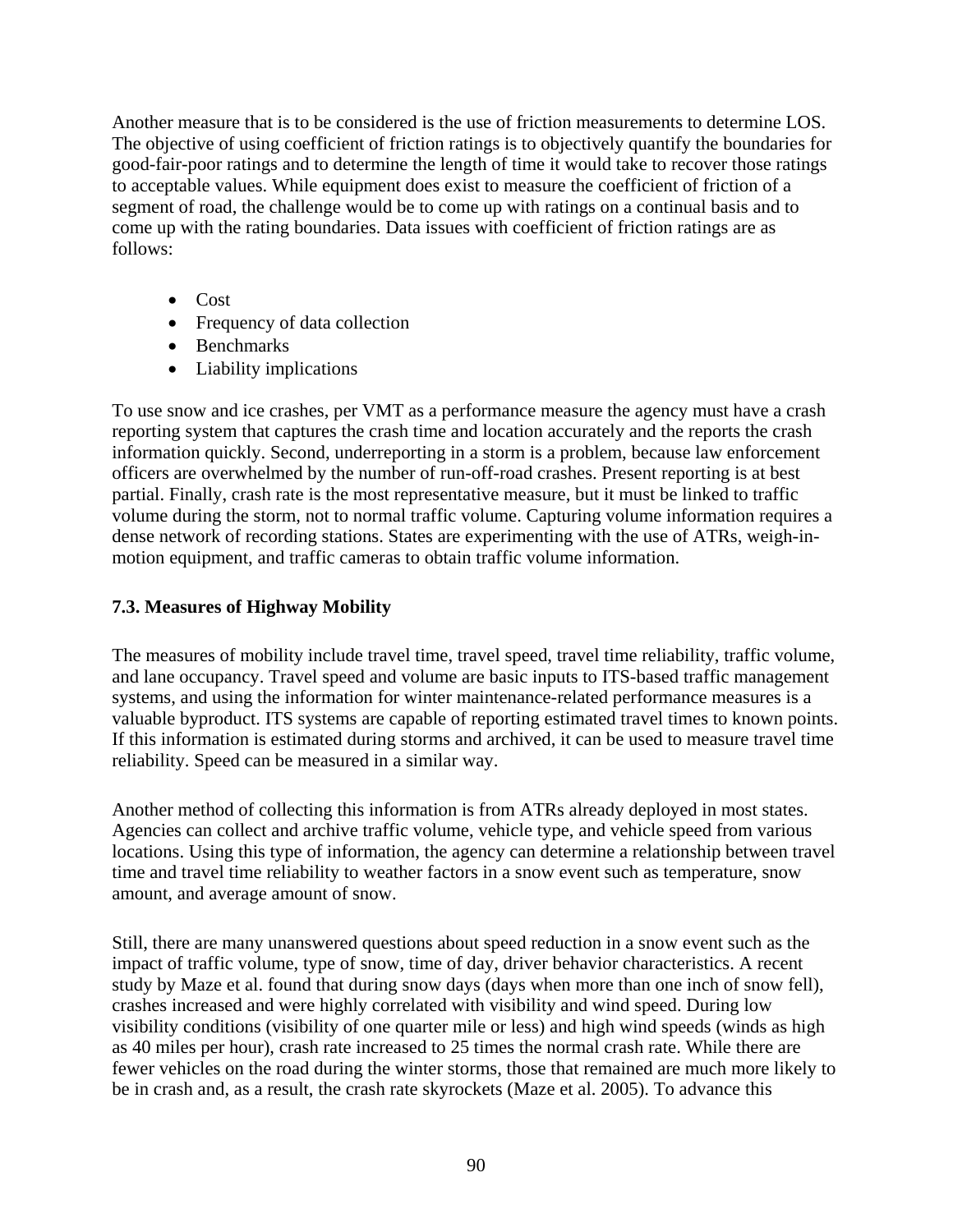procedure for implementation in the field, additional extensive research will be required with a larger sample size. Also, calibration of the regression model will allow this performance measure to demonstrate more meaningful results to both government agencies and the public.

## **7.4. Measures of Public Satisfaction**

Another method to gauge an agency's performance is to measure public satisfaction. Measuring public satisfaction with agency performance will help identify a program's strengths and weaknesses. Such research lays the groundwork for improvement.

The collected data must be used to improve the agency's performance. To be effective, the data gathered must be used for improvement, not to criticize poor results. Public surveys in several states and countries are pushing agencies to pursue new and different ways to measure the quality of winter maintenance services being provided and to identify measurements that correlate with the customer's experiences, their perceptions and their expectations in terms of time to clear roads. Meeting public expectations directly relates to road condition and to tie maintenance LOS to investment choices in dealing with the department's funding sources.

The scale of implementation can be wide or narrow, depending on the agency. If a state agency conducts the public satisfaction research, the scale will be statewide and will focus on the interstate and state highway system. If a city performs the research, the scale will be more localized and focused on snow routes and residential streets. The data can be assembled by garage area or district- or area-wide. By defining response areas geographically, the data may show where the public ranks one area ranks above another area. The data can then be analyzed as to the cause of the satisfaction and well performing practices can be passed along to other garages or districts.

The cost of conducting surveys is a moderate cost, but it can provide great benefits. One of the benefits of conducting public satisfaction surveys is an increased knowledge of the public's expectations, the agency's performance expectations, ways to measure these performance expectations, and ways to pay for achieving them. By addressing these issues, it is expected that agencies can better meet public expectations.

## **7.5. Measures of Environmental Impacts**

Highway maintenance agencies strive to provide safe travel during hazardous winter driving conditions while keeping traffic delays to a minimum. However, these agencies must also consider the environmental impacts of snow and ice control operations and the traveling public's expectation that high levels of service are to be maintained.

Although there are differing opinions among experts as to the magnitude of damage caused by the application of salt and other chemicals to roads, it is generally believed that these chemicals do cause some damage to vegetation, accelerate the corrosion of bridge decks and vehicle underbodies, and pose a danger to waterways (Transportation Association of Canada 2003). Another environmental concern is the use of sand and other abrasives, specifically their effects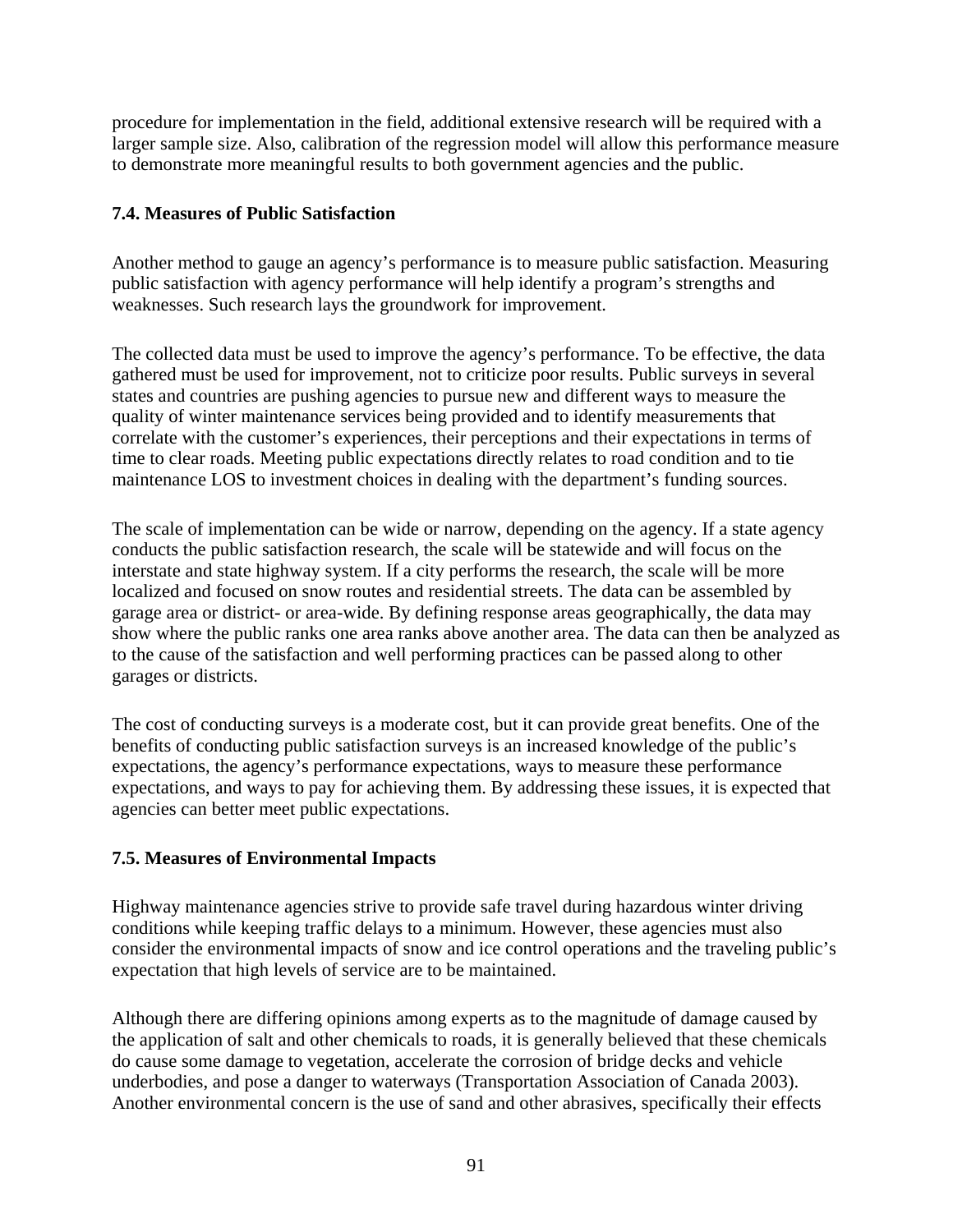on air quality following storm conditions; dust from airborne particulate matter is generated by vehicles driving over the applied abrasives.

Regarding environmental issues, snow and ice control agencies are continually challenged to provide a high LOS and improve safety and mobility in a cost-effective manner while minimizing corrosion and other adverse effects to the environment. To this end, it is desirable to use the most recent advancements in the application of anti-icing and de-icing materials, winter maintenance equipment and vehicle-based sensor technologies, and road weather information, as well as other decision support systems. Such best practices are expected to improve the effectiveness and efficiency of winter highway operations, to optimize material usage, and to reduce associated annual spending and corrosion and environmental impacts (Caltrans Snow and Ice Control Operations 2005). For instance, the Pacific Northwest Snowfighters Association, consisting of the transportation agencies in the states of Washington, Oregon, Montana, Idaho, Colorado, and British Columbia, has strived to "serve the traveling public by evaluating and establishing specifications for products used in winter maintenance that emphasize safety, environmental preservation, infrastructure protection, cost-effectiveness and performance" (http://www.wsdot.wa.gov/partners/pns/).

Caltrans implemented a reduced salt-use policy starting in October 1989, which required transportation districts to develop specific route-by-route plans (Caltrans 2005). That policy mandated that "Snow removal and ice control should be performed as necessary in order to facilitate the movement and safety of public traffic and should be done in accordance with the best management practices outlined herein with particular emphasis given to environmentally sensitive areas." During the first winter, Caltrans reduced salt usage by 62% statewide compared to the previous winter, helped by improved control of the application frequency of de-icing salt.

Storm tracking with the aid of pavement sensors and miniature weather stations, placed strategically around the state, give vital information to the counties to maximize their resources of time and materials. Advances in equipment monitors enable the snowplow truck drivers to be more effective in treating the roads. Optimizing truck routing can save time and money for districts through reduction in the "dead-head time" where a truck must return empty to a yard to refill.

## *Other Environmental Issues in Snow and Ice Removal Operations*

In addition to these strategies thorough training for managers and operators regarding environmental issues, is also recommended especially in material application. For this reason, effective training programs must demonstrate the value of new procedures and ensure that personnel are competent in delivering the new program. This can be a significant shift for longtime winter snow and ice control operators. For instance, the MnDOT developed a performancebased program for reducing application rates, called "Salt Solutions," that provided operators with tools and systems for making better application rate decisions. Application rates dropped when the entire organization actively supported the operators in making better decisions and the agency took the time to measure and reward improved performance (Broadbent 1999).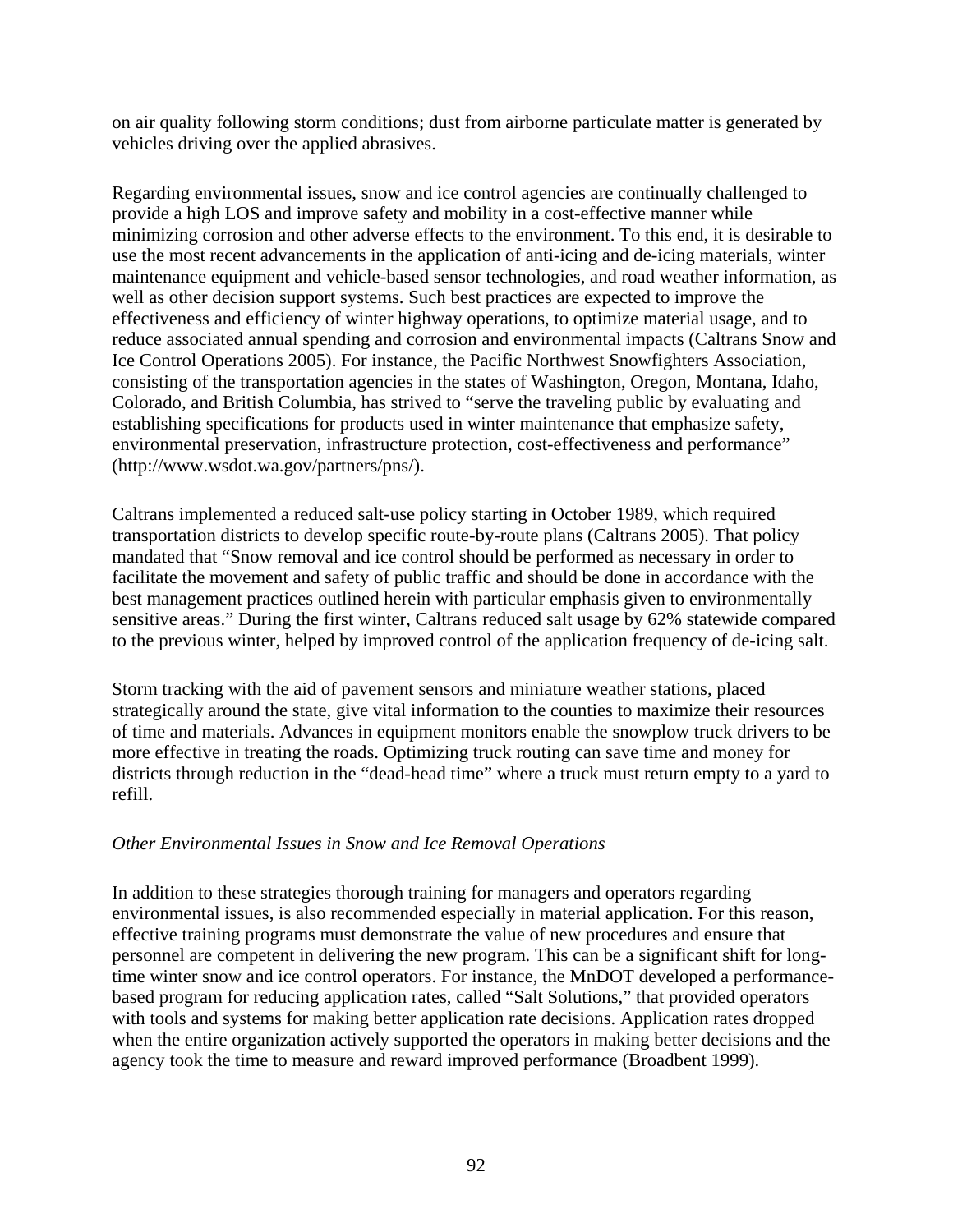In general, snow and ice operations are growing in complexity and importance, and the need to adopt best management practices for environmental issues will only increase. Moreover, more stringent enforcement of current regulations will probably affect future maintenance programs significantly. Much of the public attention has centered on mobility and LOS, since commerce doesn't stop during snow storms. However, environmental impacts can be incorporated into the performance measures. Data can be obtained using available RWIS to collect environmental data and salt impact near environmentally sensitive areas. Lessening environmental impacts will also require additional training in the application of chemical and other operational practices.

### **7.6. Conclusions**

Although the concepts of performance measurement and performance management have existed for many years, there is increasing demand that agencies begin to transform their organizations to institutionalize these practices. This pressure is the result of the convergence of two forces (ICF 2006):

- 1. Increased demand for accountability on the part of governing bodies, the media, and the public in general
- 2. Mounting commitment of managers and government agencies to focus on results and work more deliberately to strengthen performance

To meet these pressures, an effective performance measurement and management system links individual and teamwork behaviors to the organization's business strategies, goals, and values. For an organization to achieve its goals, it is essential for each employee to understand individual roles and responsibility for goal achievement, and there must be continuous dialogue between leaders and employees to set performance expectations, monitor progress, and evaluate results. Together, leadership and staff must work to plan, measure and analyze, and manage performance. These three essential action steps are interlinked and ongoing in an organizational culture that successfully measures and account for performance.

During the performance-planning phase, the first phase of performance measurement, the organizational business strategy is defined, including its mission, vision, and objectives, and specific outcomes required to achieve the overall strategy. Goals and plans for how to measure achievement must be identified in this step, outputs and measures must be defined and requisite data collection and analysis processes and procedures must be developed and implemented. Additionally, and most importantly, employees must come to understand their individual roles and responsibilities with respect to performance measurements and should be given the fundamental information, resources, competencies, and motivation to ensure their successful execution.

In the second phase of the performance measurement process, the measurement and analysis phase, data that inform areas of success and challenge for the organization are collected and analyzed. Specific elements and factors that contribute to successes or challenges, along with new and/or modified information needs and lessons learned, are identified. Once performance data have been collected and analyzed, they must be effectively managed.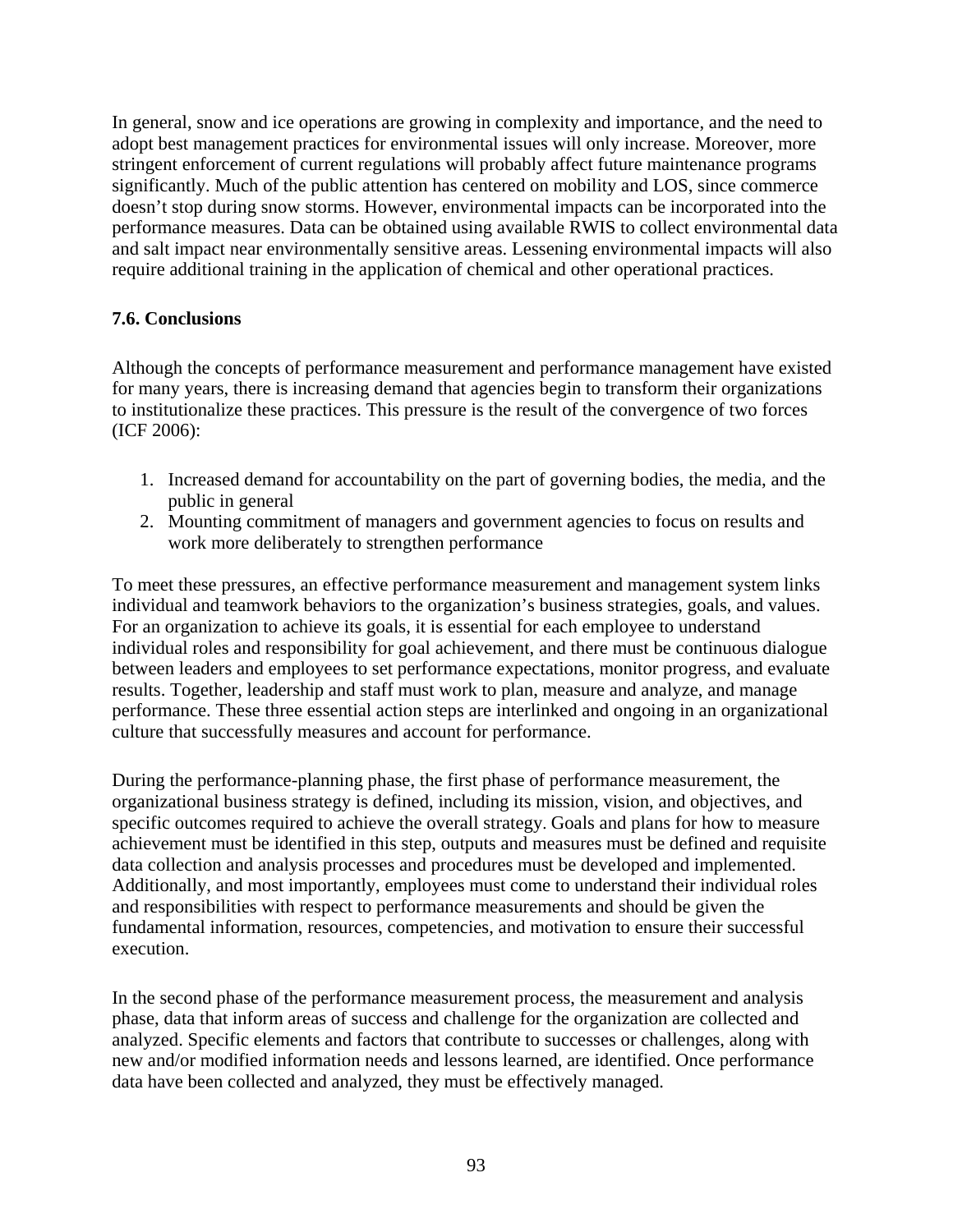The third phase of the process, performance management, is the phase in which solutions to address identified challenges are developed and implemented, along with mechanisms to ensure the continuation of program or organizational successes. Additionally, performance measurement systems and processes may be modified as needed to ensure that information collected through the performance measurement process is timely, relevant, and sufficient. These steps then cycle back to performance planning (ICF 2006).

Unfortunately, many snow and ice control agencies have not moved beyond collecting performance data to utilizing these data to proactively manage the agency.A successful snow and ice performance program relies on the ability to obtain meaningful data, use these data to manage the program, and institutionalize these practices so that they become routine. It is important to promote understanding and support the organizational mission, and demonstrate commitment to managing for results. Staff must buy into the program and feel empowerment and continuity. Finally, the results of performance management must be communicated among relevant stakeholders is crucial to the success of any performance measurement or management system.

While performance measurement is beginning to become more common, very few snow and ice control agencies are actively involved in using that data to proactively manage. In other words, performance measurement has not yet become performance management. Careful planning, consistent implementation, and thorough communication will help shift the snow and ice control agency beyond performance data collection to effective performance management.

## *Suggested Research*

In this research, we have attempted to produce a method for snow and ice control agencies that can easily be used to evaluate appropriate performance measures for snow and ice control operations. While this research laid out the foundations for such an evaluation, more work needs to be done in this area, particularly in a real-world application.

At a minimum, more data are needed; specifically, the weather and cost impacts estimated for a wide range of treatment options should be compared against those experienced in a real-world execution of the same treatment plans. In this way, the evaluation can be brought into closer alignment with the reality it seeks to represent.

More work is needed to develop protocols to tie safety with performance metrics. For example, research needs to be conducted that will explore the relationship between snow and ice control operations and accident rates, and to find a statistically valid relation between the two. Such a metric could conceivably be used in future work to construct snow and ice control operations and schedules which directly seek to minimize predicted accident rates in the road network without the intermediary step of predicting snow depth or road coverage percentage.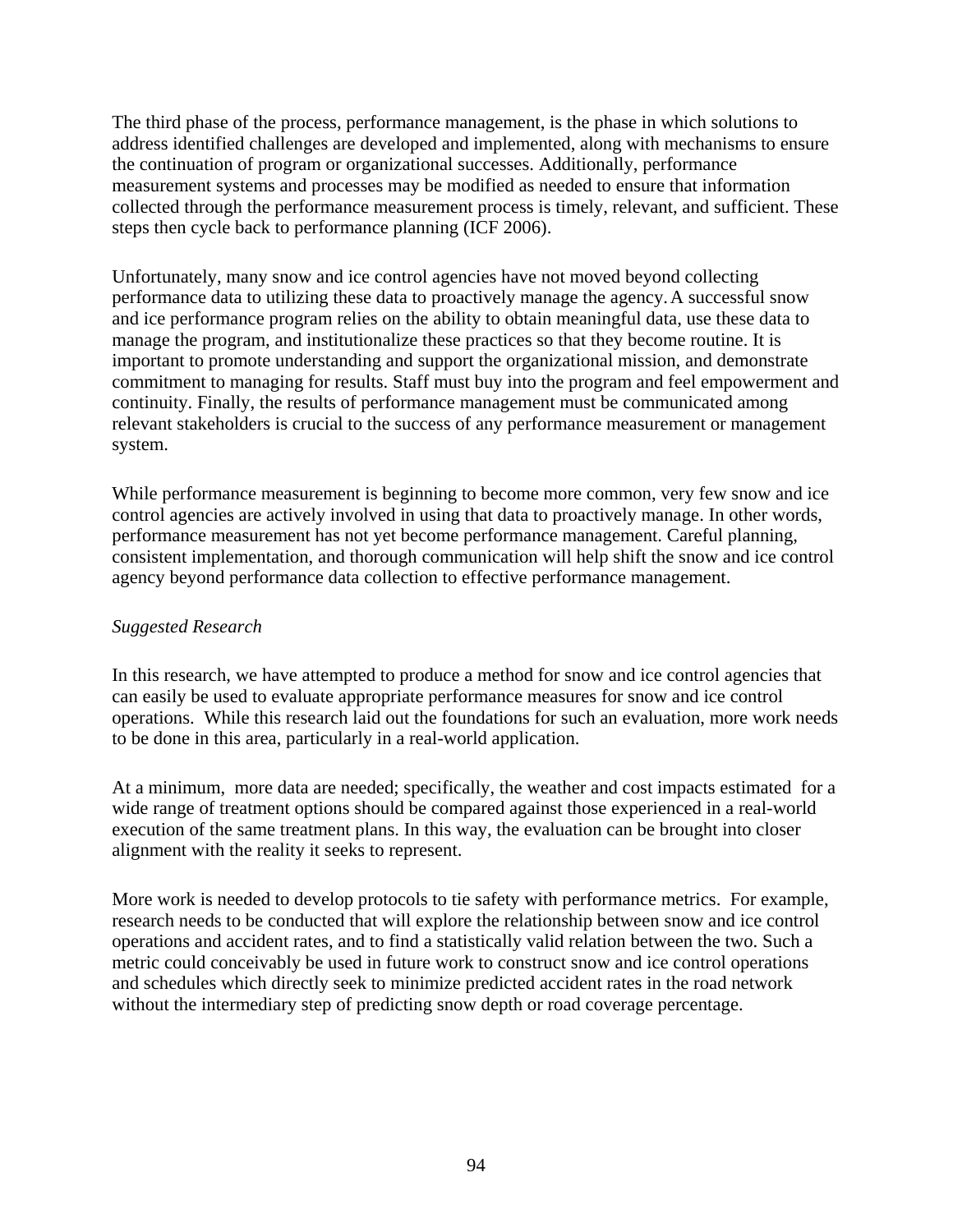#### **REFERENCES**

- American Association of State Highway and Transportation Officials (AASHTO). 1999. *Guide for Snow and Ice Control*. Washington, DC: American Association of State Highway and Transportation Officials.
- Adams, T.M., M. Danijarsa, T. Martinelli, G. Stanuch, and A. Vonderhoe. 2003. Performance Measures for Winter Operations. *Proceedings of the 2003 Annual Meeting of the Transportation Research Board*. CD-ROM.
- Al-Qadi, I., A. Loulizi, G.W. Flintsch, D.S. Roosevelt, R. Decker, J.C. Wambold, and W.A. Nixon. 2002. *Feasibility of Using Friction Indicators to Improve Winter Maintenance Operations and Mobility.* NCHRP Web Document 53 (Project 6-14). Washington, DC: National Cooperative Highway Research Program, Transportation Research Board of the National Academies.
- Anderson, B. 2004. Measuring Winter Maintenance: what's behind the numbers. Paper presented at the 2004 Annual Conference of the Transportation Association of Canada, Quebec City, Quebec.
- Artley, W. and S. Stroh. 2001. *The Performance-Based Management Handbook. Volume 2: Establishing an Integrated Performance Measurement System*. Washington, D.C.: Performance-Based Management Special Interest Group (PBM SIG). http://www.orau.gov/pbm/pbmhandbook/Volume%202.pdf
- Audrey, J., J. Li, and B. Mills. 2001. A Winter Index for Benchmarking Winter Road Maintenance Operations on Ontario Highways. *Proceedings of the 2001 Annual Meeting of the Transportation Research Board*. Washington, D.C.: Transportation Research Board.
- Baroga, E.V. 2004. Washington State Department of Transportation's 2002–2003 Salt Pilot Project. Paper presented at the Sixth International Symposium on Snow Removal and Ice Control Technology, Spokane, Washington.
- Blackburn, R.R., K.M. Bauer, D.E. Amsler, Sr., S.E. Boselly III, and A.D. McElroy. 2004. *Snow and Ice Control: Guidelines for Materials and Methods*. NCHRP Report 526. Washington, DC: Transportation Research Board, National Cooperative Highway Research Program.
- Boselly III, S.E., J.E. Thornes, C. Ulberg, and D.D. Ernst. 1993. *Road Weather Information Systems, Volume 1: Research Report.* Report SHRP-H-350. Washington, D.C.: Strategic Highway Research Program, National Research Council.
- Bourdon, R.H. 2001. *Best Practices of Outsourcing Winter Maintenance Services.* Richmond, VA: VMS Inc.

Broadbent, T. 1999. Don't Overdo It. *Roads & Bridges*, December 1999.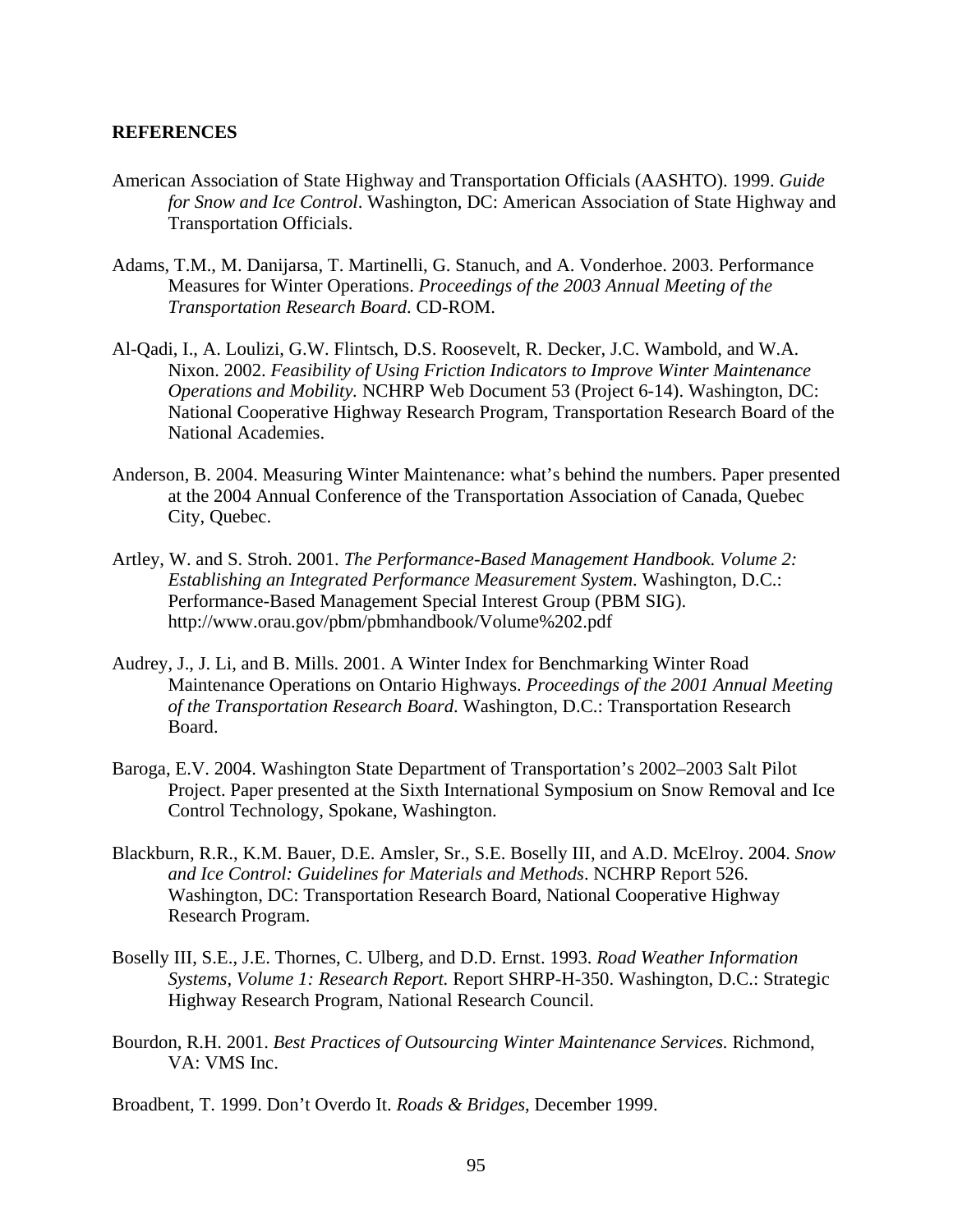- Carmichael, C.G., W.A. Gallus Jr., B.R. Temeyer, and M. Bryden. 2004. A Winter Weather Index for Estimating Winter Roadway Maintenance Costs in the Midwest. *Journal of Applied Meteorology,* 43(11), pp. 1783–1790.
- Chen, W., P. Cooper, S. Bath, M. Pinili, and B. Hamilton. 1994. *Road Sense Index.* British Columbia, Canada: Insurance Corporation of British Columbia.
- Cohen, S.J. 1981. User-Oriented Climatic information for Planning a Snow Removal Budget. *Journal of Applied Meteorology*, 20(12), pp. 1420–1427.
- Conger, S.M. 2005. *Winter highway operations: A synthesis of highway practice.* NCHRP Synthesis 344. Washington, DC: Transportation Research Board, National Cooperative Highway Research Program.
- Decker, R., J.L. Bignell, C.M. Lambertsen, and K.L. Porter. 2001. Measuring Efficiency of Winter Maintenance Practices. *Transportation Research Record*, 1741, pp. 167–175.
- Finnish Road Administration. 2001. *Winter Road Maintenance Policy 2001*. Finland: Finnish Road Administration. http://alk.tiehallinto.fi/thohje/pdf/ winter\_road\_mainten\_policy\_2001.pdf.
- Giloppe, D., M. Burtwell, S. Bald, and V. Muzet. 2002. Winter Maintenance in Europe: Practice and Research. Paper presented at the 11th International Road Weather Conference, Sapporo, Japan.
- Harrigan, E.T. 1999. *Report on the 1998 Scanning Review of European Winter Service Technology.* Research Results Digest number 238. Washington D.C.: Transportation Research Board, National Research Council, National Cooperative Highway Research Program.
- Hulme, M. 1982. A New Winter Index and Geographical Variations in Winter Weather. *Journal of Meteorology,* 7, pp. 294–300.
- ICF Consulting. 2006. Measuring Organizational Performance. *Perspectives*, Winter 2006. http://www.icfi.com/Publications/Perspectives-2006/doc\_files/organizationalperformance.pdf
- Japanese Ministry of Land, Infrastructure, and Transport. 2004. *Performance Management of Road Administration in Japan*. Japan: Performance Management Office, Road Bureau, Ministry of Land, Infrastructure, and Transport. http://www.mlit.go.jp/ road/management-e/e\_pdf/0403\_1.pdf.
- Keranen, P.F. 2002. Optimization of winter maintenance in the Minneapolis-St. Paul metropolitan area using performance targets. *Proceedings of XIth International Winter Road Congress on new challenges for winter road service*. France: World Road Association (PIARC).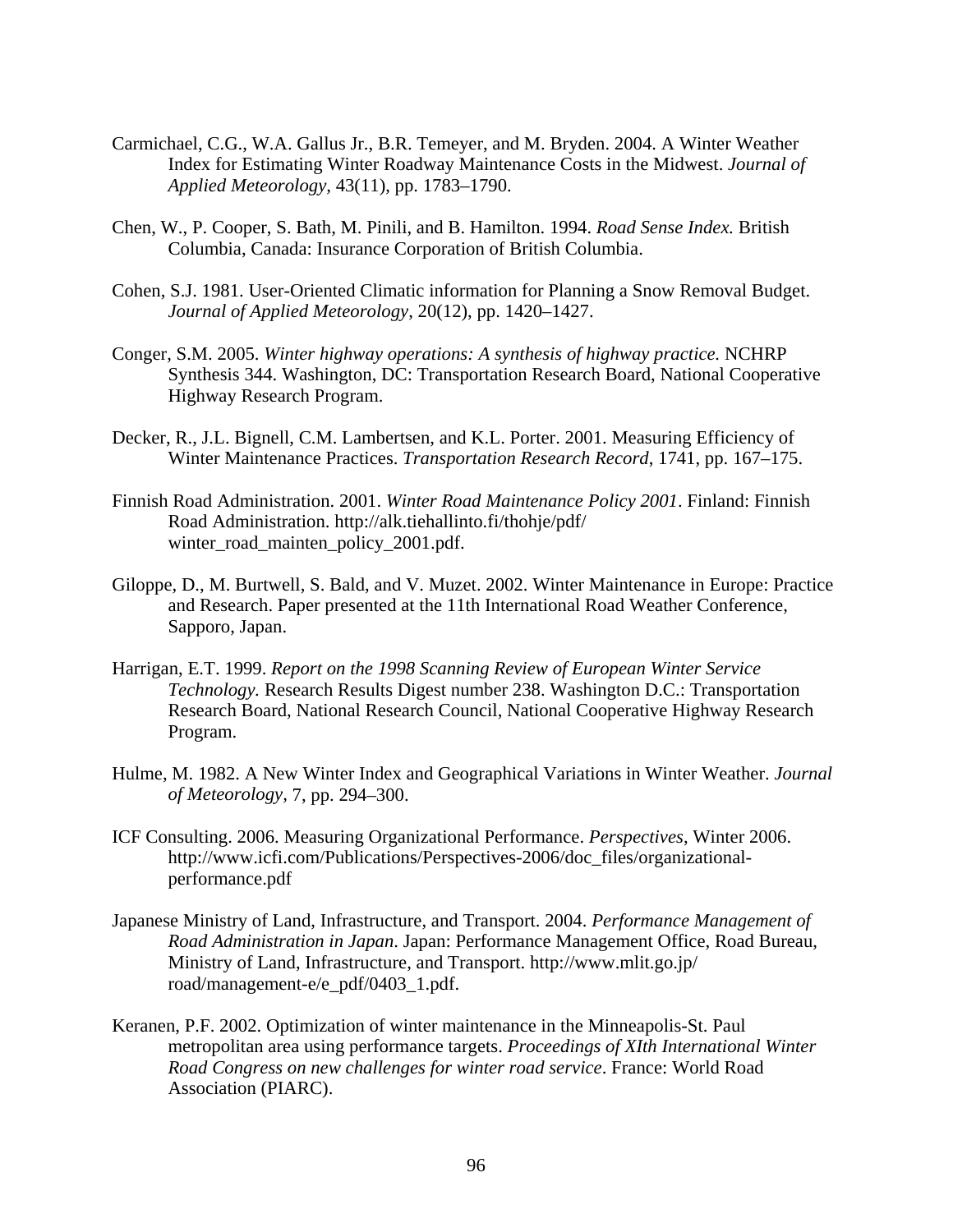- Knudsen, F. 1994. A Winter Index Based on Measured and Observed Road Weather Parameters. *Proceedings of the 7th Road Weather Conference*. Seefeld, Austria: SIRWEC.
- Lee, C. and B. Ran. 2004. A Pilot Study to Measure the Potential of Using Speed Recovery Duration as a Winter Maintenance Performance Measure. Paper presented at the 2004 Annual Meeting of the Transportation Research Board, Washington, D.C.
- McCullouch, B., D. Belter, T. Konieczny, and T. McClellan. 2004. Indiana Winter Severity Index. Paper presented at the Sixth International Symposium on Snow Removal and Ice Control Technology, Spokane, Washington.
- Maze, T. H, R. Souleyrette, M. Agarwal 2005. Impact of Weather on Urban Freeway Traffic Flow Characteristics and Facility Capacity, Final Technical Report. Aurora Program Ames, Iowa; Iowa State University
- Minnesota Department of Transportation (Mn/DOT). 2005. *Minnesota Statewide Highway Systems Operation Plan*. Saint Paul, MN: Minnesota Department of Transportation.
- Niemi, G. 2001. Customer perceptions and expectations of Minnesota's bare pavement product. Paper presented at the Ninth Maintenance Management Conference, Washington, D.C.
- Nixon, W.A. 1998. Friction as a Tool for Winter Maintenance. *Proceedings of the Crossroads 2000 Conference*. Ames, Iowa: Iowa State University.
- Nixon, W.A. and L. Qiu. 2004. Developing a Storm Severity Index. Paper presented at the 2004 Annual Meeting of the Transportation Research Board, Washington, D.C.
- Nixon, W.A. and R. Stowe. 2004. Operational Use of Weather Forecasts in Winter Maintenance: A Matrix Based Approach. *Proceedings of the 12th International Road Weather Conference*. Bingen, Germany: SIRWEC.
- Ohio Department of Transportation (Ohio DOT). 2003. 2003 Strategic Initiative Eight: Continue to Improve Snow and Ice Control. http://www.dot.state.oh.us/strategicinitiatives/SI2003/03SI8.asp
- Olander, J. 2000. Winter road maintenance, the Swedish way. Paper presented at Transportation Research Board's Snow and Ice Symposium, Roanoke, Virginia.
- Oregon Department of Transportation (Oregon DOT). 2004. *2003 Annual Performance Report*. http://www.oregon.gov/ODOT/CS/PERFORMANCE/docs/2003ODOTPerformanceRepo rt.pdf.
- Osborne, D. and T. Gaebler. 1992. Reinventing Government. Boston: Addison-Wesley.
- Permanent International Association of Road Congresses (PIARC). 2006. Japan. *Snow and Ice Databook*. 2nd Ed. France: Permanent International Association of Road Congresses.
- Perry, A.H., and L.J. Symons (Eds.). 1991. *Highway Meteorology*. London: Taylor and Francis.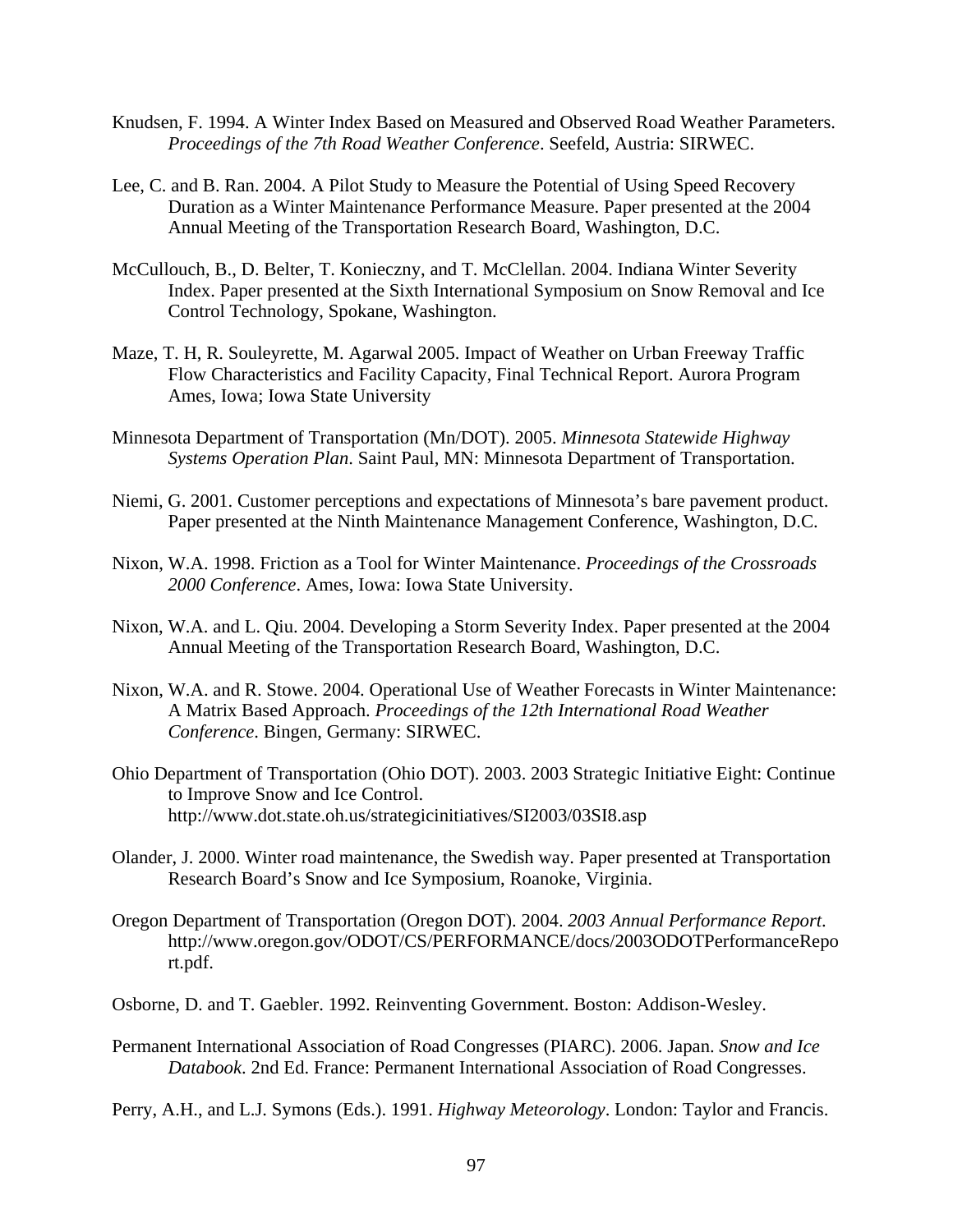- Pisano, P. 2004. Heavy accumulation: FHWA, state and local agencies gather ideas from Japan and Europe that promise improvements in winter road maintenance. *Roads & Bridges* 42, p. 3.
- Rissel, M.C. and D.G. Scott. 1985. Staffing of Maintenance Crews During Winter Months. *Transportation Research Record,* 1019, pp. 12–21.
- Smith, J. and T. Adams. 2005. Measures for highway maintenance quality assurance. *Proceedings of the 2005 Mid-Continent Transportation Research Symposium*. http://www.ctre.iastate.edu/pubs/midcon2005/AdamsMaintenance.pdf.
- Smithson, L.D. 1998. AASHTO's Winter Maintenance Program: A Proactive Approach to International Technology Transfer. Paper presented at the 12th Equipment Management Workshop, Austin, Texas.
- Strong, C. and Y. Shvetsov. 2005. Development of Roadway Weather Severity Index. Paper presented at the 85th Annual Meeting of the Transportation Research Board, Washington, D.C.
- Thornton, K., G. Hoffman, D. Soltis, H. Balikov, and J. Schaeberle. 2003. PennDOT's Environmental Management Program. *Transportation Research Circular E-C052: Maintenance Management 2003*, pp. 145–162.
- Transportation Association of Canada. 2003. Syntheses of Best Practices for Road Salt Management: Salt Management Plans. http://www.tac-atc.ca/english/pdf/saltplan.pdf.
- Transportation Association of Canada. 2005. Winter Severity Index. *Projects in Progress*. http://www.tac-atc.ca/english/projectsandpublications/pro-progress.cfm, as of May 10, 2007 .
- TransTech Management, Inc. 2003. *Strategic Performance Measures for State Departments of Transportation: A Handbook for CEOs and Executives.* Project No. 20-24. Washington, DC: American Association of State Highway Transportation Officials, National Cooperative Highway Research Program, Transportation Research Board, National Research Council.
- Virginia Department of Transportation (VDOT). 2005. *Asset Management Best Practices.* Richmond, VA: Virginia Department of Transportation, Asset Management Division.
- Washington State Department of Transportation (WSDOT). 2004. *Snow and Ice Plan*. http://www.wsdot.wa.gov/maintenance/pdf/Snow\_and\_Ice\_plan.pdf.
- Yamamoto, C., K. Kishi, K. Sato, and F. Hara. 2004. Importance of Winter Urban Traffic Issues and Performance Indicators as Rated by Businesses. Paper presented at the Sixth International Symposium on Snow Removal and Ice Control Technology, Spokane, Washington.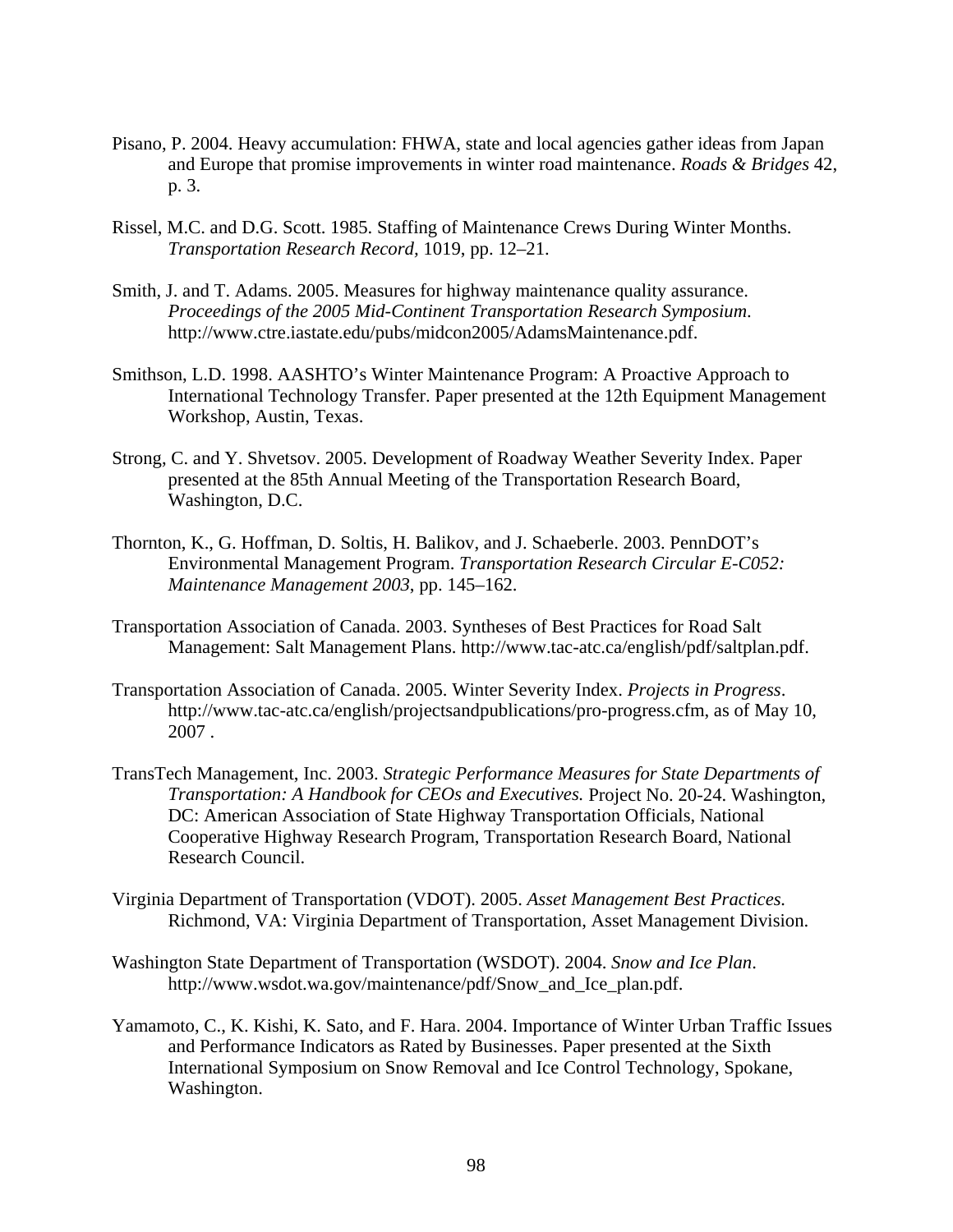## **ABBREVIATIONS**

| <b>ADT</b>   | Average daily traffic                               |
|--------------|-----------------------------------------------------|
| <b>ATR</b>   | Automated traffic recorder                          |
| AVL          | Automated vehicle locator                           |
| Caltrans     | California Department of Transportation             |
| <b>CDOT</b>  | Colorado Department of Transportation               |
| <b>DOT</b>   | Department of Transportation                        |
| FnRA         | <b>Finnish National Road Administration</b>         |
| <b>GPS</b>   | Global positioning system                           |
| <b>INDOT</b> | <b>Indiana Department of Transportation</b>         |
| <b>TTS</b>   | Intelligent transportation systems                  |
| <b>KDOT</b>  | Kansas Department of Transportation                 |
| LOS          | Level $(s)$ of service                              |
| <b>MAP</b>   | Maintenance accountability process                  |
| Mn/DOT       | Minnesota Department of Transportation              |
| <b>PSIC</b>  | Payement snow and ice condition                     |
| <b>RGT</b>   | Road grip tester                                    |
| <b>RWIS</b>  | Road weather information services                   |
| <b>SNRA</b>  | <b>Swedish National Road Administration</b>         |
| <b>VDOT</b>  | Virginia Department of Transportation               |
| <b>VMT</b>   | Vehicle miles traveled                              |
|              | WSDOT Washington State Department of Transportation |
|              |                                                     |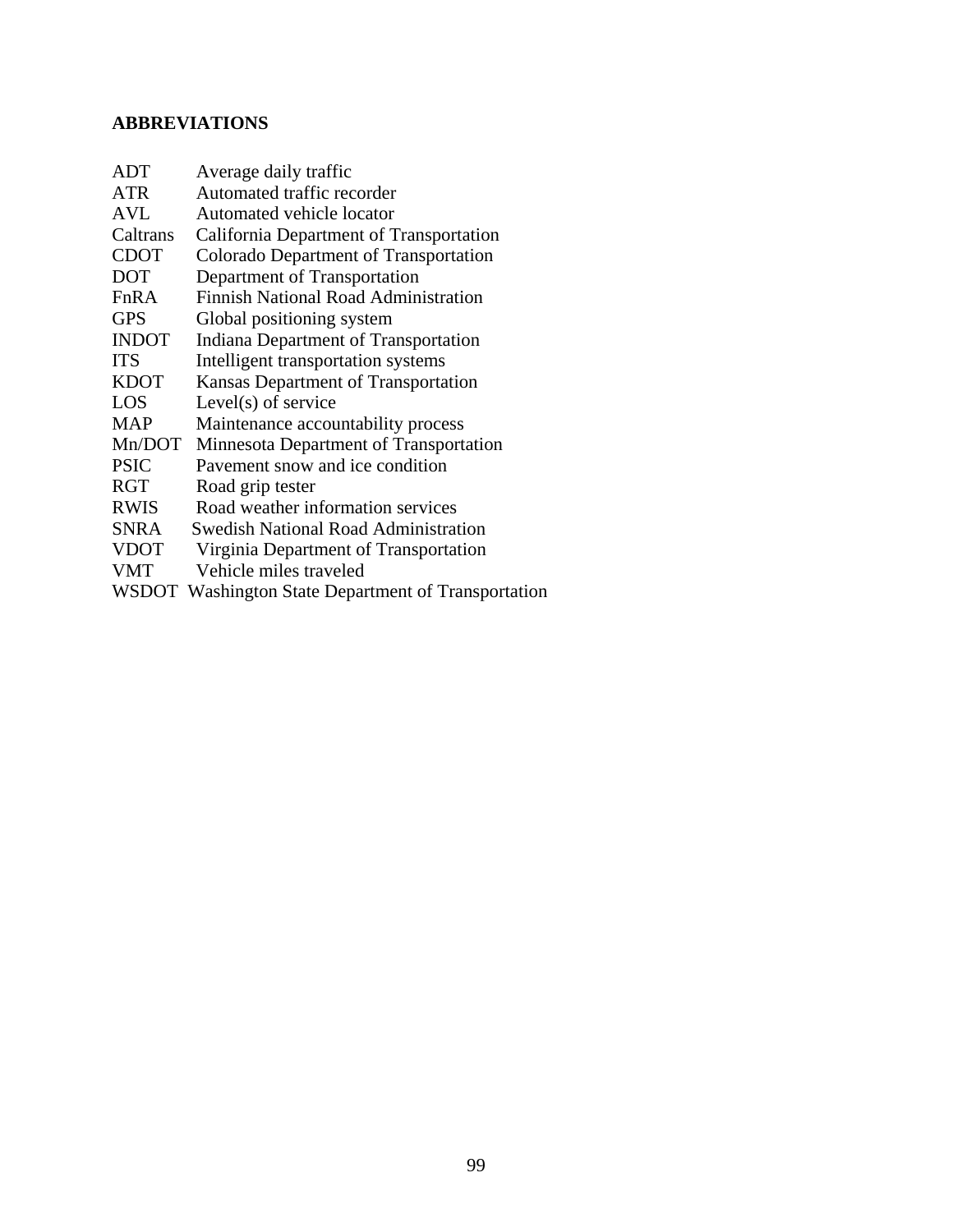## **APPENDIX A. WINTER MAINTENANCE OPERATIONS PERSONNEL SURVEY INSTRUMENT**

# **Survey for Winter Maintenance Operations Personnel**

## **Introduction:**

Measuring agency performance is recognized as an important part of a public agency's mission. Why measure an agency's performance? There are four primary reasons to do so.

- 1. To continuously improve services
- 2. To strengthen accountability
- 3. To communicate results of programs and services
- 4. To provide better information for effective decision making including resource allocation

Iowa State University's Center for Transportation Research and Education (CTRE) is conducting a survey for the National Cooperative Highway Research Program (NCHRP) to determine what types of performance measures are being implemented and how they are working in the area of winter maintenance operations and snow and ice control.

Please complete this brief survey about your agency's experiences with implementing performances measures in snow and ice control operations. It will take approximately 15 minutes to complete.

**Name of Respondent: Agency**: **Telephone: Email:**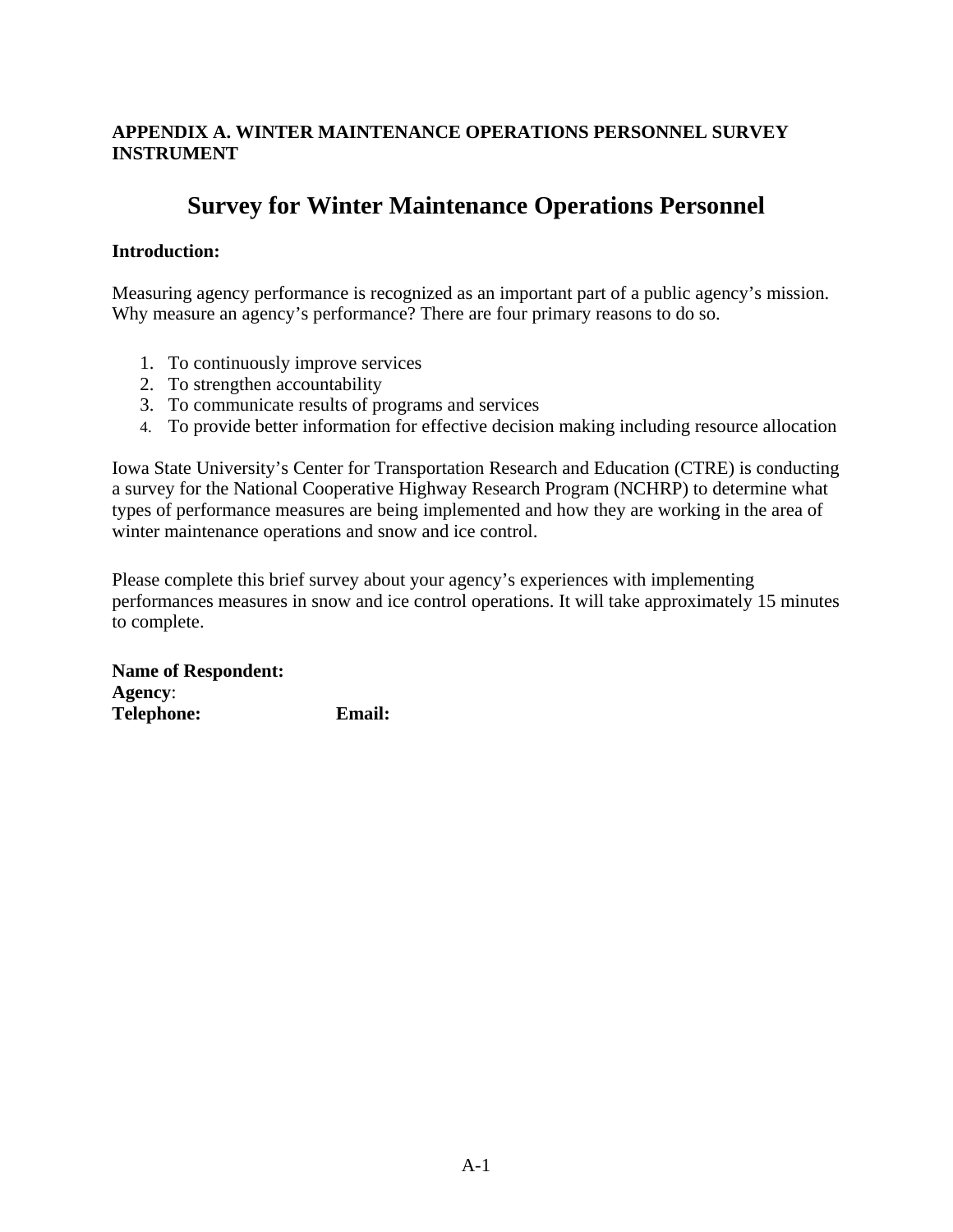1. For snow and ice control operations, does your agency use: (Please check all that apply)



2. If contractors, or other governmental agencies, are utilized, do you evaluate contractor, or agency, performance?



3. Is contractor, or governmental agency, performance linked to payment?



4. Does your agency measure the performance of snow and ice control operations?

| Yes            |
|----------------|
| No             |
| Not applicable |

4a) If yes, what performance measures do you use? (Please check all that apply):

 Time to bare pavement Time to wet pavement Time to return to a reasonably, near-normal winter condition Time to provide one wheel track Friction or "slipperiness" Level of service, e.g. traffic flow Travel speed during storm Customer satisfaction Crashes per vehicle miles (or km) traveled Traffic volume during storm Time for traffic volume to return to "normal" after storm Fuel usage Lane miles (km) plowed Personnel hours Overtime hours Tons of materials used Amount of equipment deployed Miles (km) traveled with plow down Cost of winter operations per lane-mile (km) Percent of salt spreaders/controllers calibrated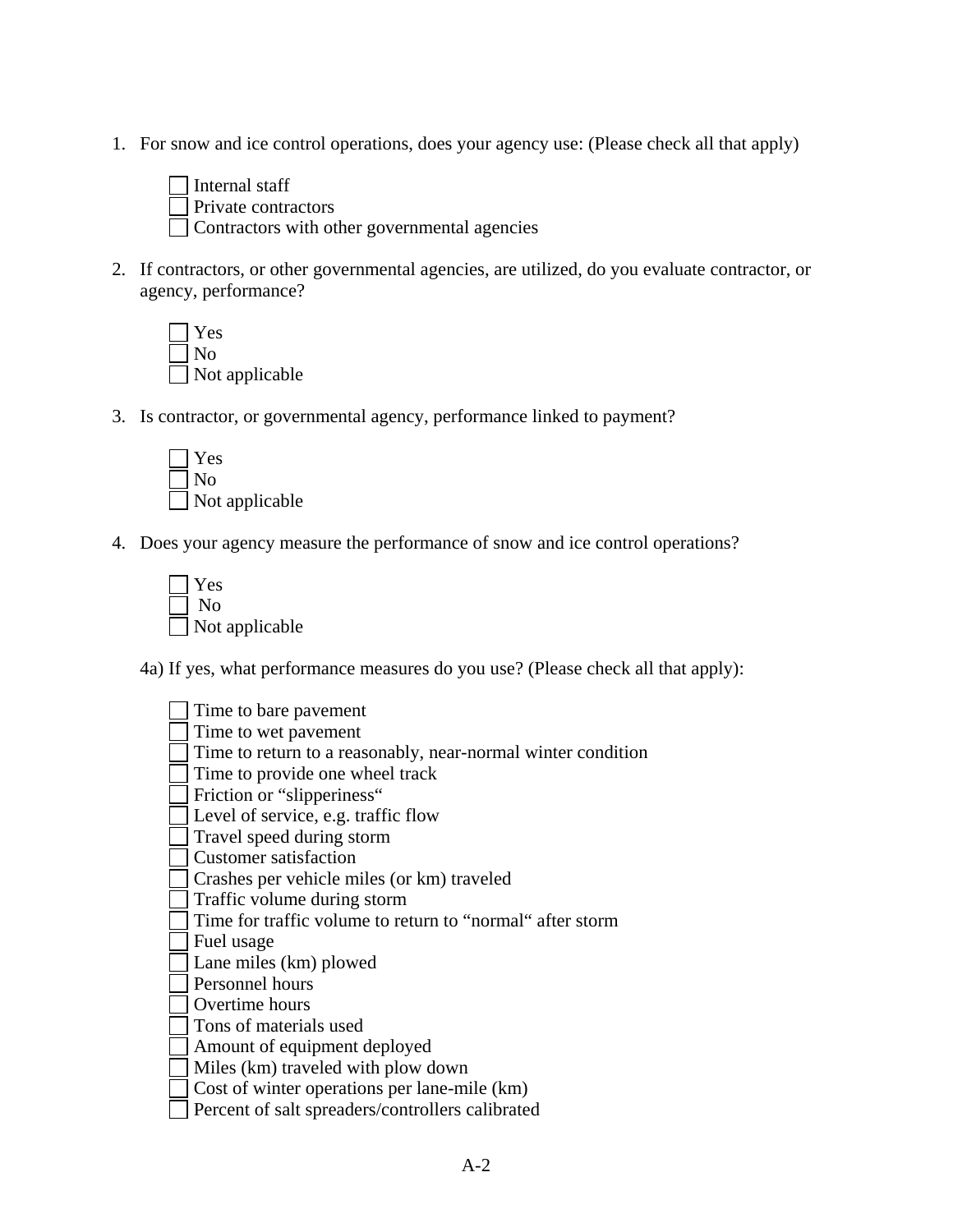Other (please describe):

- 5. How does your agency decide what items to measure in snow and ice control operations?
- 6. What performance measures are most critical to your snow and ice control operations?
- 7. How frequently do you set targets or objectives for measuring snow and ice control?



- 8. Specifically, what are your agency's three most important current objectives for snow and ice control operations?
	- a. b.
	- c.
- 9. What measures do you track regularly on each of these objectives, and what is your performance level on each? (For example, the measure is time to bare pavement, and the performance level is 8 hours.)

| Measure         | Performance Level |
|-----------------|-------------------|
| A.              |                   |
| Β.              |                   |
| $\mathcal{C}$ . |                   |

- 10. How do you obtain the data for the performance measurement system? (Please check all that apply)
	- Accounting records Visual inspection by maintenance personnel Visual inspection by law enforcement Reports from field personnel Calls from the public, e.g., via 511
	-
	- Closed circuit television (CCTV) from freeway management systems
	- Automated Traffic Recorders (ATR) for travel speed and lane occupancy
	- Periodic Customer Surveys
	- Other (please describe):
- 11. Do the performance measures used by your agency vary with road classification and storm characteristics?
	- Yes
	- $\Box$  No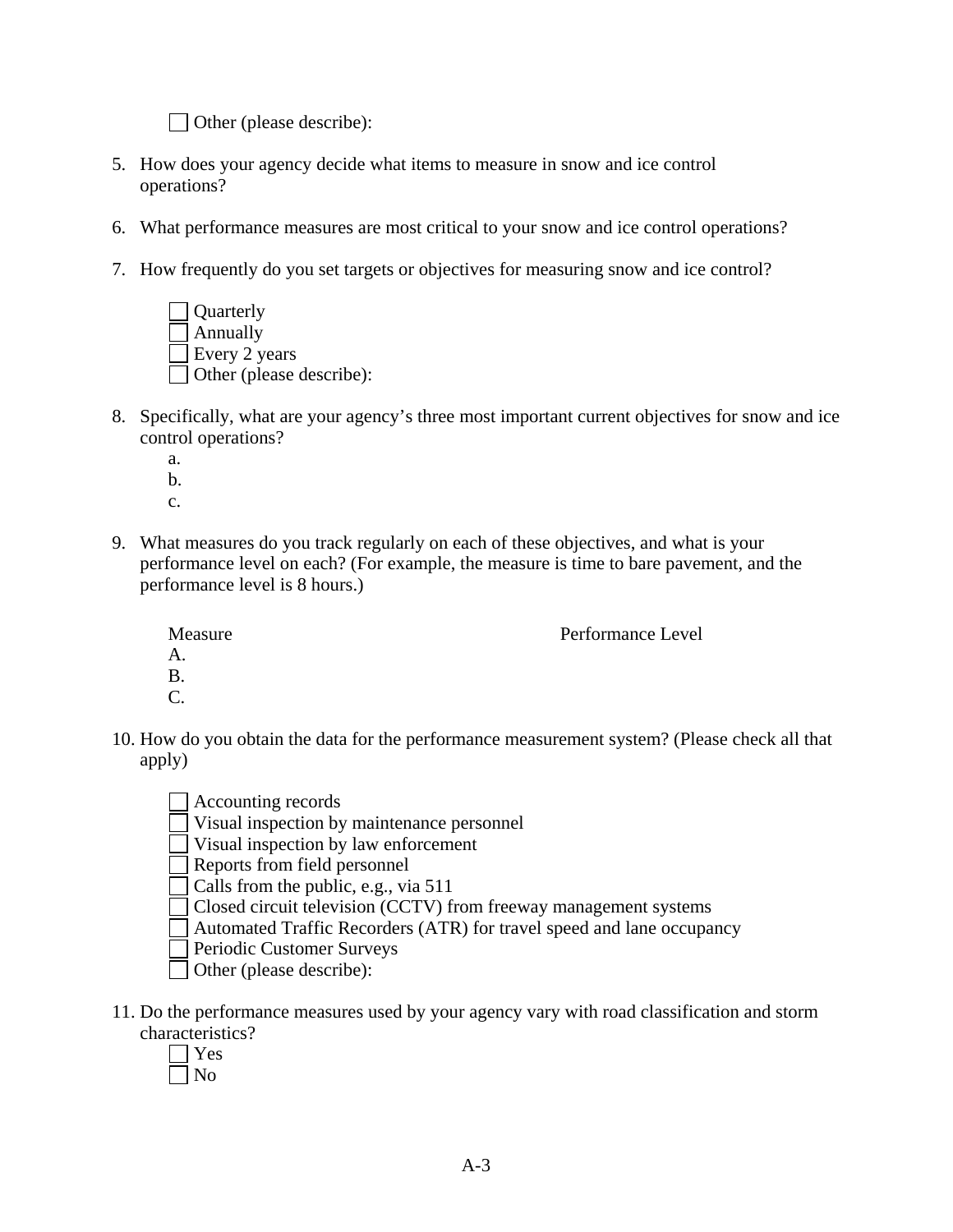11a) If yes, how do they vary? (If yes, please attach examples with returned survey.)

- 12. Do the performance objectives/targets used by the agency vary with road classification and storm characteristics?
	- Yes  $\n <sup>1</sup>N<sub>0</sub>\n$

12a) If yes, how do they vary? (If yes, please attach examples with returned survey.)

13. Do you measure agency performance for managing non-storm events (e.g., blowing snow, black ice, frost)?

 Yes No

13a) If yes, please describe (If yes, please attach examples with returned survey.)

14. Do you use a storm severity index or similar method for categorizing storm characteristics? Yes

 $\Box$  No

14a) If yes, please describe:

- 15. Does the agency report the road condition to the public based on the performance measurement system?
	- Yes  $\Box$  No

15a) If yes, how do you report the road condition to the public? (Please check all that apply):

 Dynamic message signs Commercial radio and television  $\overline{1}$  511

Internet website

Other, please describe:

- 16. Please describe the methods used by your agency to budget, track, and summarize the costs of snow and ice control and road maintenance?
- 17. In measuring performance for snow and ice control operations, do you segment the highway areas for measurement? For example, snowplow routes, mileposts by roadway type, garage or service areas, or other.

17a) If yes, please describe.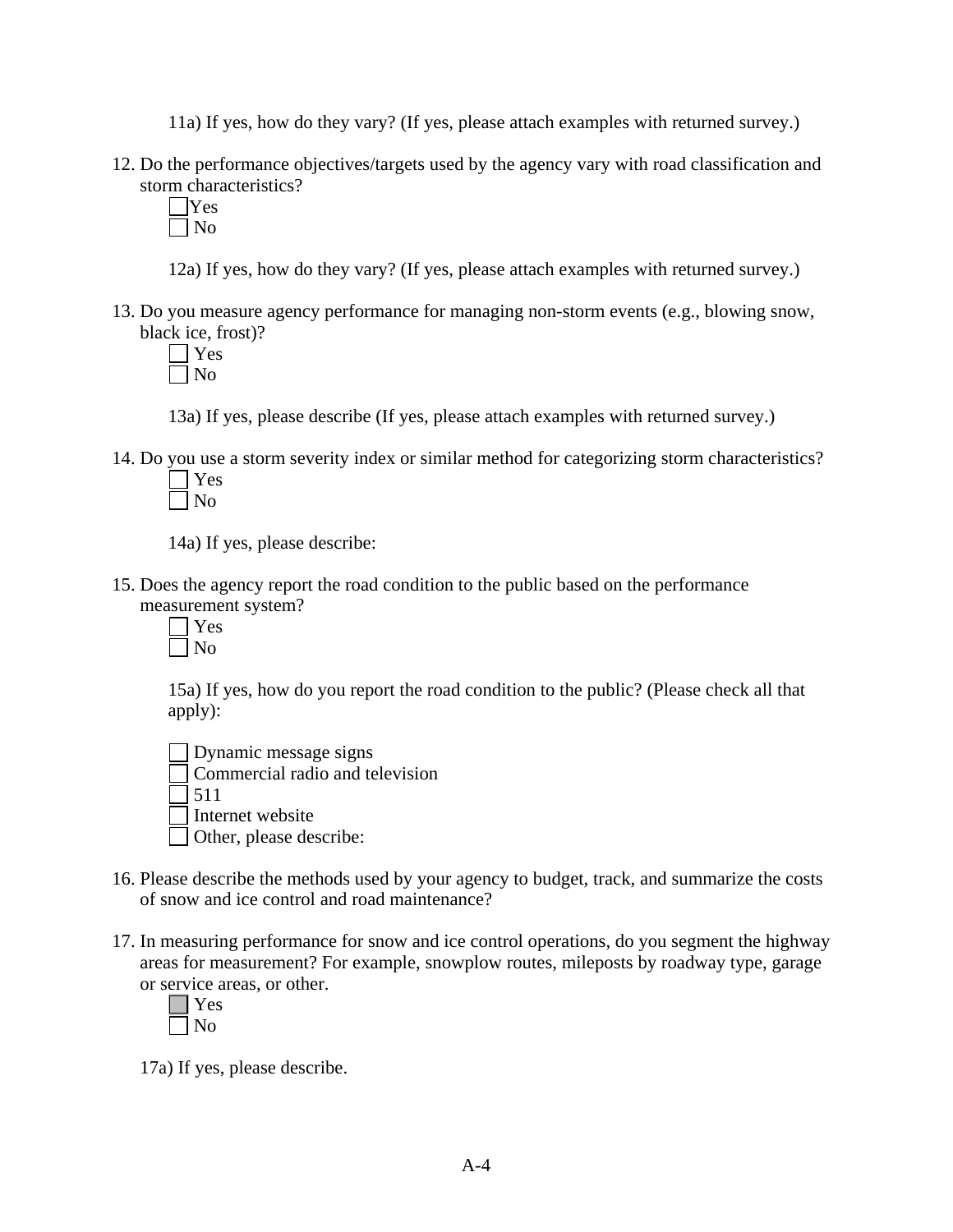18. What benefit does your agency obtain from performance measurement? (Please check all that apply.)

 $\Box$  Improved business practices with contractors, e.g., scheduled payments, delivery of materials, etc.

Improved communications with staff

 Improved decision processes relating to snow and ice control, e.g., decisions as to when to plow, how to plow, how much material to use, etc. are more straightforward.  $\Box$  Improved external communications, such as, with the public, vendors, contractors, etc Other, please describe:

- 19. Describe technologies that you have tried for measuring performance and your level of satisfaction with those technologies. (For example, friction measuring device, global positioning systems, salinity measurement, video logging, automated traffic recorders (ATR), others.)
- 20. Regardless of technology what information do you need that you are not now receiving for measuring and managing snow and ice control operations?
- 21. Do you survey the public about the agency's performance in regards to snow and ice control?



21a) If yes, what do the surveys say about your agency's performance in regards to snow and ice control?

- 22. In your opinion, what three factors most account for your agency's ability to improve performance over the past few years?
	- a.
	- b.

c.

- 23. What have been the most significant barriers your agency has encountered in improving performance?
- 24. Excluding your own, which agencies around the world stand out as leaders in performance measurement and/or management, in your opinion?

## THANK YOU FOR YOUR TIME AND PARTICIPATION.

You may return the survey, by October 15, 2005 via email to: [andrle@iastate.edu](mailto:kroeger@iastate.edu) or you may return the survey via U.S. mail to:

Center for Transportation Research and Education Iowa State University 2901 S. Loop Dr., Suite 3100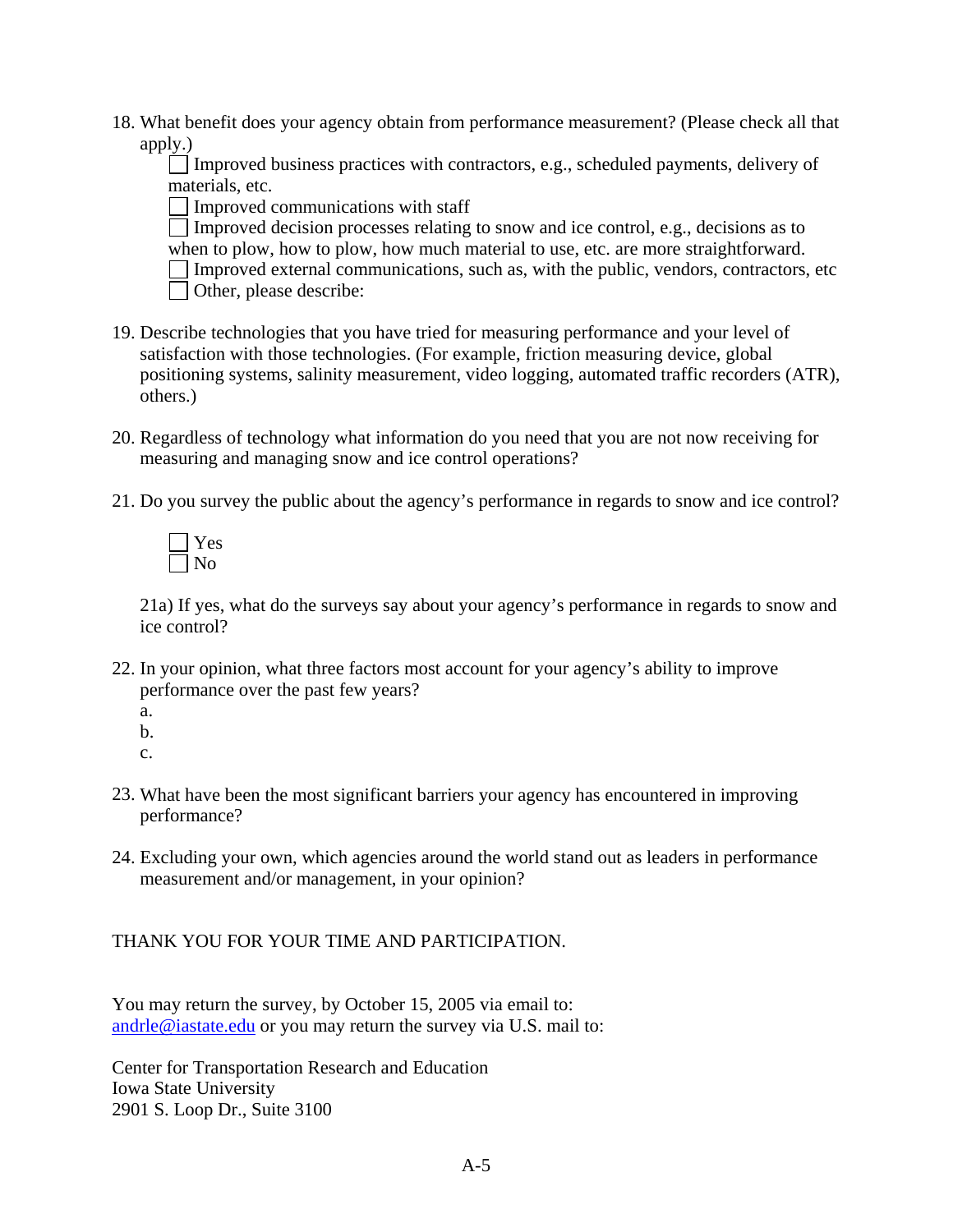Ames, IA 50010-8634 U.S.A Tel: 515-294-8103

or FAX your completed survey to: 515-294-0467

If you have any questions regarding this survey, please contact Steve Andrle at CTRE at 515- 294-8103 or email to: **andrle@iastate.edu**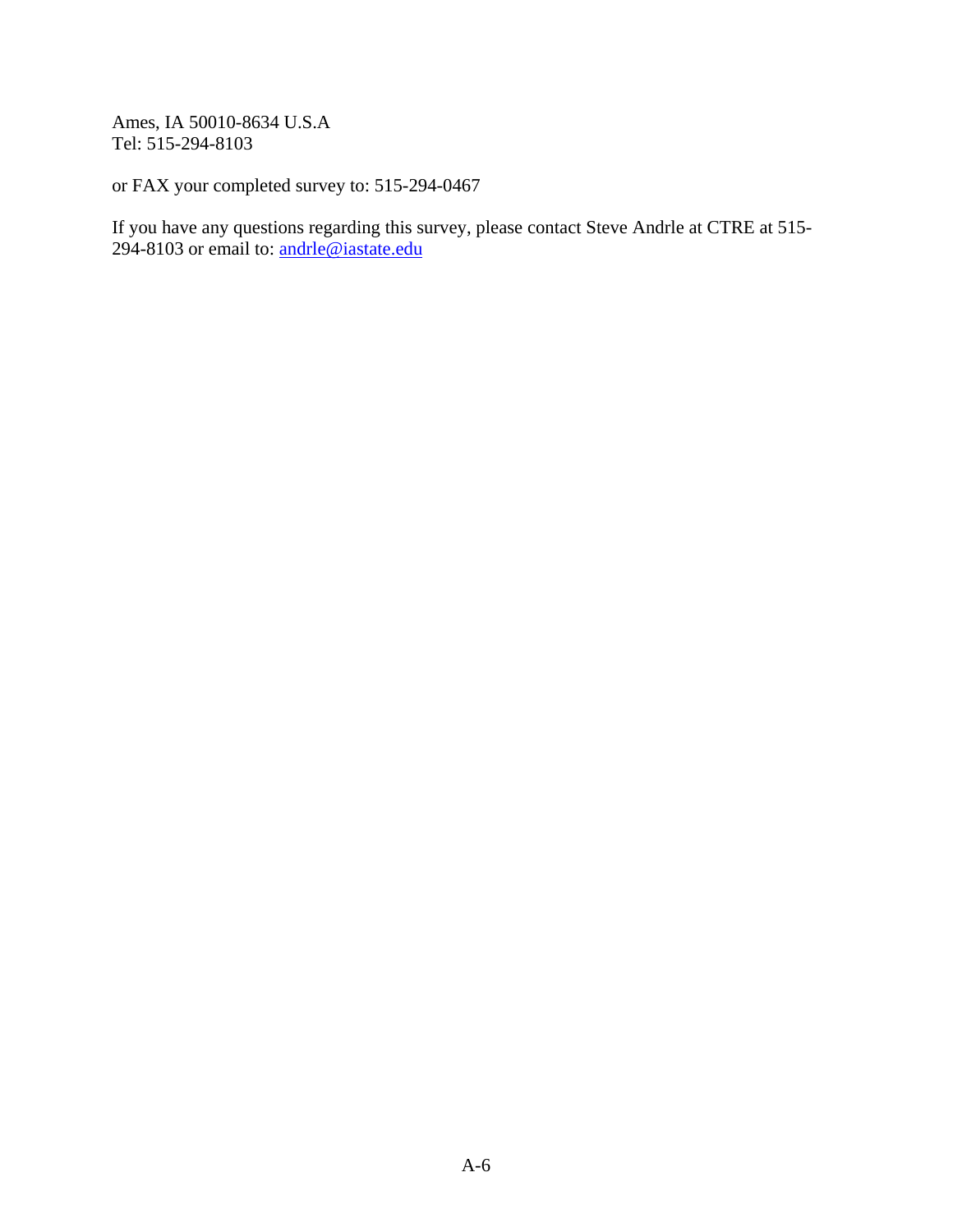## **APPENDIX B. RESPONSES TO SURVEY**

This appendix summarizes the responses received for the survey presented in Appendix A. Responses are organized by question.

1. For snow and ice control operations, does your agency use: (Please check all that apply)

 $\Box$  Internal staff 1,2,3,4,5,6,7,8,9,10,11,12,13,14,15,16,17,18,19,20,21,22,23,24,25,26 Private contractors 2,5,7,8,16,17,18,19,26 Contractors with other governmental agencies 5,9,13,17,24,25

2. If contractors, or other governmental agencies, are utilized, do you evaluate contractor, or agency, performance?

Yes 2,7,9,13,16,17,18,20,24,25,26  $\neg$ No 5,8,19, Not applicable 1, 3,4,6,10,11,12,14,15,21,22,23

3. Is contractor, or governmental agency, performance linked to payment?

 $\text{Yes} \quad 2,7,9,13,16,17$  No 5,8,18,19,20,24,25,26 Not applicable  $1,3,4,6,10,11,12,14,15,21,22,23$ 

4. Does your agency measure the performance of snow and ice control operations?

 Yes 1,2,3,4,6,7,8,9,10,11,12,13,14,15,16,17,18,19,20,21,22,23,24,26 No 25 Not applicable 5

4a) If yes, what performance measures do you use? (Please check all that apply):

Time to bare pavement 1,9,13,17,18,21 Time to wet pavement 1,3,20 Time to return to a reasonably, near-normal winter condition 4,9,11,12,16,17,19,22,24,26 Time to provide one wheel track 24 Friction or "slipperiness" 1,4,16,22 Level of service, e.g. traffic flow  $1,2,4,9,12,15,19,24$  Travel speed during storm 1,4 Customer satisfaction 1,2,4,7,9,10,11,12,13,14,16,17,20,22,26 Crashes per vehicle miles (or km) traveled 4, Traffic volume during storm 1 Time for traffic volume to return to "normal" after storm 1,2,22 Fuel usage 11,14,19,20,22 Lane miles (km) plowed 1,2,4,10,11,13,14,16,17,19,20,24,26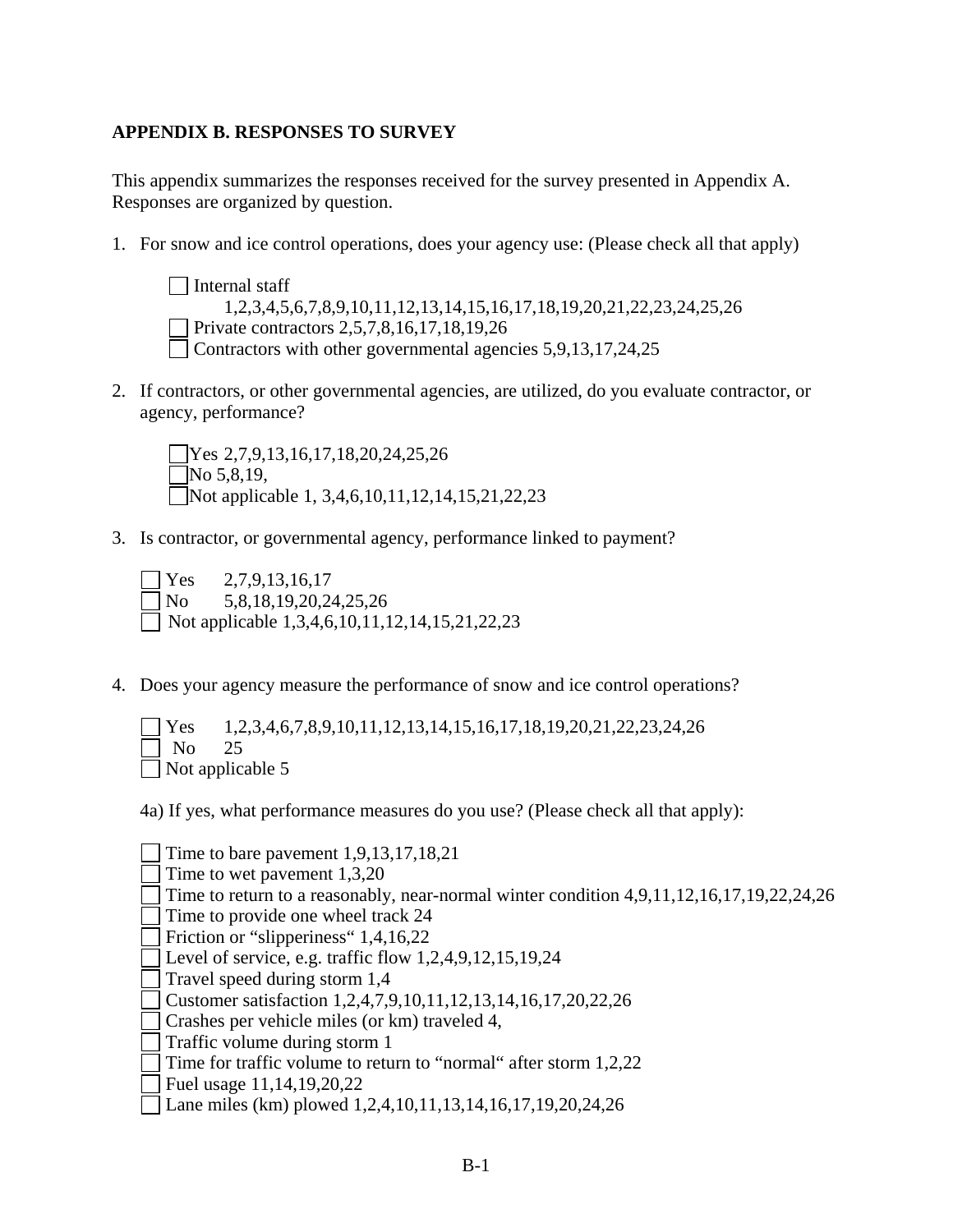Personnel hours 1,2,4,8,9,11,13,14,15,16,17,19,20,22,24,26

Overtime hours 1,2,4,8,9,11,13,14,15,16,17,19,20,22,24,26

Tons of materials used 1,2,4,8,9,10,11,12,13,15,16,17,18,19,20,22,24,26

Amount of equipment deployed 1,2,4,8,9,11,12,13,15,16,17,19,22

Miles (km) traveled with plow down 9,14,17,26

Cost of winter operations per lane-mile (km) 2,4,8,9,10,11,14,17,18,19,20,24,26

Percent of salt spreaders/controllers calibrated 1,9,11,13,17,19,26

Other (please describe): 3,4,8,18,24

3-On lower volume roads (<1000 AADT) time from the end of the storm to plow roads open to two way traffic and treat all hills, curves, intersections and other critical areas 4-Formal process for annual Quality Assurance Reports (QAR) on a statewide basis 6-Level of service, pavement conditions for the category of route

5-The State of SD does not formally track performance measures for winter maintenance. Several of the above are informally looked at. Time to return to reasonably, near-normal winter condition; traffic flow; and customer satisfaction.

8-Time since route reported treated

18-Contract trucks reporting for winter storms in a timely manner as described in SHA' Hired Equipment for Snow Removal Services Contract.

24-Material, labor, and equipment hours and costs are tracked

5. How does your agency decide what items to measure in snow and ice control operations?

1. Resources, safety

2 Based on customer indicators and fiscal barriers

3- N/A

4- Existing guidelines and evolving technology (we are testing friction as a method of measurement)

 $5-n/a$ 

6-it was determined to use data that was already being captured (road condition information) 7-Internal decision

8-We measure traditional inputs and outputs from typical maintenance management systems. We've considered others but budget restraints have kept up from moving to those

areas.(AVL/GPS, return to baseline travel speeds, etc.)

9- Determined with input from statewide snow and ice committee and locally at the regional level through written operational plans.

10-Budget-planned vs. actual cost for Snow and Ice. The standard cost per mile v. actual cost per mile.

11-Customer satisfaction, snow policy, time of response, intensity, length, and geographic location of storm, level of service and classification of roads.

12-Snow policy manual

13-Most are recorded automatically and reviewed. Many of the above are being looked at for future applications.

14-Planning tools needed

15-Past practice

16-Normally, we use the above criteria for all storms.

17-Based on historical stats and customer expectation for a winter city. Maintenance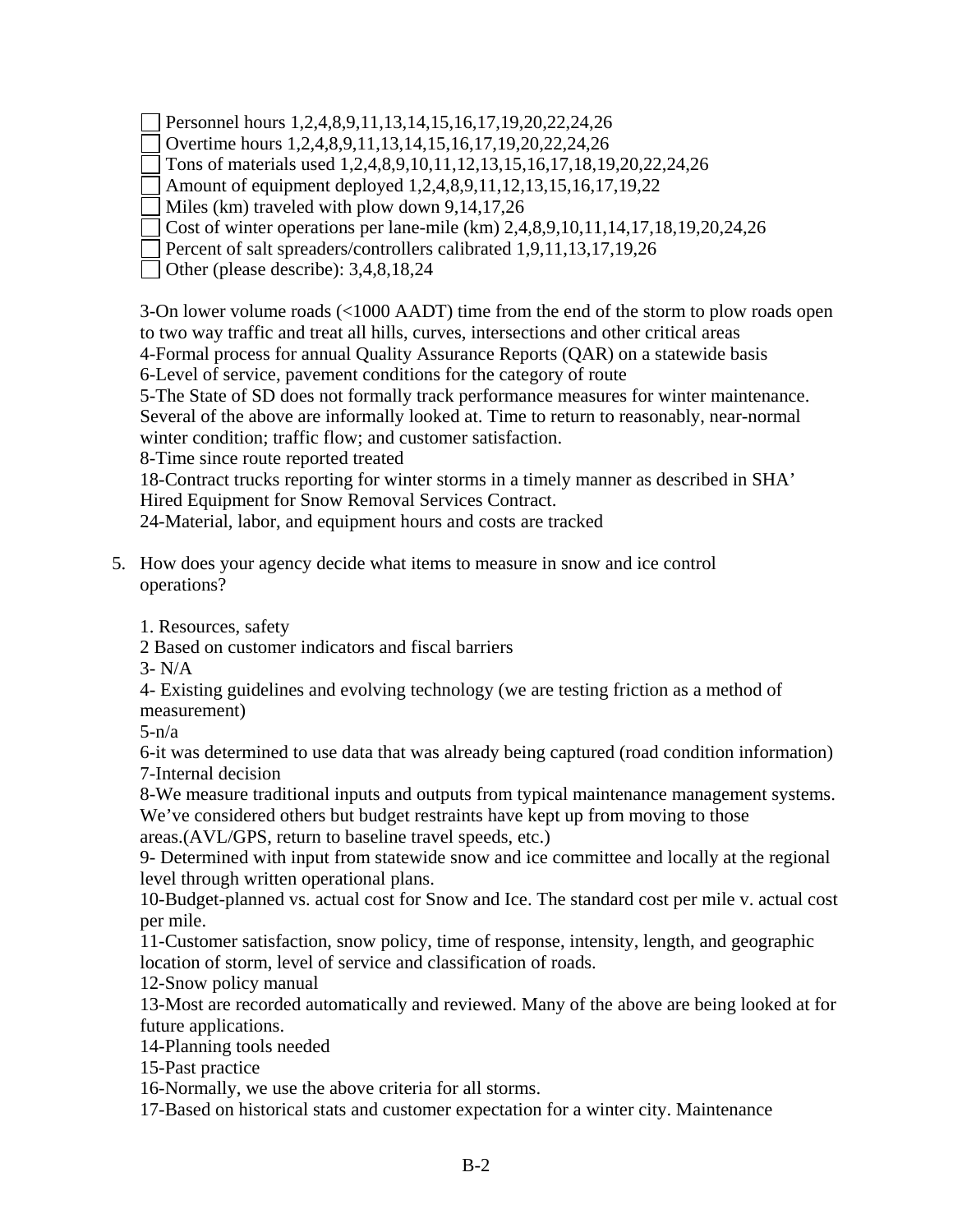Management system outcomes and also derived from media questions as well. If you measure it you use it to develop K.P.I.s!

18-Performance measures on bare pavement, material usage and cost of operations are detailed in SHA's business plan which is developed by senior SHA managers. Performance measures for hired equipment is determined by Statewide Maintenance Quality Council which is composed of district and statewide maintenance managers.

19-Budget/political driven, environmental compliance, new technology

20-Selected as part of overall department performance measures. Also selected to help keep operators informed on their effectiveness and usage.

21-As stated in policy and procedure manual

22-Historical & Industry-wide standards

23-measure materials, personnel and amount of equipment used

24-Several item collected from our Winter Supervisor daily reports and weather information (RWIS/AWOS) are used to measure certain levels of winter operational performance. We continue to explore a number of other information sources (Speed, friction, crashes, weather indices, etc.) to determine if they are good indicators of performance. In the last two years speed data from the existing ATRs have been evaluated for measuring performance. The Department has also used customer survey information in the past as well as a survey of Highway Patrol Troopers.

25-Final decision by Dept. Commissioner

26-Capability to measure and if the information is useful or not.

- 6. What performance measures are most critical to your snow and ice control operations?
	- 1. safety
	- 2. Customer satisfaction and cost to provide service
	- 3. n/a
	- 4. Customer feedback, pavement conditions, traffic flow, resource deployment
	- 5. n/a
	- 6. road condition
	- 7. travel speed during event and time to complete clean up after event
	- 8. Time since route was reported treated (are all routes serviced and how long since last treatment.
	- 9. Level of service, customer satisfaction, time to normal conditions, and after storm clean up.
	- 10. Lane miles cleared and actual v. planned (standard) unit cost.
	- 11. Customer satisfaction and safety
	- 12. time to return to normal winter driving conditions
	- 13. Pavement conditions during and following each event and materials used.
	- 14. Dollar related items and customer satisfaction
	- 15. Condition of the streets and how traffic is moving
	- 16. Time to remove snow and amount of slick areas remaining.
	- 17. Bare pavement and/or customer satisfaction.
	- 18. Time to reach bare pavement
	- 19. Time to return to a reasonable near-normal winter condition
	- 20. Salt per lane-mile and miles plowed.
	- 21. Time to bare pavement
	- 22. Public Safety
	- 23. Public Safety and customer satisfaction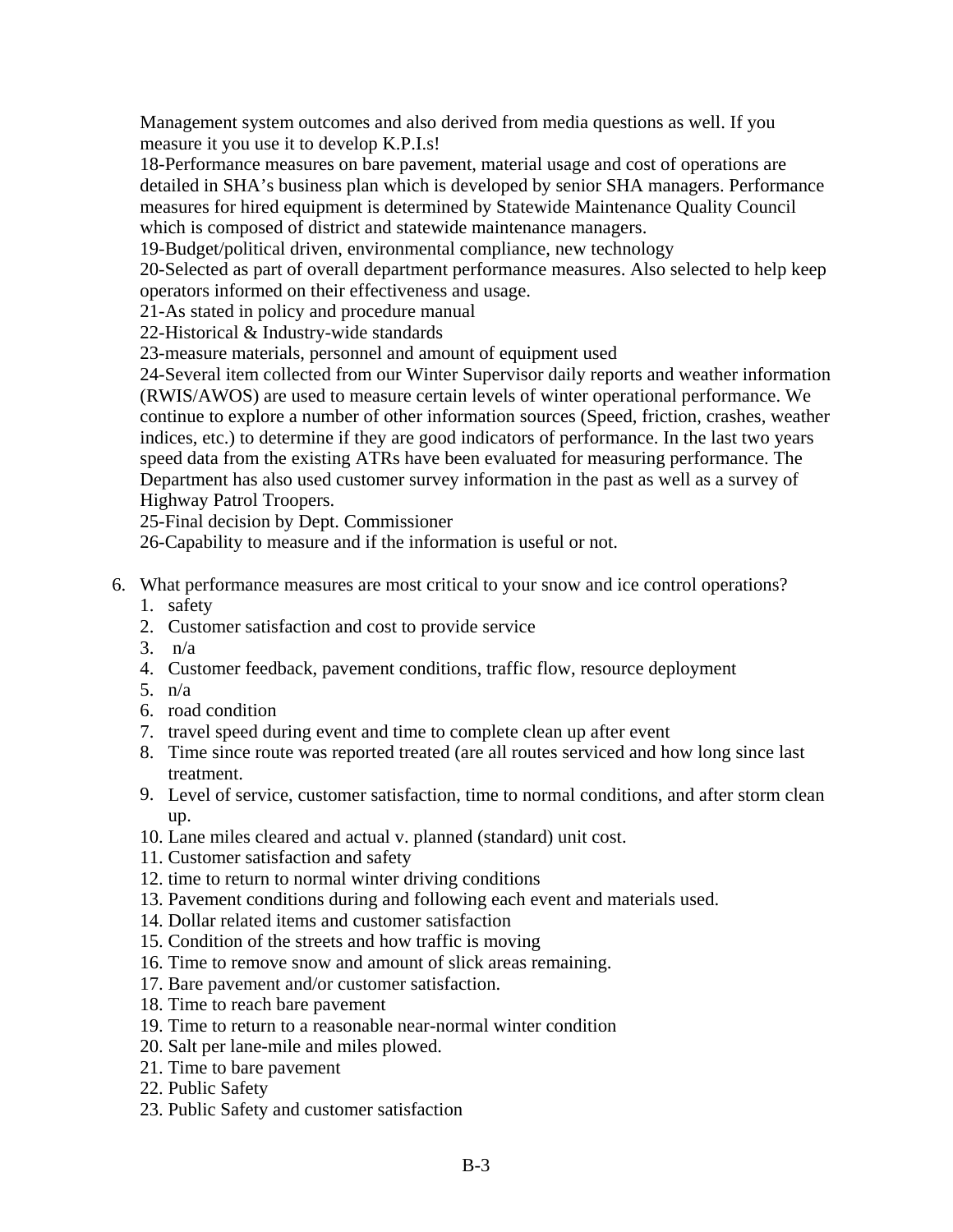- 24. Any measure that shows a direct impact to travelers such as speed, traffic volume, crashes, etc. Our goal is to minimize travel disruptions during winter storms. If we can maintain 70 mph speeds, traffic volume is not reduced and cars are not in the ditch or having crashes, we would call that successful performance. We also need to strike a balance between our budget, level of customer service and the environment.
- 25. Time to return to reasonable winter pavement condition.
- 26. Amount of time to plow all streets
- 7. How frequently do you set targets or objectives for measuring snow and ice control?

```
Ouarterly 24
  Annually 1,2,4,7,8,9,10,12,13,14,16,17,18,19,20,21,22,23,24,25,26 
Every 2 years
Other (please describe): 11,15
3-As deemed necessary 
4-Ongoing-at various levels 
5-n/a6- 
11-semi-annually 
15-Objective is monitored regularly
```
- 8. Specifically, what are your agency's three most important current objectives for snow and ice
	- control operations?

a.

- 1- safety
- 2- to maintain passable roadways for emergency vehicles
- 3- Have all major highways restored to wet or dry condition
- 4- To provide bare pavement as soon as possible and practical

 $5-n/a$ 

6- provide safe travelway

7-reduce highway fatalities

8-pre-treat city routes to prevent bonding

 9-Providing reasonably safe and clear highways during and after the storm for the traveling public.

10-Provide for public and employee safety

11-Response time

12-Safe driving conditions

13-Anti-icing

14-Maintain all roads in passable condition

15-Keep traffic moving

16-Plow all County Highways

17-Bare Pavement Policy

 18-Provide safety mobility for motorists which allows our customers to carry on their day to day activities and our business community to remain operational during and after winter storms.

19-Level of service: time to normal winter driving

20-Safety

21-Obtain bare pavement in minimum amount of time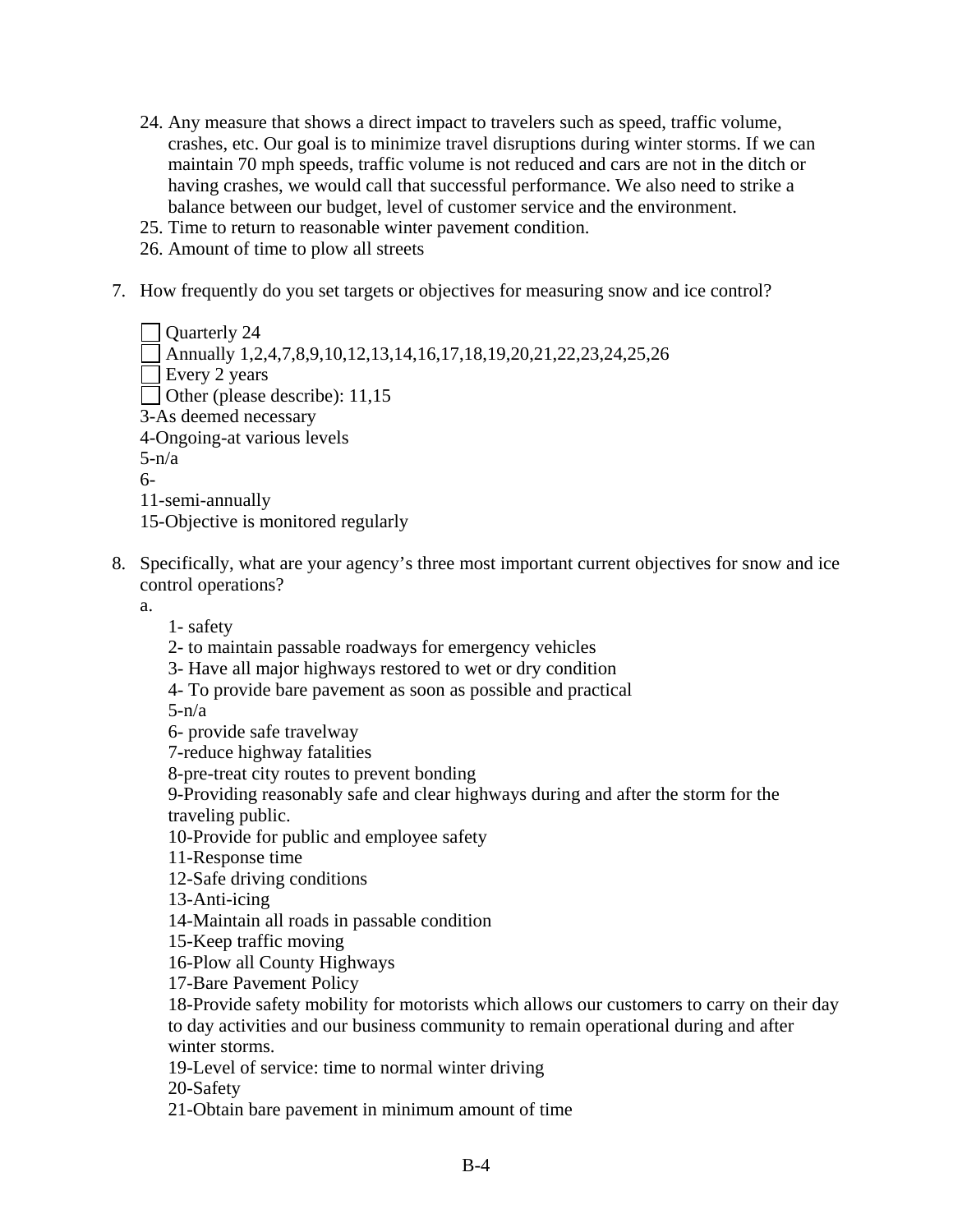22-Safe Roads 23-public safety 24-Safety 25-Keep Roads Clear 26-Time to plow all streets

b. 1- traffic backup

2- To return traffic flow to normal as quickly as possible

3- Have all minor highways greater than 1000 AADT restored to a wet or dry condition

4-Continue to be effective and efficient

 $5-n/a$ 

6-efficient use of resources

7-customer satisfaction

 8-provide continuous service from pre-storm through post storm to minimize the negative on travel time, safety, etc

9- Maintaining an adequate level of service throughout and soon thereafter a storm.

10-Clear priority routes

11-Customer satisfaction

12-Cost effective snow and ice control

13-24 hour coverage

14-Prioritize efforts by road class

15-Use cost effective procedures

16-Plow all residential streets

17-Ready for Rush Hour (M–F)

18-Protect the environment

19-Cost and budget stability

20-Effective

 $21-n/a$ 

22-Time utilization

23-driving conditions

24-Return roads to near-normal driving conditions as soon as possible

25-Traffic flow

26-Keep all streets safe for vehicular traffic

c. 1- Time

2- To operate as efficiently as possible

 3- Have all minor highways with less than or equal to 1000 AADT open to two way traffic and treated with salt and/or abrasives on all hills, curves, intersections, and other critical areas

4-Maintain excellence while considering environment and economic factors

 $5-n/a$ 

 $6-n/a$ 

7-keep traffic moving safely

8-provide clear pavement on city routes as quickly as possible

 9-Clear roadways within 2 hours after the storm. Under "modified" level of service, this can be up to 3 hours.

10-Cost effective snow removal

11-Safety of the traveling public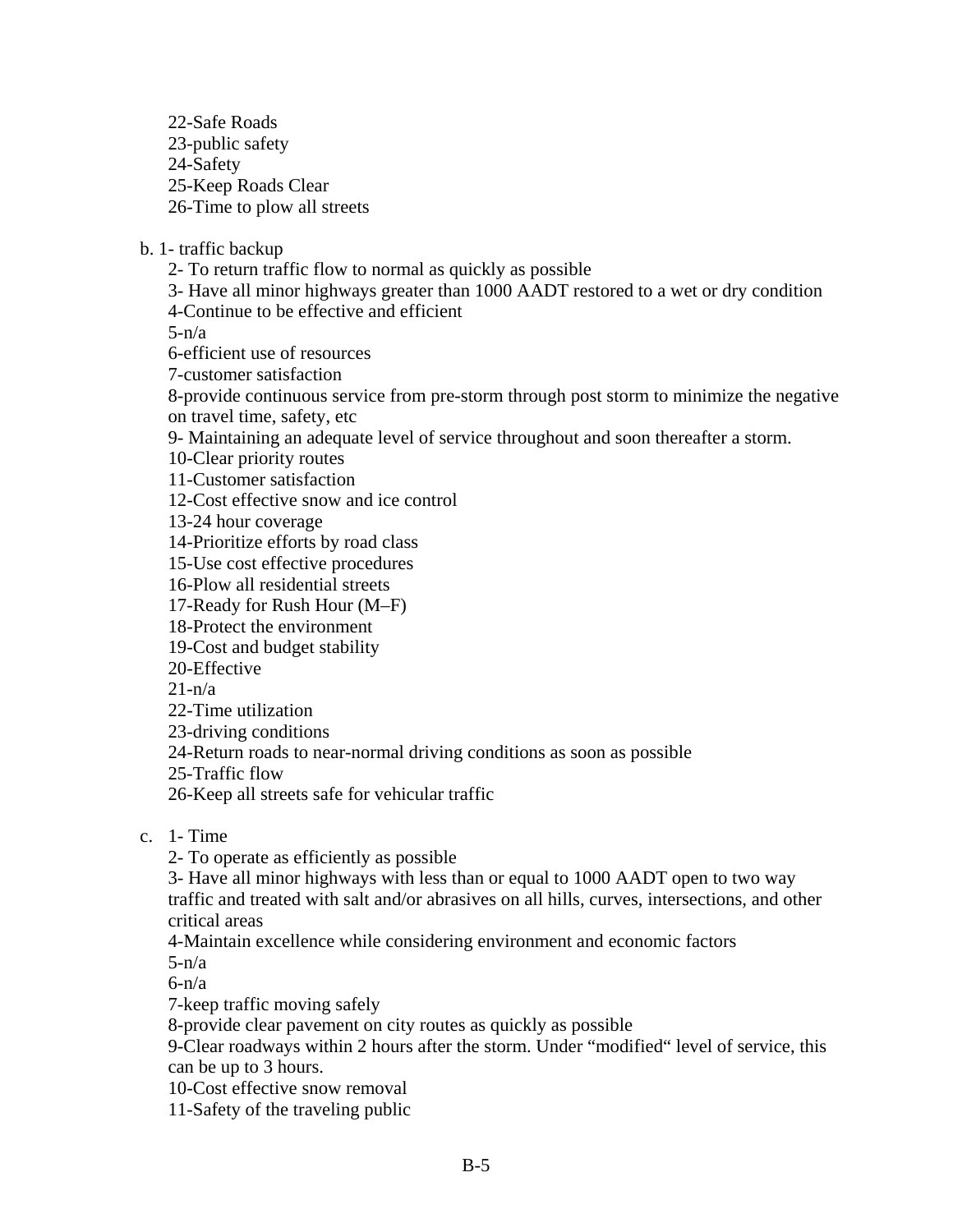12-Customer satisfaction 13-Reduce salt usage 14-Shift resources for best effect 15-Do not harm environment 16-Spread all roads with ice control materials 17-Sidewalk clearing to meet Bylaws (48Hrs) 18-Provide services at the least cost to taxpayers 19-Salt tracking, better usage practices, new materials (pre-wetting) 20-Efficiency  $21-n/a$ 22-Cost effectiveness of supplies and equipment 23- school zones 24-Use only right amount and type of de-icing materials at the right time in the right locations to get the job done 25-Accident free 26-Meet customers expectations

9. What measures do you track regularly on each of these objectives, and what is your performance level on each? (For example, the measure is time to bare pavement, and the performance level is 8 hours.)

| Performance Level                                                         |
|---------------------------------------------------------------------------|
|                                                                           |
| 2 continuous                                                              |
| 3 As soon as possible after end of storm                                  |
|                                                                           |
|                                                                           |
| 6-bare/wet wheel paths                                                    |
| 7-Time to clean up in urban areas after storm event stops<br>$7-18$ hours |
| 8-Starting 3 hours before beginning of storm                              |
| 9-minimal complaints/calls                                                |
| $10-n/a$                                                                  |
| $11-1$ hour                                                               |
| 12-Equipment dispatched to achieve goal                                   |
|                                                                           |
| $14-n/a$                                                                  |
| $15-n/a$                                                                  |
| 16-12 hours after snow stops                                              |
| <b>17-48 Hours</b>                                                        |
| 18-Reaching wet or dry pavement within 8                                  |
| hrs of the ending of frozen precipitation                                 |
| 19-Annual Usage                                                           |
| 20-none set                                                               |
| 21-Minimum time                                                           |
| 22-Feel roads are safe                                                    |
| $23-2-3$ hours to bare pavement                                           |
|                                                                           |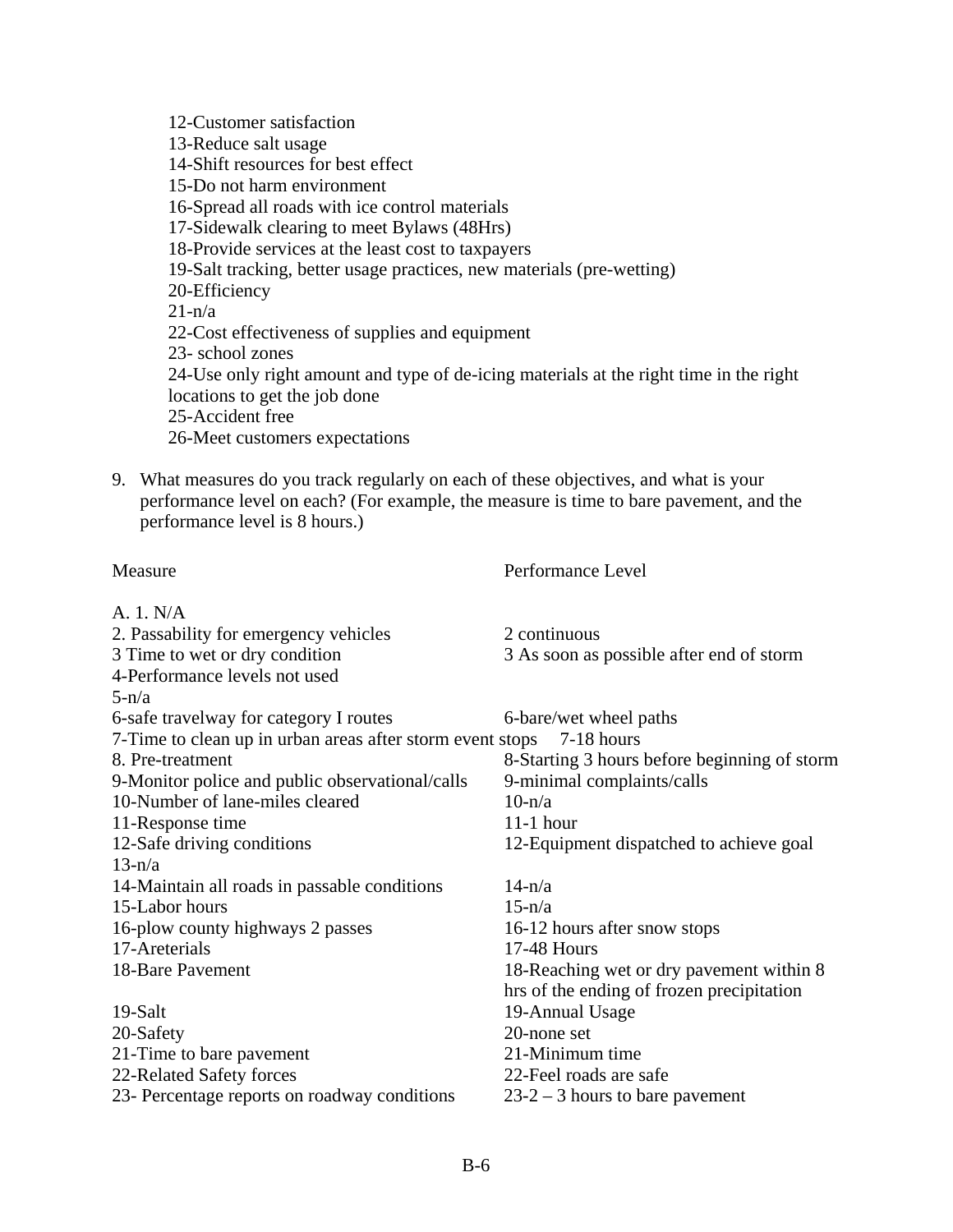| 24-On high volume roadways, return roads to<br>reasonable, near-normal conditions within 24<br>hours | 24-95%                                                                       |  |
|------------------------------------------------------------------------------------------------------|------------------------------------------------------------------------------|--|
| 25-Nothing specific<br>26-Time to plow all streets                                                   | $26-12$ hours                                                                |  |
| <b>B.</b><br>2 Time to normal traffic flow                                                           | $2 - 24$ hours                                                               |  |
| 3 Time to wet or dry condition<br>$4-n/a$                                                            | 3- As soon as possible after end of storm                                    |  |
| $5-n/a$                                                                                              |                                                                              |  |
| 6-safe travelway for category II routes                                                              | 6-both lanes on two-lane roads with<br>intermittent bare/wet wheel paths     |  |
| 8-Continuous service                                                                                 | 8-person hours and material use                                              |  |
| 9-Mgt/staff perform patrols during storms to monitor conditions                                      |                                                                              |  |
|                                                                                                      | 9- prevent hardpack                                                          |  |
| 10-Number of citizen action requests                                                                 | $10-n/a$                                                                     |  |
| 11-complaint                                                                                         | 11-number of calls                                                           |  |
| 12-Cost effective snow and ice control                                                               | 12-Entire city plowed 14-16 hours following<br>conclusion of snow event      |  |
| $13-n/a$                                                                                             |                                                                              |  |
| 14-Priortize efforts by road class                                                                   | $14-n/a$                                                                     |  |
| 15-Sand & Control products applied                                                                   | $15-n/a$                                                                     |  |
| 16-Plow residential streets 1 pass                                                                   | 16-8 hours after snow stops                                                  |  |
| 17-Collectors (Bus Routes)                                                                           | 17-48 Hours                                                                  |  |
| 18-Protect the environment by using least amount                                                     | 18-Unknown-storms never                                                      |  |
| of materials for each storm                                                                          | same                                                                         |  |
| 19-Costs                                                                                             | 19-Budget Levels                                                             |  |
| 20-Effective                                                                                         | 20-8 hours to wet pavement                                                   |  |
| $21-n/a$                                                                                             | $21-n/a$                                                                     |  |
| $22-n/a$                                                                                             | $22-n/a$                                                                     |  |
| 23- City plow and salted one cycle                                                                   | 23- Every 4 hours                                                            |  |
| 24-On low volume roads, provide bare wheeltrack<br>within 24 hours                                   | 24-85%                                                                       |  |
| 25-Nothing specific                                                                                  |                                                                              |  |
| 26-Visual observations surveys                                                                       | 26- A thru F                                                                 |  |
| C.                                                                                                   |                                                                              |  |
| 2- Operational efficiency                                                                            | 2- Regional standards                                                        |  |
| 3- Time to open to two way traffic                                                                   | 3- As soon as possible after end of storm                                    |  |
| $4-n/a$                                                                                              |                                                                              |  |
| 5n/a                                                                                                 |                                                                              |  |
| 6- safe travelway for category III routes                                                            | 6-one wheel path on two lane roads with<br>intermittent bare/wet wheel paths |  |
| 8-clear pavement                                                                                     | 8-no specific criteria on time Depends on<br>each storm                      |  |
| 9-Clear Roadways<br>10-Unit costs                                                                    | $9-2$ hrs<br>$10-n/a$                                                        |  |
|                                                                                                      |                                                                              |  |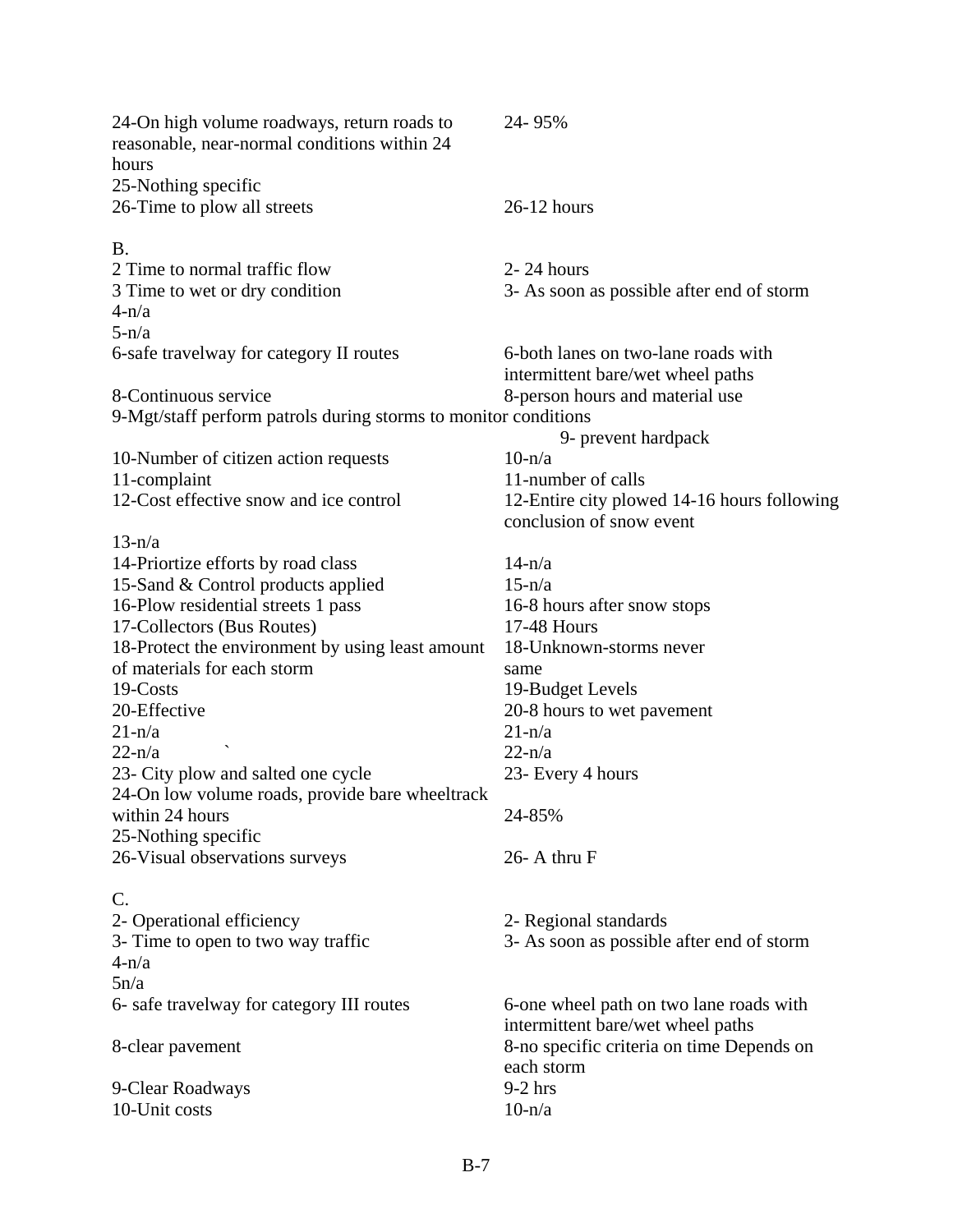| 11-materials                                       | 11-amounts                                  |  |
|----------------------------------------------------|---------------------------------------------|--|
| 12-Customer satisfaction                           | 12-positive phone calls compare to negative |  |
|                                                    |                                             |  |
| $13-n/a$                                           |                                             |  |
| 14-Shift resources for best effect                 | $14-n/a$                                    |  |
| 15-How traffic is moving                           | $15-n/a$                                    |  |
| 16- Plow residential streets $2nd$ pass and        | 16-24 hours after snow stops                |  |
| spread ice control materials                       |                                             |  |
| 17-Sidewalk<br>17-48 Hours after last snowfall     |                                             |  |
| 18-Provide services at the least cost to taxpayers | 18-Moving target, storm                     |  |
| by using least amount of materials, equipment,     | never same                                  |  |
| and labor for each individual storm                |                                             |  |
| 19-Levels of Service                               | 19-Hours                                    |  |
| 20-Efficiency                                      | 20-200 pounds per lane-mile per storm       |  |
|                                                    | average for season                          |  |
| $21-n/a$                                           | $21-n/a$                                    |  |
| $22-n/a$                                           | $22-n/a$                                    |  |
| 23-Visual inspection of plowing operations         | $23-n/a$                                    |  |
| 24-On low volume roads, return roads to            | 24-95%                                      |  |
| reasonable near-normal conditions within 3 days    |                                             |  |
| 25-Nothing specific                                |                                             |  |
| 26-Customer surveys                                | 26-80% + Happy with service levels          |  |

10. How do you obtain the data for the performance measurement system? (Please check all that apply)

 $\Box$  Accounting records 2,4,9,10,11,12,13,14,15,18,19,20,24,26

- Visual inspection by maintenance personnel
- 1,4,7,9,10,11,13,14,15,16,17,18,19,20,21,22,25,26
- Visual inspection by law enforcement 1, 2,4,14,17,19,22,25,26
- Reports from field personnel 1,2,3,4,6,9,10,11,12,13,14,15,16,17,18,19,20,21,22,24,25,26
- Calls from the public, e.g., via  $511-4$ ,  $10,11,12,13,15,16,17,19,26$
- Closed circuit television (CCTV) from freeway management systems 1, 2,9,15,26
- Automated Traffic Recorders (ATR) for travel speed and lane occupancy 9,17
- Periodic Customer Surveys 2, 11, 14, 20, 26
- Other (please describe): 18,23,26

4-testing friction measurements

 $5-n/a$ 

 6-the computer system where our field personnel record road conditions is used for the snow and ice performance measures

8-Work Management System (may be same as accounting records.)

 18-SHA's Emergency Operations Reporting System (EORS) and Scan Web (RWIS) data 23-GPS

26-AVL information

11. Do the performance measures used by your agency vary with road classification and storm characteristics?

 $\vert$  Yes 1,3,4,6,7,14,16,17,18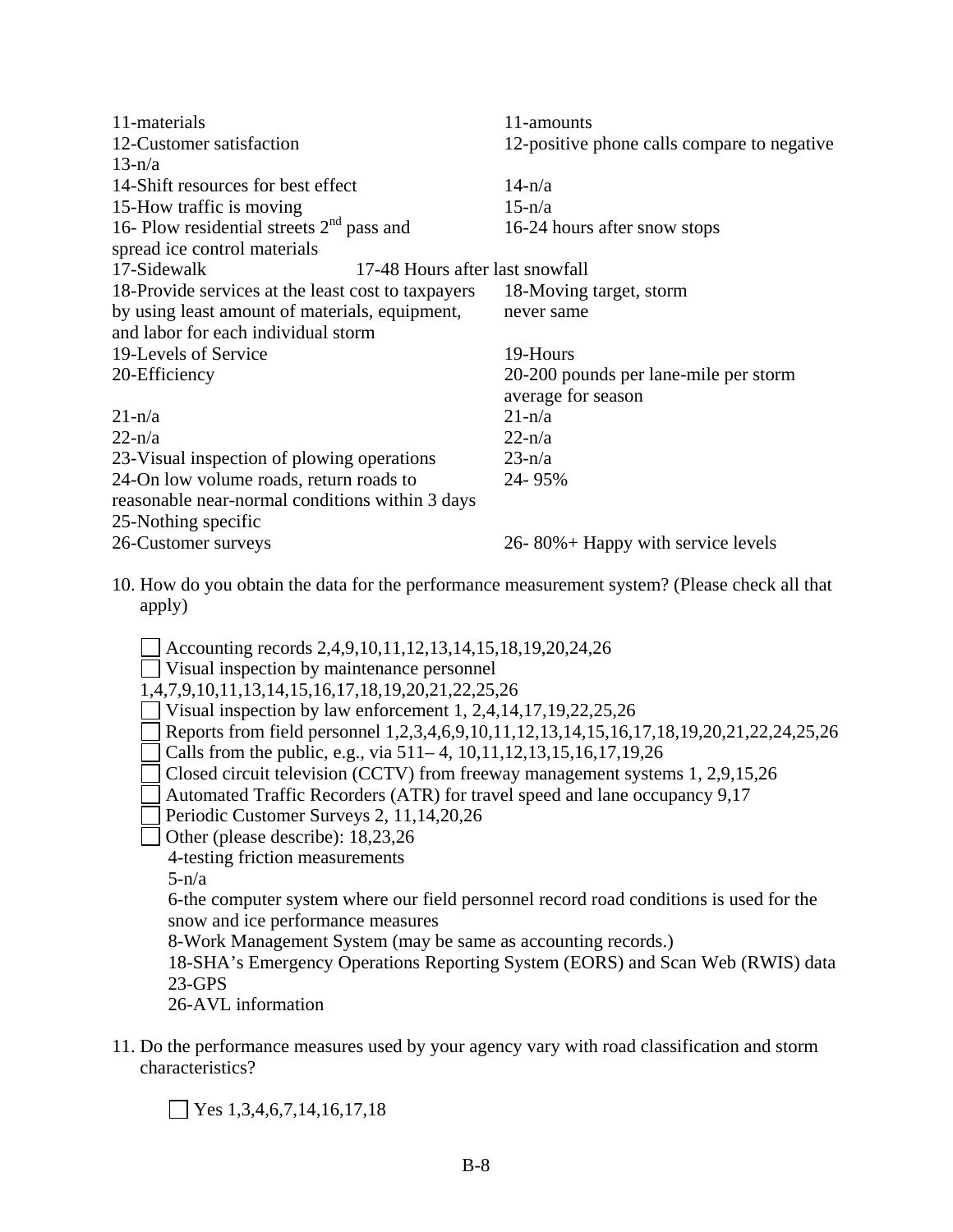## $\Box$  No 2,8,9,10,11,12,13,15,18,19,20,21,22,23,24,25,26  $5-n/a$

11a) If yes, how do they vary? (If yes, please attach examples with returned survey.) 4-Areas are tracked-not necessarily rated

6-see question #9

7-right now, performance measures are only in place in urban areas

14-Higher classifications get priority and first attention

 16-Larger snowfall amounts and/or ice storms require longer times for removal operations. The time of day can also affect snow removal operations, i.e., during rush hour.

 17-Time and level of service for sanding, plowing, and snow removal 18-Bare pavement performance measure is applicable only to interstate and primary highways, not secondary roads, however, the other two measures (environmental stewardship and cost-effective operations) are the same on all roads.

12. Do the performance objectives/targets used by the agency vary with road classification and storm characteristics?

Yes 4,7,9,13,15,17,18,19,23,24

 $\n \ \bigcap$  No 1,2,3,6,8,10,11,12,14,15,18,20,21,22,25,26  $5-n/a$ 

12a) If yes, how do they vary? (If yes, please attach examples with returned survey.) 4-Same as #11

7-higher class roads receive more dedicated efforts

9-Interstates and major arterials are higher priority over secondary highways.

13-Higher AADT roads receive extra help in major storms.

15-We don not sand/plow non arterial street except for emergency routes to hospitals,

etc.

17-Time and level of service for sanding, plowing, and snow removal.

 18-Bare pavement performance level of 8 hours is applicable only to interstate and primary highways, not secondary roads, however, the other two levels (environmental stewardship and cost-effective operations) are the same on all roads.

19-Time requirements for treatment completed on different levels of roads.

23-Major storms that require snow removal and towing of parked cars

 24-High volume roads have higher performance measures than lower volume roads. Interstates and other higher volume roads are required to return to near-normal within 24 hours while lower volume roads must be returned to near-normal within 3 days.

13. Do you measure agency performance for managing non-storm events (e.g., blowing snow, black ice, frost)?

 $\sqrt{Y}$ es– 4,17,19,23,24,25  $\n \n \bigcap$  No 1,2,3,6,7,8,9,10,11,12,13,14,15,16,18,20,21,22,26  $5-n/a$ 

13a) If yes, please describe (If yes, please attach examples with returned survey.)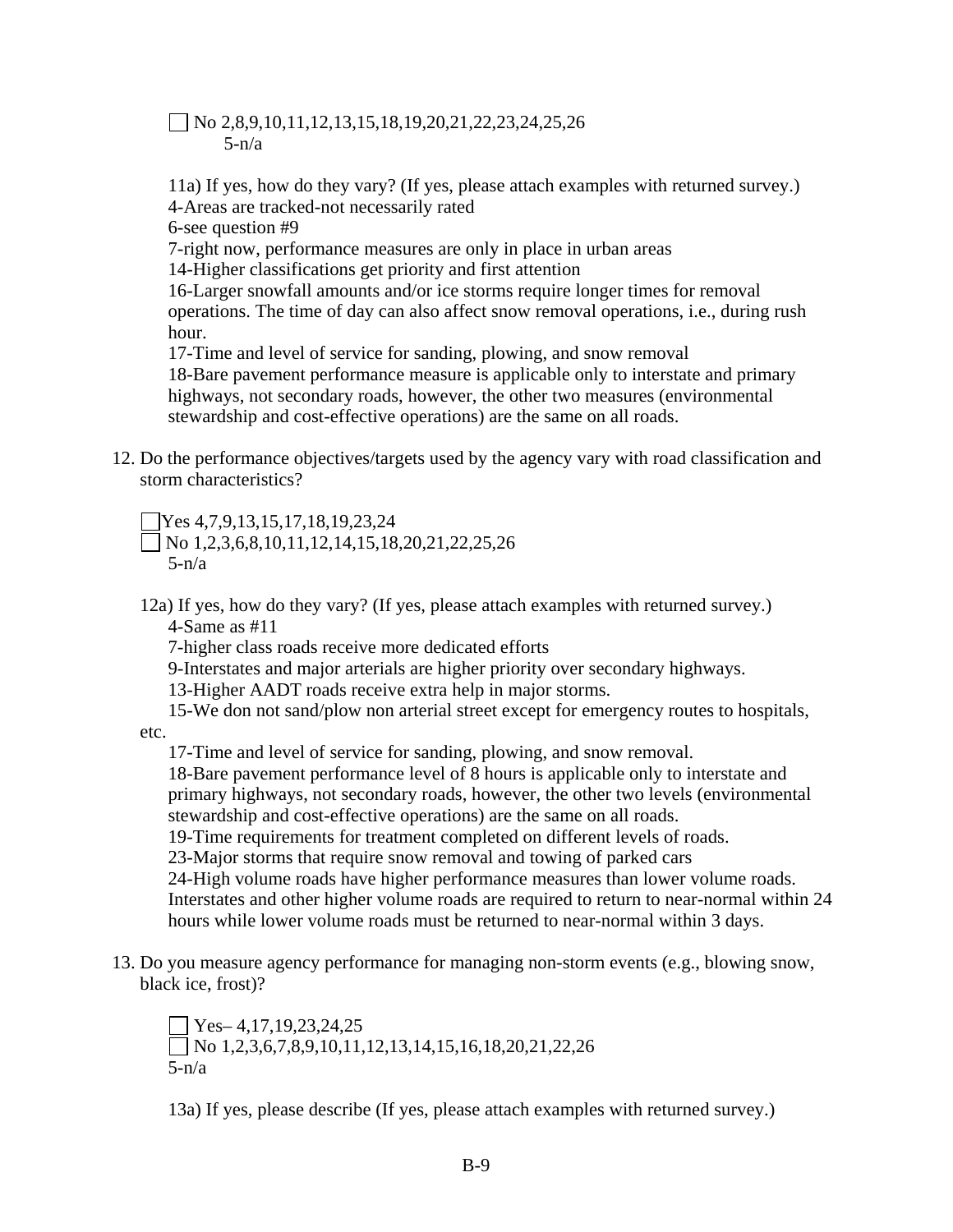4-Perform annual QAR's

17-Blowing snow and freezing rain are considered storm events

 19-Miscellaneous winter maintenance: road inspections, snow fencing, sweeping winter sand, etc.

23-We measure all public work functions relating to snow operations.

 24- Our definition of precipitation start and end times is the time when precipitation accumulates on the roadway surface. This would allow blowing snow events to be included in precipitation days- In Iowa snowfall may stop but it will be followed by several hours of blowing snow conditions that accumulate on the roadway. Therefore we defined start and end times to include any events that precipitation accumlates on the roadway surface. Bridge frost events are handled separately and are primarily a measure of the performance of our forecast service. We ask our garages to report whether or not frost was forecast. If forecast they are asked, was frost found, was frost found on adjacent bridges (county/city bridges), was frost not observed (used on weekedns when no one is around to look at bridges.

25-Same as storm events

14. Do you use a storm severity index or similar method for categorizing storm characteristics?

 $\Box$  Yes – 4,14,15,17,24  $\n \bigcap$  No 1,2,3,6,7,8,9,10,11,12,13,16,18,19,20,21,22,23,26  $5-n/a$ 

14a) If yes, please describe:

2- We have not in the past, We plan to implement an index

4- Typically "record" indicators-such as record snow fall amounts

 6- We use the Winter Index from SHRP H-350 and data received daily from NWS 15-Our planned response is based on how much show is forecast, what time of day, and day of week.

 17-Not storm specific but overall winter is reported to Environment Canada annually. 24- We are just starting to use a weather severity index to evaluate winter performance and are looking at a number of different weather data to measure severity. We have used the SHRP index, one developed by Mike Adams in Wisconsin and are currently looking at including data from our daily reports to provide more detailed weather information than is currently available from other weather resources.

15. Does the agency report the road condition to the public based on the performance measurement system?

 $\sqrt{Y}$ es 2,4,6,9,10,13,18,19 No 1,6,7,8,11,12,14,15,16,17,20,21,22,24,25,26  $3 N/A$  $5-n/a$ 

15a) If yes, how do you report the road condition to the public? (Please check all that apply):

Dynamic message signs  $2,9$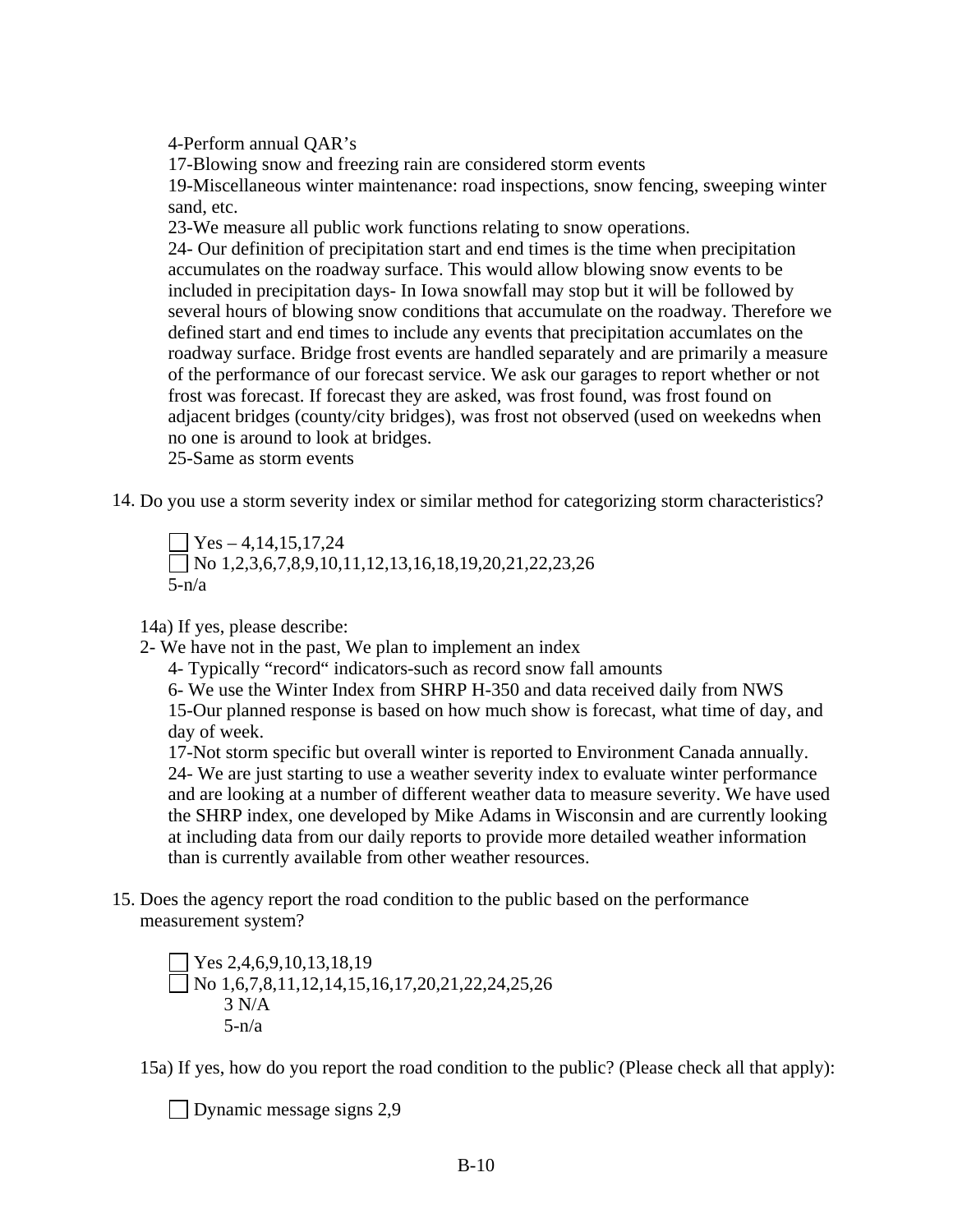Commercial radio and television 2,9,13,14,19

 $\sqrt{511 - 6.14.19}$ 

Internet website 2,4,6,9,10,13,14,18,19

Other, please describe:

13-Internet site begins this season showing where equipment has been. Radio stations call us, we do not contact them.

14-Not really a system

16. Please describe the methods used by your agency to budget, track, and summarize the costs of snow and ice control and road maintenance?

1. Annual budget

2 Prior to 2003, costs nor performance were reviewed. We have implemented performance reviews to evaluate supply use, communication (internal/external), coordination between adjacent agencies (i.e. MDOT, Wayne County, and total costs.

3 Budget: Recent five year average cost. Track: Financial Management System. Summarize: End of fiscal year Expenditure Report.

4- Internal cost accounting system

5-SD tries to budget for what is considered a "normal" winter. Through the budgeting process, estimates are made as to the number of man-hours, equipment hours and materials to be used in the upcoming season. These are tracked through the payroll and inventory systems.

6-We use a Highway Maintenance Management System

7-We identify and track all snow and ice control activities

8-Labor, equipment and materials are recorded in our work management systems (Hansen Infrastructure Management System). In addition, work orders are opened and closed as drivers begin and complete treatment on specific snow routes or if they are just patrolling or standing by. Reports are generated either direction from the IMS or via specialized report writing software. Because of variability of winter operations, budget are set on historical use rather than on influences of a specific year.

9-Data entry into computer program that tracks maintenance activities, personnel hours, materials, etc.

10-We use a Maintenance Management System based on inventory and history to develop plans and track actuals.

11-Accounting department and supervisory daily time and after action meetings

12-Previous year totals, current year totals.

13-Materials are tracked for each event and totaled for an annual cost. On board computers collect data and transfers then information wirelessly to a PC where the data are put into report form. Data and GPS are plotted to a map and can be reviewed by staff. Time for each event and total number of personnel needed are recorded but OT is kept in accounting. 14-Maintenance Management system

15-Our budget is developed with an adequate amount to deal with the small winter event. If the snowfall is frequent or heavy we will run over our budget and ask for emergency funds if needed. We compile costs for the response on a daily basis using info from the daily truck sheets from the crews.

16-Work order/cost accounting

17-SAP

18- SHA's snow and ice control annual winter budget is based on an average of previous winter expenditures. After the budget is determined, costs are tracked by SHA's Maintenance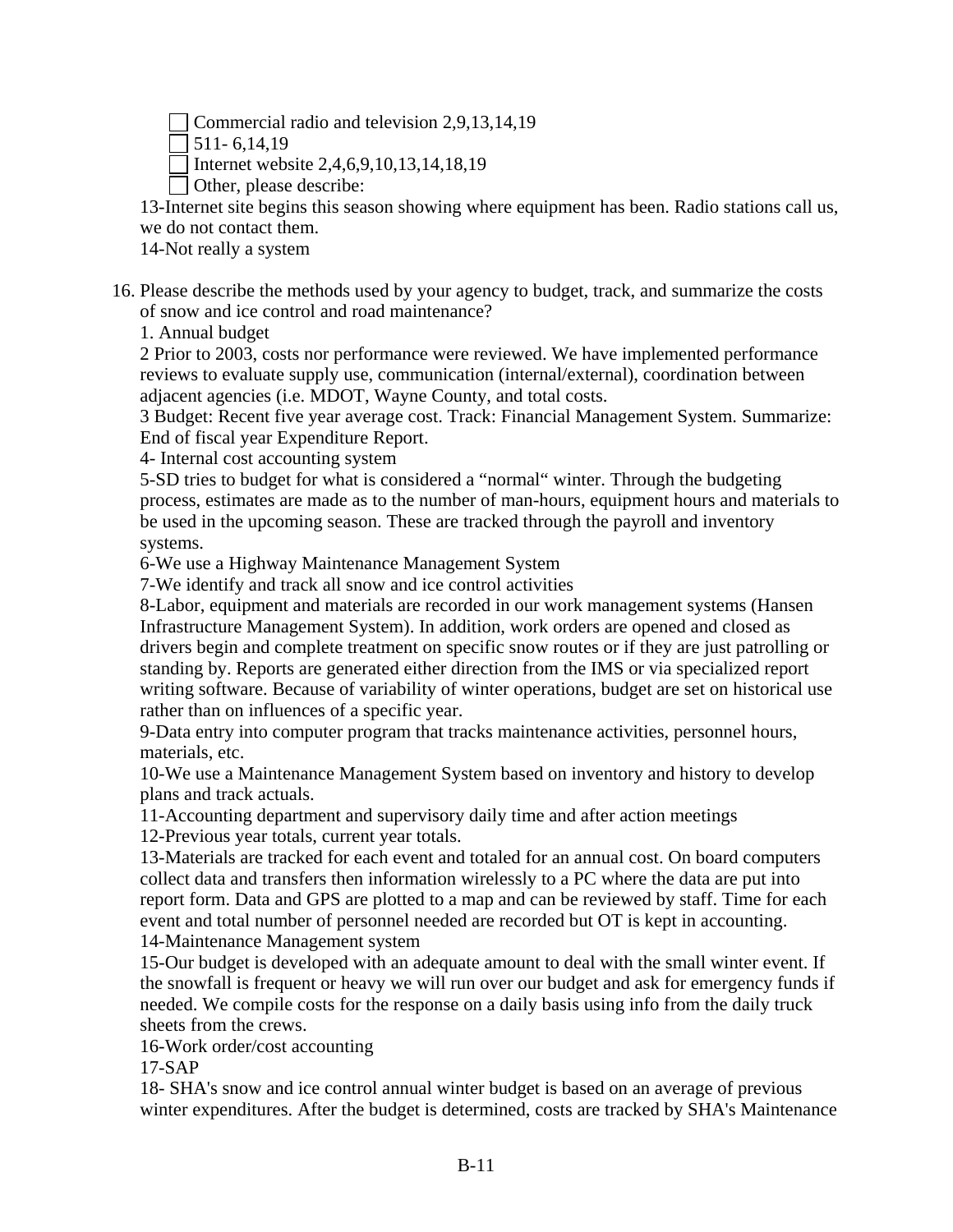Operations Support Team using SHA's EORS and the Financial Management Information System (FMIS). The team produces reports for senior SHA management throughout the winter season detailing expenditures for materials, personnel and equipment. Reports on the performance measures are prepard by SHA's Quality Assurance Team and distributed to senior managers as well as frontline maintenance managers. At season's end, the Maintenance Operations Support Team prepares a report on total season expenditures which is used as justification for a budget amendment if the agency overruns the original budget. The Quality Assurance Team prepares a report that details the agency's performance throughout the winter at the shop, district, and statewide levels. The report also details each storm and reviews the performance of the weather service provider.

19-Daily field reporting of equipment usage, employee time, material quantities used km treated into a computer database (CODES), Common Data Entry System.

20-All material and equipment usage is recorded daily on timesheets and entered into accounting system

- 21-Cost accounting
- 22-Payroll and supply records
- 23-Excel sheet for every storm complete costs

24- Each maintenance garage completes a winter daily report on their operations. The report provides a detailed account of the materials, equipment, crews and weather for the day. Cost and hours of operations data is also analyzed to measure operational efficiencies.

25-Set budget by category

26-Data review

17. In measuring performance for snow and ice control operations, do you segment the highway areas for measurement? For example, snowplow routes, mileposts by roadway type, garage or service areas, or other.

 $\Box$  Yes 3,6,8,9,11,12,13,15,16,17,18,19,23,24,25,26

 $\Box$  No 1,2,4,7,10,14,17,21,22,

 $5-n/a$ 

17a) If yes, please describe.

 3 - By major and minor highways and by maintenance building, superintendent area, district and statewide results.

6- By our District, Areas, Subareas, and highway routes

 8- Indianapolis operates out of 3 main garages. Costs for operations are tracked individually and related back to the number of lanes miles of responsibility in each area.

We do not segment to a finer detail than that.

9- Plow beats, and highway corridors

11- snow plow routes and segmented service areas

12- 95 snowplow routes

13-By route which averages 28 miles each. We maintain 550 lane-miles.

 15-We have developed routes that can be handled by a truck using one load of sand for each route.

16-Major snow routes are numbered and residential areas separated.

17-We inventory and route everything.

 18-Performance is measured at the maintenance shop, district, and statewide levels. Performance at this time is not measured at the snow route level.

19-Level Classifications based on AADT and DHT Classification system.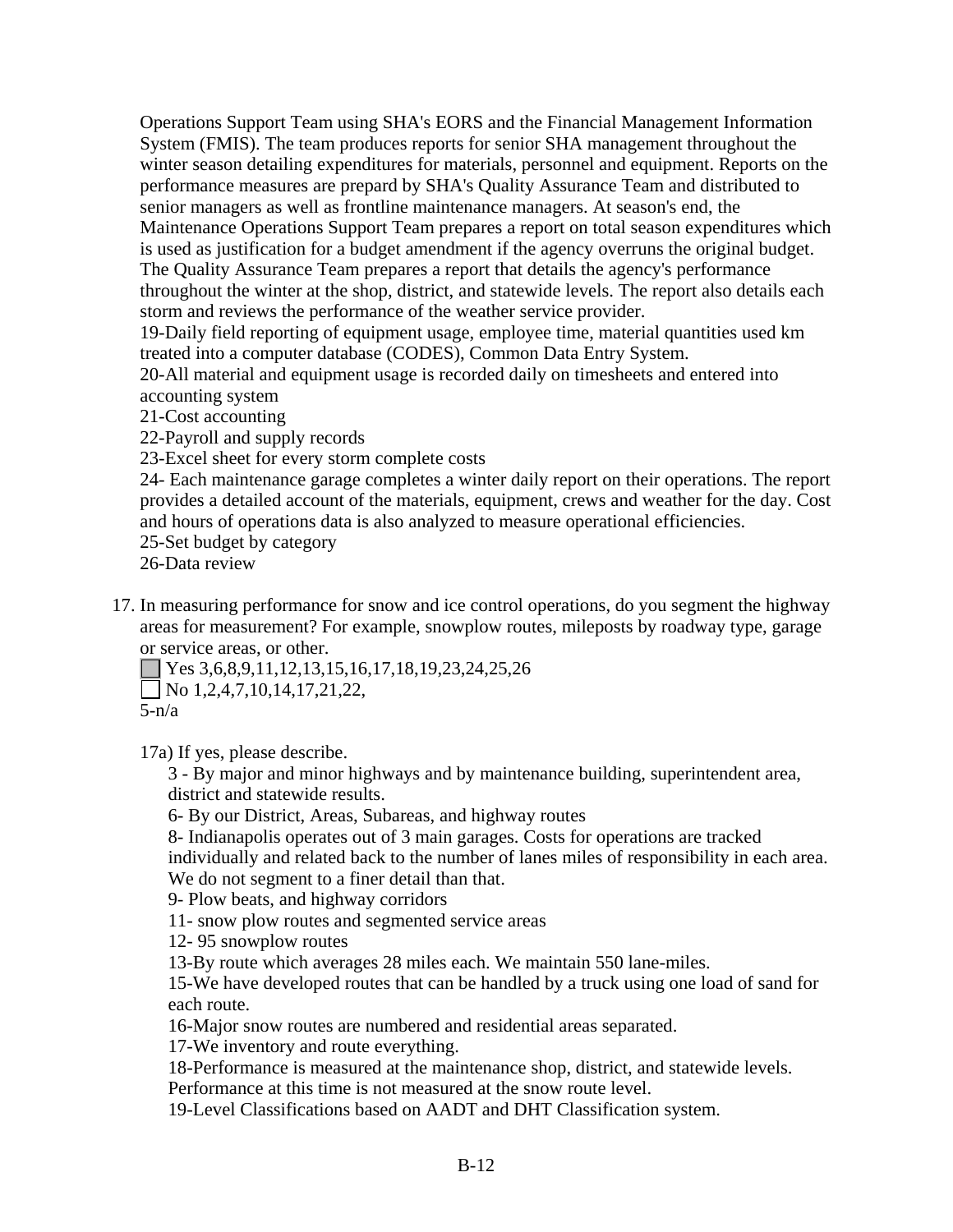23-We have 15 snow districts and also fleet mgt services.

 24-Performance measured by service level of the roadway segment and the garage area responsibility.

25-District and road

26- Lane miles

18. What benefit does your agency obtain from performance measurement? (Please check all that apply.)

 $\Box$  Improved business practices with contractors, e.g., scheduled payments, delivery of materials, etc.

2,11,13,14,17,18,23

Improved communications with staff 2,3,4,8,9,10,11,12,13,17,20,22,26

Improved decision processes relating to snow and ice control, e.g., decisions as to when to plow, how to plow, how much material to use, etc. are more straightforward. 1,2,4,8,9,10,11,12,13,14,15,16,17,18,19,20,21,22,24,25,26

 $\Box$  Improved external communications, such as, with the public, vendors, contractors, etc 1,2,7,8,9,10,11,12,13,16,17,19,26

 $\Box$  Other, please describe:  $20$ 

 3-The benefit of knowing how well we deliver services and products to our customers. 4-Uniformity of service across jurisdictional boundaries

 $5-n/a$ 

 6-Our current performance measures are very time consuming to generate on a timely basis and are currently not being used very widely.

14-Effectiveness of products applied per situation

20-operators do a better job knowing expectations are more than just "plow the road"

19. Describe technologies that you have tried for measuring performance and your level of satisfaction with those technologies. (For example, friction measuring device, global positioning systems, salinity measurement, video logging, automated traffic recorders (ATR), others.)

1 field personnel

2 N/A

4-Currently testing friction measurements-satisfaction undetermined

 $5-n/a$ 

 $6-n/a$ 

 $7-n/a$ 

 8-We're hoping to utilize some of these in the future, most specifically AVL/GPS and ability to track vehicle speed. We haven't used any of these to date.

 9-Currently piloting AVL, RWIS (unfortunately RWIS has not been reliable), increased use of pre-treating with liquids.

 $10-n/a$ 

11-Weather radar but will be setting up ATR

 $12-n/a$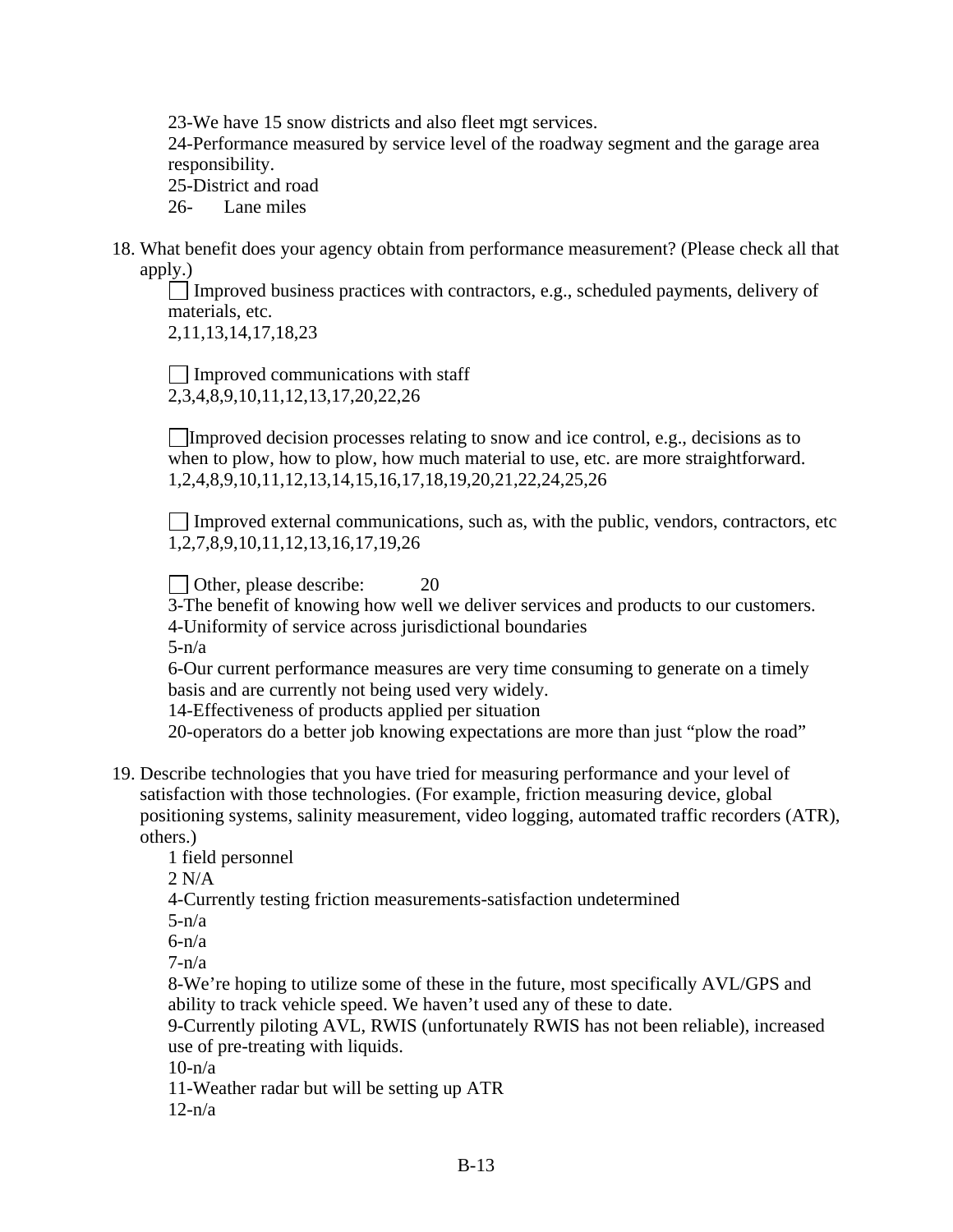13-GPS, automated recorders in the trucks.

 $14-n/a$ 

 $15-n/a$ 

 $16-n/a$ 

17-n/a

18- Currently, SHA uses visual inspection by field personnel as a primary tool for mesuring bare pavement performance. Office staff uses RWIS data to supplement and at times validate bare pavement performance. Our performacne measure would be more valid if it came from a more objective source other than the folks who are actually peforming the work.

19-GPS, material tracking through hydraulic systems in new tandems, (km treated, material type, speed of truck, etc.)

20-AVL in 3 trucks at another County

21-None

22

23-We are in the process of implementing gps on snow contractors for the 2005-2006 season 24- We have tried friction wheels but found them to be too costly. We are currently using speed information from ATR's but hope to also install additional speed sensors at RWIS sites in the future to combine weather and traffic information to use as a measurement. We also have worked with Iowa State University to use artificial intelligence to tie budget with weather severity for use as a measurement of performance. We also are working on crash data to determine if it can be used to measure performance. 25-None

26- AVL/Time and Labor Tracking Software

25. Regardless of technology what information do you need that you are not now receiving for measuring and managing snow and ice control operations?

1 N/A

2. Radio reports from cities in the storm's path ahead of us (180 arc) on consistency, duration, temp., wind

 $3-N/A$ 

4-Improved performance measure indicators/processes, improved communications

5-A better handle on the amounts of chemicals used and the results of those applications.

Efficiency needs to be realized in the use of the chemicals-more is not always better.

6-Consistent data source of snow fall amounts. It is sporadic data available from NWS.

7-automated cycle time and amount of materials being expended

8-Specific equipment functions such as spreader rates, plow-up/down and plow speed. 9-Reliable RWIS information

10-GPS tracking

11-ATR

12-GPS

13-We have many areas in which to improve. We need a benchmarking study.

14-We want better RWIS coverage

15-We have tools we need

16-AVL

17-RWIS road temperature measuring and incident detection with live cameras

18- Currently, we do not have a means for capturing an average pavement temperature during winter storms at the shop, district and statewide levels. We can determine the pounds of salt used per lane-mile per inch of snow from RWIS data but pavement temperature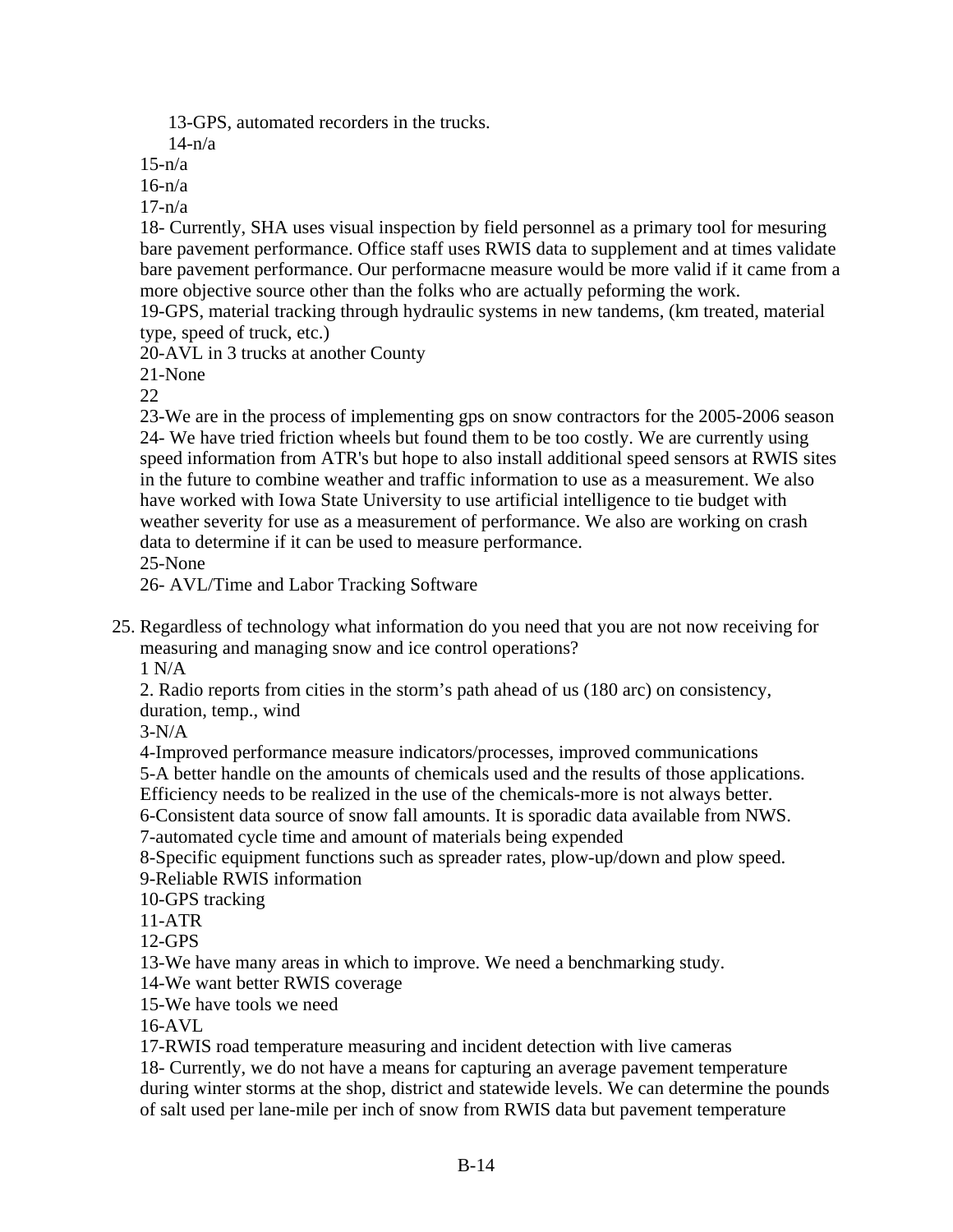should be factored into the equation. It can be done manually but it would be an extremely time consuming operation. SHA RWIS programmers are currently working on this issue. 19-storm conditions and severity, real time road condition data (pavement

temp/precipitation.)

20-Actual time plowing better time to wet pavement data

21-None

 $22-n/a$ 

23-The throwouts of snow back into the street when residents are shoveling there cars out is a major problem we have a problem managing this due to the volume of parked cars and the congestion of the streets.

24- Speed of traffic and impact (incovenience, delays, etc.) to roadway users. The airline industry understands the cost of shutting down and airport for a certain period and the impact it has on the system. Based on that information, airports started using sophisticated equipment and deicing materials to minimize down time for runways. Unfortunately there doesn't seem to be similar information available about the impact of snow and ice to the travelling public that could be used to lobby for more funding or resources for use on roadways.

25-Pavement temperature 26-Friction data

26. Do you survey the public about the agency's performance in regards to snow and ice control?

Yes 2,5,6,7,11,12,14,17,18,20,23,24,26  $\Box$  No 1,3,4,8,9,10,13,15,16,19,21,22,25

21a) If yes, what do the surveys say about your agency's performance in regards to snow and ice control?

5-It is good, but it can always be better. The highest priority amongst the public surveyed. 6-The survey was conducted several years ago and the public was very pleased.

7-public is highly satisfied with snow and ice control

11-Good performance

12-78% satisfaction rate

14-People's feedback varies, very little negative

17-50/50

18-Our surveys show that we provide good service.

20-93% approval of job being done

23-Mayors office surveys about all basic service functions

24- Expectations of the public are much higher than we expected. Overall they rated snow and ice removal as a top priority to them and said that we did a good job.

26-We are doing a great job.

- 27. In your opinion, what three factors most account for your agency's ability to improve performance over the past few years?
	- a.
	- 1- training
	- 2- Evaluating past performance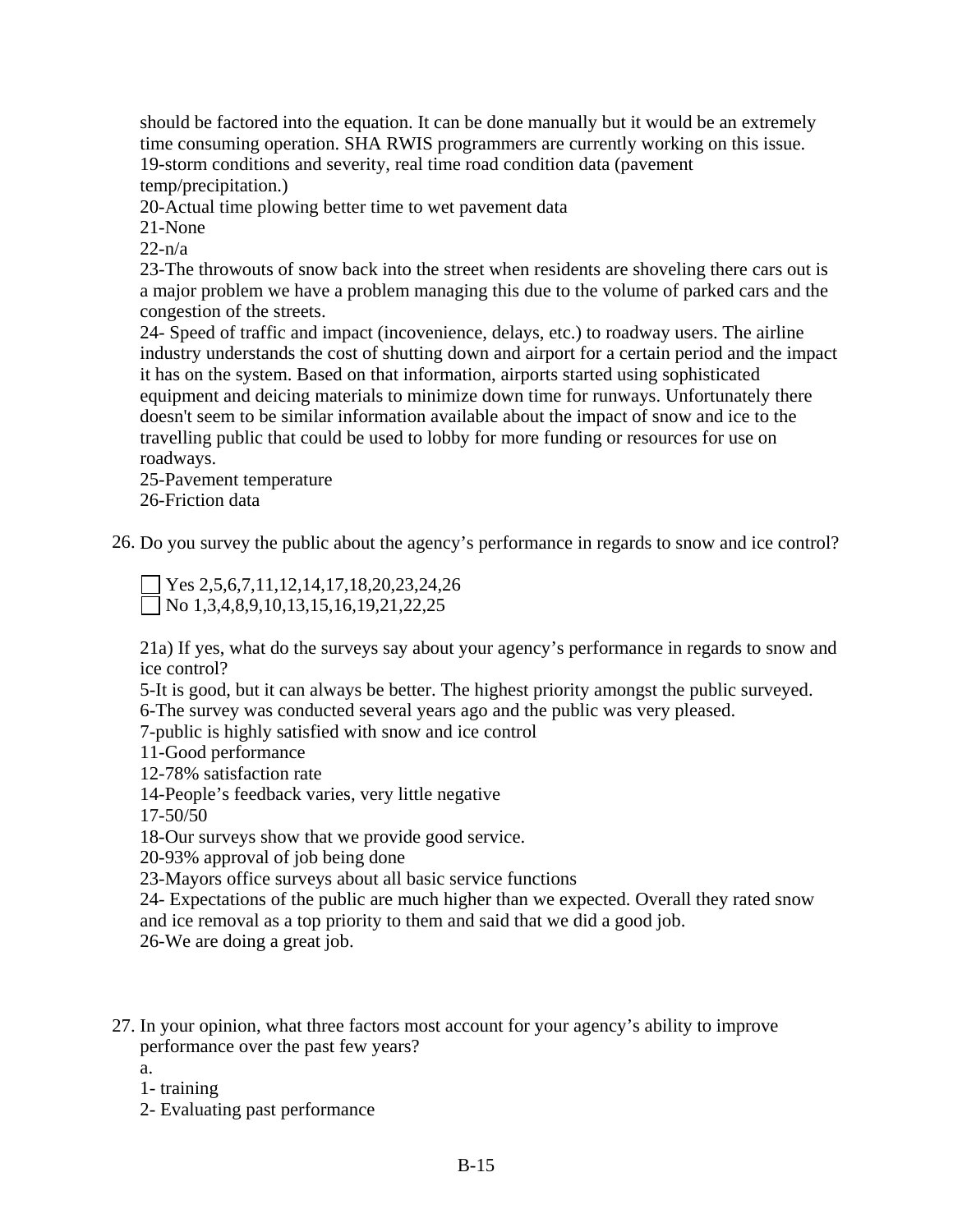3- Knowing where our performance is at

4-Workforce education

5-Better equipment

6-increased training, experience and usage of anti-icing

7-additional resources

8-anti-icing technology

9-Input from our statewide snow and ice committee

10-Anti-ice material

11-Set policy

12-Training

13-Computerized dispensing systems

 $14-n/a$ 

15-Increase in the number of snow plows in our fleet

16-Greater amount of ice control materials stored under roof

 $17-n/a$ 

18-Increased number of contract trucks

19-Technology

20-Empowering operators to adjust salt rates

21-Wet kits on trucks

22-Planning –time for personnel

23-good communication between police, fire, transportation, and PWD

24-Proactive operations

25-One person plowing

26-Wing plows

b.

1- staffing

2- planning for seasonal preparation

3- Having well defined performance objectives

4- Extensive RWIS

5- Better understanding of chemicals, particularly liquids

6-increased availability and usage of wing plows

7-new technology

8-improved material performance

9-operator training

10-Better weather forecasts

11-Proactive supervisory response

12- Training

13-Liquid applications

 $14-n/a$ 

 $15-n/a$ 

16-More qualified operators

 $17-n/a$ 

18-Increased use of liquid de-icing materials to supplement salt.

19-Materials

20-Calibrating spreaders, pavement temperature guns in each truck

21-ground speed controlled spreaders

22-Joint cooperative to bulk purchase equipment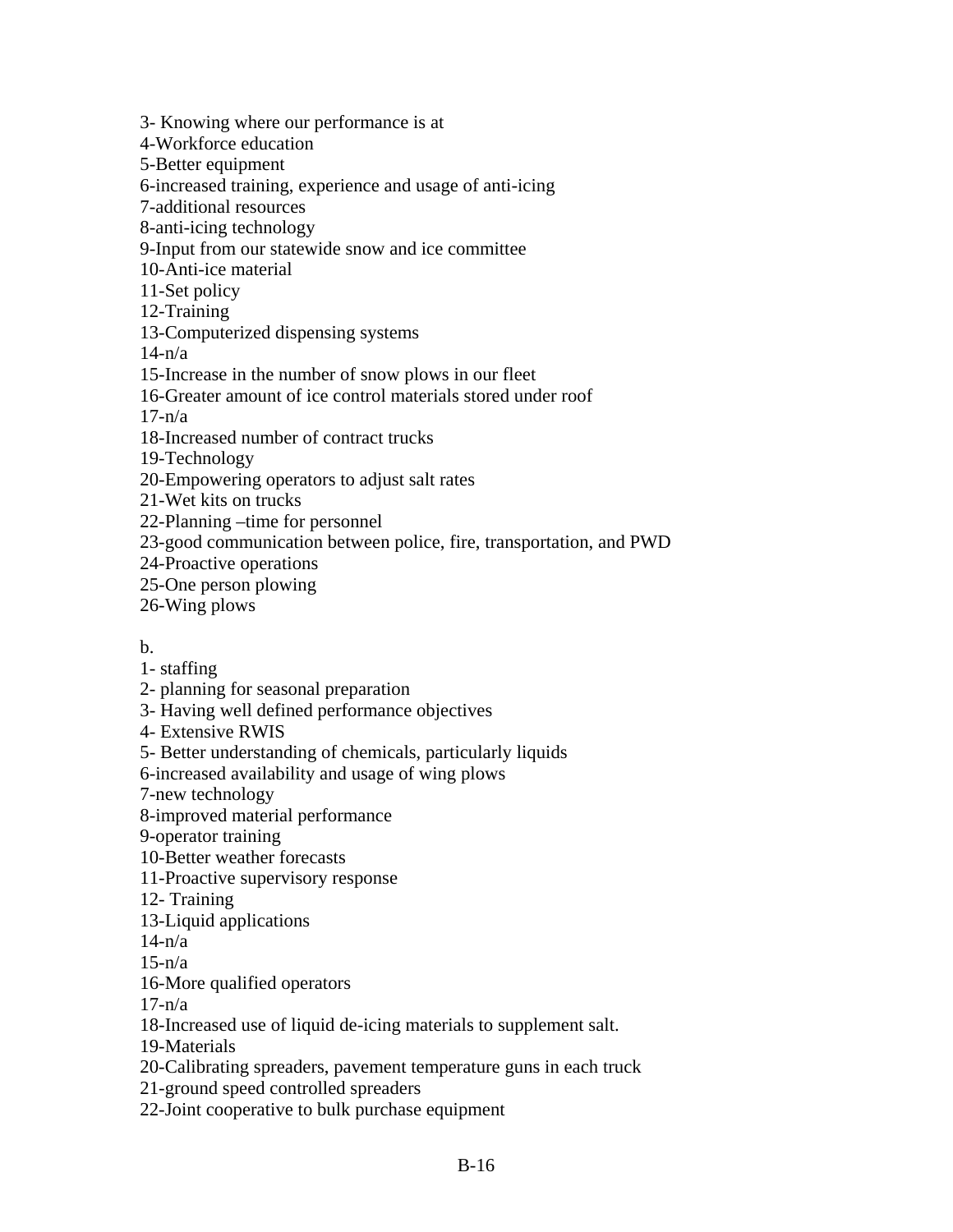23-increased our parking fines and towing services

24-Materials Used

25-Better route management

26-Employee involvement

c.

1- dedication

 $2 N/A$ 

3- Having a way to track performance

4-Innovative technology (anti-icing techniques, improved equipment, better forecasting)

5- Willingness to experiment

6-pride of the employees to their best

7-dedicated staff

8-Union commitment to do whatever it takes

9-Improvements in equipment design

10-n/a

11-Excellent training and retraining

12-Training

13-Increased staff

 $14-n/a$ 

 $15-n/a$ 

16-Better management personnel

 $17-n/a$ 

18-Increased spotlight on performance measures.

19-Staff Education

20-zero velocity spreaders.

 $21-n/a$ 

22-Joint cooperative to bulk purchase salt

23-Mayor's support on clearing streets of vehicles blocking plows

24-Equipment improvements

25-Salt spreader calibration

26-new equipment technology

28. What have been the most significant barriers your agency has encountered in improving performance?

1- the unknown

2- Cultural transformation-increased customer expectations

3- Communicating the department's guidelines to all employees involved in snow removal

4-Education and overcoming existing paradigms

5- Getting over the hurdles utilizing new chemicals and more efficient rates

6-reduction of staff and resources

 $7-n/a$ 

8-money

9-Lack of personnel and funding

10-Increase in traffic

11-County growth in numbers of miles of roads to obtained annually

12-Fleet turnover due to budgetary issues

13-Employee buy-in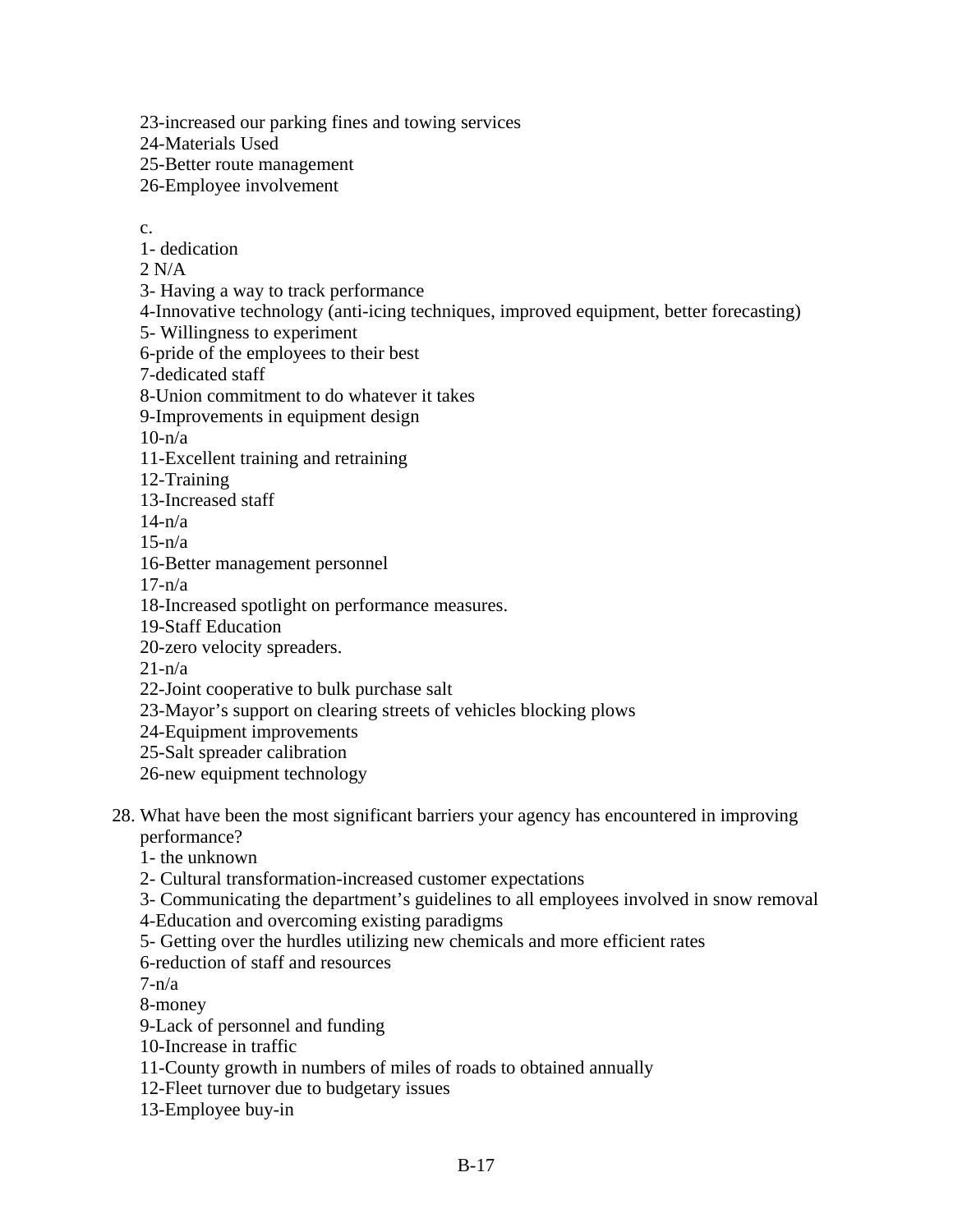14-\$\$\$

15-We do not have snowfall on a regular basis so we don't use the equipment enough to continue to improve all the driver skills.

16-Weather forecasting and traffic

17-Inventory growth, customer expectations, and environmental costs.

18- SHA's shops and districts have grown comfortable in their current snow and ice control operations. They have been very successful over the years and have shown limited interest in changing their operations. The highest levels of the organization need to challenge personnel to be more creative in order to get the job done with less materials and hired equipment.

19-Relating storm conditions/severity to costs

20-It's not seen as an area to put research or new tech money

21-Funds shortages for purchasing. New Equipment: wet kits, gsc spreaders

22. Union issues

23-the amount of cars parked all over the city which has no off street parking and the narrowness of the city streets

- 24-Careless drivers but budgets and staffing are always a factor
- 25-Union agreement
- 26-Budget/staffing/facility size
- 29. Excluding your own, which agencies around the world stand out as leaders in performance measurement and/or management, in your opinion?

1 no opinion 2 Illinois DOT  $3-N/A$ 4- PNS group and other Midwestern states 5- Colorado, Minnesota 6-unknown 7-Minnesota, Iowa, and Finland 8-States of Minnesota, Iowa, and Washington seem to be leaders. 9-Iowa DOT  $10-n/a$ 11-APWA 12- Iowa DOT 13-Iowa DOT, Mn/DOT, Ohio DOT  $14-n/a$ 15-no opinion  $16-n/a$ 17-n/a 18-Iowa DOT and Colorado DOT 19-n/a  $20 - n/a$ 21-Iowa DOT 22-Ohio DOT 23- the feds 24-Washington DOT 25-no opinion 26-McHenry County, IL, MnDOT, Iowa DOT